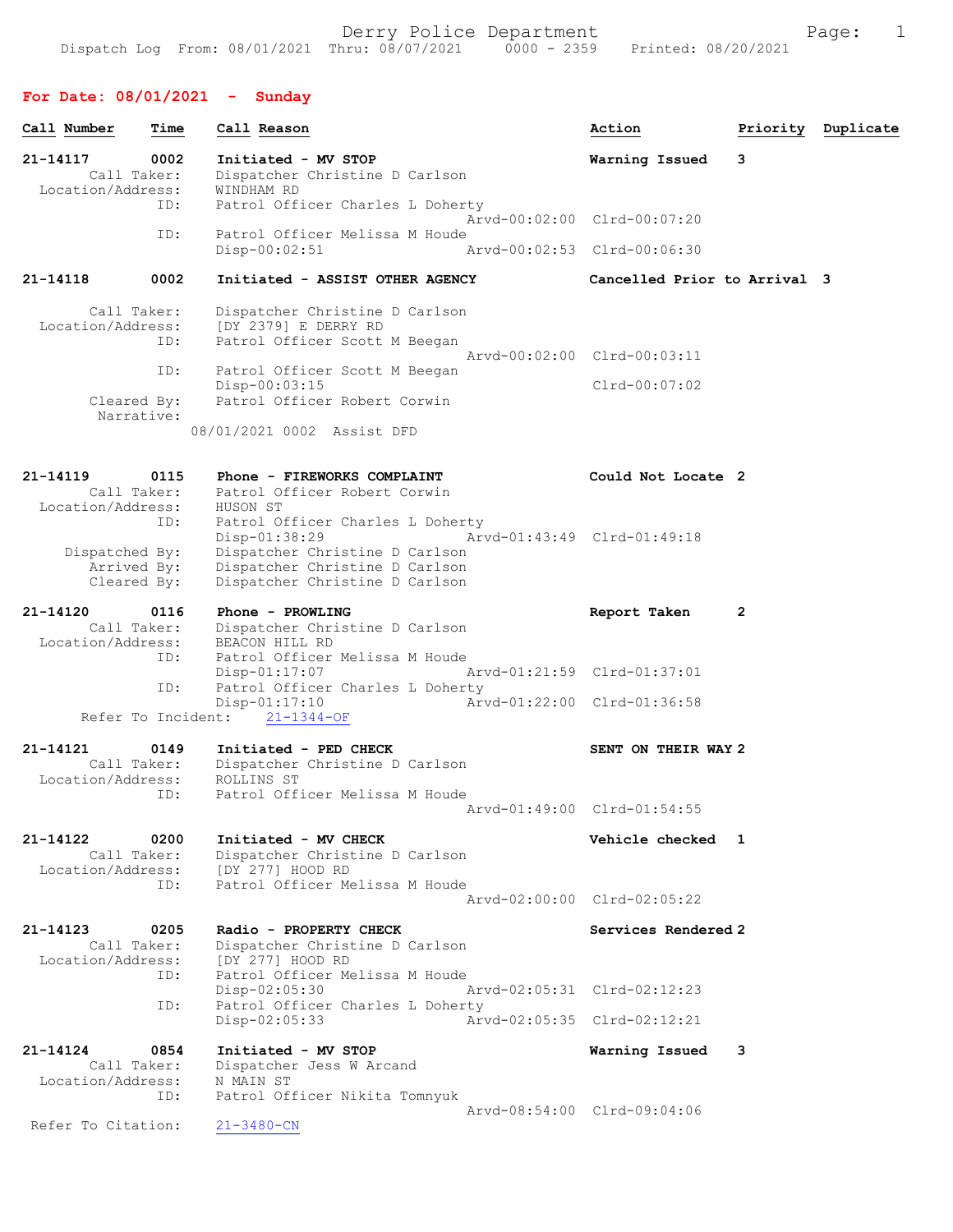| 21-14125<br>0920<br>Call Taker:<br>Location/Address:<br>ID: | Phone - ALARM, BURGLAR<br>Patrol Officer Kevin L Davies<br>[DY 3644] E BROADWAY<br>Patrol Officer Awess Abdulkadir |                             | False Alarm                 |  |
|-------------------------------------------------------------|--------------------------------------------------------------------------------------------------------------------|-----------------------------|-----------------------------|--|
|                                                             | $Disp-09:22:39$                                                                                                    | Aryd-09:28:27 Clrd-09:32:51 |                             |  |
| Arrived By:<br>Cleared By:<br>ID:                           | Dispatcher Jess W Arcand<br>Dispatcher Jess W Arcand<br>Patrol Officer Scott M Beegan                              |                             |                             |  |
|                                                             | $Disp-09:22:42$                                                                                                    |                             | Aryd-09:26:51 Clrd-09:32:53 |  |
| Arrived By:                                                 | Dispatcher Jess W Arcand                                                                                           |                             |                             |  |
| Cleared By:<br>Narrative:                                   | Dispatcher Jess W Arcand                                                                                           |                             |                             |  |
|                                                             | entry/exit door                                                                                                    |                             |                             |  |

Refer To Field Int: 21-2718-FI

| $21 - 14126$      | 0945               | Initiated - FOLLOW-UP                                                   | No Action Required          |  |
|-------------------|--------------------|-------------------------------------------------------------------------|-----------------------------|--|
| Location/Address: | Call Taker:<br>ID: | Dispatcher Jess W Arcand<br>E BROADWAY<br>Patrol Officer Scott M Beegan | Aryd-09:45:00 Clrd-09:49:14 |  |
| 21-14127          | 1023               | Phone - ANIMAL COMPLAINT                                                | Could Not Locate 1          |  |

| Call Taker:       | Dispatcher Jess W Arcand                     |  |
|-------------------|----------------------------------------------|--|
| Location/Address: | AMHERST DR                                   |  |
| ID:               | Patrol Officer Nikita Tomnyuk                |  |
|                   | Disp-10:23:52<br>Arvd-10:26:18 Clrd-10:49:19 |  |
| Narrative:        |                                              |  |
|                   | 08/01/2021 1023 POSSIBLE SICK FOX            |  |

#### 21-14128 1102 Phone - INVOL EMERGENCY ADMISSION Transported to Hospital 2 Call Taker: Dispatcher Jess W Arcand Location/Address: RICHARDSON DR ID: Patrol Officer Nikita Tomnyuk Disp-11:03:07 Arvd-11:21:44 Clrd-12:51:58 ID: Patrol Officer Scott M Beegan<br>Disp-11:03:10 Disp-11:03:10 Arvd-11:21:44 Clrd-11:30:40 ID: Sergeant Jared Knox

 Disp-11:03:12 Arvd-11:21:44 Clrd-11:30:42 Narrative: 08/01/2021 1125 ONE IN CUSTODY FOR IEA

Narrative:

08/01/2021 1130 140 EN ROUTE TO ELLIOT HOSPITAL SM 44362.4

Narrative:

08/01/2021 1200 OFF AT ELLIOT HOSPITAL EM 44378.4

21-14129 1102 Phone - ILLEGAL DUMPING/LITTERING Report Taken 2 Call Taker: Patrol Officer Kevin L Davies Location/Address: SILVESTRI CIR ID: Patrol Officer Charles L Doherty<br>Disp-11:04:24 Arv Disp-11:04:24 Arvd-11:24:03 Clrd-11:24:23 Arrived By: Lieutenant Shawn P O'Donaghue Cleared By: Dispatcher Jess W Arcand Refer To Incident: 21-1345-OF

21-14130 1204 Initiated - MV STOP Summons Issued 3 Call Taker: Dispatcher Jess W Arcand Location/Address: MARLBORO RD ID: Patrol Officer Scott M Beegan Arvd-12:04:00 Clrd-12:20:55<br>21-730-AR Refer To Summons:

21-14131 1205 Initiated - FOLLOW-UP Cleared 2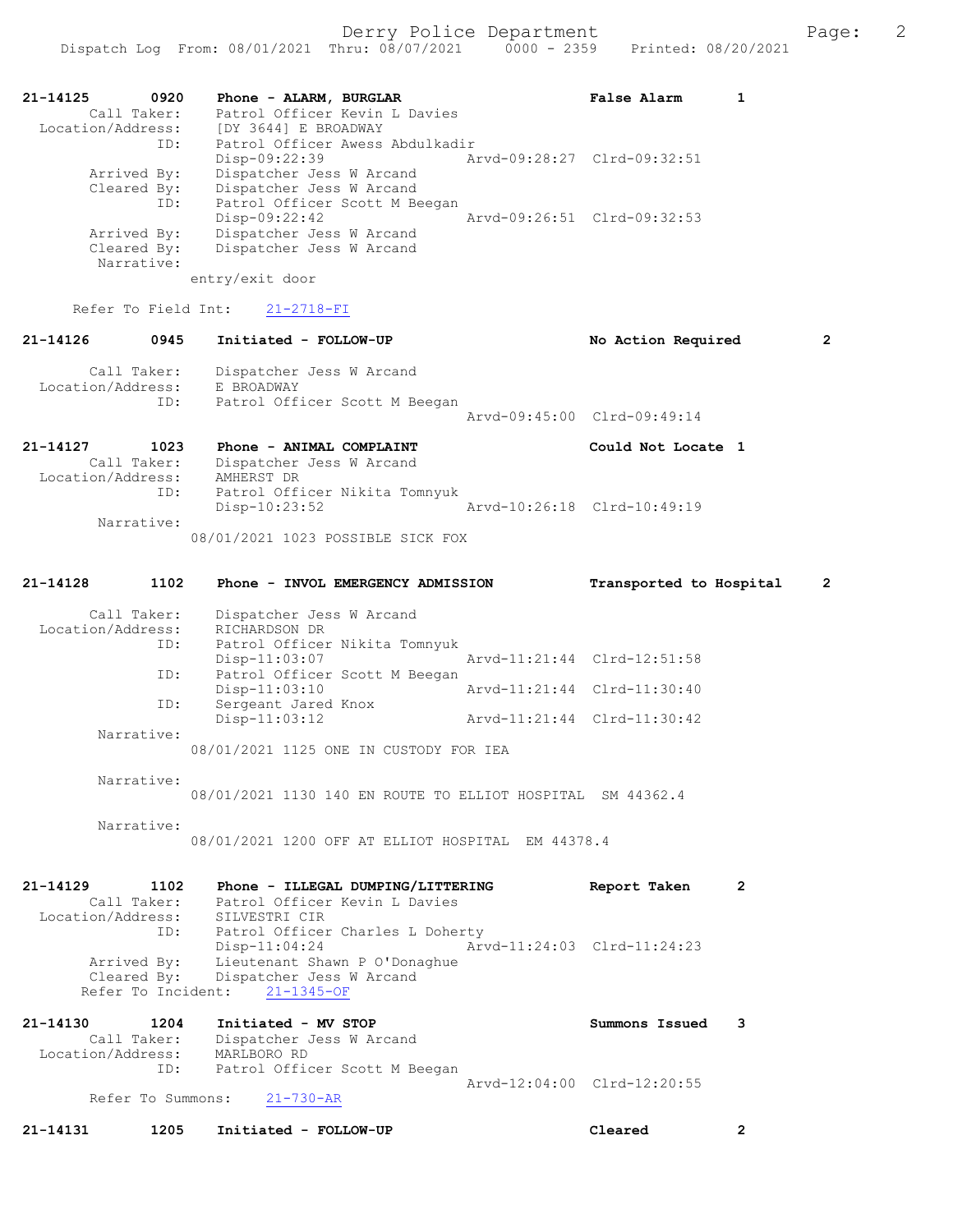Dispatch Log From: 08/01/2021 Thru: 08/07/2021 0000 - 2359 Printed: 08/20/2021 Call Taker: Dispatcher Jess W Arcand Location/Address: MUNICIPAL DR ID: Patrol Officer Charles L Doherty Arvd-12:05:00 Clrd-12:23:44 ID: Patrol Officer Charles L Doherty Disp-13:16:56 Arvd-13:17:24 Clrd-13:33:03 Dispatched By: Patrol Officer Kevin L Davies Arrived By: Patrol Officer Kevin L Davies Cleared By: Lieutenant Shawn P O'Donaghue 21-14132 1222 Walk-In - WARRANT ARREST Arrest(s) Made 2 Call Taker: Dispatcher Jess W Arcand Location/Address: MUNICIPAL DR ID: Patrol Officer Charles L Doherty Disp-12:23:44 Arvd-12:23:46 Clrd-13:16:56 Cleared By: Patrol Officer Kevin L Davies Narrative: 08/01/2021 1223 SUBJECT IN THE LOBBY ON A DERRY WARRANT FOR FALSE REPORT TO LAW ENFORCEMENT

08/01/2021 1256 IDENTIFIED AS:

MCKAYLA FAGAN 69 KILREA RD DERRY NH DOB 2/10/2003

#### Narrative:

Narrative:

08/01/2021 1256 RELEASED ON A SUMMONS WITH COURT 12/9/21

Refer To Arrest: 21-731-AR

| $21 - 14133$      | 1252        | Phone - ERRATIC OPERATION                 | Matter Mediated 2           |  |
|-------------------|-------------|-------------------------------------------|-----------------------------|--|
|                   | Call Taker: | Dispatcher Jess W Arcand                  |                             |  |
| Location/Address: |             | PINGREE HILL RD                           |                             |  |
|                   | ID:         | Patrol Officer Nikita Tomnyuk             |                             |  |
|                   |             | $Disp-12:53:25$                           | Arvd-12:59:33 Clrd-13:18:07 |  |
|                   |             | Cleared By: Patrol Officer Kevin L Davies |                             |  |
|                   |             | Refer To Field Int: 21-2751-FI            |                             |  |
| $21 - 14134$      | 1325        | Initiated - MV STOP                       | Warning Issued 3            |  |
|                   | Call Taker: | Lieutenant Shawn P O'Donaghue             |                             |  |

| Location/Address: | CHESTER RD                                   |
|-------------------|----------------------------------------------|
| ID:               | Patrol Officer Kevin L Davies                |
|                   | Aryd-13:25:00 Clrd-13:28:29                  |
| Cleared By:       | Patrol Officer Kevin L Davies                |
| ID:               | Patrol Officer Scott M Beegan                |
|                   | Arvd-13:30:50 Clrd-13:35:18<br>Disp-13:28:14 |
| Dispatched By:    | Patrol Officer Kevin L Davies                |
| Arrived By:       | Patrol Officer Kevin L Davies                |
| Cleared By:       | Patrol Officer Kevin L Davies                |

| 21-14135          | 1327        | Phone - OHRV COMPLAINT        |                             | Could Not Locate 1 |  |
|-------------------|-------------|-------------------------------|-----------------------------|--------------------|--|
|                   | Call Taker: | Patrol Officer Kevin L Davies |                             |                    |  |
| Location/Address: |             | WARNER HILL RD                |                             |                    |  |
|                   | ID:         | Patrol Officer Casey J Noyes  |                             |                    |  |
|                   |             | Disp-13:27:32                 | Arvd-13:27:34 Clrd-13:38:22 |                    |  |

21-14136 1333 Walk-In - WARRANT ARREST Arrest(s) Made 2 Call Taker: Patrol Officer Kevin L Davies Location/Address: [DY 2] MUNICIPAL DR ID: Patrol Officer Charles L Doherty<br>Disp-13:34:41 Arv Disp-13:34:41 Arvd-13:34:43 Clrd-13:44:28 Narrative:

juvenile tobacco arrest

Refer To Summons: 21-732-AR

21-14137 1340 Radio - MV CHECK 1 No Action Required 1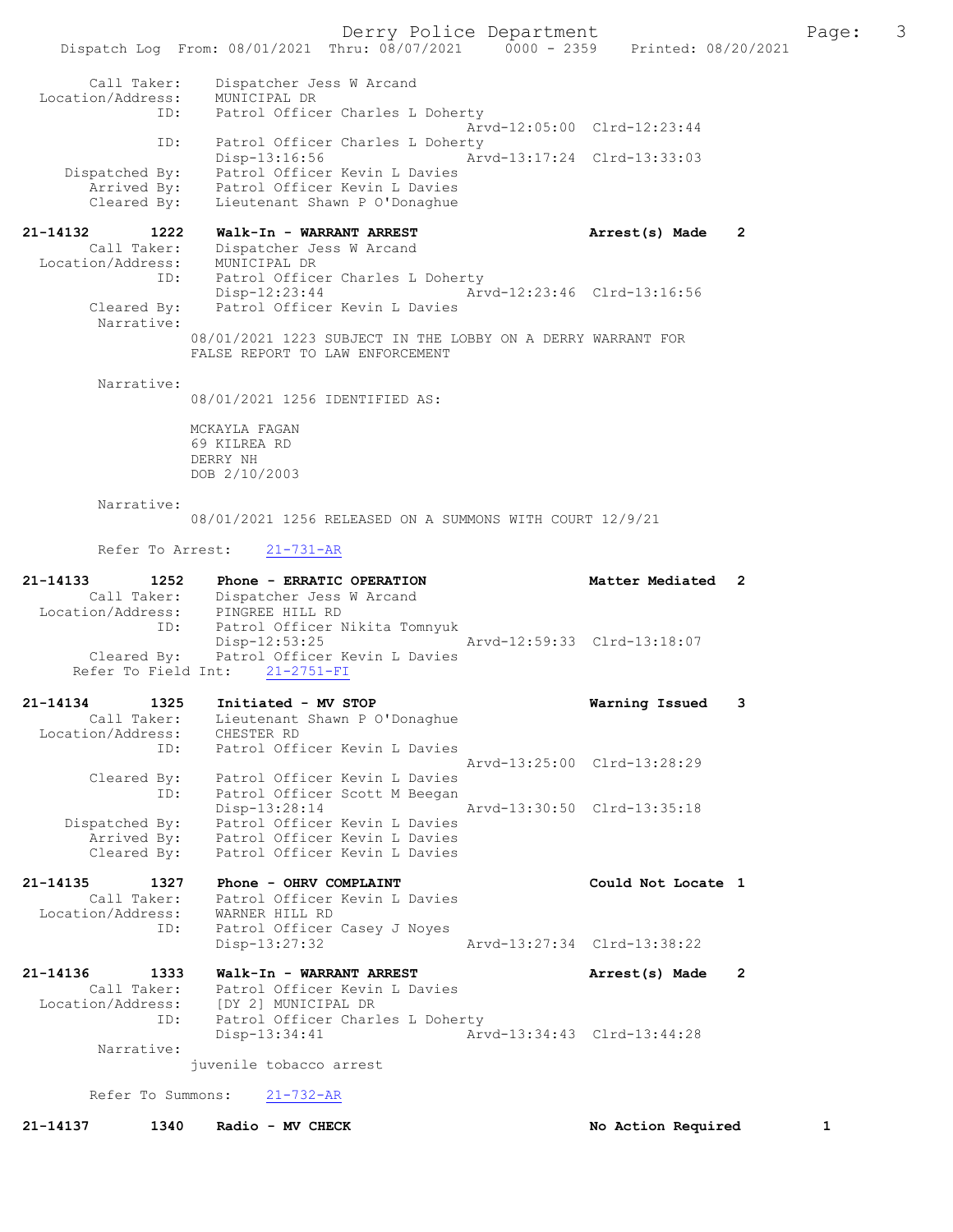|                                  |                                    | Dispatch Log From: 08/01/2021 Thru: 08/07/2021                           | $0000 - 2359$ | Printed: 08/20/2021            |              |
|----------------------------------|------------------------------------|--------------------------------------------------------------------------|---------------|--------------------------------|--------------|
|                                  | Call Taker:                        | Patrol Officer Kevin L Davies                                            |               |                                |              |
|                                  | ID:                                | Location/Address: [DY 231] TSIENNETO RD<br>Patrol Officer Scott M Beegan |               |                                |              |
|                                  |                                    | Disp-13:41:02                                                            |               | Arvd-13:41:04 Clrd-13:46:53    |              |
|                                  | Refer To Field Int:                | $21 - 2750 - FI$                                                         |               |                                |              |
| 21-14138                         | 1343                               | Radio - Dog Bite Complaint                                               |               | Report Taken<br>$\overline{2}$ |              |
|                                  | Call Taker:                        | Patrol Officer Kevin L Davies                                            |               |                                |              |
| Location/Address:                | ID:                                | SKYLARK DR<br>Patrol Officer Casey J Noyes                               |               |                                |              |
|                                  |                                    | $Disp-13:45:52$                                                          |               | Arvd-13:52:18 Clrd-14:02:22    |              |
|                                  | Arrived By:                        | Dispatcher Jess W Arcand                                                 |               |                                |              |
|                                  | Cleared By:<br>Refer To Incident:  | Dispatcher Jess W Arcand<br>$21 - 1346 - OF$                             |               |                                |              |
|                                  |                                    |                                                                          |               |                                |              |
| 21-14139                         | 1403                               | Initiated - FOLLOW-UP                                                    |               | No Action Required             | 2            |
|                                  | Call Taker:                        | Dispatcher Jess W Arcand                                                 |               |                                |              |
| Location/Address:                |                                    | E BROADWAY                                                               |               |                                |              |
|                                  | ID:                                | Patrol Officer Scott M Beegan                                            |               | Arvd-14:03:00 Clrd-14:14:00    |              |
|                                  |                                    |                                                                          |               |                                |              |
| 21-14140                         | 1416                               | Phone - PARKING COMPLAINT                                                |               | Services Rendered 1            |              |
| Location/Address:                | Call Taker:                        | Dispatcher Jess W Arcand<br>PINGREE HILL RD                              |               |                                |              |
|                                  | ID:                                | Patrol Officer Scott M Beegan                                            |               |                                |              |
|                                  |                                    | $Disp-14:17:56$                                                          |               | Arvd-14:25:08 Clrd-14:38:29    |              |
| 21-14141                         | 1416                               | Initiated - ASSIST CITIZEN                                               |               | Services Rendered 3            | $\mathbf{1}$ |
| Call Taker:<br>Location/Address: | Call Taker:                        | Dispatcher Jess W Arcand                                                 |               |                                |              |
|                                  | ID:                                | MUNICIPAL DR<br>Patrol Officer Casey J Noyes                             |               |                                |              |
|                                  |                                    |                                                                          |               | Arvd-14:16:00 Clrd-14:23:57    |              |
|                                  | Cleared By:<br>Refer To Field Int: | Patrol Officer Kevin L Davies                                            |               |                                |              |
|                                  |                                    | $21 - 2712 - FI$                                                         |               |                                |              |
| 21-14142                         | 1508                               | 911 - CUSTOMER PROBLEM                                                   |               | Report Taken<br>$\mathbf{2}$   |              |
| Location/Address:                |                                    | Call Taker: Patrol Officer Robert Corwin<br>MANCHESTER RD                |               |                                |              |
|                                  | ID:                                | Patrol Officer Joshua Martin                                             |               |                                |              |
|                                  |                                    | $Disp-15:09:53$                                                          |               | Arvd-15:14:39 Clrd-15:25:01    |              |
|                                  | ID:                                | Patrol Officer Casey J Noyes<br>Disp-15:09:55                            |               | Arvd-15:15:55 Clrd-15:32:13    |              |
|                                  | ID:                                | Sergeant Michael W Hughes                                                |               |                                |              |
|                                  | ID:                                | Disp-15:22:25<br>Sergeant Michael W Hughes                               |               | Arvd-15:22:27 Clrd-15:24:25    |              |
|                                  |                                    | Disp-15:24:31                                                            |               | $Clrd-15:24:54$                |              |
|                                  | Refer To Incident:                 | $21 - 1347 - OF$                                                         |               |                                |              |
| 21-14143                         | 1510                               | Phone - DISTURBANCE                                                      |               | No Action Required             | 1            |
|                                  | Call Taker:                        | Patrol Officer Robert Corwin                                             |               |                                |              |
| Location/Address:                |                                    | PINGREE HILL RD                                                          |               |                                |              |
|                                  | ID:                                | Patrol Officer Brian J Landry                                            |               |                                |              |
|                                  | Arrived By:                        | $Disp-15:11:33$<br>Patrol Officer Kevin L Davies                         |               | Arvd-15:19:50 Clrd-15:25:26    |              |
|                                  | ID:                                | Patrol Officer Scott M Beegan                                            |               |                                |              |
|                                  |                                    | Disp-15:11:37                                                            |               | Arvd-15:22:20 Clrd-15:24:59    |              |
|                                  | Narrative:                         | loud music/vehicles in the road                                          |               |                                |              |
|                                  |                                    |                                                                          |               |                                |              |
| 21-14144                         | 1556                               | Phone - DISTURBANCE                                                      |               | Matter Mediated 1              |              |
|                                  | Call Taker:                        | Patrol Officer Kevin L Davies                                            |               |                                |              |
| Location/Address:                |                                    | FAIRWAY DR                                                               |               |                                |              |
|                                  | ID:                                | Patrol Officer Brian J Landry<br>Disp-15:56:50                           |               | Arvd-15:56:54 Clrd-16:22:54    |              |
|                                  | Cleared By:                        | Patrol Officer Robert Corwin                                             |               |                                |              |
|                                  | ID:                                | Patrol Officer Joshua Martin                                             |               |                                |              |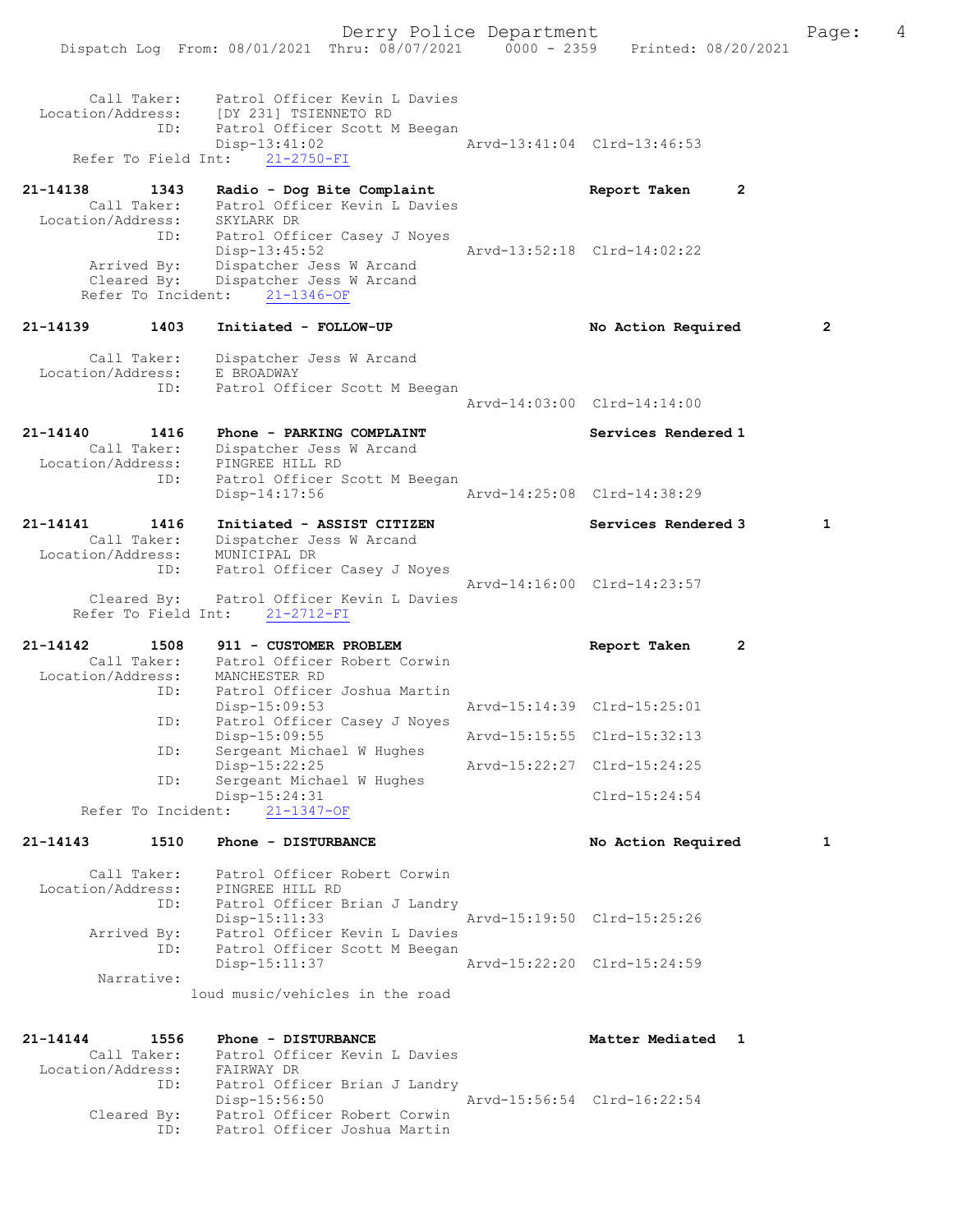Derry Police Department Fage: 5 Dispatch Log From: 08/01/2021 Thru: 08/07/2021 0000 - 2359 Printed: 08/20/2021 Disp-15:56:52 Arvd-15:57:27 Clrd-16:22:56 Cleared By: Patrol Officer Robert Corwin ID: Sergeant Michael W Hughes Disp-16:00:45 Arvd-16:00:48 Clrd-16:13:23 Dispatched By: Patrol Officer Robert Corwin Arrived By: Patrol Officer Robert Corwin Cleared By: Sergeant Michael W Hughes Refer To Field Int: 21-2713-FI 21-14145 1647 Walk-In - FOUND/LOST PROPERTY Report Taken 3 Call Taker: Patrol Officer Kevin L Davies Location/Address: [DY 2] MUNICIPAL DR ID: Patrol Officer Kevin L Davies Disp-16:49:58 Arvd-16:50:00 Clrd-17:32:35 Cleared By: Patrol Officer Robert Corwin Refer To Incident: 21-1348-OF 21-14146 1700 Phone - WELFARE CHECK Transported to Hospital 2 Call Taker: Patrol Officer Robert Corwin

 Location/Address: FOREST RIDGE RD ID: Patrol Officer Joshua Martin Disp-17:02:15 Arvd-17:08:51 Clrd-17:32:26 Narrative:

08/01/2021 1712 DFD en route

Narrative:

08/01/2021 1722 DFD on scene

Refer To Field Int: 21-2714-FI

| 21-14147          | 1745        | Phone - Barking Dog Complaint    | Matter Mediated 2           |  |
|-------------------|-------------|----------------------------------|-----------------------------|--|
|                   | Call Taker: | Patrol Officer Robert S Moore    |                             |  |
| Location/Address: |             | SKYLARK DR                       |                             |  |
|                   | ID:         | Patrol Officer Michael P Accorto |                             |  |
|                   |             | Disp-17:47:00                    | Aryd-18:08:49 Clrd-18:09:02 |  |
|                   |             | Refer To Field Int: 21-2723-FI   |                             |  |

| $21 - 14148$      | 1752        | False Alarm<br>Phone - ALARM, BURGLAR          |  |
|-------------------|-------------|------------------------------------------------|--|
|                   | Call Taker: | Patrol Officer Robert S Moore                  |  |
| Location/Address: |             | [DY 2087] MANCHESTER RD                        |  |
|                   | ID:         | Patrol Officer Joshua Martin                   |  |
|                   |             | $Clrd-18:00:13$<br>$Disp-17:54:01$             |  |
|                   | Cleared By: | Patrol Officer Robert Corwin                   |  |
|                   | ID:         | Patrol Officer Brian J Landry                  |  |
|                   |             | Arvd-17:57:18 Clrd-18:00:17<br>$Disp-17:54:05$ |  |
|                   | Arrived By: | Patrol Officer Robert Corwin                   |  |
|                   | Cleared By: | Patrol Officer Robert Corwin                   |  |
|                   | Narrative:  |                                                |  |
|                   |             | 08/01/2021 1752 lobby inner door               |  |

Refer To Field Int: 21-2719-FI

21-14149 1809 Phone - ASSIST CITIZEN Report Taken 3 Call Taker: Patrol Officer Robert Corwin Location/Address: SOUTH AVE ID: Patrol Officer Blake A Martineau Disp-18:11:05 Arvd-18:24:28 Clrd-19:14:17<br>Arrived By: Patrol Officer Robert S Moore Patrol Officer Robert S Moore Narrative: found stolen bike

Refer To Incident: 21-1349-OF

| 21-14150          | 1824        | Phone - SUSPICIOUS ACTIVITY   | Services Rendered 2         |
|-------------------|-------------|-------------------------------|-----------------------------|
|                   | Call Taker: | Patrol Officer Robert S Moore |                             |
| Location/Address: |             | ASHLEIGH DR                   |                             |
|                   | ID:         | Patrol Officer Joshua Martin  |                             |
|                   |             | Disp-18:25:15                 | Arvd-18:25:52 Clrd-18:38:47 |
|                   | TD:         | Patrol Officer Jack Stafford  |                             |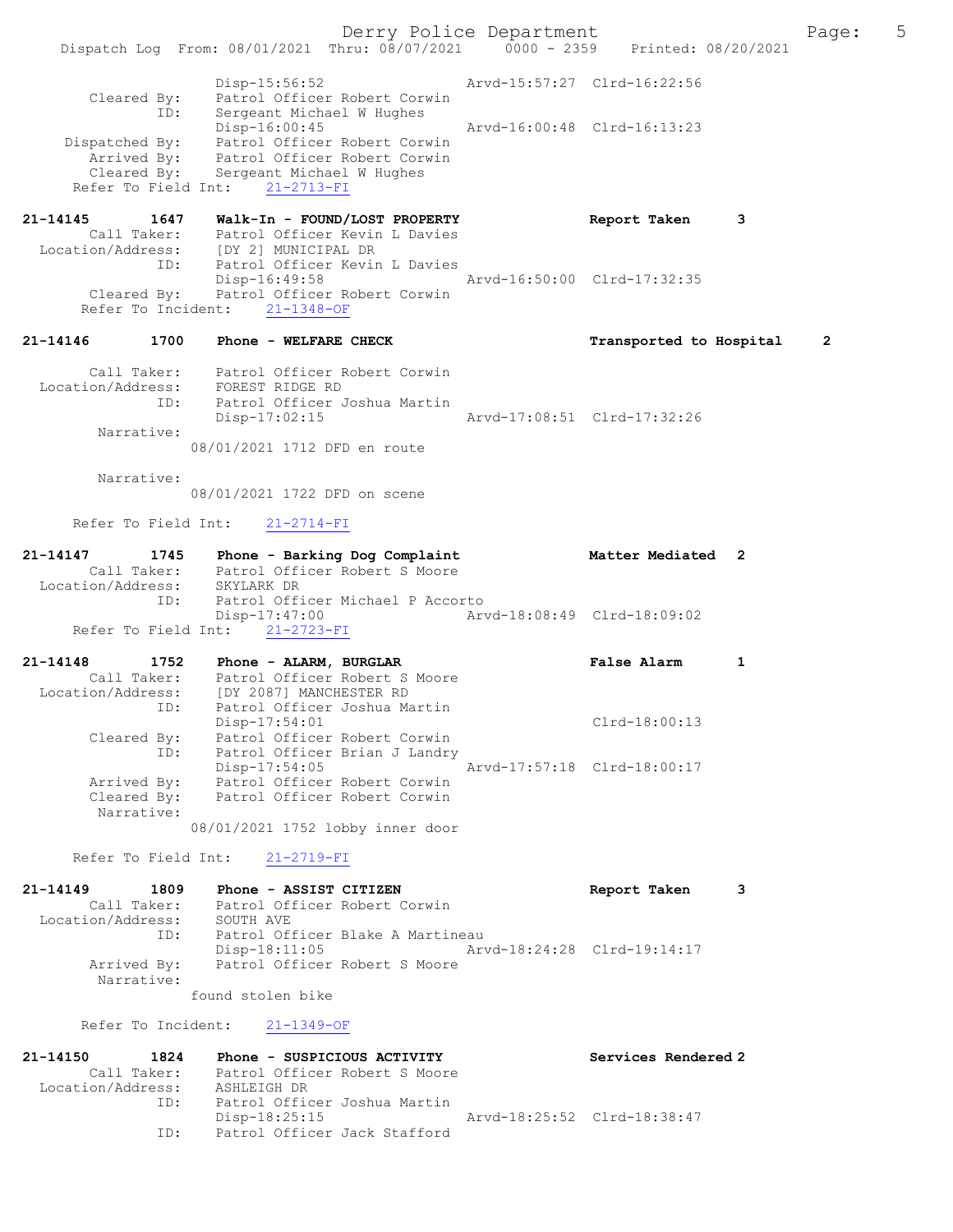| Call Taker:                      | Patrol Officer Robert S Moore                                                           |                             |   |     |
|----------------------------------|-----------------------------------------------------------------------------------------|-----------------------------|---|-----|
| 21-14154<br>2018                 | Phone - ASSIST CITIZEN                                                                  | Assistance Rendered         |   | з   |
|                                  | 08/01/2021 2026 spoke with clerk                                                        |                             |   |     |
| Narrative:                       |                                                                                         |                             |   |     |
| ID:                              | Patrol Officer Michael P Accorto<br>$Disp-20:17:19$                                     | Arvd-20:20:29 Clrd-20:26:37 |   |     |
|                                  | $Disp-20:17:03$                                                                         | Arvd-20:20:27 Clrd-20:26:40 |   |     |
| Location/Address:<br>ID:         | [DY 3470] MANCHESTER RD<br>Patrol Officer Joshua Martin                                 |                             |   |     |
| Call Taker:                      | Patrol Officer Robert S Moore                                                           |                             |   |     |
| 21-14153<br>2016                 | Phone - UNWANTED SUBJECT                                                                | Gone on Arrival 2           |   |     |
|                                  | Refer To Incident: 21-1350-OF                                                           |                             |   |     |
|                                  |                                                                                         |                             |   |     |
|                                  | Dispatched By: Patrol Officer Robert Corwin<br>Arrived By: Patrol Officer Robert Corwin |                             |   |     |
|                                  | Disp-19:44:38                                                                           | Arvd-19:44:40 Clrd-20:17:08 |   |     |
| ID:                              | Patrol Officer Michael P Accorto                                                        |                             |   |     |
| Arrived By:                      | $Disp-19:40:12$<br>Patrol Officer Robert Corwin                                         | Arvd-19:42:21 Clrd-20:32:55 |   |     |
| ID:                              | Sergeant Michael W Hughes                                                               |                             |   |     |
| Dispatched By:                   | Patrol Officer Robert Corwin                                                            |                             |   |     |
|                                  | $Disp-19:40:01$                                                                         | Arvd-19:40:44 Clrd-20:32:57 |   |     |
| Cleared By:<br>ID:               | Patrol Officer Robert Corwin<br>Patrol Officer Jack Stafford                            |                             |   |     |
|                                  | Disp-19:38:47                                                                           | Arvd-19:39:32 Clrd-20:52:47 |   |     |
| ID:                              | Patrol Officer Brian J Landry                                                           |                             |   |     |
| Cleared By:                      | Patrol Officer Robert Corwin                                                            |                             |   |     |
| ID:                              | Patrol Officer Blake A Martineau<br>Disp-19:38:44                                       | Arvd-19:40:38 Clrd-20:52:46 |   |     |
| Location/Address:                | ROLLINS ST                                                                              |                             |   |     |
| Call Taker:                      | Patrol Officer Robert S Moore                                                           |                             |   |     |
| 21-14152<br>1938                 | $911 - FIGHT$                                                                           | Report Taken                | 2 |     |
| Cleared By:                      | Patrol Officer Robert Corwin                                                            |                             |   |     |
| Arrived By:                      | Patrol Officer Robert Corwin<br>Patrol Officer D.                                       |                             |   |     |
|                                  | Disp-19:28:40                                                                           | Arvd-19:33:36 Clrd-19:42:14 |   |     |
| ID:                              | Patrol Officer Michael P Accorto                                                        |                             |   |     |
| Call Taker:<br>Location/Address: | Patrol Officer Robert S Moore<br>LARAWAY CT                                             |                             |   |     |
| 21-14151<br>1926                 | Phone - NEIGHBORHOOD DISPUTE                                                            | Matter Mediated 2           |   |     |
|                                  |                                                                                         |                             |   |     |
|                                  | 08/01/2021 1838 spoke with male subject -sent on way                                    |                             |   |     |
| Narrative:                       |                                                                                         |                             |   |     |
|                                  | Disp-18:38:02                                                                           | Arvd-18:38:06 Clrd-18:38:49 |   |     |
| ID:                              | $Disp-18:25:49$<br>Sergeant Michael W Hughes                                            | Arvd-18:27:50 Clrd-18:38:45 |   |     |
|                                  |                                                                                         |                             |   |     |
|                                  | Dispatch Log From: 08/01/2021 Thru: 08/07/2021 0000 - 2359                              | Printed: 08/20/2021         |   |     |
|                                  | Derry Police Department                                                                 |                             |   | Pac |

 Location/Address: ASHLEIGH DR ID: Patrol Officer Joshua Martin Disp-20:27:03 Arvd-20:28:03 Clrd-20:52:56 Cleared By: Patrol Officer Robert Corwin ID: Patrol Officer Michael P Accorto Disp-20:27:07 Arvd-20:28:03 Cleared By: Patrol Officer Robert Corwin Patrol Officer Robert Corwin Narrative: 08/01/2021 2019 silver Saturn view

21-14155 2128 Phone - MV ACCIDENT Arrest(s) Made 1 Call Taker: Patrol Officer Robert S Moore<br>ion/Address: SCOBIE POND RD Location/Address:<br>ID: Patrol Officer Joshua Martin<br>Disp-21:29:30 Disp-21:29:30 Arvd-21:31:19 Clrd-23:30:08<br>Cleared By: Dispatcher Christine D Carlson Dispatcher Christine D Carlson ID: Patrol Officer Michael P Accorto Disp-21:29:32 Arvd-21:30:12 Clrd-22:13:51 Cleared By: Patrol Officer Robert Corwin<br>ID: Sergeant Michael W Hughes Sergeant Michael W Hughes

Page:  $6$ <br>21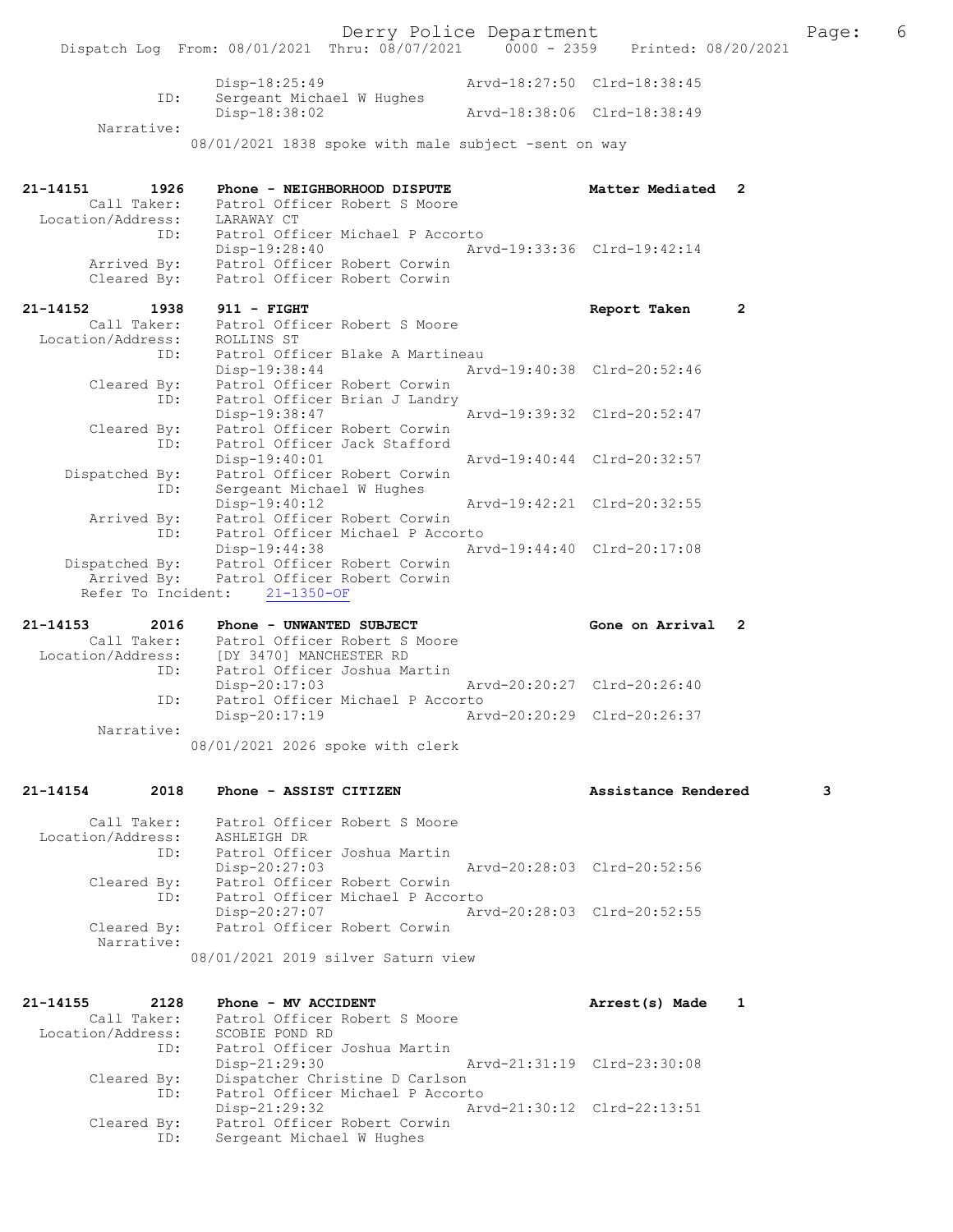Derry Police Department<br>
Page: 7<br>
Phru: 08/07/2021 0000 - 2359 Printed: 08/20/2021 Dispatch Log From: 08/01/2021 Thru: 08/07/2021 Disp-21:32:10 Arvd-21:32:13 Clrd-21:42:56 Dispatched By: Patrol Officer Robert Corwin<br>Arrived By: Patrol Officer Robert Corwin Parrived By: Patrol Officer Robert Corwin<br>Cleared By: Patrol Officer Robert Corwin Patrol Officer Robert Corwin Narrative: 08/01/2021 2130 DFD ENROUTE Narrative: 08/01/2021 2134 DFD ON SCENE Narrative: 08/01/2021 2134 EVERSOURCE POLE STRUCK (POLE # 101/5Y) EVERSOURCE CONTACTED Narrative: 08/01/2021 2143 Birch St notified/responding Narrative: 08/01/2021 2203 Birch St. on scene Narrative: 08/01/2021 2329 Subject released on summons at PMC at this time, court date of 12/9/21 Narrative: 08/01/2021 2344 Subject information (DWI): John Dehart 11 Hilda Ave Derry NH DOB: 9/19/69 Narrative: 08/01/2021 2326 Subject released on summons w/ court date of 12/09/21 Refer To Accident:  $\frac{21-367-AC}{21-733-AR}$ Refer To Summons: 21-14156 2136 911 - DOMESTIC DISTURBANCE Matter Mediated 1 Call Taker: Patrol Officer Robert Corwin Location/Address: QUINCY DR ID: Patrol Officer Brian J Landry Disp-21:37:06 <br>Disp-21:37:06 Arvd-21:43:08 Clrd-22:34:59<br>Displacement of the staff ord Patrol Officer Jack Stafford<br>Disp-21:37:09 Disp-21:37:09 Arvd-21:41:12 Clrd-22:35:02<br>Arrived By: Patrol Officer Robert S Moore By: Patrol Officer Robert S Moore<br>ID: Sergeant Michael W Hughes Sergeant Michael W Hughes<br>Disp-21:43:05 -21:43:05 Arvd-22:08:23 Clrd-22:21:09<br>21-1351-0F Refer To Incident: 21-14157 2158 911 - MV CHECK 21-14157 2158 21-14157 Call Taker: Patrol Officer Robert Corwin<br>ion/Address: SCENIC DR Location/Address: ID: Patrol Officer Blake A Martineau Disp-22:03:27 Arvd-22:08:21 Clrd-08/02/2021 @ 00:45:11 Cleared By: Dispatcher Christine D Carlson ID: Patrol Officer Michael P Accorto<br>Disp-22:14:04 Ar Disp-22:14:04 Arvd-22:16:37 Clrd-23:05:45<br>Cleared By: Dispatcher Christine D Carlson By: Dispatcher Christine D Carlson<br>ID: Patrol Officer Michael P Accort Patrol Officer Michael P Accorto<br>Disp-00:13:53 Disp-00:13:53 Clrd-08/02/2021 @ 00:15:12<br>Dispatched By: Dispatcher Christine D Carlson patched By: Dispatcher Christine D Carlson<br>Cleared By: Dispatcher Christine D Carlson Dispatcher Christine D Carlson Narrative: blue honda Narrative: 08/01/2021 2212 off with NH Temp 2961779 Narrative: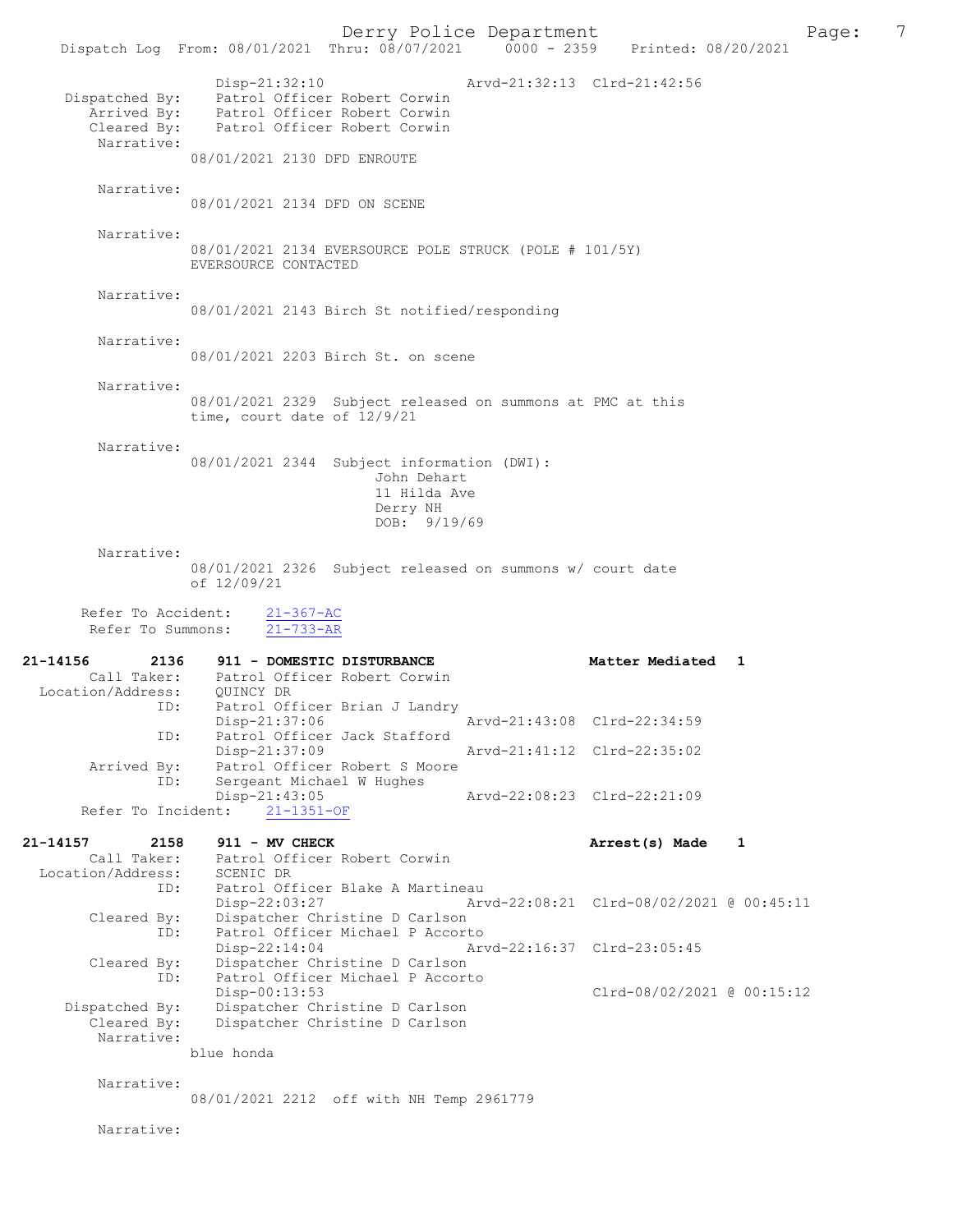Derry Police Department The Page: 8 Dispatch Log From: 08/01/2021 Thru: 08/07/2021 0000 - 2359 Printed: 08/20/2021 08/01/2021 2216 DFD on scene Narrative: 08/01/2021 2258 Recovery on scene Narrative: 08/01/2021 2342 Subject information (DWI, open container) Nancy Butler 22 Barkland Drive Derry NH DOB: 6/14/69 Narrative: 08/02/2021 0006 Summons issued w/ court date of 12/9/21 Refer To Arrest: 21-734-AR 21-14158 2216 Phone - NOISE COMPLAINT Quieted on Request 2 Call Taker: Patrol Officer Robert S Moore Location/Address: FAIRWAY DR ID: Patrol Officer Brendan S Holden Disp-22:56:59 Arvd-23:02:00 Clrd-23:15:40 Dispatched By: Dispatcher Christine D Carlson Arrived By: Dispatcher Christine D Carlson Cleared By: Dispatcher Christine D Carlson ID: Patrol Officer Collin Kennedy Disp-22:57:01 Arvd-23:02:23 Clrd-23:15:38<br>Arrived By: Dispatcher Christine D Carlson Arrived By: Dispatcher Christine D Carlson<br>Cleared By: Dispatcher Christine D Carlson Dispatcher Christine D Carlson Narrative: 08/01/2021 2217 LOUND THUMPING/BANGING Refer To Field Int: 21-2741-FI 21-14159 2220 Phone - DISTURBANCE Could Not Locate 1<br>Call Taker: Patrol Officer Robert Corwin Patrol Officer Robert Corwin<br>OAK ST Location/Address: ID: Sergeant Michael W Hughes<br>Disp-22:21:13 Disp-22:21:13 Arvd-22:27:45 Clrd-22:30:41 Narrative: woman yelling For Date: 08/02/2021 - Monday 21-14160 0012 Initiated - MV STOP **Arrest(s) Made** 3<br>Call Taker: Dispatcher Christine D Carlson Dispatcher Christine D Carlson Location/Address: SUNSET CIR<br>TD: Patrol Off Patrol Officer Cody Johnson Arvd-00:12:00 Clrd-03:41:51<br>TD: Patrol Officer Collin Kennedy Patrol Officer Collin Kennedy<br>Disp-00:13:34 Disp-00:13:34 Arvd-00:15:33 Clrd-00:30:25 ID: Patrol Officer Brendan S Holden<br>Disp-00:13:49 A Disp-00:13:49 Arvd-00:15:34 Clrd-00:30:27<br>ID: Patrol Officer Michael P Accorto Patrol Officer Michael P Accorto<br>Disp-00:15:15 Ar Disp-00:15:15 Arvd-00:15:31 Clrd-00:30:23<br>ID: Sergeant James M Belanger Sergeant James M Belanger Disp-00:15:51 Arvd-00:15:52 Clrd-00:30:21 ID: Patrol Officer Robert S Moore<br>Disp-02:30:28

Narrative:

 Narrative: 08/02/2021 0024 221 transporting one to HQ, s/m: 6,905.6

08/02/2021 0015 221 has one in custody at this time

Disp-02:30:28 Arvd-02:30:29 Clrd-03:41:48

Narrative:

08/02/2021 0028 Subject information (DWI subsequent,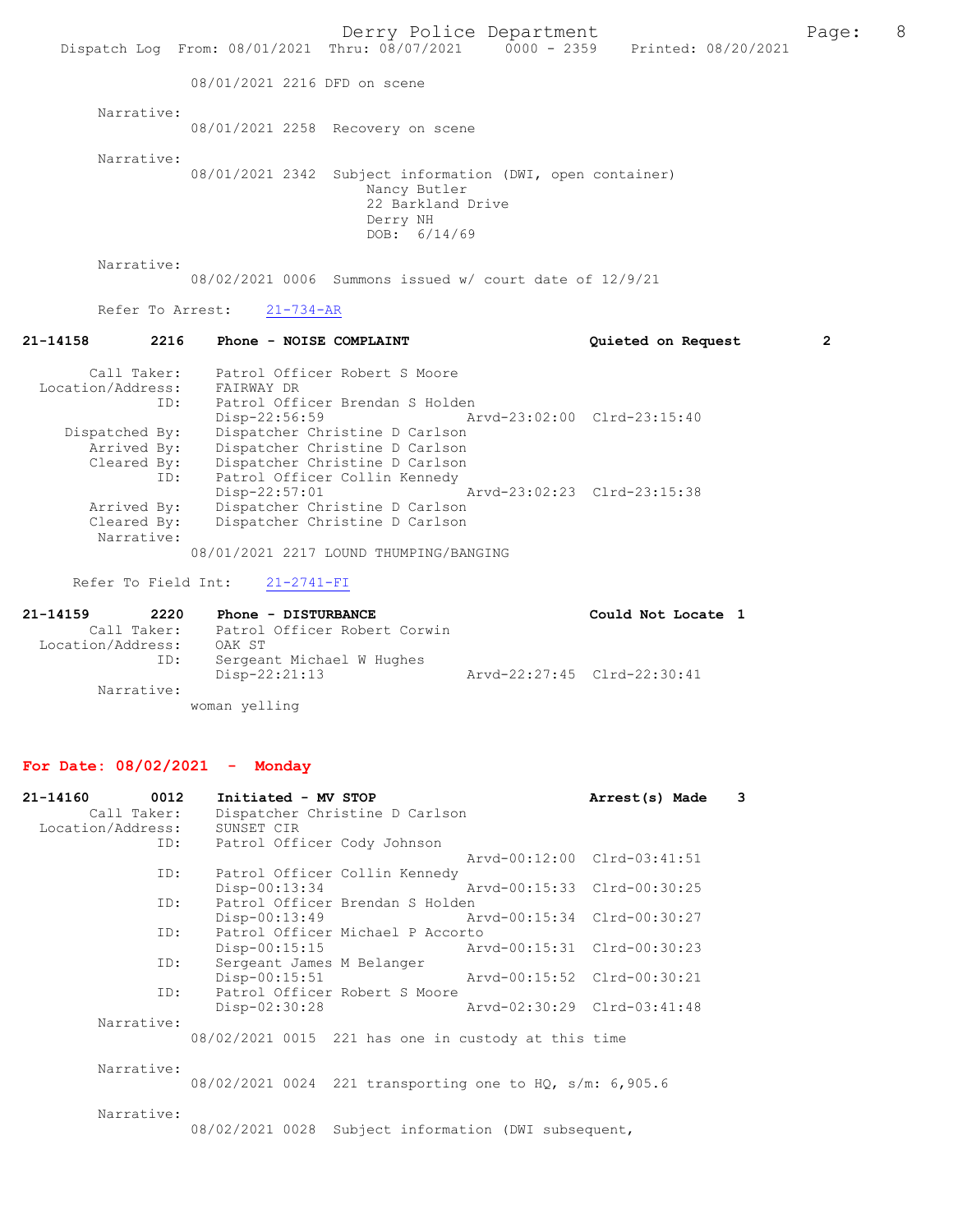Derry Police Department<br>Page: 9 Page: 9 Printed: 08/20/2021 Dispatch Log From: 08/01/2021 Thru: 08/07/2021 resisting, open container, operating after susp misd., disobeying, Rockingham County warrant - marital nonsupport/bail preset at \$10,000cash): Raymond Lemay 1A Sunset Circle Derry NH DOB: 11/24/69 Narrative: 08/02/2021 0030 221 off at HQ, e/m: 6,907.5 Narrative: 08/02/2021 0101 221 transporting subject to PMC for legal draw, s/m: 6,907.5 Narrative: 08/02/2021 0107 221 off at PMC, e/m: 6,909 Narrative: 08/02/2021 0122 Blood draw at this time Narrative: 08/02/2021 0134 221 enroute back to HQ, s/m: 6,909 Narrative: 08/02/2021 0137 221 off at HQ, e/m: 6,910.6 Narrative: 08/02/2021 0147 Refused b/c services Narrative: 08/02/2021 0227 221/605 enroute to Rockingham County Jail w/ subject at this time, s/m: 6,905.6 Narrative: 08/02/2021 0252 Booking and AFIS videos completed at this time Narrative: 08/02/2021 0300 221/605 off at Brentwood, e/m: 6,932.2 Refer To Arrest: 21-736-AR 21-14161 0030 Initiated - FOLLOW-UP Call Taker: Dispatcher Christine D Carlson Dispatcher Christine D Carlson<br>PARKLAND DR Location/Address: ID: Patrol Officer Michael P Accorto Arvd-00:30:00 Clrd-00:37:32 21-14162 0123 Phone - ALARM, BURGLAR False Alarm 1 Call Taker: Dispatcher Christine D Carlson Location/Address: [DY 466] CRYSTAL AVE Patrol Officer Collin Kennedy<br>Disp-01:23:56 Disp-01:23:56 Arvd-01:25:39 Clrd-01:29:46 ID: Patrol Officer Brendan S Holden Disp-01:23:59 Arvd-01:25:50 Clrd-01:29:45 Narrative: 08/02/2021 0123 Playroom motion Refer To Field Int: 21-2732-FI 21-14163 0130 Initiated - PED CHECK 2<br>Call Taker: Dispatcher Christine D Carlson<br>Call Taker: Dispatcher Christine D Carlson Call Taker: Dispatcher Christine D Carlson<br>Location/Address: [DY 466] CRYSTAL AVE [DY 466] CRYSTAL AVE ID: Patrol Officer Collin Kennedy Arvd-01:30:00 Clrd-01:57:08<br>TD: Patrol Officer Brendan S Holden Patrol Officer Brendan S Holden Disp-01:30:56 Arvd-01:30:58 Clrd-01:56:54 Narrative: 08/02/2021 0157 Released to parent at the scene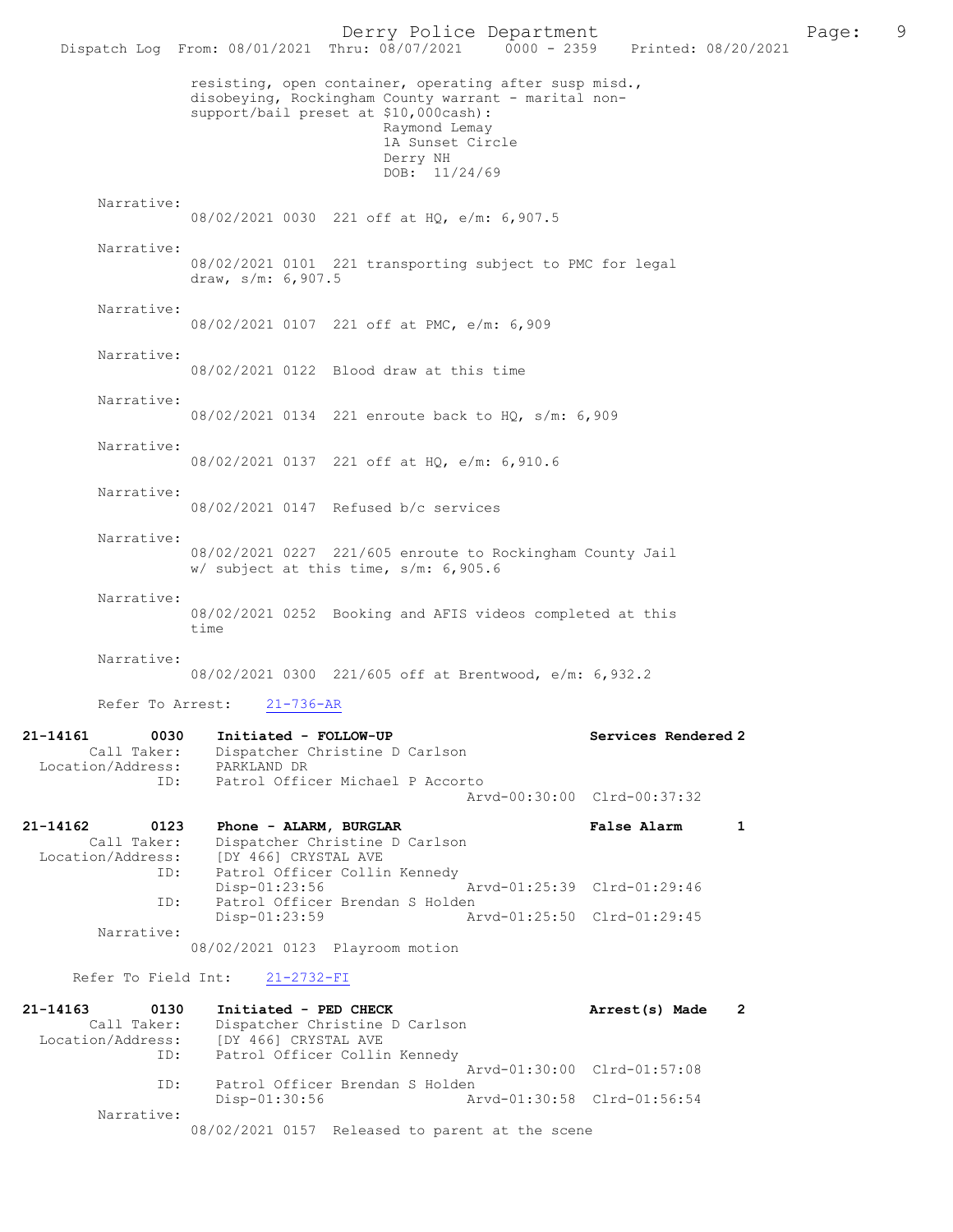Refer To Arrest: 21-737-AR

21-14164 0225 Phone - ALARM, BURGLAR **False Alarm** 1<br>Call Taker: Dispatcher Christine D Carlson Call Taker: Dispatcher Christine D Carlson<br>Location/Address: [DY 466] CRYSTAL AVE [DY 466] CRYSTAL AVE ID: Patrol Officer Collin Kennedy<br>Disp-02:26:16 Disp-02:26:16 <br>Th: Patrol Officer Brendan S Holden Patrol Officer Brendan S Holden<br>Disp-02:26:18 A Disp-02:26:18 Arvd-02:28:30 Clrd-02:40:40<br>ID: Sergeant James M Belanger Sergeant James M Belanger Disp-02:32:27 Arvd-02:32:28 Clrd-02:40:38 Narrative: 08/02/2021 0225 General motion Refer To Field Int: 21-2731-FI 21-14165 0230 Phone - WARRANT ARREST 21-14165 Arrest(s) Made 2 Call Taker: Dispatcher Christine D Carlson Location: [MHT] MANCHESTER POLICE DEPT ID: Patrol Officer Collin Kennedy<br>Disp-02:42:09 Disp-02:42:09 Arvd-03:05:54 Clrd-04:48:34 Narrative: 08/02/2021 0231 Manchester PD has one in custody on our warrant #21-139 - receiving stolen property Narrative: 08/02/2021 0232 Subject information (warrant #21-139, receiving stolen property): Joshua Nolet 1 James St Derry NH DOB: 1/15/86 Narrative: 08/02/2021 0317 439 transporting one to HQ, s/m: 109,933 Narrative: 08/02/2021 0336 439 off at HQ, e/m: 109,944 Narrative: 08/02/2021 0423 Summons issued w/ court date of 12/09/21 Narrative: 08/02/2021 0448 Subject released at this time Refer To Arrest: 21-738-AR 21-14166 0407 Initiated - MV STOP Warning Issued 3 Call Taker: Dispatcher Christine D Carlson Location/Address: KENDALL POND RD ID: Patrol Officer Brendan S Holden Arvd-04:07:00 Clrd-04:11:11 Refer To Citation: 21-14167 0537 Phone - SUSPICIOUS ACTIVITY<br>Call Taker: Dispatcher Christine D Carlson<br>Call Taker: Dispatcher Christine D Carlson Dispatcher Christine D Carlson<br>MANCHESTER RD Location/Address:<br>ID: Patrol Officer Collin Kennedy Disp-05:39:02 Arvd-05:45:57 Clrd-05:52:57<br>ID: Patrol Officer Brendan S Holden Patrol Officer Brendan S Holden<br>Disp-05:39:03 Ar Disp-05:39:03 Arvd-05:41:38 Clrd-05:52:55 ID: Sergeant James M Belanger Disp-05:41:34 Arvd-05:41:35 Clrd-05:52:52 Narrative: 08/02/2021 0539 Female in all black sitting on ground/motorcycle is at pump 6 Narrative: 08/02/2021 0553 No problems found - sent on way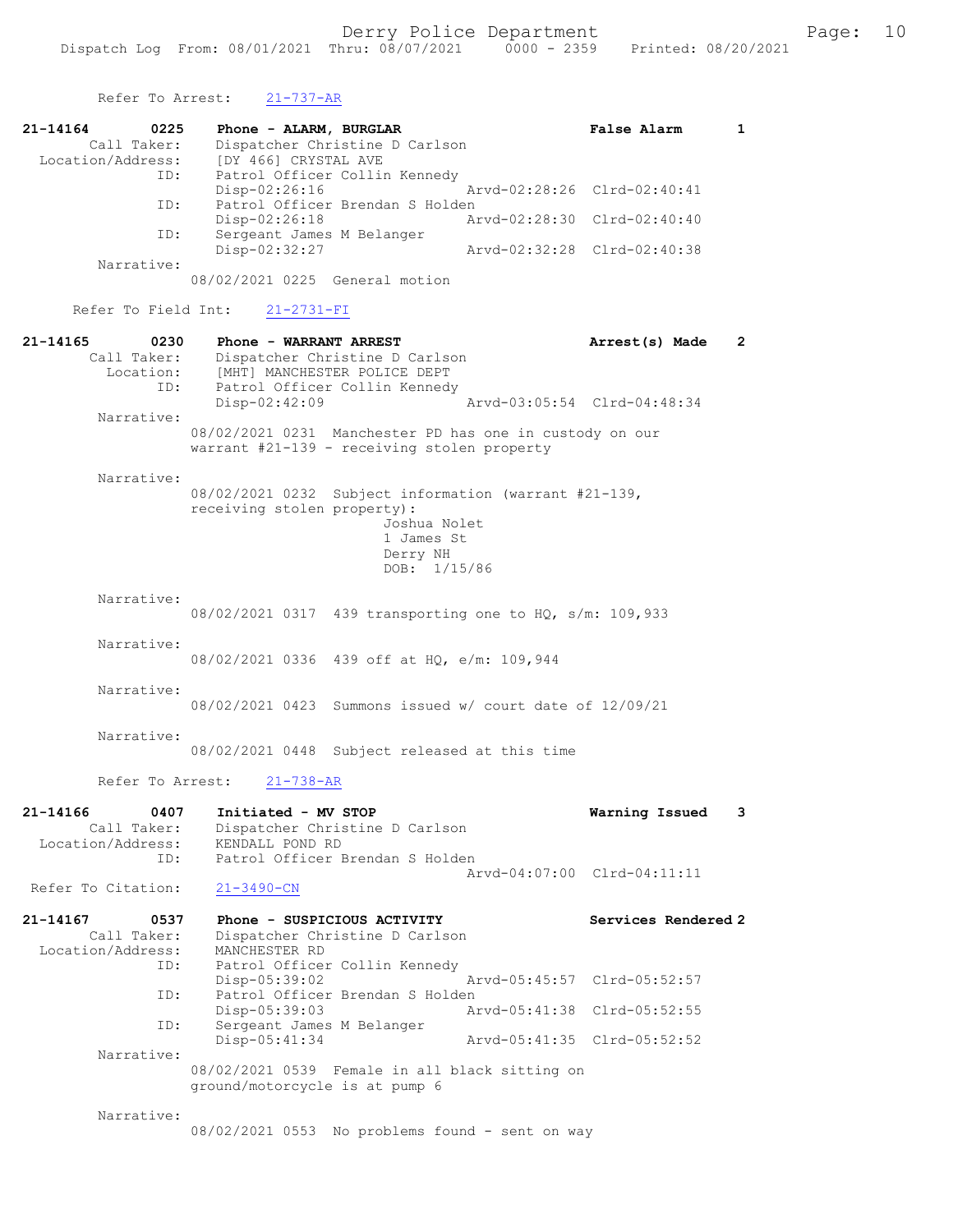| 21-14168<br>0559<br>Call Taker:<br>Location/Address: | Initiated - MV STOP<br>Dispatcher Christine D Carlson<br>N HIGH ST | Warning Issued              | 3            |
|------------------------------------------------------|--------------------------------------------------------------------|-----------------------------|--------------|
| ID:                                                  | Sergeant James M Belanger                                          |                             |              |
| ID:                                                  | Patrol Officer Brendan S Holden                                    | Arvd-05:59:00 Clrd-06:06:11 |              |
|                                                      | Disp-06:01:20                                                      | Arvd-06:01:21 Clrd-06:06:09 |              |
| $21 - 14169$<br>0723                                 | Initiated - MV STOP                                                | Warning Issued              | 3            |
| Call Taker:<br>Location/Address:                     | Dispatcher Jess W Arcand<br>E DERRY RD                             |                             |              |
| ID:                                                  | Patrol Officer Nikita Tomnyuk                                      |                             |              |
| Refer To Citation:                                   | $21 - 3495 - CN$                                                   | Arvd-07:23:00 Clrd-07:26:12 |              |
| 21-14170<br>0724                                     | 911 - DRUG OVERDOSE                                                | Report Taken                | $\mathbf{2}$ |
| Call Taker:                                          | Dispatcher Jess W Arcand                                           |                             |              |
| Location/Address:<br>ID:                             | WATER ST<br>Patrol Officer Charles L Doherty                       |                             |              |
|                                                      | Disp-07:25:20                                                      | Arvd-07:29:15 Clrd-08:01:48 |              |
| ID:                                                  | Patrol Officer Samuel J Troy                                       |                             |              |
|                                                      | Disp-07:25:31                                                      | $Clrd-07:26:10$             |              |
| ID:                                                  | Patrol Officer Nikita Tomnyuk<br>Disp-07:26:38                     | Arvd-07:29:13 Clrd-08:13:43 |              |
| Cleared By:                                          | Lieutenant Shawn P O'Donaghue                                      |                             |              |
| ID:                                                  | Sergeant Jared Knox                                                |                             |              |
| Refer To Incident:                                   | Disp-07:26:58<br>$21 - 1352 - OF$                                  | Arvd-07:29:10 Clrd-08:11:26 |              |
|                                                      |                                                                    |                             |              |
| 21-14171<br>0814<br>Call Taker:                      | Initiated - MV STOP<br>Dispatcher Jess W Arcand                    | Warning Issued              | 3            |
| Location/Address:                                    | BIRCH ST                                                           |                             |              |
| ID:                                                  | Sergeant Jared Knox                                                |                             |              |
| Refer To Citation:                                   | $21 - 3491 - CN$                                                   | Arvd-08:14:00 Clrd-08:20:27 |              |
| 21-14172<br>0822<br>Call Taker:                      | 911 - ATTEMPTED SUICIDE<br>Dispatcher Jess W Arcand                | Report Taken                | 2            |
| Location/Address:                                    | SCENIC DR                                                          |                             |              |
| ID:                                                  | Patrol Officer Nikita Tomnyuk<br>Disp-08:23:04                     | Arvd-08:26:40 Clrd-09:05:57 |              |
| ID:                                                  | Patrol Officer Charles L Doherty                                   |                             |              |
|                                                      | Disp-08:23:06<br>Refer To Incident: 21-1353-OF                     | Arvd-08:30:37 Clrd-08:40:42 |              |
|                                                      |                                                                    |                             |              |
| 21-14173<br>0825<br>Call Taker:                      | Initiated - ATTEMPTED PAPER SERVICE<br>Dispatcher Jess W Arcand    | Not Served                  |              |
| Location/Address:                                    | PARKLAND DR                                                        |                             |              |
| ID:                                                  | Patrol Officer Nicholas M Granville                                |                             |              |
|                                                      |                                                                    | Arvd-08:25:00 Clrd-08:34:36 |              |
| 21-14174<br>0832                                     | Initiated - MV STOP                                                | Warning Issued              | 3            |
| Call Taker:                                          | Dispatcher Jess W Arcand                                           |                             |              |
| Location/Address:<br>ID:                             | E DERRY RD<br>Patrol Officer Samuel J Troy                         |                             |              |
|                                                      |                                                                    | Arvd-08:32:00 Clrd-08:43:52 |              |
| Refer To Citation:                                   | $21 - 3492 - CN$                                                   |                             |              |
| $21 - 14175$<br>0837                                 | Initiated - MV STOP                                                | Warning Issued              | 3            |
| Call Taker:                                          | Dispatcher Jess W Arcand                                           |                             |              |
| Location/Address:<br>ID:                             | W BROADWAY<br>Patrol Officer Nicholas M Granville                  |                             |              |
|                                                      |                                                                    | Arvd-08:37:00 Clrd-08:42:05 |              |
| Refer To Citation:<br>Refer To Citation:             | $21 - 3493 - CN$<br>$21 - 3494 - CN$                               |                             |              |
| 21-14176<br>0842                                     | Initiated - MV LOCKOUT                                             | Services Rendered 2         |              |

Call Taker: Dispatcher Jess W Arcand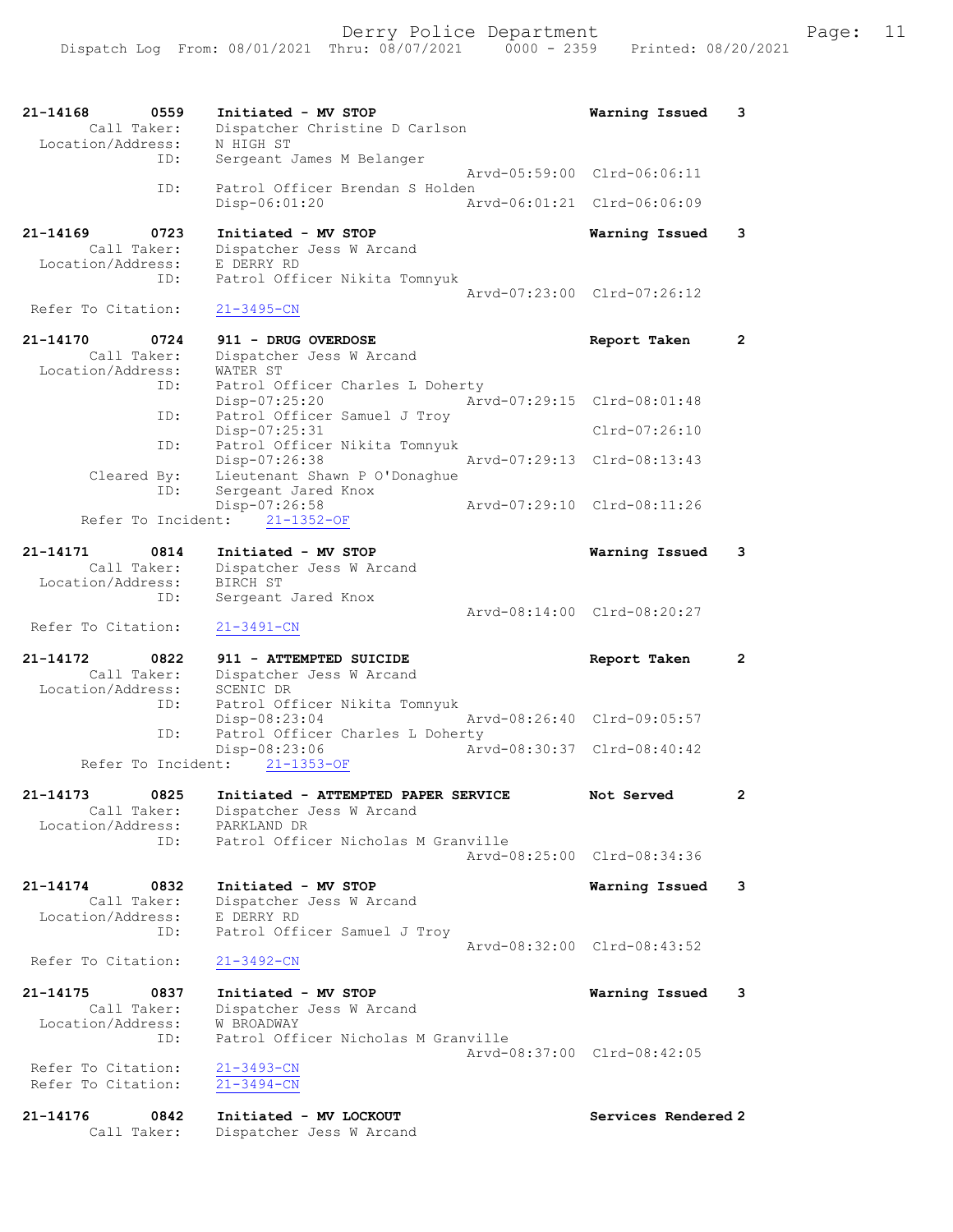Dispatch Log From: 08/01/2021 Thru: 08/07/2021 0000 - 2359 Printed: 08/20/2021 Location/Address: MERCHANTS ROW ID: Patrol Officer Nicholas M Granville Arvd-08:42:00 Clrd-09:10:48 Narrative: 08/02/2021 0859 NEXT ON LIST LBP TOWING NOTIFIED AND RESPONDING Narrative: 08/02/2021 0901 ENTRY GAINED. LBP CANCELLED AND PLACED BACK TO NEXT ON LIST 21-14177 0918 Phone - ERRATIC OPERATION Services Rendered 2 Call Taker: Dispatcher Jess W Arcand Location/Address: HAMPSTEAD RD ID: Patrol Officer Samuel J Troy Disp-09:18:31 Arvd-09:19:37 Clrd-09:28:09<br>ID: Patrol Officer Nikita Tomnyuk ID: Patrol Officer Nikita Tomnyuk Disp-09:22:52 Arvd-09:22:55 Clrd-09:28:09 Refer To Citation: 21-3496-CN Narrative: 08/02/2021 0921 230 STOPPING NH 4613356 ON HAMPSTEAD RD BY WARNER HILL RD 21-14178 0942 Walk-In - FINGERPRINTS Services Rendered 3 Call Taker: Patrol Officer Kevin L Davies Location/Address: [DY 2] MUNICIPAL DR ID: Patrol Officer Kevin L Davies Disp-09:43:09<br>http://www.comparecommunical/hyd-09:43:12 Clrd-09:44:07 Refer To Field Int: 21-2840-FI 21-14179 1001 Initiated - PAPER SERVICE Services Rendered 3 Call Taker: Dispatcher Jess W Arcand Location/Address: MANNING ST ID: Patrol Officer Nicholas M Granville Arvd-10:01:00 Clrd-10:04:14 21-14180 1025 Phone - ROAD HAZARD Services Rendered 2 Call Taker: Dispatcher Jess W Arcand Location/Address: FORDWAY ST + SOUTH AVE ID: Patrol Officer Nicholas M Granville Disp-10:27:49 Arvd-10:38:06 Clrd-11:22:00 Narrative: 08/02/2021 1040 DFD NOTIFIED AND RESPONDING FOR OIL IN ROAD 21-14181 1029 Phone - SUSPICIOUS ACTIVITY Could Not Locate 2 Call Taker: Dispatcher Jess W Arcand Location/Address: LANE RD ID: Patrol Officer Michael P Accorto Disp-10:31:57 Arvd-10:38:04 Clrd-10:41:14 Narrative: 08/02/2021 1029 SUSPICIOUS VAN IN THE AREA 21-14182 1030 Other - FOLLOW-UP No Action Required 2 Call Taker: Dispatcher Jess W Arcand Location/Address: ROCKINGHAM RD ID: Sergeant Jared Knox Disp-10:31:06 Arvd-10:31:27 Clrd-12:07:42 ID: Lieutenant Shawn P O'Donaghue Disp-10:31:09 Arvd-10:31:27 Clrd-12:07:44<br>ID: Patrol Officer Samuel J Troy Patrol Officer Samuel J Troy<br>Disp-10:31:18 Arvd-10:31:27 Clrd-11:21:38 ID: Patrol Officer Michael P Accorto<br>Disp-10:48:34 Ar Disp-10:48:34 Arvd-10:48:36 Clrd-11:28:51

21-14183 1050 Initiated - MV STOP 100 Arrest(s) Made 3

Derry Police Department The Page: 12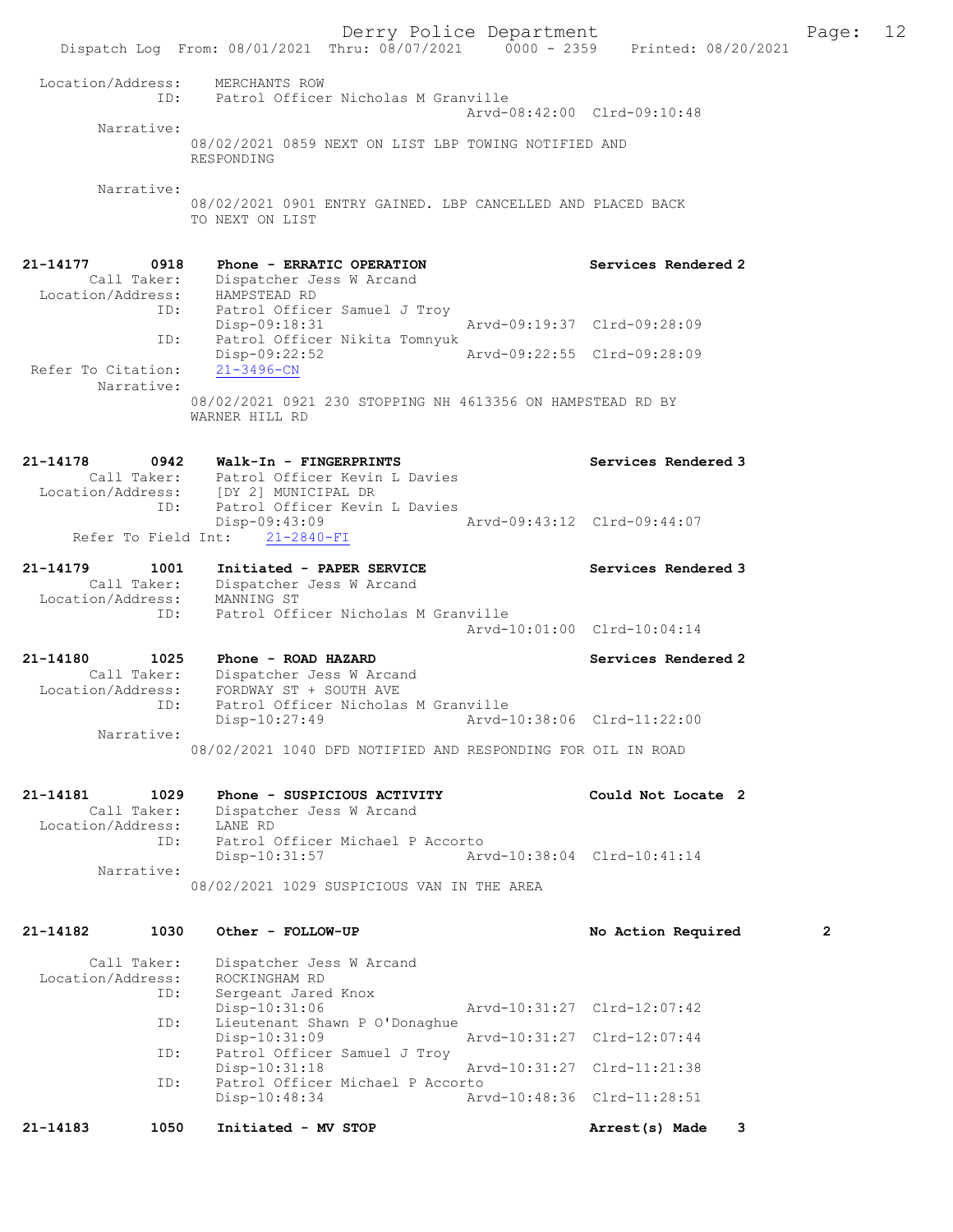Derry Police Department The Page: 13 Dispatch Log From: 08/01/2021 Thru: 08/07/2021 0000 - 2359 Printed: 08/20/2021 Call Taker: Dispatcher Jess W Arcand Location/Address: FRANKLIN ST<br>ID: Sergeant Jo Sergeant Jeffrey M Dawe Arvd-10:50:00 Clrd-11:07:33 ID: Patrol Officer Casey J Noyes Disp-10:57:50 Arvd-10:58:10 Clrd-15:36:26 ID: Patrol Officer Charles L Doherty<br>Disp-11:00:22 Ar Disp-11:00:22 <br>
Detective Victoria M Kidd<br>
Detective Victoria M Kidd Detective Victoria M Kidd<br>Disp-11:29:48 Disp-11:29:48 Arvd-11:29:49 Clrd-12:07:26 Refer To Citation: Narrative: 08/02/2021 1101 ONE IN CUSTODY ON A DERRY WARRANT FOR FORGERY (X2), THEFT BY UNAUTHORIZED TAKING (X2) AND DRIVING AFTER SUSPENSION. ALSO CHARGED WITH POSSESSION OF CONTROLLED DRUG. Narrative: 08/02/2021 1103 735 TRANSPORTING ONE TO HQ SM 6995.7 Narrative: 08/02/2021 1106 OFF AT HQ EM 6996.7 Narrative: 08/02/2021 1106 S9 CLEAR STOP WITH WARNING Narrative: 08/02/2021 1139 IDENTIFIED AS: SHANNON NELSON 32 BERRY ST DERRY NH DOB 4/30/86 Narrative: 08/02/2021 1141 PLACED IN CELL 1 Narrative: 08/02/2021 1207 SUBJECT CHECKED Narrative: 08/02/2021 1247 Subject Checked Narrative: 08/02/2021 1248 B/C Mencis notified and responding Narrative: 08/02/2021 1348 RELEASED ON \$1000 PR BAIL WITH COURT TBD AT RCSC Refer To Arrest: 21-739-AR 21-14184 1104 Initiated - MV STOP Warning Issued 3 Call Taker: Dispatcher Jess W Arcand Location/Address: CHESTER RD<br>ID: Patrol Off Patrol Officer Nikita Tomnyuk Arvd-11:04:00 Clrd-11:16:12 Refer To Citation: 21-3498-CN 21-14185 1105 Initiated - SUSPICIOUS ACTIVITY Services Rendered 2 Call Taker: Dispatcher Jess W Arcand Location/Address: E BROADWAY ID: Patrol Officer Charles L Doherty Arvd-11:05:00 Clrd-11:05:29 21-14186 1111 Initiated - MV CHECK Vehicle checked 1 Call Taker: Dispatcher Jess W Arcand Location/Address: E BROADWAY<br>ID: Sergeant J Sergeant Jeffrey M Dawe Arvd-11:11:00 Clrd-11:16:33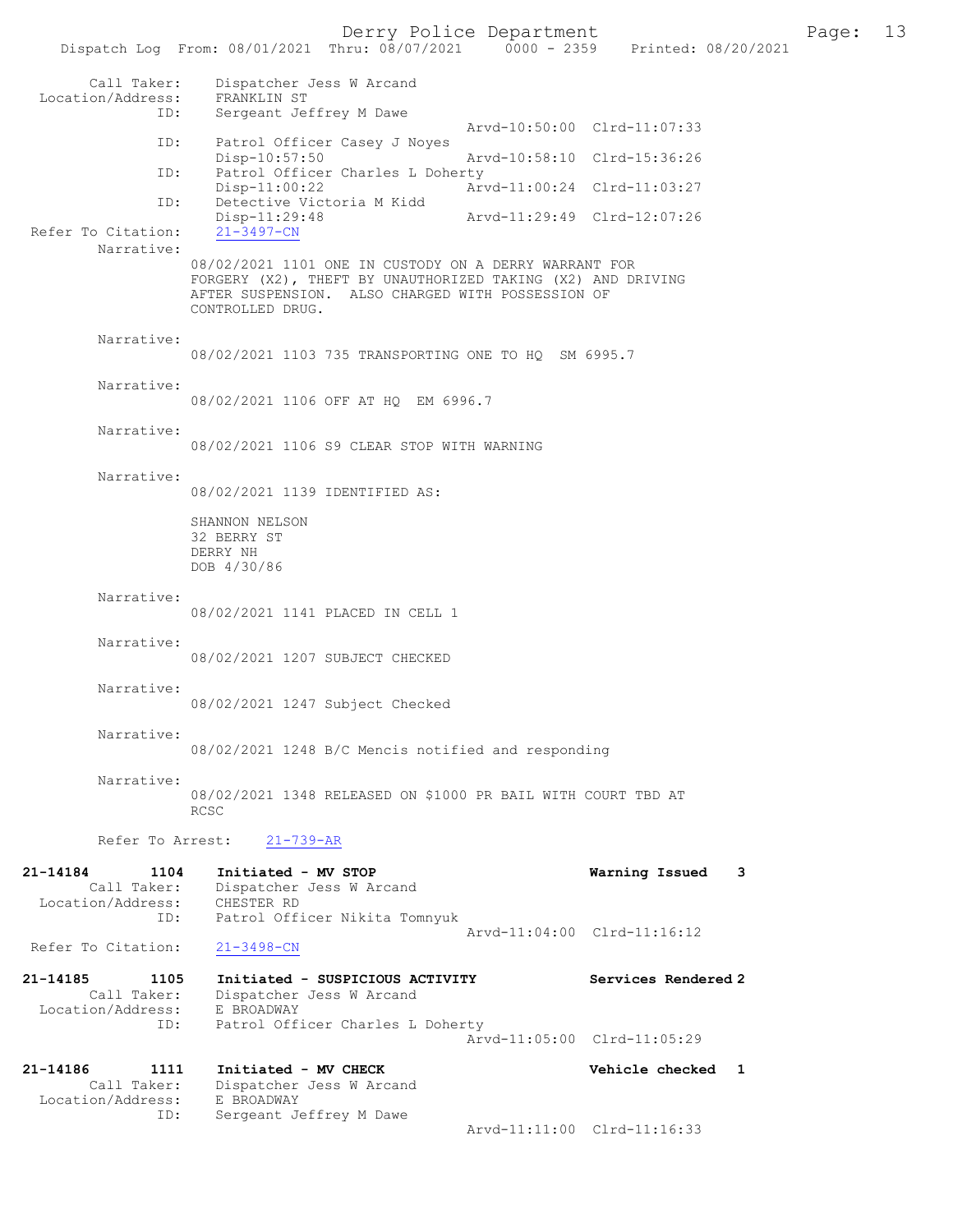Dispatch Log From: 08/01/2021 Thru: 08/07/2021 0000 - 2359 Printed: 08/20/2021 ID: Detective Daniel J McCarthy Disp-11:12:24 Arvd-11:12:26 Clrd-11:16:34 21-14187 1117 911 - MEDICAL EMERGENCY Services Rendered 1 Call Taker: Dispatcher Jess W Arcand Location/Address: TSIENNETO RD ID: Patrol Officer Nikita Tomnyuk Disp-11:18:18 Arvd-11:21:24 Clrd-11:32:34 Patrol Officer Charles L Doherty Disp-11:18:21 Arvd-11:21:14 Clrd-11:32:36 Refer To Field Int: 21-2720-FI 21-14188 1120 Initiated - MV STOP Warning Issued 3 Call Taker: Dispatcher Jess W Arcand Location/Address: LENOX RD ID: Sergeant Jeffrey M Dawe Arvd-11:20:00 Clrd-11:25:00<br>21-3499-CN Refer To Citation: 21-14189 1128 Initiated - MV STOP Warning Issued 3 Call Taker: Dispatcher Jess W Arcand Location/Address: E BROADWAY ID: Sergeant Jeffrey M Dawe Arvd-11:28:00 Clrd-11:38:14 Refer To Citation: 21-3500-CN 21-14190 1128 Phone - ANIMAL COMPLAINT Services Rendered 1 Call Taker: Dispatcher Jess W Arcand Location/Address: DERRYFIELD RD ID: Patrol Officer Michael P Accorto Disp-11:29:21 Arvd-11:37:49 Clrd-11:43:15 Narrative: 08/02/2021 1128 POSSIBLE SICK RACOON 21-14191 1143 Initiated - MV STOP Warning Issued 3 Call Taker: Dispatcher Jess W Arcand Location/Address: N MAIN ST ID: Sergeant Jeffrey M Dawe Arvd-11:43:00 Clrd-12:00:07<br>21-3501-CN Refer To Citation: 21-14192 1145 Phone - DELIVER A MESSAGE NERRIS Could Not Locate 1 Call Taker: Dispatcher Jess W Arcand Location/Address: STORER CT ID: Patrol Officer Nicholas M Granville Disp-12:19:22 Arvd-12:19:25 Clrd-12:24:54 Narrative: 08/02/2021 1145 FOR TEWKSBURY POLICE Narrative: 08/02/2021 1303 NOTE LEFT 21-14193 1148 911 - ABANDONED 911 Services Rendered 1 Call Taker: Dispatcher Jess W Arcand Location/Address: TSIENNETO RD ID: Patrol Officer Charles L Doherty<br>Disp-11:49:10 Disp-11:49:10 Clrd-11:49:43<br>ID: Patrol Officer Michael P Accorto Patrol Officer Michael P Accorto<br>Disp-11:49:27 Arv Arvd-11:51:50 Clrd-11:56:36 Refer To Field Int: 21-2748-FI 21-14194 1200 Initiated - MV STOP Warning Issued 3 Call Taker: Dispatcher Jess W Arcand Location/Address: E DERRY RD ID: Sergeant Jeffrey M Dawe Arvd-12:00:00 Clrd-12:06:02<br>21-3502-CN Refer To Citation: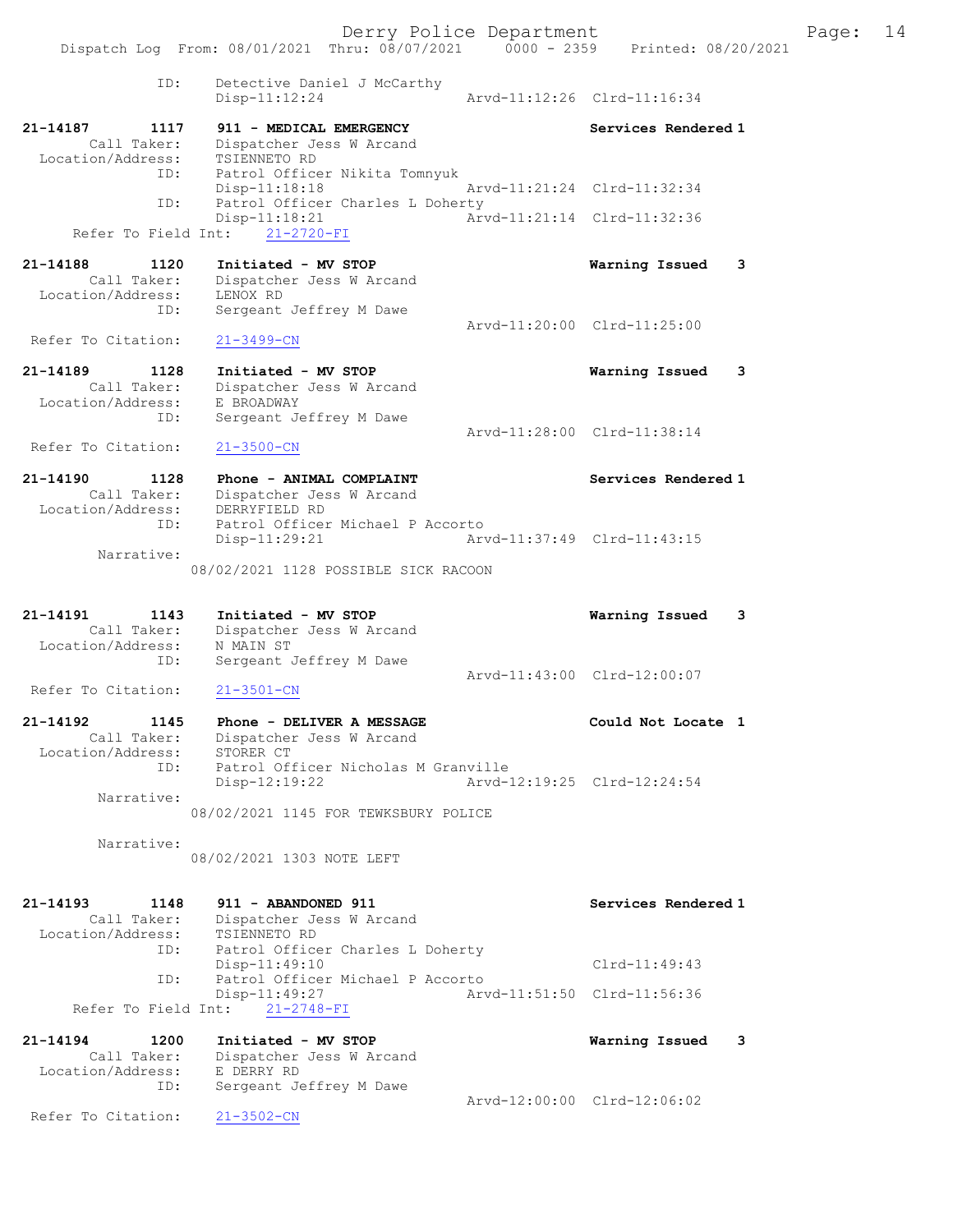21-14195 1218 Radio - MV STOP Warning Issued 3<br>Call Taker: Dispatcher Jess W Arcand Dispatcher Jess W Arcand<br>CRYSTAL AVE Location/Address:<br>ID: Sergeant Jeffrey M Dawe<br>Disp-12:19:16 Disp-12:19:16 Arvd-12:19:18 Clrd-12:19:49 Refer To Citation: 21-3503-CN 21-14196 1233 Radio - MV STOP **Warning Issued 3**<br>Call Taker: Dispatcher Jess W Arcand Call Taker: Dispatcher Jess W Arcand<br>Location/Address: KENDALL POND RD + WOOD AV KENDALL POND RD + WOOD AVE ID: Sergeant Jeffrey M Dawe<br>Disp-12:34:24 Disp-12:34:24 Arvd-12:34:26 Clrd-12:37:16 Refer To Citation: 21-14197 1246 Radio - MV STOP Warning Issued 3 Call Taker: Dispatcher Jess W Arcand Location/Address: [DY 1695] TSIENNETO RD ID: Patrol Officer Nikita Tomnyuk<br>ID: Patrol Officer Nikita Tomnyuk<br>Disp-12:46:24 Disp-12:46:24 Arvd-12:46:26 Clrd-12:51:27<br>21-3505-CN Refer To Citation: 21-14198 1250 Phone - VIN CHECK North Services Rendered 3 Call Taker: Dispatcher Jess W Arcand Location/Address: DREW WOODS DR ess: DARM MOODD DE.<br>ID: Patrol Officer Nikita Tomnyuk Disp-13:36:07 Arvd-13:45:43 Clrd-13:55:37 21-14199 1257 Initiated - MV STOP 1257 Varning Issued 3<br>Call Taker: Dispatcher Jess W Arcand Dispatcher Jess W Arcand Location/Address: W BROADWAY + MARTIN ST Sergeant Jeffrey M Dawe Arvd-12:57:00 Clrd-13:02:27<br>21-3506-CN Refer To Citation: 21-14200 1302 Initiated - FOLLOW-UP No Action Required 2 Call Taker: Dispatcher Jess W Arcand<br>ion/Address: MUNICIPAL DR Location/Address:<br>ID: Patrol Officer Charles L Doherty Arvd-13:02:00 Clrd-13:22:10 21-14201 1311 Initiated - MV STOP Warning Issued 3 Call Taker: Dispatcher Jess W Arcand Location/Address: N MAIN ST ess: N MALIN SI<br>ID: Sergeant Jeffrey M Dawe Arvd-13:11:00 Clrd-13:16:03 Cleared By: Lieutenant Shawn P O'Donaghue Refer To Citation: 21-3507-CN 21-14202 1323 Initiated - MV STOP Warning Issued 3 Call Taker: Dispatcher Jess W Arcand Location/Address: HOODKROFT DR + CORWIN DR ID: Sergeant Jeffrey M Dawe Arvd-13:23:00 Clrd-13:29:06<br>21-3508-CN Refer To Citation: 21-14203 1325 Walk-In - WARRANT ARREST Arrest(s) Made 2<br>Call Taker: Dispatcher Jess W Arcand Dispatcher Jess W Arcand<br>MUNICIPAL DR Location/Address:<br>TD: Patrol Officer Michael P Accorto Disp-13:26:45 Arvd-13:30:12 Clrd-14:25:10 Narrative: 08/02/2021 1337 SUBJECT IN THE LOBBY ON A DERRY WARRANT FOR CRIMINAL THREATENING Narrative: 08/02/2021 1338 IDENTIFIED AS: LINDA VITELLO

48 HOMESWOOD DR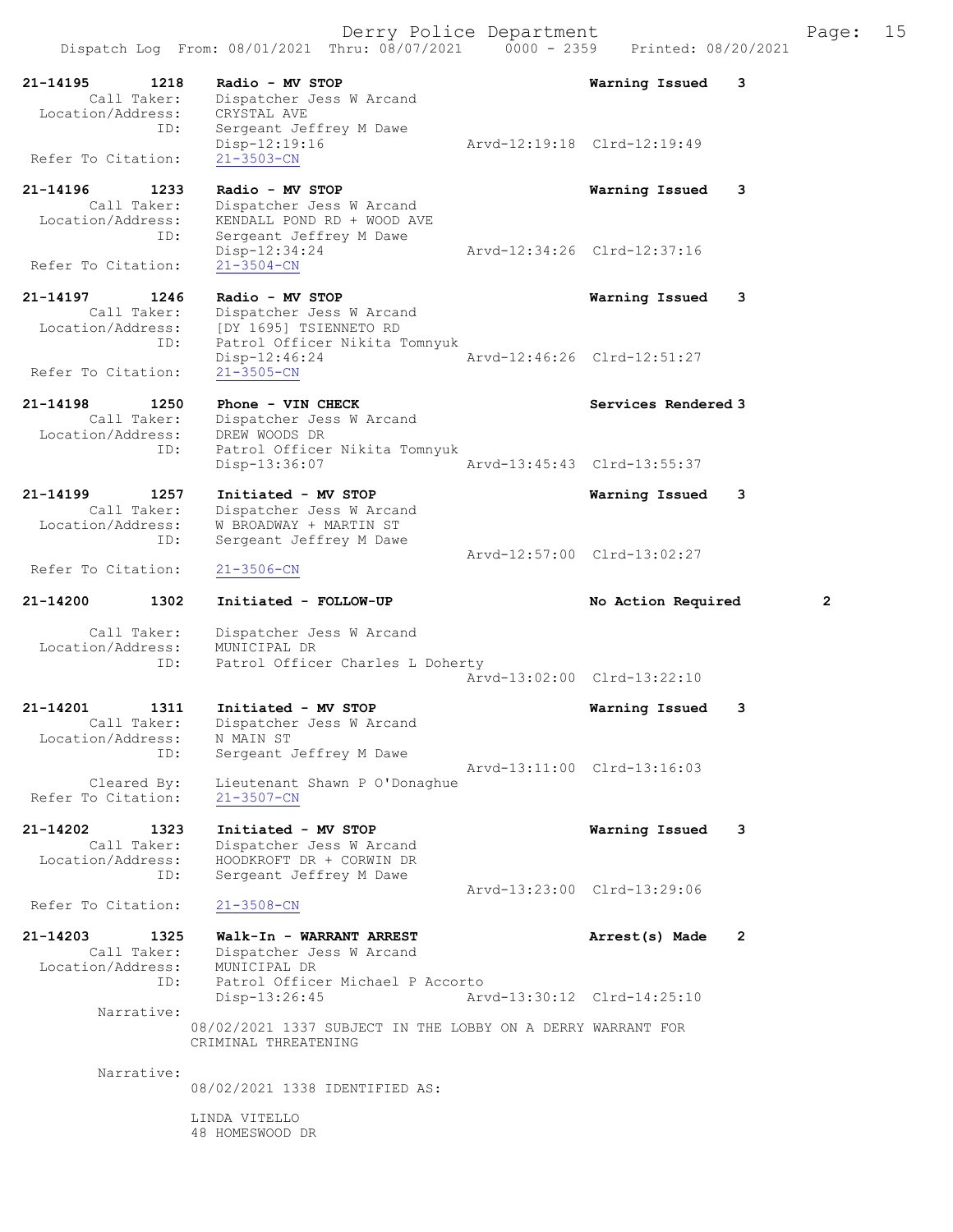Dispatch Log From: 08/01/2021 Thru: 08/07/2021 0000 - 2359 Printed: 08/20/2021 SANDOWN NH DOB 1/31/57 Narrative: 08/02/2021 1406 RELEASED ON PR BAIL WITH COURT 12/9/21 PER BC MENCIS Refer To Arrest: 21-740-AR 21-14204 1334 Initiated - MV STOP Warning Issued 3 Call Taker: Dispatcher Jess W Arcand<br>ion/Address: PEABODY RD Location/Address:<br>TD: Sergeant Jeffrey M Dawe Arvd-13:34:00 Clrd-13:38:41<br>21-3509-CN Refer To Citation: 21-14205 1344 Initiated - SERVE RESTRAINING ORDER Served Call Taker: Dispatcher Jess W Arcand Dispatcher Jess W Arcand Location/Address: KENDALL POND RD ID: Patrol Officer Nicholas M Granville Arvd-13:44:00 Clrd-14:01:49 21-14206 1347 Initiated - MV STOP 121-14206 1347 Call Taker: Dispatcher Jess W Arcand Dispatcher Jess W Arcand Location/Address: WINDHAM RD ID: Patrol Officer Samuel J Troy Arvd-13:47:00 Clrd-13:54:29<br>21-3510-CN Refer To Citation: 21-14207 1356 Initiated - MV STOP 1356 Varning Issued 3<br>Call Taker: Dispatcher Jess W Arcand Dispatcher Jess W Arcand Location/Address: CRYSTAL AVE ID: Sergeant Jeffrey M Dawe Arvd-13:56:00 Clrd-14:03:21 Refer To Citation: 21-3511-CN 21-14208 1358 Phone - SHOPLIFTING 1358 Phone - SHOPLIFTING 21-14208 21-14208 21-14208 21-14208 2011 Dispatcher Jess W Arcand<br>ASHLEIGH DR Location/Address:<br>ID: Patrol Officer Charles L Doherty Disp-13:58:42 Arvd-14:04:00 Clrd-15:35:36<br>ID: Patrol Officer Nikita Tomnyuk Patrol Officer Nikita Tomnyuk Disp-13:58:46 Arvd-14:08:06 Clrd-14:43:17<br>TD: Sergeant Jared Knox Sergeant Jared Knox<br>Disp-14:08:10 Disp-14:08:10 Arvd-14:08:13 Clrd-14:46:35 Narrative: 08/02/2021 1415 ONE IN CUSTODY FOR WILFULL CONCEALMENT Narrative: 08/02/2021 1419 424 EN ROUTE TO HQ WITH ONE SM 13974.7 Narrative: 08/02/2021 1423 OFF AT HQ EM 13975.8 Narrative: 08/02/2021 1445 PLACED IN CELL 1 Narrative: 08/02/2021 1447 IDENTIFIED AS: CRYSTAL SULLIVAN 78R ROCKINGHAM RD DERRY NH DOB 2/28/87 Narrative: 08/02/2021 1516 RELEASED ON PR BAIL WITH COURT 12/9/21 PER BC MENCIS Refer To Field Int: 21-2802-FI

Derry Police Department The Page: 16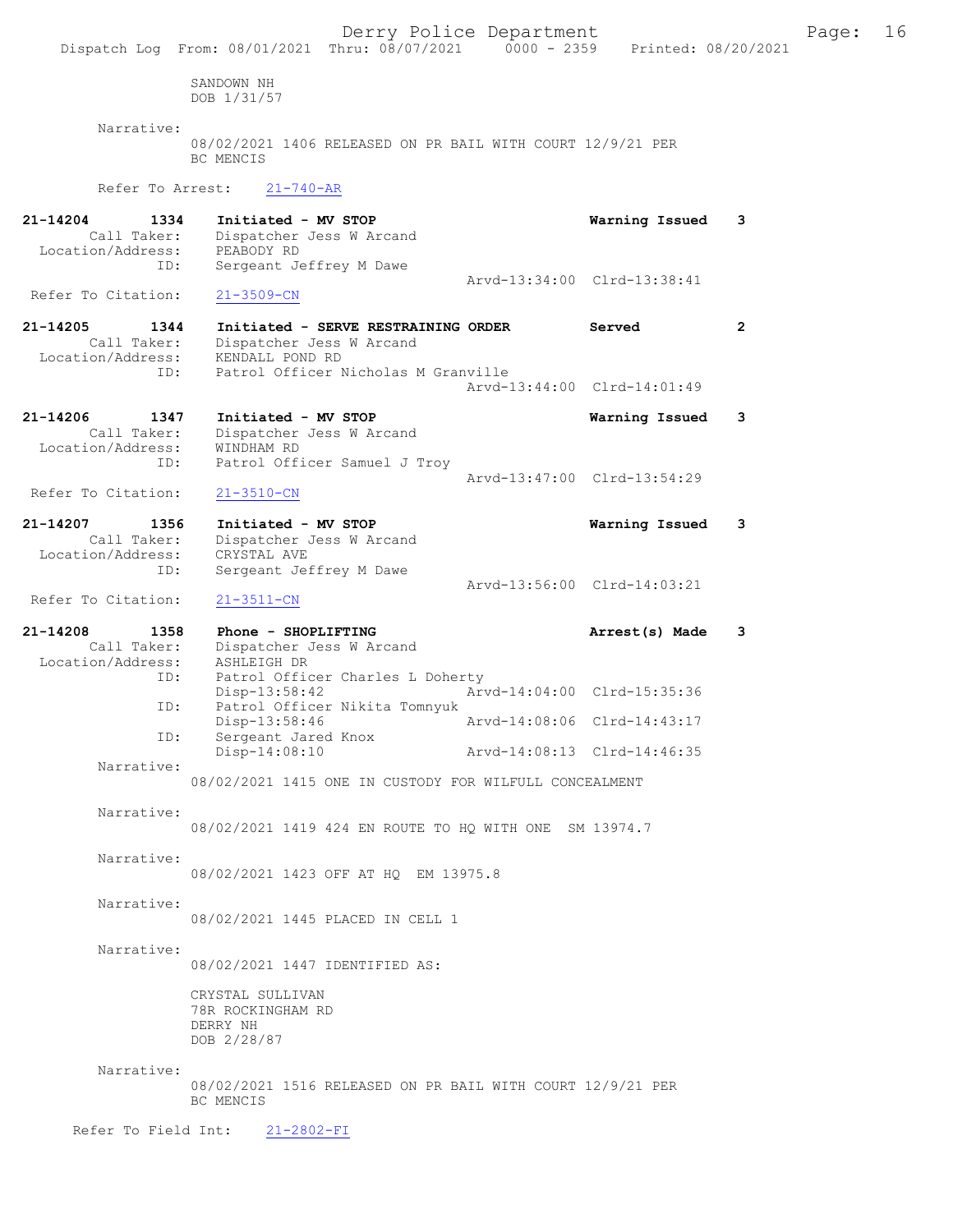Refer To Arrest: 21-741-AR

| $21 - 14209$<br>Call Taker:      | 1425 | Other - SUSPICIOUS ACTIVITY<br>Dispatcher Jess W Arcand                            |                             | Services Rendered 2          |              |
|----------------------------------|------|------------------------------------------------------------------------------------|-----------------------------|------------------------------|--------------|
| Location/Address:                |      | ASHLEIGH DR                                                                        |                             |                              |              |
|                                  | ID:  | Patrol Officer Michael P Accorto<br>Disp-14:28:38                                  |                             | Arvd-14:28:43 Clrd-14:43:19  |              |
| 21-14210<br>$\mathbf{1}$         | 1443 | Initiated - FOLLOW-UP                                                              |                             | No Action Required           | $\mathbf{2}$ |
| Call Taker:<br>Location/Address: |      | Dispatcher Jess W Arcand<br>MUNICIPAL DR                                           |                             |                              |              |
|                                  | ID:  | Patrol Officer Nikita Tomnyuk                                                      |                             |                              |              |
|                                  |      |                                                                                    |                             | Arvd-14:43:00 Clrd-15:06:32  |              |
| 21-14211                         | 1501 | Other - SEX OFFENSES                                                               |                             | 1<br>Report Taken            |              |
| Call Taker:                      |      | Dispatcher Jess W Arcand                                                           |                             |                              |              |
| Location/Address:                |      | [DY 2] MUNICIPAL DR                                                                |                             |                              |              |
|                                  | ID:  | Detective Victoria M Kidd<br>$Disp-15:02:30$                                       |                             | Arvd-15:02:33 Clrd-15:02:53  |              |
| Refer To Incident:               |      | $21 - 1354 - OF$                                                                   |                             |                              |              |
| 21-14212                         | 1508 | Phone - SUSPICIOUS ACTIVITY                                                        |                             | Services Rendered 2          |              |
| Call Taker:                      |      | Dispatcher Jess W Arcand                                                           |                             |                              |              |
| Location/Address:                | ID:  | LINLEW DR<br>Patrol Officer Jack Stafford                                          |                             |                              |              |
|                                  |      | Disp-15:13:20                                                                      |                             | $Clrd-15:14:05$              |              |
|                                  | ID:  | Patrol Officer Michael Carnazzo<br>$Disp-15:13:23$                                 | Arvd-15:15:51 Clrd-15:31:54 |                              |              |
|                                  | ID:  | Patrol Officer Michael P Accorto                                                   |                             |                              |              |
| Refer To Field Int:              |      | Disp-15:13:57<br>$21 - 2745 - FI$                                                  | Arvd-15:17:09 Clrd-15:31:57 |                              |              |
| 21-14213                         | 1542 | Initiated - FOLLOW-UP                                                              |                             | No Action Required           | $\mathbf{2}$ |
| Call Taker:                      |      | Dispatcher Jess W Arcand                                                           |                             |                              |              |
| Location/Address:                |      | MUNICIPAL DR                                                                       |                             |                              |              |
|                                  | ID:  | Patrol Officer Jack Stafford                                                       |                             | Arvd-15:42:00 Clrd-18:37:04  |              |
| 21-14214                         | 1549 | 911 - MV ACCIDENT                                                                  |                             | $\mathbf{1}$<br>Report Taken |              |
| Call Taker:                      |      | Dispatcher Jess W Arcand                                                           |                             |                              |              |
| Location/Address:                |      | CRYSTAL AVE                                                                        |                             |                              |              |
|                                  | ID:  | Patrol Officer Joshua Martin<br>$Disp-15:50:04$                                    | Arvd-15:51:50 Clrd-16:31:55 |                              |              |
|                                  | ID:  | Patrol Officer Michael Carnazzo                                                    |                             |                              |              |
|                                  |      | Disp-15:50:07                                                                      |                             | Arvd-15:55:24 Clrd-16:17:01  |              |
|                                  | ID:  | Sergeant Michael W Hughes<br>Disp-16:06:10                                         | Arvd-16:06:12 Clrd-16:07:31 |                              |              |
| Narrative:                       |      |                                                                                    |                             |                              |              |
|                                  |      | 08/02/2021 1554 OFF WITH NH 4512646 AND NH MC Z5373                                |                             |                              |              |
| Narrative:                       |      |                                                                                    |                             |                              |              |
|                                  |      | 08/02/2021 1603 NEXT ON LIST LBP TOWING NOTIFIED AND<br>RESPONDING FOR NH MC Z5373 |                             |                              |              |
|                                  |      |                                                                                    |                             |                              |              |
| Narrative:                       |      | 08/02/2021 1623 LBP ON SCENE                                                       |                             |                              |              |
| Narrative:                       |      |                                                                                    |                             |                              |              |
|                                  |      | 08/02/2021 1633 REPORTABLE. Gordon V Autilio                                       |                             |                              |              |
|                                  |      | Refer To Accident: 21-368-AC                                                       |                             |                              |              |
| 21-14215                         | 1604 | Phone - VIN CHECK                                                                  |                             | Services Rendered 3          |              |
|                                  |      | Call Taker: Dispatcher Jess W Arcand                                               |                             |                              |              |
| Location/Address:                | ID:  | STEELE RD<br>Patrol Officer Casey J Noyes                                          |                             |                              |              |
|                                  |      |                                                                                    |                             |                              |              |

Disp-16:37:50 Arvd-16:53:43 Clrd-17:05:49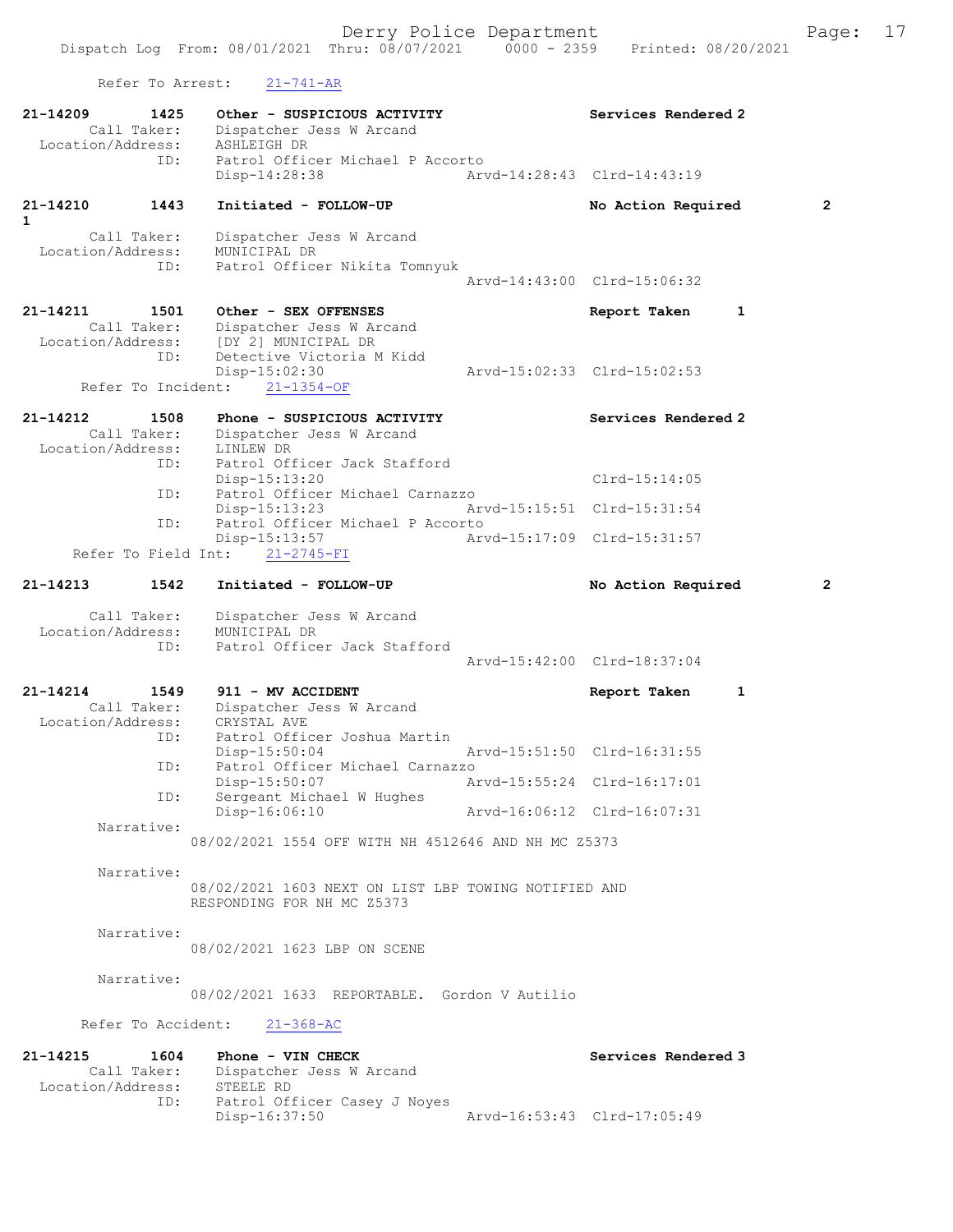21-14216 1617 Phone - PARKING COMPLAINT 1997 (Sone on Arrival 1 Call Taker: Dispatcher Jess W Arcand Location/Address: SCOBIE POND RD ID: Patrol Officer Casey J Noyes Disp-16:18:23 Arvd-16:25:02 Clrd-16:28:10 Narrative: 08/02/2021 1617 LANDSCAPING TRUCK PARKED IN THE ROAD 21-14217 1625 Phone - ATTEMPT TO LOCATE Could Not Locate 2 Call Taker: Dispatcher Jess W Arcand Location/Address: ALADDIN CIR ID: Patrol Officer Michael Carnazzo Disp-17:44:38 Arvd-17:48:47 Clrd-18:03:15 Narrative: 08/02/2021 1626 VEHICLE FOR TILTON NH PD 21-14218 1633 Initiated - SUBPOENA DELIVERY Served 1 Call Taker: Dispatcher Jess W Arcand Location/Address: [DY 1050] W BROADWAY ID: Patrol Officer Michael Carnazzo Arvd-16:33:00 Clrd-16:39:41 21-14219 1638 Initiated - ASSAULT Report Taken 1 Call Taker: Dispatcher Jess W Arcand Location/Address: CRYSTAL AVE ID: Patrol Officer Michael P Accorto Arvd-16:38:00 Clrd-17:01:24 ID: Patrol Officer Joshua Martin Disp-16:39:34 Arvd-16:39:36 Clrd-17:01:07 Refer To Incident: 21-1356-OF 21-14220 1640 Phone - ANIMAL COMPLAINT Nettless and Matter Rectified 1 Call Taker: Dispatcher Jess W Arcand Location/Address: HILLSIDE AVE + WYMAN ST ID: Patrol Officer Michael Carnazzo Disp-16:42:28 Arvd-16:46:23 Clrd-17:31:42 Cleared By: Patrol Officer Robert S Moore Refer To Citation: 21-3513-CN Narrative: 08/02/2021 1641 LOOSE DOG Narrative: 08/02/2021 1716 DOG RETURNED TO OWNER Refer To Field Int: 21-2744-FI 21-14221 1652 Phone - SUSPICIOUS ACTIVITY Services Rendered 2 Call Taker: Dispatcher Jess W Arcand Location/Address: TOWNE DR ID: Patrol Officer Michael P Accorto Disp-17:11:22 Arvd-17:33:54 Clrd-17:33:56 Arrived By: Patrol Officer Robert S Moore Cleared By: Patrol Officer Robert S Moore Narrative: 08/02/2021 1734 no problems -advice given Refer To Field Int: 21-2747-FI 21-14222 1659 Phone - MV ACCIDENT 1 No Action Required 1 Call Taker: Dispatcher Jess W Arcand Location/Address: MANCHESTER RD ID: Dispatcher Jess W Arcand Disp-17:04:27 Arvd-17:04:29 Clrd-17:04:31 Narrative:

08/02/2021 1703 DETERMINED TO BE IN LONDONDERRY. LPD NOTIFIED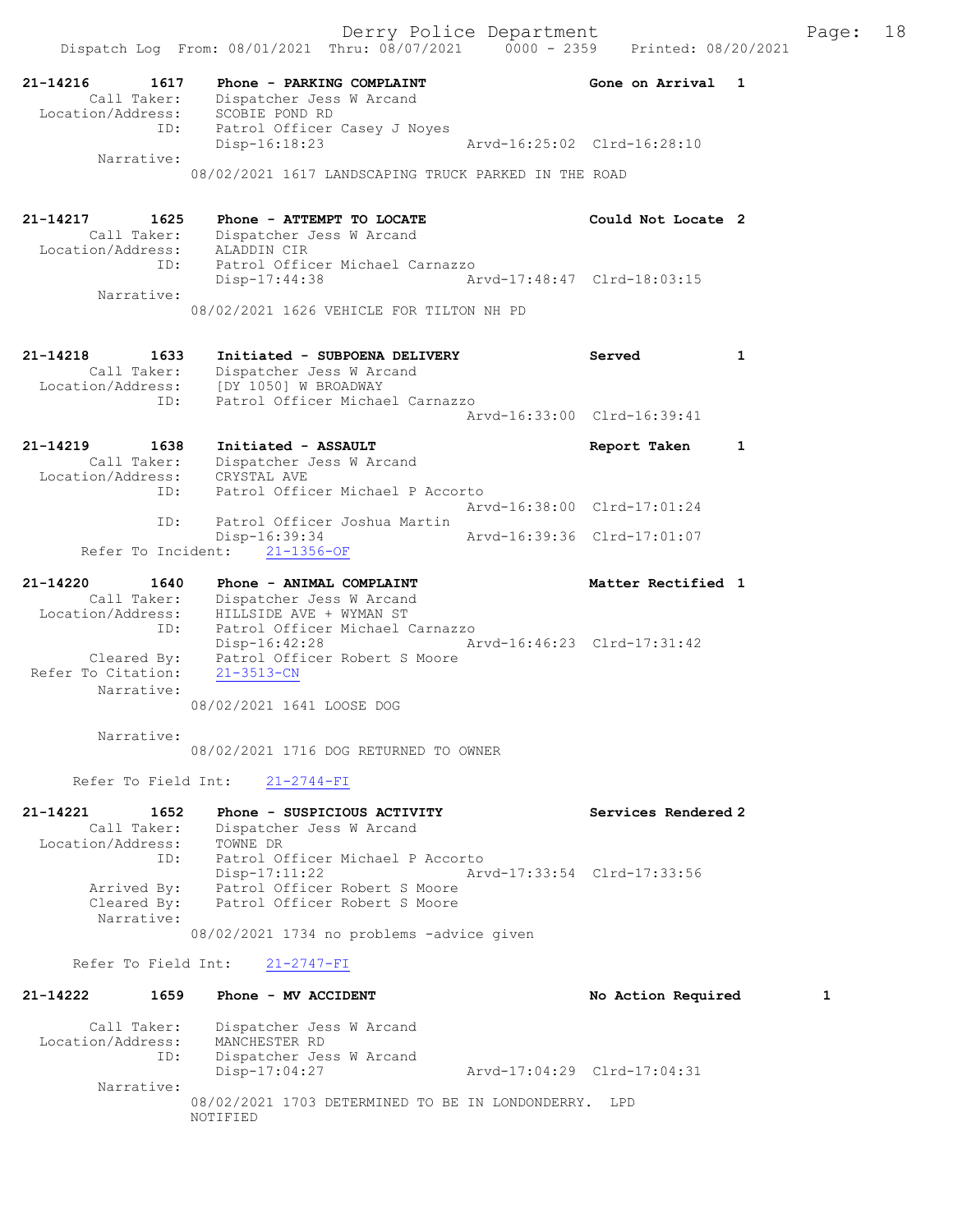21-14223 1708 Walk-In - ASSIST CITIZEN Services Rendered 3 Call Taker: Lieutenant Michael T Muncey Location/Address: [DY 2] MUNICIPAL DR ID: Lieutenant Michael T Muncey Disp-17:09:21 Arvd-17:09:23 Clrd-17:09:43 Refer To Field Int:  $21-2721-FI$ 21-14224 1713 Initiated - ASSIST OTHER AGENCY Assistance Rendered 3 Call Taker: Dispatcher Jess W Arcand Location/Address: MUNICIPAL DR ID: Detective Peter A Houlis Arvd-17:13:00 Clrd-17:13:39 Refer To Field Int: 21-2722-FI 21-14225 1714 Initiated - SEXUAL OFFENDER REGISTRATION Services Rendered 1 Call Taker: Dispatcher Jess W Arcand Location/Address: MUNICIPAL DR ID: Detective Benjamin J Doyle Arvd-17:14:00 Clrd-17:32:00 21-14226 1716 Phone - UNWANTED SUBJECT Subsequent Services Rendered 2 Call Taker: Dispatcher Jess W Arcand Location/Address: OLD CHESTER RD ID: Patrol Officer Brian J Landry Disp-17:17:08 Arvd-17:18:37 Clrd-17:26:14 ID: Patrol Officer Joshua Martin Disp-17:17:19 Clrd-17:21:38 21-14227 1731 Initiated - MV STOP Warning Issued 3 Call Taker: Patrol Officer Robert S Moore Location/Address: KENDALL POND RD ID: Patrol Officer Michael Carnazzo Arvd-17:31:33 Clrd-17:34:46 21-14228 1850 Walk-In - WARRANT ARREST 2 Arrest(s) Made 2 Call Taker: Dispatcher Jess W Arcand Location/Address: MUNICIPAL DR ID: Patrol Officer Robert S Moore Disp-18:51:24 Arvd-18:51:26 Clrd-20:50:38 Narrative: 08/02/2021 1850 SUBJECT IN THE LOBBY ON A DERRY WARRANT FOR RECKLESS CONDUCT Narrative: 08/02/2021 1921 IDENTIFIED AS: JOHN MONTEIRO 35 WATER ST STRAFFORD NH DOB 3/20/59 Narrative: 08/02/2021 1921 PLACED IN CELL 3 Narrative: 08/02/2021 2014 RELEASED ON PR BAIL WITH COURT TBD AT RCSC PER BC MENCIS Refer To Arrest: 21-742-AR 21-14229 1854 Phone - ANIMAL COMPLAINT Services Rendered 1 Call Taker: Dispatcher Jess W Arcand Location/Address: FOLSOM RD + MANCHESTER RD ID: Patrol Officer Joshua Martin<br>Disp-18:55:54 Arvd-18:55:55 Clrd-18:58:39  $Disp-18:55:54$ 21-14230 1901 Phone - VIN CHECK Services Rendered 3 Call Taker: Dispatcher Jess W Arcand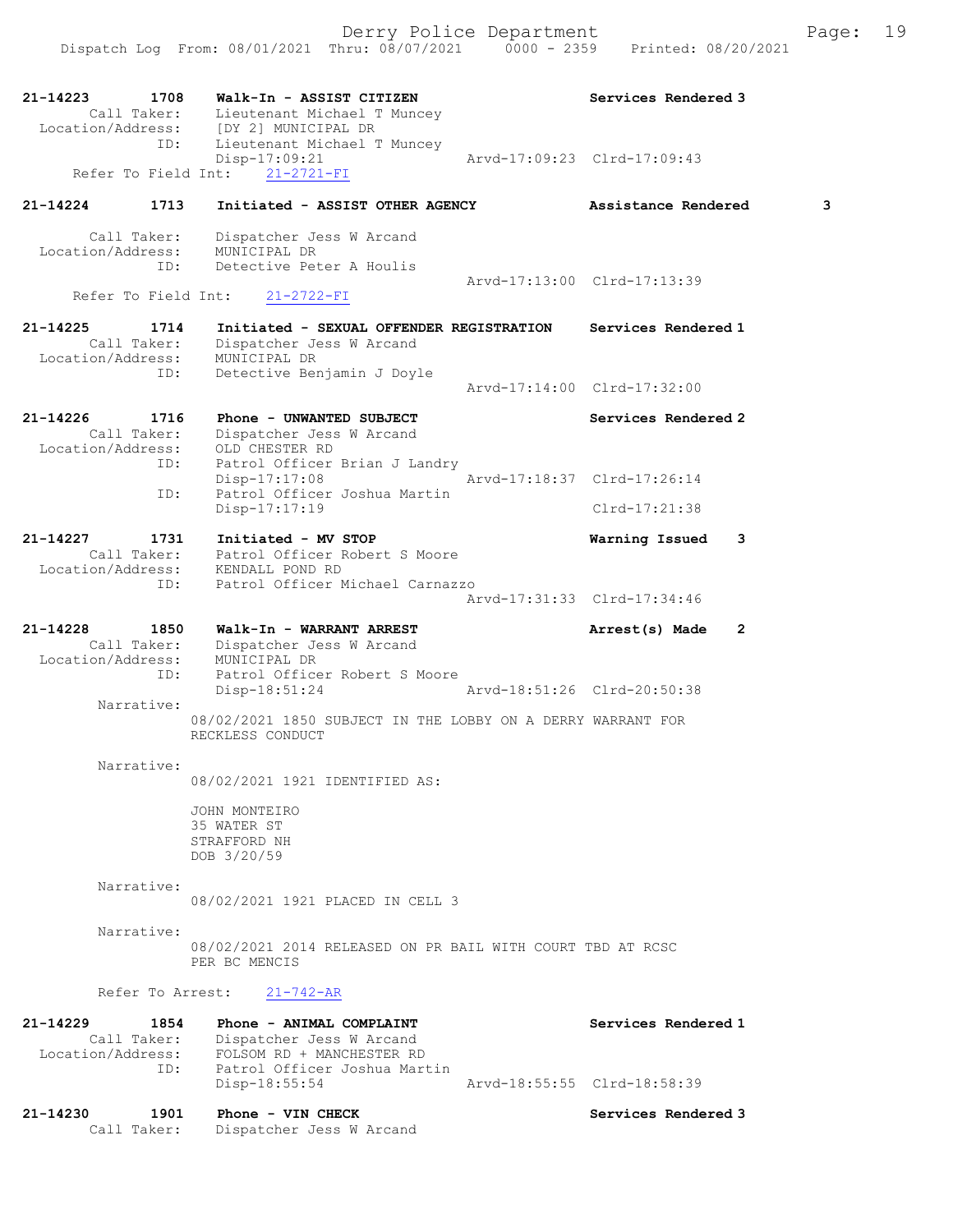Derry Police Department Fage: 20 Dispatch Log From: 08/01/2021 Thru: 08/07/2021 0000 - 2359 Printed: 08/20/2021 Location/Address: WINTER HILL RD ID: Patrol Officer Jack Stafford Disp-19:01:40 Arvd-19:04:25 Clrd-19:33:29 21-14231 1911 Phone - WELFARE CHECK Services Rendered 2 Call Taker: Dispatcher Jess W Arcand Location/Address: PEARL ST ID: Patrol Officer Joshua Martin Disp-19:16:57 Arvd-19:20:47 Clrd-19:30:14 ID: Patrol Officer Michael P Accorto Disp-19:16:59 Arvd-19:20:46 Clrd-19:30:16 ID: Sergeant Michael W Hughes<br>Disp-19:26:23 Disp-19:26:23 Arvd-19:26:24 Clrd-19:26:28 Refer To Field Int: 21-2746-FI 21-14232 1928 Walk-In - STALKING Report Taken 2 Call Taker: Dispatcher Jess W Arcand Location/Address: GREGOIRE ST ID: Patrol Officer Brian J Landry<br>Disp-19:28:36 Arvd-19:29:21 Clrd-20:32:44 Disp-19:28:36 Narrative: 08/02/2021 2003 JUDGE PAGED FOR ERO Narrative: 08/02/2021 2016 ORDER DENIED PER JUDGE STECKOWYCH Refer To Incident: 21-1357-OF 21-14233 1928 Walk-In - STALKING No Action Required 2 Call Taker: Lieutenant Michael T Muncey Location/Address: GREGOIRE ST Narrative: 08/02/2021 1929 DUPLICATE CALL. SEE 21-14232 21-14234 2013 Phone - FOLLOW-UP Services Rendered 2 Call Taker: Dispatcher Jess W Arcand Location/Address: WRIGHT RD ID: Patrol Officer Michael P Accorto Disp-20:34:12 Arvd-20:44:05 Clrd-20:51:46 21-14235 2013 Phone - CUSTOMER PROBLEM ADVICE GIVEN 2 Call Taker: Dispatcher Jess W Arcand Location/Address: MANCHESTER RD ID: Patrol Officer Joshua Martin Disp-20:35:48 Arvd-20:39:12 Clrd-20:50:28 21-14236 2123 Initiated - DISABLED MV Vehicle Towed 3 Call Taker: Dispatcher Jess W Arcand Location/Address: RT 28 ID: Patrol Officer Jack Stafford Arvd-21:23:00 Clrd-22:09:46 Narrative: 08/02/2021 2127 AAA NOTIFIED AND RESPONDING FOR NH 4946488 Narrative: 08/02/2021 2203 AAA ON SCENE Refer To Field Int: 21-2742-FI

| 21-14238          | 2215        | Initiated - MV STOP                           |                             | Warning Issued      | - 3 |
|-------------------|-------------|-----------------------------------------------|-----------------------------|---------------------|-----|
|                   | ID:         | Patrol Officer Joshua Martin<br>Disp-22:05:29 | Arvd-22:05:31 Clrd-22:09:17 |                     |     |
|                   |             |                                               | Aryd-21:59:00 Clrd-22:09:14 |                     |     |
|                   | TD:         | Patrol Officer Michael Carnazzo               |                             |                     |     |
| Location/Address: |             | PIERCE AVE                                    |                             |                     |     |
|                   | Call Taker: | Dispatcher Jess W Arcand                      |                             |                     |     |
| 21-14237          | 2159        | Initiated - PED CHECK                         |                             | SENT ON THEIR WAY 2 |     |
|                   |             |                                               |                             |                     |     |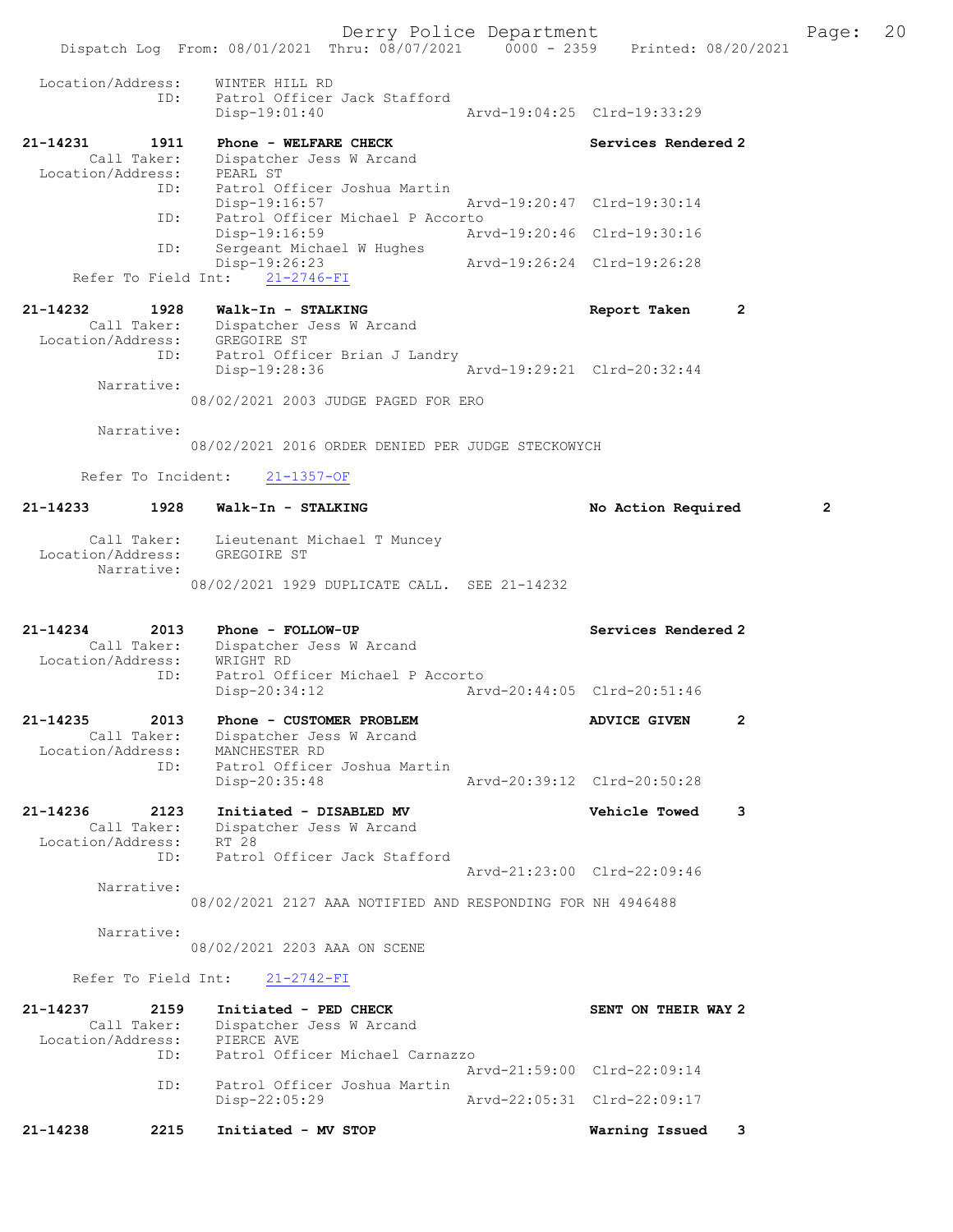Call Taker: Dispatcher Jess W Arcand Location/Address: FORDWAY ST<br>ID: Patrol Off Patrol Officer Michael Carnazzo Arvd-22:15:00 Clrd-22:24:10<br>21-3515-CN Refer To Citation: 21-14239 2217 Initiated - MV STOP Warning Issued 3 Call Taker: Dispatcher Jess W Arcand Location/Address: E BROADWAY ID: Patrol Officer Jack Stafford Arvd-22:17:00 Clrd-22:24:31 ID: Patrol Officer Joshua Martin Disp-22:18:18 Arvd-22:18:21 Clrd-22:20:22 Refer To Citation: 21-14240 2220 Phone - SUSPICIOUS ACTIVITY Vehicle checked 2 Call Taker: Patrol Officer Robert S Moore Location/Address: LINLEW DR ID: Patrol Officer Joshua Martin<br>Disp-22:21:48 Arvd-22:23:09 Clrd-22:31:32 Disp-22:21:48 Arvd-22:23:09 Clrd-22:31:32 Arrived By: Dispatcher Jess W Arcand Cleared By: Dispatcher Jess W Arcand ID: Patrol Officer Michael Carnazzo Disp-22:29:59 Arvd-22:30:01 Clrd-22:31:30<br>Dispatched By: Dispatcher Jess W Arcand Dispatcher Jess W Arcand Arrived By: Dispatcher Jess W Arcand Cleared By: Dispatcher Jess W Arcand Narrative:

08/02/2021 2221 vehcile parked with lights on for extended time

| 21-14241          | 2302 | Phone - DOMESTIC DISTURBANCE     | Report Taken                             | 1 |
|-------------------|------|----------------------------------|------------------------------------------|---|
| Call Taker:       |      | Dispatcher Christine D Carlson   |                                          |   |
| Location/Address: |      | CENTRAL ST                       |                                          |   |
|                   | ID:  | Patrol Officer Brendan S Holden  |                                          |   |
|                   |      | $Disp-23:04:09$                  | Arvd-23:10:39 Clrd-08/03/2021 @ 00:03:40 |   |
|                   | ID:  | Patrol Officer Michael P Accorto |                                          |   |
|                   |      | $Disp-23:04:10$                  | Arvd-23:08:30 Clrd-08/03/2021 @ 00:03:34 |   |
|                   | ID:  | Sergeant Patrick H Dawson        |                                          |   |
|                   |      | Disp-23:09:54                    | Arvd-23:13:06 Clrd-08/03/2021 @ 00:03:38 |   |
|                   |      | Refer To Incident: 21-1359-OF    |                                          |   |

| 21-14242          | 2315        | Phone - Dog Bite Complaint     | Report Taken                             | $\overline{2}$ |
|-------------------|-------------|--------------------------------|------------------------------------------|----------------|
|                   | Call Taker: | Dispatcher Christine D Carlson |                                          |                |
| Location/Address: |             | HICKORY DR                     |                                          |                |
|                   | ID:         | Patrol Officer Ryan M Panaro   |                                          |                |
|                   |             | Disp-23:21:06                  | Arvd-23:28:56 Clrd-08/03/2021 @ 00:21:34 |                |
|                   | ID:         | Patrol Officer Robert S Moore  |                                          |                |
|                   |             | Disp-23:23:35                  | Arvd-23:23:36 Clrd-23:35:23              |                |
|                   | Narrative:  |                                |                                          |                |
|                   |             |                                |                                          |                |

08/02/2021 2341 122 enroute to the pound w/ dog

Narrative:

08/02/2021 2351 122 off at pound

Refer To Incident: 21-1358-OF

### For Date: 08/03/2021 - Tuesday

| $21 - 14243$      | 0155 | Phone - ASSIST OTHER AGENCY     | Arrest(s) Made              | 3 |
|-------------------|------|---------------------------------|-----------------------------|---|
| Call Taker:       |      | Dispatcher Christine D Carlson  |                             |   |
| Location/Address: |      | LINLEW DR                       |                             |   |
|                   | ID:  | Patrol Officer Ryan M Panaro    |                             |   |
|                   |      | $Disp-01:55:47$                 | Arvd-01:57:18 Clrd-02:12:14 |   |
|                   | ID:  | Patrol Officer Brendan S Holden |                             |   |
|                   |      | $Disp-01:55:49$                 | Arvd-01:59:22 Clrd-02:11:57 |   |
|                   | ID:  | Sergeant Patrick H Dawson       |                             |   |
|                   |      | Disp-01:59:24                   | Arvd-01:59:25 Clrd-02:11:54 |   |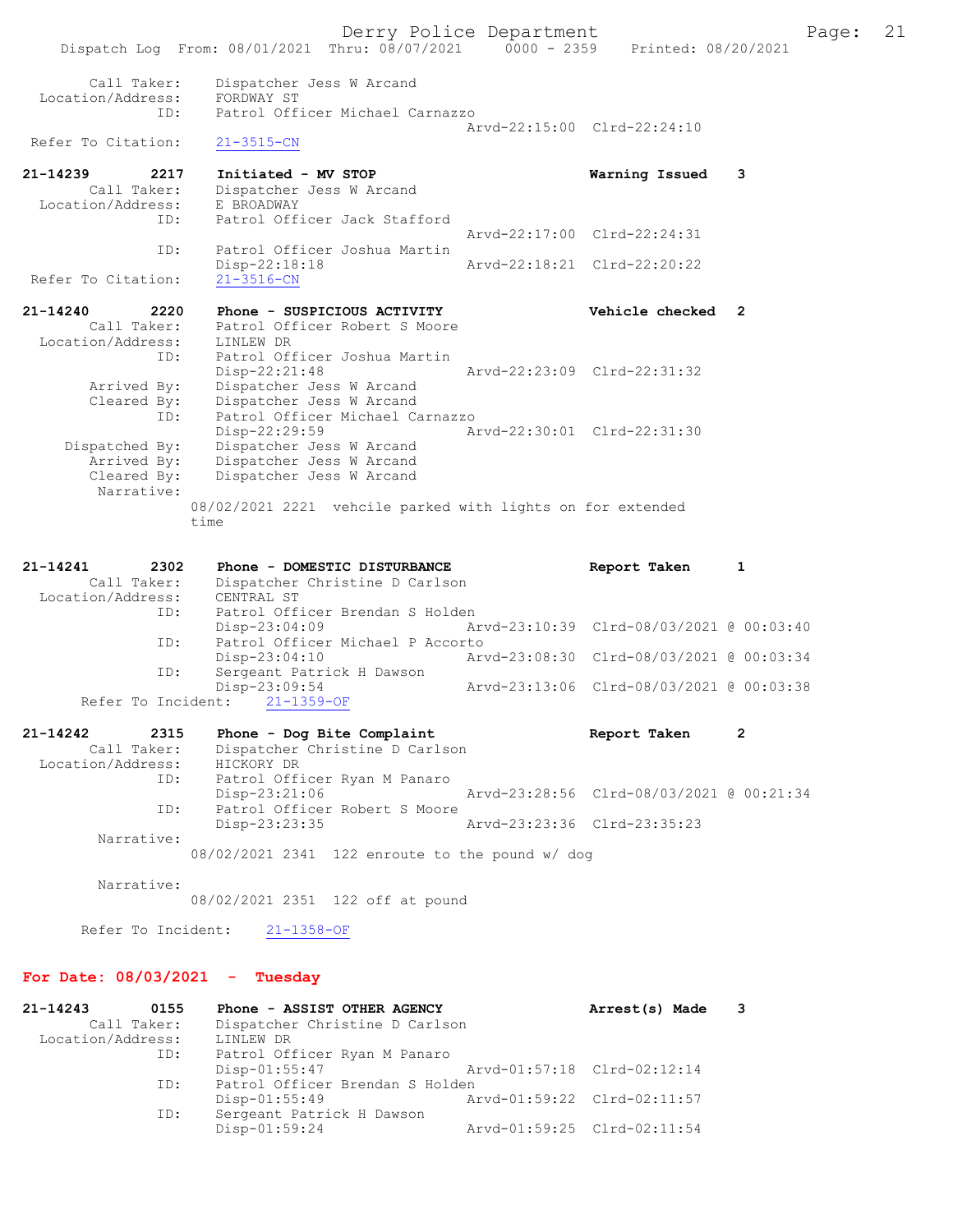Dispatch Log From: 08/01/2021 Thru: 08/07/2021 0000 - 2359 Printed: 08/20/2021 Narrative: 08/03/2021 0201 DFD on scene Narrative: 08/03/2021 0212 2 status offenders released to parents on scene Narrative: 08/03/2021 0155 Assist DFD w/ campfire in parking lot Refer To Arrest:  $\frac{21-743-AR}{21-744-AR}$ Refer To Arrest: 21-14244 0227 Phone - SUSPICIOUS ACTIVITY Services Rendered 2 Call Taker: Dispatcher Christine D Carlson<br>ion/Address: JUDITH LN<br> Location/Address:<br>ID: Patrol Officer Ryan M Panaro<br>Disp-02:27:59 Arvd-02:35:55 Clrd-02:55:45 ID: Patrol Officer Cody Johnson<br>Disp-02:28:00 Disp-02:28:00 Arvd-02:35:56 Clrd-02:55:43 Narrative: 08/03/2021 0232 Text to 911 stating back light on deck triggered - wants area checked 21-14245 0251 Phone - ASSIST OTHER AGENCY Services Rendered 3 Call Taker: Dispatcher Christine D Carlson Location/Address: DEXTER ST ID: Patrol Officer Brendan S Holden<br>Disp-02:52:02 A Disp-02:52:02 Arvd-03:00:43 Clrd-03:06:13 Narrative: 08/03/2021 0306 Vehicle in driveway - no answer at door 21-14246 0725 Phone - DOMESTIC DISTURBANCE Verbal in Nature 1 Call Taker: Dispatcher Jonathon S Pickering Location/Address: FAIRWAY DR ID: Patrol Officer Charles L Doherty<br>Disp-07:26:00 Art Disp-07:26:00 Arvd-07:29:51 Clrd-08:01:47<br>Cleared By: Lieutenant Robert F Smith Lieutenant Robert F Smith ID: Patrol Officer James M McClafferty<br>Disp-07:26:01 Mivd Disp-07:26:01 Arvd-07:29:52 Clrd-07:58:44 ID: Lieutenant Robert F Smith Disp-07:29:50 Clrd-07:29:55 ID: Sergeant Jeffrey M Dawe<br>Disp-07:29:53 Disp-07:29:53 Arvd-07:32:50 Clrd-07:39:10 Narrative: 08/03/2021 0757 parent on scene Narrative: 08/03/2021 0829 determined to be an argument between juveniles Refer To Field Int: 21-2737-FI 21-14247 0905 Phone - DOMESTIC DISTURBANCE Verbal in Nature 1 Call Taker: Dispatcher Jonathon S Pickering Location/Address: LINLEW DR<br>TD: Patrol Of Patrol Officer Charles L Doherty Disp-09:05:14 Arvd-09:10:44 Clrd-09:31:39 ID: Patrol Officer James M McClafferty Disp-09:05:15 Arvd-09:10:44 Clrd-09:31:40<br>TD: Sergeant Jeffrey M Dawe Sergeant Jeffrey M Dawe<br>Disp-09:11:30 Disp-09:11:30 Arvd-09:11:30 Clrd-09:24:17 Narrative: 08/03/2021 0912 off with NH 4674314

Refer To Field Int: 21-2740-FI

21-14248 0918 Initiated - MV STOP Warning Issued 3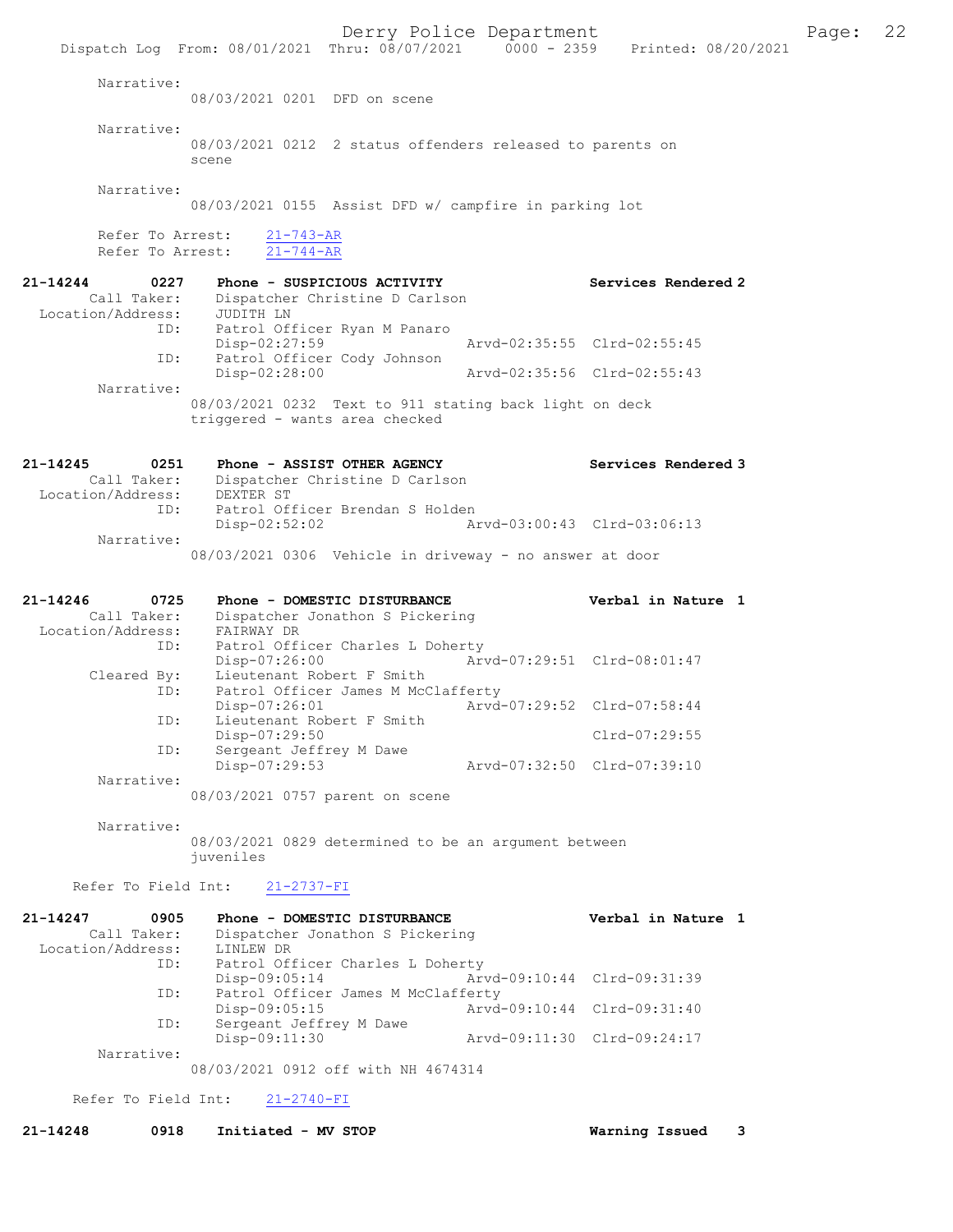|                                                                 |                                                                                                                          | Derry Police Department     |                             |              | Page: | 23 |
|-----------------------------------------------------------------|--------------------------------------------------------------------------------------------------------------------------|-----------------------------|-----------------------------|--------------|-------|----|
|                                                                 | Dispatch Log From: 08/01/2021 Thru: 08/07/2021 0000 - 2359                                                               |                             | Printed: 08/20/2021         |              |       |    |
| Call Taker:<br>Location/Address:<br>ID:                         | Dispatcher Jonathon S Pickering<br>ISLAND POND RD<br>Patrol Officer Samuel J Troy                                        |                             |                             |              |       |    |
|                                                                 |                                                                                                                          |                             | Arvd-09:18:00 Clrd-09:24:11 |              |       |    |
| Refer To Citation:                                              | $21 - 3518 - CN$                                                                                                         |                             |                             |              |       |    |
| 21-14249<br>0920<br>Call Taker:<br>Location/Address:<br>ID:     | Initiated - SUBPOENA DELIVERY<br>Dispatcher Jonathon S Pickering<br>CORWIN DR<br>Patrol Officer Casey J Noyes            |                             | Not Served                  | 1            |       |    |
|                                                                 |                                                                                                                          | Arvd-09:20:00 Clrd-09:23:30 |                             |              |       |    |
| 21-14250<br>0923<br>Call Taker:<br>Location/Address:<br>ID:     | Initiated - SUBPOENA DELIVERY<br>Dispatcher Jonathon S Pickering<br>[DY 178] CRYSTAL AVE<br>Patrol Officer Casey J Noyes |                             | Served                      | 1            |       |    |
|                                                                 |                                                                                                                          | Arvd-09:23:00 Clrd-09:31:20 |                             |              |       |    |
| 21-14251<br>0935<br>Call Taker:<br>Location/Address:<br>ID:     | Initiated - MV STOP<br>Dispatcher Jonathon S Pickering<br>W BROADWAY + ABBOTT ST<br>Patrol Officer Timothy J Underhill   |                             | Warning Issued              | 3            |       |    |
| Refer To Citation:                                              | $21 - 3519 - CN$                                                                                                         | Arvd-09:35:00 Clrd-09:54:18 |                             |              |       |    |
| $21 - 14252$<br>0935<br>Call Taker:<br>Location/Address:<br>ID: | Initiated - SUBPOENA DELIVERY<br>Dispatcher Jonathon S Pickering<br>[DY 2798] W EVERETT ST                               |                             | Served                      | $\mathbf{1}$ |       |    |
|                                                                 | Patrol Officer Casey J Noyes                                                                                             | Arvd-09:35:00 Clrd-09:45:15 |                             |              |       |    |
| 21-14253<br>0945<br>Call Taker:<br>Location/Address:            | Initiated - SUBPOENA DELIVERY<br>Dispatcher Jonathon S Pickering<br>LINLEW DR                                            |                             | Not Served                  | 1            |       |    |
| ID:                                                             | Patrol Officer Charles L Doherty                                                                                         |                             | Arvd-09:45:00 Clrd-09:52:47 |              |       |    |
| 21-14254<br>0945<br>Call Taker:<br>Location/Address:            | Initiated - SUBPOENA DELIVERY<br>Dispatcher Jonathon S Pickering<br>MAPLE ST                                             |                             | Not Served                  | 1            |       |    |
| ID:                                                             | Patrol Officer Casey J Noyes                                                                                             | Arvd-09:45:00 Clrd-09:50:37 |                             |              |       |    |
| 0949<br>21-14255                                                | Initiated - FOLLOW-UP                                                                                                    |                             | No Action Required          |              | 2     |    |
| Call Taker:<br>Location/Address:<br>ID:                         | Dispatcher Jonathon S Pickering<br>GAMACHE RD                                                                            |                             |                             |              |       |    |
|                                                                 | Patrol Officer Samuel J Troy                                                                                             |                             | Aryd-09:49:00 Clrd-09:53:53 |              |       |    |
| 21-14256<br>0953                                                | Phone - DOMESTIC DISTURBANCE                                                                                             |                             | Arrest(s) Made              | $\mathbf{1}$ |       |    |
| Call Taker:<br>Location/Address:<br>ID:                         | Dispatcher Jonathon S Pickering<br>LINLEW DR<br>Patrol Officer Charles L Doherty                                         |                             |                             |              |       |    |
| ID:                                                             | Disp-09:53:38<br>Patrol Officer James M McClafferty                                                                      |                             | Arvd-09:53:46 Clrd-11:14:35 |              |       |    |
| ID:                                                             | Disp-09:53:41<br>Sergeant Jeffrey M Dawe                                                                                 |                             | $Clrd-09:54:17$             |              |       |    |
| ID:                                                             | Disp-09:53:49<br>Patrol Officer Timothy J Underhill                                                                      | Arvd-09:57:02 Clrd-10:30:39 |                             |              |       |    |
| Narrative:                                                      | Disp-09:54:22                                                                                                            | Arvd-09:57:00 Clrd-11:35:50 |                             |              |       |    |
|                                                                 | 08/03/2021 1022 one in custody                                                                                           |                             |                             |              |       |    |
| Narrative:                                                      | 08/03/2021 1026 331 transporting subject to DPDHQ s/m:<br>23356.9                                                        |                             |                             |              |       |    |
| Narrative:                                                      | 08/03/2021 1028 off at DPDHQ e/m: 23357.5                                                                                |                             |                             |              |       |    |
|                                                                 |                                                                                                                          |                             |                             |              |       |    |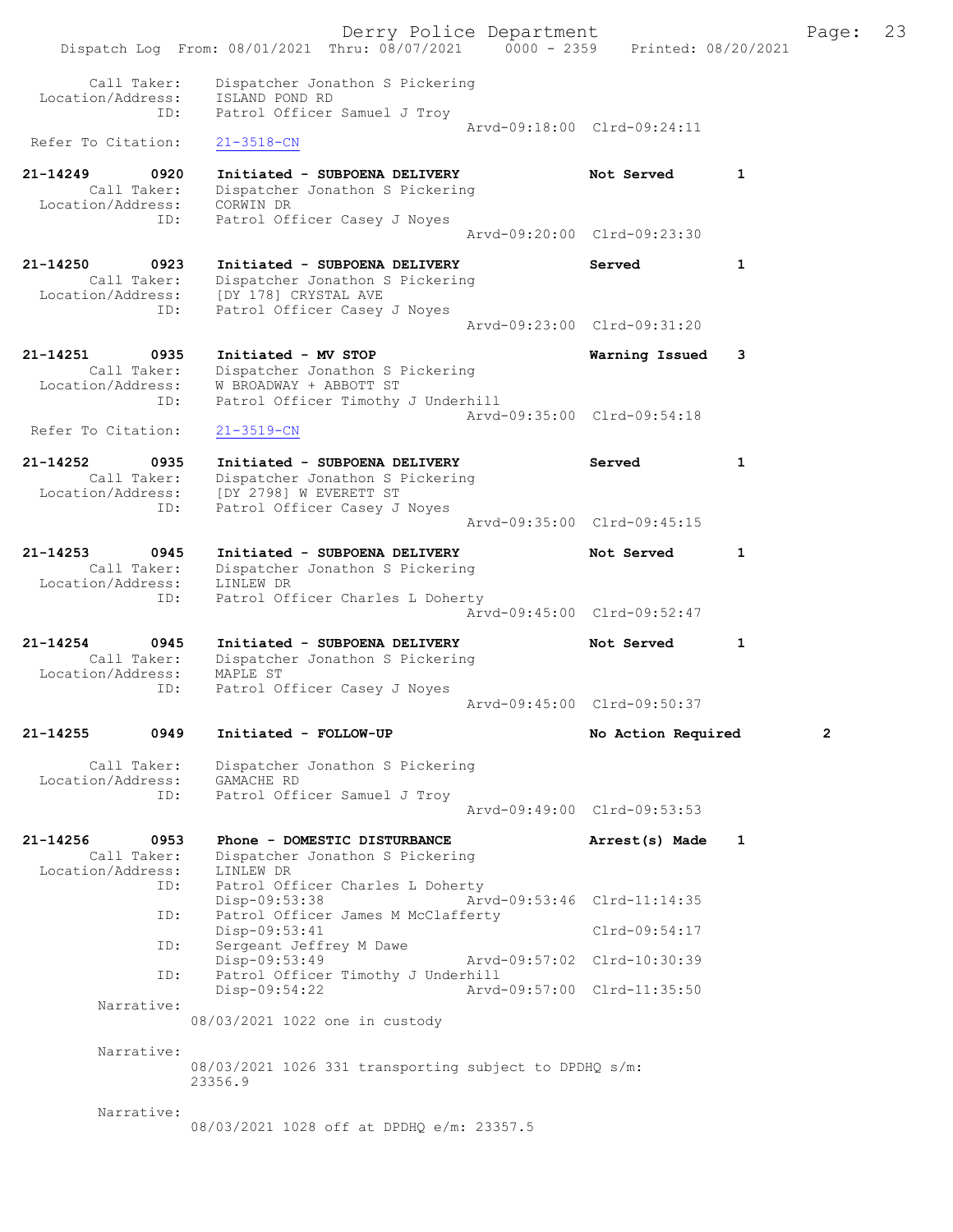08/03/2021 1043 located in cell #1

Narrative:

08/03/2021 1055 Subject Info: Callie Holland 10 Linlew Dr #16 Derry, NH DOB:1/25/93 Arrested for Domestic Violence (criminal mischief)

Narrative:

08/03/2021 1217 released on PR bail, court date 12/6/21 per BC Lefebvre

Refer To Arrest: 21-746-AR

| $21 - 14257$<br>1006 | Phone - WARRANT ARREST                                     | $\overline{2}$<br>Arrest(s) Made |  |
|----------------------|------------------------------------------------------------|----------------------------------|--|
| Call Taker:          | Dispatcher Jonathon S Pickering                            |                                  |  |
| Location/Address:    | [DY 2] MUNICIPAL DR                                        |                                  |  |
| ID:                  | Patrol Officer Samuel J Troy                               |                                  |  |
|                      | $Disp-10:07:02$                                            | Arvd-10:07:08 Clrd-12:16:29      |  |
| ID:                  | Patrol Officer Casey J Noyes                               |                                  |  |
|                      | $Disp-11:40:20$                                            | $Clrd-11:40:23$                  |  |
| Narrative:           |                                                            |                                  |  |
|                      | 08/03/2021 1007 subject turning himself in on a warrant    |                                  |  |
|                      |                                                            |                                  |  |
| Narrative:           |                                                            |                                  |  |
|                      | 08/03/2021 1018 Subject Info:                              |                                  |  |
|                      | Daniel Chase                                               |                                  |  |
|                      | 2173 Gird Lot Rd                                           |                                  |  |
|                      | Weathersfield, VT DOB:3/14/61                              |                                  |  |
|                      | Arrested on a warrant for Harassment (2 counts)            |                                  |  |
|                      |                                                            |                                  |  |
| Narrative:           |                                                            |                                  |  |
|                      | 08/03/2021 1038 located in cell #3                         |                                  |  |
|                      |                                                            |                                  |  |
| Narrative:           |                                                            |                                  |  |
|                      |                                                            |                                  |  |
|                      | 08/03/2021 1216 released on PR bail per BC Lefebvre, court |                                  |  |

date 12/9/21

Refer To Arrest: 21-745-AR

## 21-14258 1017 Initiated - PARKING COMPLAINT Parking Ticket Issued 1 Call Taker: Dispatcher Jonathon S Pickering Location/Address: E BROADWAY ID: Patrol Officer Casey J Noyes Arvd-10:17:00 Clrd-10:42:29 21-14259 1133 Phone - ANIMAL COMPLAINT Vehicle checked 1 Call Taker: Dispatcher Jonathon S Pickering Location/Address: [DY 146] ASHLEIGH DR

 ID: Patrol Officer Casey J Noyes Disp-11:40:26 Arvd-11:40:27 Clrd-11:47:40 Narrative:

08/03/2021 1134 dog in a car

Narrative:

08/03/2021 1147 contact made with owner

| 21-14260          | 1150        | Phone - Community Relations        | Services Rendered 2         |
|-------------------|-------------|------------------------------------|-----------------------------|
|                   | Call Taker: | Dispatcher Jonathon S Pickering    |                             |
| Location/Address: |             | POND RD                            |                             |
|                   | ID:         | Patrol Officer James M McClafferty |                             |
|                   |             | $Disp-11:51:16$                    | Arvd-11:51:24 Clrd-12:07:02 |
|                   | ID:         | Sergeant Jeffrey M Dawe            |                             |
|                   |             | $Disp-11:51:21$                    | Arvd-11:51:23 Clrd-12:07:01 |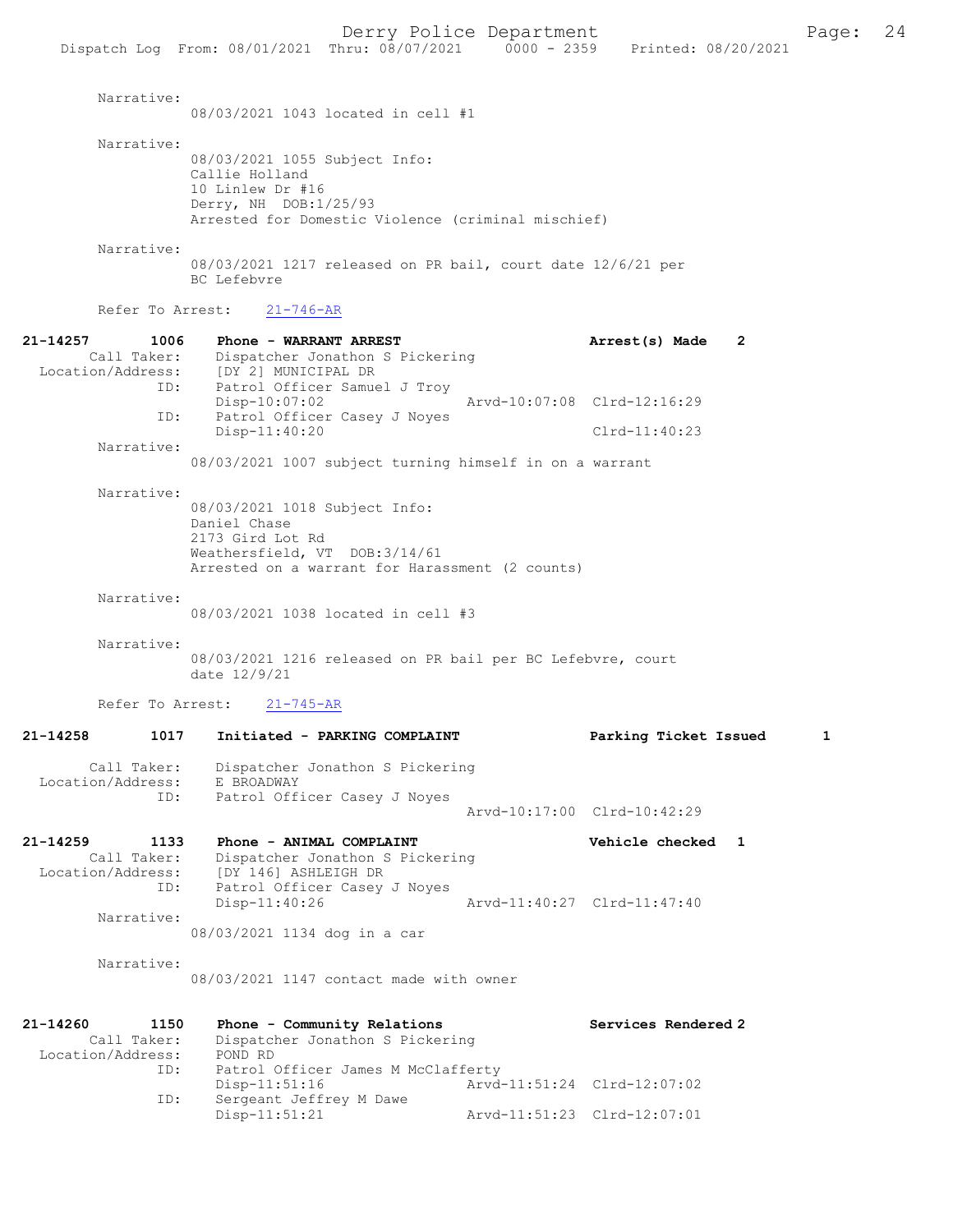Derry Police Department Fage: 25

|                                                             | Dispatch Log From: 08/01/2021 Thru: 08/07/2021                                                           | $0000 - 2359$               | Printed: 08/20/2021         |              |
|-------------------------------------------------------------|----------------------------------------------------------------------------------------------------------|-----------------------------|-----------------------------|--------------|
| 21-14261<br>1210<br>Call Taker:<br>Location/Address:        | Phone - WELFARE CHECK<br>Dispatcher Jonathon S Pickering<br>[DY 997] PARKLAND DR                         |                             | Services Rendered 2         |              |
| ID:                                                         | Patrol Officer Timothy J Underhill<br>$Disp-12:10:20$                                                    |                             | Arvd-12:15:30 Clrd-12:27:12 |              |
| ID:                                                         | Patrol Officer Casey J Noyes<br>Disp-12:10:23                                                            | Arvd-12:17:11 Clrd-12:27:11 |                             |              |
| ID:                                                         | Sergeant Jeffrey M Dawe<br>Disp-12:15:28                                                                 |                             | Aryd-12:15:29 Clrd-12:27:10 |              |
| Narrative:                                                  | 08/03/2021 1210 off with NH 2887678 at Parkland                                                          |                             |                             |              |
| Refer To Field Int:                                         | $21 - 2766 - FI$                                                                                         |                             |                             |              |
|                                                             |                                                                                                          |                             |                             |              |
| 21-14262<br>1248<br>Call Taker:<br>Location/Address:<br>ID: | Initiated - DISABLED MV<br>Dispatcher Jonathon S Pickering<br>KENDALL POND RD<br>Sergeant Jeffrey M Dawe |                             | <b>Vehicle Moved</b><br>3   |              |
|                                                             |                                                                                                          |                             | Arvd-12:48:00 Clrd-12:53:14 |              |
| $21 - 14263$<br>1250                                        | Phone - UNWANTED SUBJECT                                                                                 |                             | Services Rendered 2         |              |
| Call Taker:<br>Location/Address:                            | Dispatcher Jonathon S Pickering<br>ROCKINGHAM RD                                                         |                             |                             |              |
| ID:                                                         | Patrol Officer Samuel J Troy<br>$Disp-12:51:19$                                                          |                             | Arvd-13:01:21 Clrd-13:44:57 |              |
| ID:                                                         | Patrol Officer Timothy J Underhill<br>Disp-12:51:21                                                      |                             | Arvd-13:01:22 Clrd-13:44:59 |              |
| ID:                                                         | Sergeant Jeffrey M Dawe<br>Disp-13:04:10                                                                 |                             | Arvd-13:04:12 Clrd-13:19:12 |              |
| Refer To Field Int:                                         | Refer To Field Int: 21-2759-FI<br>$21 - 2760 - FI$                                                       |                             |                             |              |
| 21-14264<br>1253                                            | Initiated - FOLLOW-UP                                                                                    |                             | No Action Required          | $\mathbf{2}$ |
| Call Taker:<br>Location/Address:                            | Dispatcher Jonathon S Pickering<br>[DY 81] TSIENNETO RD                                                  |                             |                             |              |
| ID:                                                         | Patrol Officer Casey J Noyes                                                                             |                             | Arvd-12:53:00 Clrd-12:59:47 |              |
| 1307<br>21-14265                                            | Phone - JUVENILE OFFENSES                                                                                |                             | Gone on Arrival 2           |              |
| Call Taker:<br>Location/Address:                            | Dispatcher Jonathon S Pickering<br>HUMPHREY RD                                                           |                             |                             |              |
| ID:                                                         | Patrol Officer James M McClafferty<br>Disp-13:07:20                                                      | Arvd-13:10:45 Clrd-13:21:39 |                             |              |
| ID:                                                         |                                                                                                          |                             |                             |              |
|                                                             | Patrol Officer Casey J Noyes<br>Disp-13:07:23                                                            |                             | Arvd-13:10:44 Clrd-13:21:39 |              |
| Narrative:                                                  | 08/03/2021 1308 unwanted subject causing a disturbance                                                   |                             |                             |              |
|                                                             |                                                                                                          |                             |                             |              |
| Narrative:                                                  | 08/03/2021 1321 left prior to police arrival                                                             |                             |                             |              |
| $21 - 14266$<br>1312<br>Call Taker:<br>Location/Address:    | Phone - ANIMAL COMPLAINT<br>Dispatcher Jonathon S Pickering<br>ABBOTT CT                                 |                             | Services Rendered 1         |              |
| ID:                                                         | Patrol Officer Charles L Doherty<br>Disp-13:13:24                                                        |                             | $Clrd-13:15:06$             |              |
| ID:                                                         | Patrol Officer Casey J Noyes                                                                             |                             | Arvd-13:26:49 Clrd-13:33:25 |              |
| Narrative:                                                  | Disp-13:22:32<br>08/03/2021 1313 small dog                                                               |                             |                             |              |
|                                                             |                                                                                                          |                             |                             |              |
| Narrative:                                                  | 08/03/2021 1333 dog returned to owner                                                                    |                             |                             |              |
| 21-14267<br>1314                                            | Phone - MEDICAL EMERGENCY                                                                                |                             | Services Rendered 1         |              |

Location/Address: [DY 231] TSIENNETO RD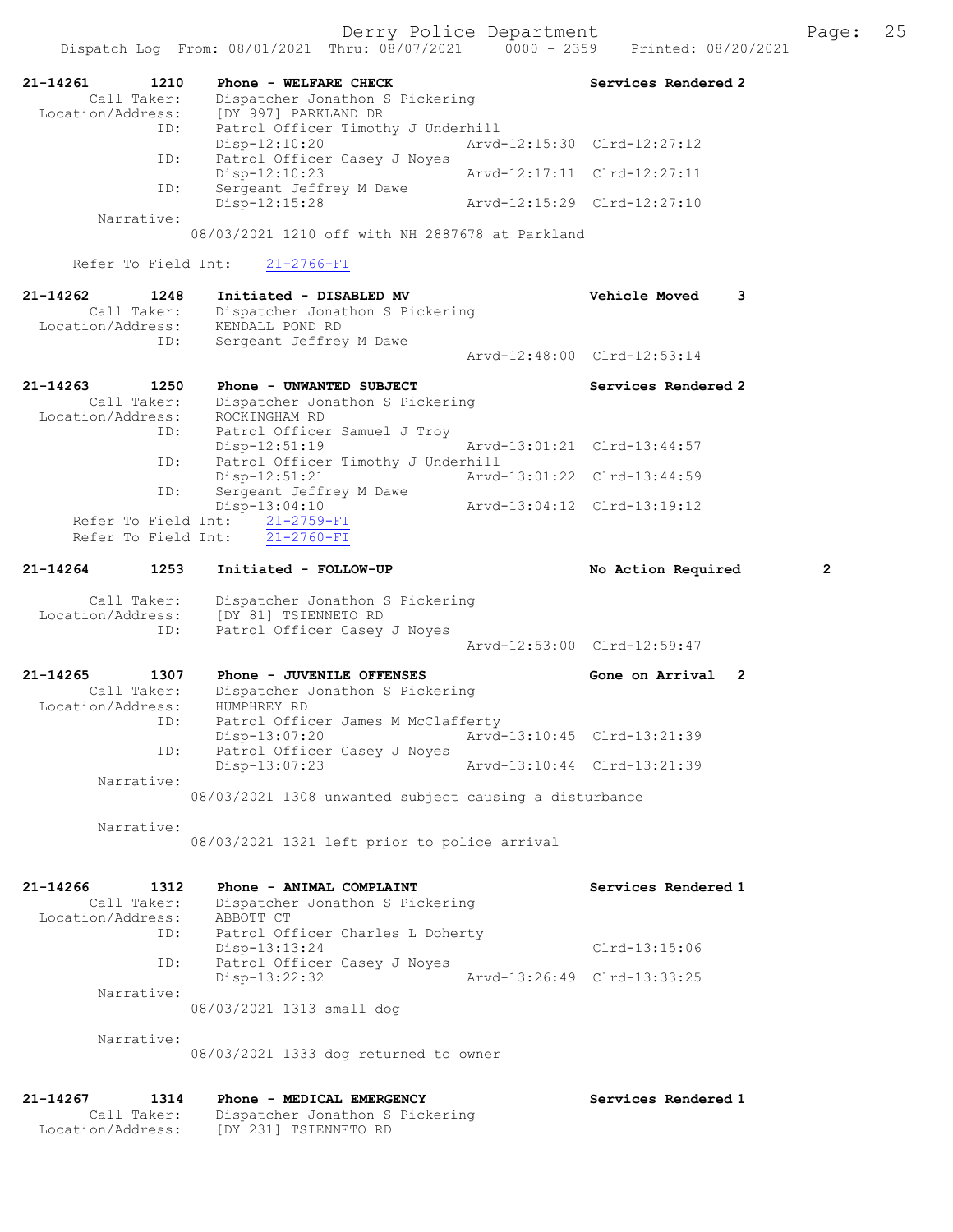Derry Police Department Fage: 26 Dispatch Log From: 08/01/2021 Thru: 08/07/2021 0000 - 2359 Printed: 08/20/2021 ID: Patrol Officer Charles L Doherty Disp-13:15:15 Arvd-13:17:50 Clrd-13:32:25 Refer To Field Int: 21-2743-FI 21-14268 1340 Phone - MEDICAL EMERGENCY No Action Required 1 Call Taker: Dispatcher Jonathon S Pickering Location/Address: [DY 231] TSIENNETO RD ID: Patrol Officer Charles L Doherty Disp-13:44:45 Arvd-13:44:49 Clrd-13:47:04 ID: Patrol Officer James M McClafferty<br>Disp-13:44:52 Arvd-13:44:55 Clrd-13:46:02 Disp-13:44:52 21-14269 1351 Radio - FOLLOW-UP No Action Required 2 Call Taker: Dispatcher Jonathon S Pickering Location/Address: [DY 146] ASHLEIGH DR ID: Patrol Officer Charles L Doherty<br>Disp-13:52:46 Arv Disp-13:52:46 Arvd-13:52:48 Clrd-13:57:20 21-14270 1414 Radio - ATTEMPTED PAPER SERVICE Not Served 2 Call Taker: Dispatcher Jonathon S Pickering Location/Address: RAILROAD AVE ID: Patrol Officer Timothy J Underhill Disp-14:14:50 Arvd-14:15:17 Clrd-14:20:25 ID: Patrol Officer Casey J Noyes<br>Disp-14:14:51 Disp-14:14:51 Arvd-14:15:17 Clrd-14:20:26 21-14271 1415 911 - ASSIST OTHER AGENCY Assistance Rendered 3 Call Taker: Dispatcher Jonathon S Pickering Location/Address: LARAWAY CT ID: Patrol Officer Charles L Doherty<br>Disp-14:16:17 Arw Disp-14:16:17 Arvd-14:23:50 Clrd-14:26:26 21-14272 1420 Phone - ATTEMPTED PAPER SERVICE Not Served 2 Call Taker: Dispatcher Jonathon S Pickering Location/Address: KENDALL POND RD ID: Patrol Officer Casey J Noyes Example of the United-Casey J N<br>Disp-14:20:47<br>ID: Patrol Officer T' Patrol Officer Timothy J Underhill Disp-14:20:50 Arvd-14:25:14 Clrd-14:30:31 21-14273 1428 Phone - VIN CHECK Services Rendered 3 Call Taker: Dispatcher Jonathon S Pickering Location/Address: ADAMS POND RD ID: Patrol Officer James M McClafferty Disp-14:29:15 Arvd-14:31:57 Clrd-14:40:54 Narrative: services rendered 21-14274 1430 Phone - ATTEMPTED PAPER SERVICE No Action Required 2 Call Taker: Dispatcher Jonathon S Pickering Location/Address: SUMMIT AVE<br>ID: Patrol Offi Patrol Officer Timothy J Underhill Disp-14:35:13 Clrd-14:35:17 21-14275 1434 Initiated - ATTEMPTED PAPER SERVICE Not Served 2 Call Taker: Dispatcher Jonathon S Pickering Location/Address: SUMMIT AVE ID: Patrol Officer Casey J Noyes Arvd-14:34:00 Clrd-14:42:39<br>ID: Patrol Officer Timothy J Underhill Patrol Officer Timothy J Underhill<br>Disp-14:35:25 Arvd Disp-14:35:25 Arvd-14:35:26 Clrd-14:42:40 21-14276 1442 Phone - ATTEMPTED PAPER SERVICE Could Not Locate 2 Call Taker: Dispatcher Jonathon S Pickering<br>ion/Address: PILLSBURY ST Location/Address: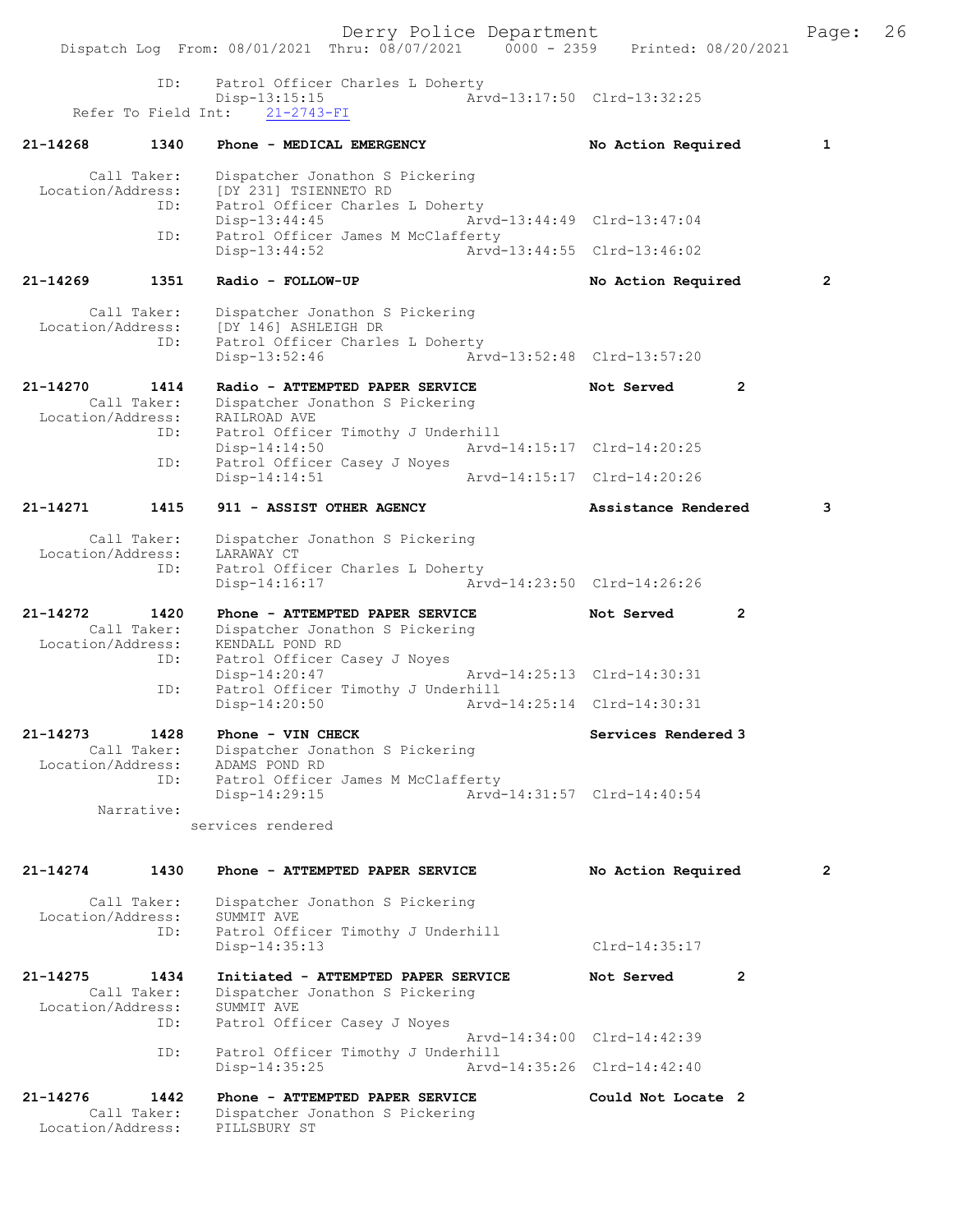Derry Police Department Fage: 27 Dispatch Log From: 08/01/2021 Thru: 08/07/2021 0000 - 2359 Printed: 08/20/2021 ID: Patrol Officer Casey J Noyes Disp-14:42:52 Arvd-14:47:49 Clrd-14:55:39 Cleared By: Dispatcher Christina L Power ID: Patrol Officer Timothy J Underhill Disp-14:42:54 Arvd-14:47:50 Clrd-14:55:41 Cleared By: Dispatcher Christina L Power 21-14277 1524 Phone - VIN CHECK North Services Rendered 3 Call Taker: Dispatcher Christina L Power Location/Address: ROCKINGHAM RD ID: Patrol Officer Jack Stafford<br>Disp-15:25:04 Disp-15:25:04 Arvd-15:29:07 Clrd-15:43:56 21-14278 1548 Initiated - FOLLOW-UP No Action Required 2 Call Taker: Dispatcher Christina L Power Location/Address: WINDHAM RD ID: Patrol Officer Jack Stafford Arvd-15:48:00 Clrd-16:00:48 Cleared By: Patrol Officer Jack Stafford 21-14279 1557 Initiated - FOLLOW-UP Cleared 2 Call Taker: Dispatcher Christina L Power Location/Address: BIRCH ST ID: Patrol Officer Michael Carnazzo Arvd-15:57:00 Clrd-16:01:17 21-14280 1557 Phone - MV ACCIDENT Report Taken 1 Call Taker: Dispatcher Christina L Power Location/Address: E BROADWAY ID: Patrol Officer Michael Carnazzo Disp-16:01:25 Arvd-16:06:10 Clrd-16:48:38 Narrative: van buren v bartnicki, full report Refer To Accident: 21-369-AC 21-14281 1621 Initiated - MV STOP Warning Issued 3 Call Taker: Dispatcher Christina L Power Location/Address: E BROADWAY ID: Patrol Officer Joshua Martin Arvd-16:21:00 Clrd-16:26:04 Refer To Citation: 21-3520-CN 21-14282 1623 Phone - MV CHECK 21 Parking Ticket Issued 1 Call Taker: Dispatcher Christina L Power Location/Address: ABBOTT CT ID: Patrol Officer Joshua Martin<br>Disp-16:43:15 Disp-16:43:15 Arvd-16:48:14 Clrd-16:58:01 ID: Sergeant Jared Knox<br>Disp-16:43:19 Disp-16:43:19 Arvd-16:45:12 Clrd-16:57:58 Narrative: motor home 21-14283 1647 Phone - ILLEGAL DUMPING/LITTERING Collected for Disposal 2 Call Taker: Dispatcher Christina L Power Location/Address: LINLEW DR ID: Patrol Officer Nathan S Lavoie Disp-16:48:12 Arvd-16:48:55 Clrd-16:53:40 Narrative: needles 21-14284 1710 Initiated - MV STOP Summons Issued 3 Call Taker: Dispatcher Christina L Power Location/Address: BYPASS 28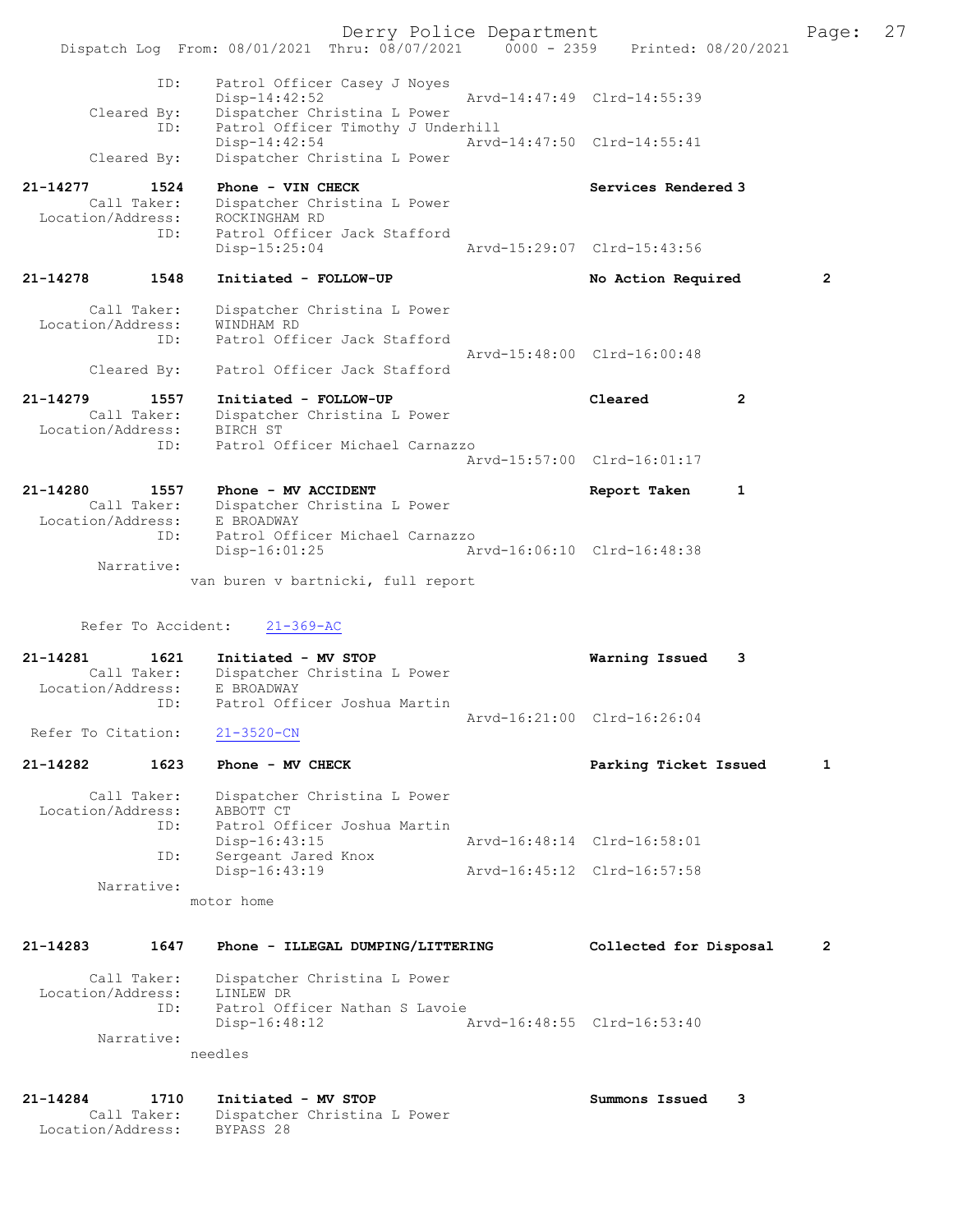|                               |                                                                                | Derry Police Department     |                     |                | Page: | 28 |
|-------------------------------|--------------------------------------------------------------------------------|-----------------------------|---------------------|----------------|-------|----|
|                               | Dispatch Log From: 08/01/2021 Thru: 08/07/2021 0000 - 2359 Printed: 08/20/2021 |                             |                     |                |       |    |
|                               |                                                                                |                             |                     |                |       |    |
| ID:                           | Patrol Officer Nathan S Lavoie                                                 |                             |                     |                |       |    |
|                               |                                                                                | Arvd-17:10:00 Clrd-17:20:54 |                     |                |       |    |
| Refer To Citation:            | $21 - 3521 - CN$                                                               |                             |                     |                |       |    |
| Refer To Citation:            | $21 - 816 - 000051$                                                            |                             |                     |                |       |    |
| 21–14285 1729                 | Phone - DELIVER A MESSAGE                                                      |                             | Could Not Locate 1  |                |       |    |
| Call Taker:                   | Dispatcher Christina L Power                                                   |                             |                     |                |       |    |
| Location/Address:             | FAIRWAY DR                                                                     |                             |                     |                |       |    |
| ID:                           | Patrol Officer Joshua Martin                                                   |                             |                     |                |       |    |
|                               | Disp-17:36:30 Arvd-17:36:33 Clrd-17:47:33                                      |                             |                     |                |       |    |
| Cleared By:                   | Patrol Officer Robert S Moore                                                  |                             |                     |                |       |    |
|                               |                                                                                |                             |                     |                |       |    |
| 21-14286<br>1738              | Phone - Wildlife Complaint                                                     |                             | <b>ADVICE GIVEN</b> | $\overline{2}$ |       |    |
|                               | Call Taker: Patrol Officer Robert S Moore                                      |                             |                     |                |       |    |
| Location/Address: LANCELOT DR |                                                                                |                             |                     |                |       |    |
| ID:                           | Patrol Officer Michael Carnazzo                                                |                             |                     |                |       |    |
|                               | $Disp-17:41:26$                                                                | Arvd-17:47:41 Clrd-18:00:30 |                     |                |       |    |
| ID:                           | Sergeant Jared Knox                                                            |                             |                     |                |       |    |
|                               | Disp-18:00:22                                                                  | Arvd-18:00:24 Clrd-18:00:28 |                     |                |       |    |
| Narrative:                    |                                                                                |                             |                     |                |       |    |
|                               | 08/03/2021 1740 resident reports strange acting skunk in                       |                             |                     |                |       |    |
|                               | area                                                                           |                             |                     |                |       |    |

Refer To Field Int: 21-2791-FI

| Phone - FOLLOW-UP               |  | 2                                                                            |
|---------------------------------|--|------------------------------------------------------------------------------|
| Patrol Officer Robert S Moore   |  |                                                                              |
| ABBOTT CT                       |  |                                                                              |
| Patrol Officer Michael Carnazzo |  |                                                                              |
| $Disp-18:01:03$                 |  |                                                                              |
| Dispatcher Christina L Power    |  |                                                                              |
| Dispatcher Christina L Power    |  |                                                                              |
| Sergeant Jared Knox             |  |                                                                              |
| $Disp-18:01:05$                 |  |                                                                              |
| Dispatcher Christina L Power    |  |                                                                              |
| Dispatcher Christina L Power    |  |                                                                              |
| Refer To Field Int: 21-2792-FI  |  |                                                                              |
|                                 |  | Warning Issued<br>Arvd-18:07:11 Clrd-18:20:59<br>Arvd-18:07:12 Clrd-18:20:57 |

# 21-14288 1803 Phone - ASSIST OTHER AGENCY **Assistance Rendered** 3

| Call Taker:<br>Location/Address:<br>ID:  | Patrol Officer Robert S Moore<br>FORDWAY EXT<br>Patrol Officer Brian J Landry<br>Arvd-18:11:24 Clrd-18:20:12<br>Disp-18:05:03 |
|------------------------------------------|-------------------------------------------------------------------------------------------------------------------------------|
| Arrived By:<br>Cleared By:<br>Narrative: | Dispatcher Christina L Power<br>Dispatcher Christina L Power                                                                  |
|                                          | 08/03/2021 1804 residential lock-out - assist DFD                                                                             |

| 21-14289<br>1808     | Walk-In - SUBPOENA DELIVERY    | Served                      |   |
|----------------------|--------------------------------|-----------------------------|---|
| Call Taker:          | Patrol Officer Robert S Moore  |                             |   |
| Location/Address:    | (DY 21 MUNICIPAL DR            |                             |   |
| ID:                  | Patrol Officer Robert S Moore  |                             |   |
|                      | Disp-18:09:13                  | Arvd-18:09:14 Clrd-18:19:11 |   |
| $21 - 14290$<br>1809 | Initiated - MV STOP            | Summons Issued              | 3 |
| Call Taker:          | Dispatcher Christina L Power   |                             |   |
| Location/Address:    | S MAIN ST                      |                             |   |
| ID:                  | Patrol Officer Jack Stafford   |                             |   |
|                      |                                | Arvd-18:09:00 Clrd-18:34:32 |   |
| Refer To Summons:    | $21 - 747 - AR$                |                             |   |
| 21-14291<br>1821     | Initiated - MV STOP            | Warning Issued              | 3 |
| Call Taker:          | Patrol Officer Robert S Moore  |                             |   |
| Location/Address:    | HAMPSTEAD RD                   |                             |   |
| ID:                  | Patrol Officer Nathan S Lavoie |                             |   |

 Arvd-18:21:00 Clrd-18:34:40 Cleared By: Dispatcher Christina L Power Refer To Citation: 21-3522-CN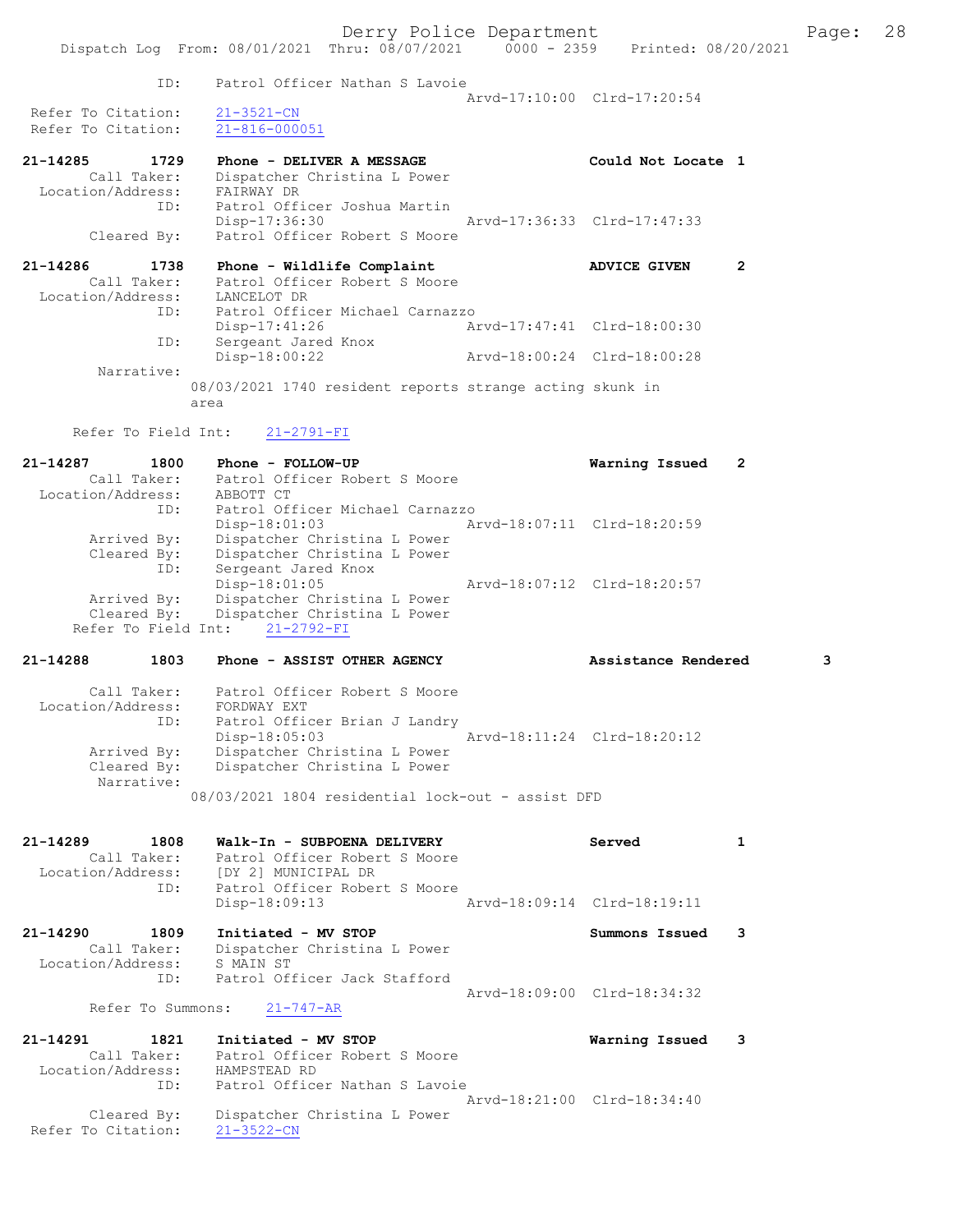| 21-14292<br>1847<br>Call Taker:   | Radio - ATTEMPTED PAPER SERVICE<br>Dispatcher Christina L Power          | Arrest(s) Made              | $\mathbf{2}$ |
|-----------------------------------|--------------------------------------------------------------------------|-----------------------------|--------------|
| Location/Address:                 | SOUTH AVE                                                                |                             |              |
| ID:                               | Patrol Officer Michael Carnazzo                                          |                             |              |
| Cleared By:                       | Disp-18:48:06<br>Patrol Officer Michael Carnazzo                         | Arvd-18:54:41 Clrd-19:20:21 |              |
| ID:                               | Patrol Officer Joshua Martin                                             |                             |              |
|                                   | Disp-18:48:07                                                            | Arvd-18:54:42 Clrd-18:58:48 |              |
| Narrative:                        | 08/03/2021 1857 one in custody for simple assault and                    |                             |              |
|                                   | disorderly conduct enroute to hq's s/m 8167.2                            |                             |              |
|                                   |                                                                          |                             |              |
| Narrative:                        | off at hq's e/m 8168.3 with:                                             |                             |              |
|                                   | McCurdy, Cameron                                                         |                             |              |
|                                   | 9 South Ave                                                              |                             |              |
|                                   | Derry, NH dob 060187                                                     |                             |              |
| Narrative:                        |                                                                          |                             |              |
|                                   | released on PR bail                                                      |                             |              |
| Refer To Arrest:                  | $21 - 748 - AR$                                                          |                             |              |
|                                   |                                                                          |                             |              |
| $21 - 14293$<br>1919              | Initiated - MV STOP                                                      | Warning Issued              | 3            |
| Call Taker:                       | Patrol Officer Michael Carnazzo<br>Location/Address: [DY 151] E BROADWAY |                             |              |
| ID:                               | Patrol Officer Michael Carnazzo                                          |                             |              |
|                                   |                                                                          | Arvd-19:20:21 Clrd-19:24:09 |              |
| Refer To Citation:                | $21 - 3523 - CN$                                                         |                             |              |
| 21-14294<br>1945                  | Initiated - MV STOP                                                      | Warning Issued              | 3            |
| Call Taker:<br>Location/Address:  | Patrol Officer Robert S Moore<br>WINDHAM RD                              |                             |              |
| ID:                               | Patrol Officer Michael Carnazzo                                          |                             |              |
|                                   |                                                                          | Arvd-19:45:00 Clrd-19:52:58 |              |
| Cleared By:<br>Refer To Citation: | Dispatcher Christina L Power<br>$21 - 3524 - CN$                         |                             |              |
|                                   |                                                                          |                             |              |
| $21 - 14295$<br>1952              | Initiated - MV STOP                                                      | Warning Issued              | 3            |
| Call Taker:<br>Location/Address:  | Dispatcher Christina L Power<br>TSIENNETO RD                             |                             |              |
| ID:                               | Patrol Officer Nathan S Lavoie                                           |                             |              |
|                                   |                                                                          | Arvd-19:52:00 Clrd-19:59:16 |              |
| Refer To Citation:                | $21 - 3525 - CN$                                                         |                             |              |
| $21 - 14296$<br>1956              | Initiated - MV STOP                                                      | Warning Issued              | 3            |
| Call Taker:                       | Dispatcher Christina L Power                                             |                             |              |
| Location/Address:<br>ID:          | BIRCH ST<br>Patrol Officer Michael Carnazzo                              |                             |              |
|                                   |                                                                          | Arvd-19:56:00 Clrd-20:06:09 |              |
| Refer To Citation:                | $21 - 3526 - CN$                                                         |                             |              |
| $21 - 14297$<br>2006              | Initiated - MV STOP                                                      | Warning Issued              | 3            |
| Call Taker:                       | Dispatcher Christina L Power                                             |                             |              |
| Location/Address:                 | BIRCH ST                                                                 |                             |              |
| ID:                               | Patrol Officer Michael Carnazzo                                          | Arvd-20:06:00 Clrd-20:16:47 |              |
| Refer To Citation:                | $21 - 3527 - CN$                                                         |                             |              |
|                                   |                                                                          |                             |              |
| 21-14298<br>2029<br>Call Taker:   | Initiated - MV STOP<br>Patrol Officer Robert S Moore                     | Warning Issued              | 3            |
| Location/Address:                 | KENDALL POND RD                                                          |                             |              |
| ID:                               | Patrol Officer Michael Carnazzo                                          | Arvd-20:29:00 Clrd-20:36:16 |              |
| Cleared By:                       | Dispatcher Christina L Power                                             |                             |              |
| Refer To Citation:                | $21 - 3528 - CN$                                                         |                             |              |
| 21-14299<br>2131                  | Initiated - MV STOP                                                      |                             | 3            |
| Call Taker:                       | Dispatcher Christina L Power                                             | Warning Issued              |              |
|                                   |                                                                          |                             |              |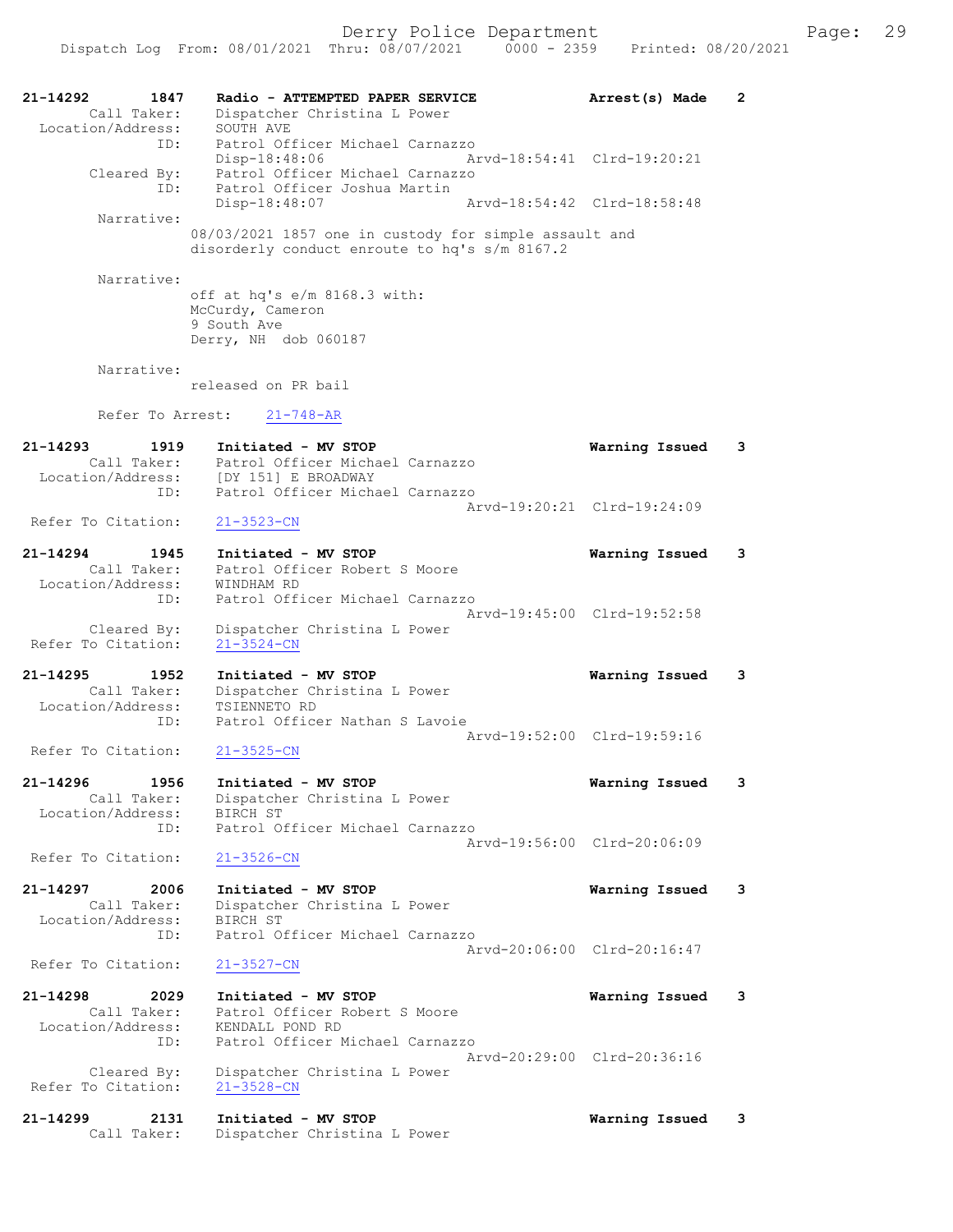Dispatch Log From: 08/01/2021 Thru: 08/07/2021 0000 - 2359 Printed: 08/20/2021 Location/Address: ROCKINGHAM RD ID: Patrol Officer Jack Stafford Arvd-21:31:00 Clrd-21:40:32<br>21-3529-CN Refer To Citation: 21-14300 2132 Radio - RESTRAINING ORDER VIOLATION Not Served 2 Call Taker: Dispatcher Christina L Power Location/Address: PARKLAND DR ID: Patrol Officer Michael Carnazzo Disp-21:33:55 Arvd-21:34:00 Clrd-21:50:41 ID: Sergeant Jared Knox Disp-21:33:58 Arvd-21:34:01 Clrd-21:50:40 21-14301 2140 Initiated - PED CHECK SENT ON THEIR WAY 2 Call Taker: Dispatcher Christina L Power Location/Address: HUMPHREY RD ID: Patrol Officer Jack Stafford Arvd-21:40:00 Clrd-21:47:24 21-14302 2147 Initiated - MV CHECK 21 Vehicle checked 1 Call Taker: Dispatcher Christina L Power Location/Address: HUMPHREY RD ID: Patrol Officer Jack Stafford Arvd-21:47:00 Clrd-21:50:00 21-14303 2157 Phone - ROAD HAZARD Removed Hazard 2 Call Taker: Dispatcher Christina L Power Location/Address: ROCKINGHAM RD ID: Patrol Officer Brian J Landry Disp-21:57:49 Arvd-22:03:36 Clrd-22:06:14 Arrived By: Sergeant Michael W Hughes Cleared By: Patrol Officer Robert S Moore

Derry Police Department Fage: 30

 Narrative: tire rim

| $21 - 14304$      | 2202        | Phone - STALKING                                                                   | Cleared                     | 2 |
|-------------------|-------------|------------------------------------------------------------------------------------|-----------------------------|---|
|                   | Call Taker: | Sergeant Michael W Hughes                                                          |                             |   |
| Location/Address: |             | LINLEW DR                                                                          |                             |   |
|                   | ID:         | Patrol Officer Joshua Martin                                                       |                             |   |
|                   |             | Disp-22:05:57                                                                      | $Clrd-22:08:20$             |   |
|                   | ID:         | Patrol Officer Michael Carnazzo                                                    |                             |   |
|                   |             | $Disp-22:06:06$                                                                    | Arvd-22:16:18 Clrd-22:17:00 |   |
|                   | Cleared By: | Dispatcher Christina L Power                                                       |                             |   |
|                   | ID:         | Patrol Officer Jack Stafford                                                       |                             |   |
|                   |             | Disp-22:08:29                                                                      | Arvd-22:16:20 Clrd-22:16:23 |   |
|                   | Narrative:  |                                                                                    |                             |   |
|                   |             | Anonymous report of a bail order, order was reviewed, the<br>order allows contact. |                             |   |

| 21-14305       | 2207 | Phone - MV ACCIDENT                            |                             | Report Taken                | 1 |
|----------------|------|------------------------------------------------|-----------------------------|-----------------------------|---|
| Call Taker:    |      | Patrol Officer Robert S Moore                  |                             |                             |   |
|                |      | Location/Address: FORDWAY EXT + BEACON HILL RD |                             |                             |   |
|                | ID:  | Patrol Officer Brian J Landry                  |                             |                             |   |
|                |      | Disp-22:08:09                                  | Arvd-22:21:55 Clrd-23:15:08 |                             |   |
| Arrived By:    |      | Dispatcher Christina L Power                   |                             |                             |   |
| Cleared By:    |      | Patrol Officer Ryan M Panaro                   |                             |                             |   |
|                | ID:  | Sergeant Jared Knox                            |                             |                             |   |
|                |      | $Disp-22:08:12$                                |                             | Arvd-22:09:23 Clrd-23:13:45 |   |
| Arrived By:    |      | Dispatcher Christina L Power                   |                             |                             |   |
| Cleared By:    |      | Patrol Officer Ryan M Panaro                   |                             |                             |   |
|                | ID:  | Patrol Officer Joshua Martin                   |                             |                             |   |
|                |      | $Disp-22:08:25$                                |                             | Arvd-22:09:26 Clrd-23:15:20 |   |
| Dispatched By: |      | Sergeant Michael W Hughes                      |                             |                             |   |
| Arrived By:    |      | Dispatcher Christina L Power                   |                             |                             |   |
| Cleared By:    |      | Patrol Officer Ryan M Panaro                   |                             |                             |   |
|                | ID:  | Sergeant Patrick H Dawson                      |                             |                             |   |
|                |      | Disp-22:45:10                                  |                             | Arvd-22:47:38 Clrd-23:15:18 |   |
| Arrived By:    |      | Dispatcher Christina L Power                   |                             |                             |   |
| Cleared By:    |      | Patrol Officer Ryan M Panaro                   |                             |                             |   |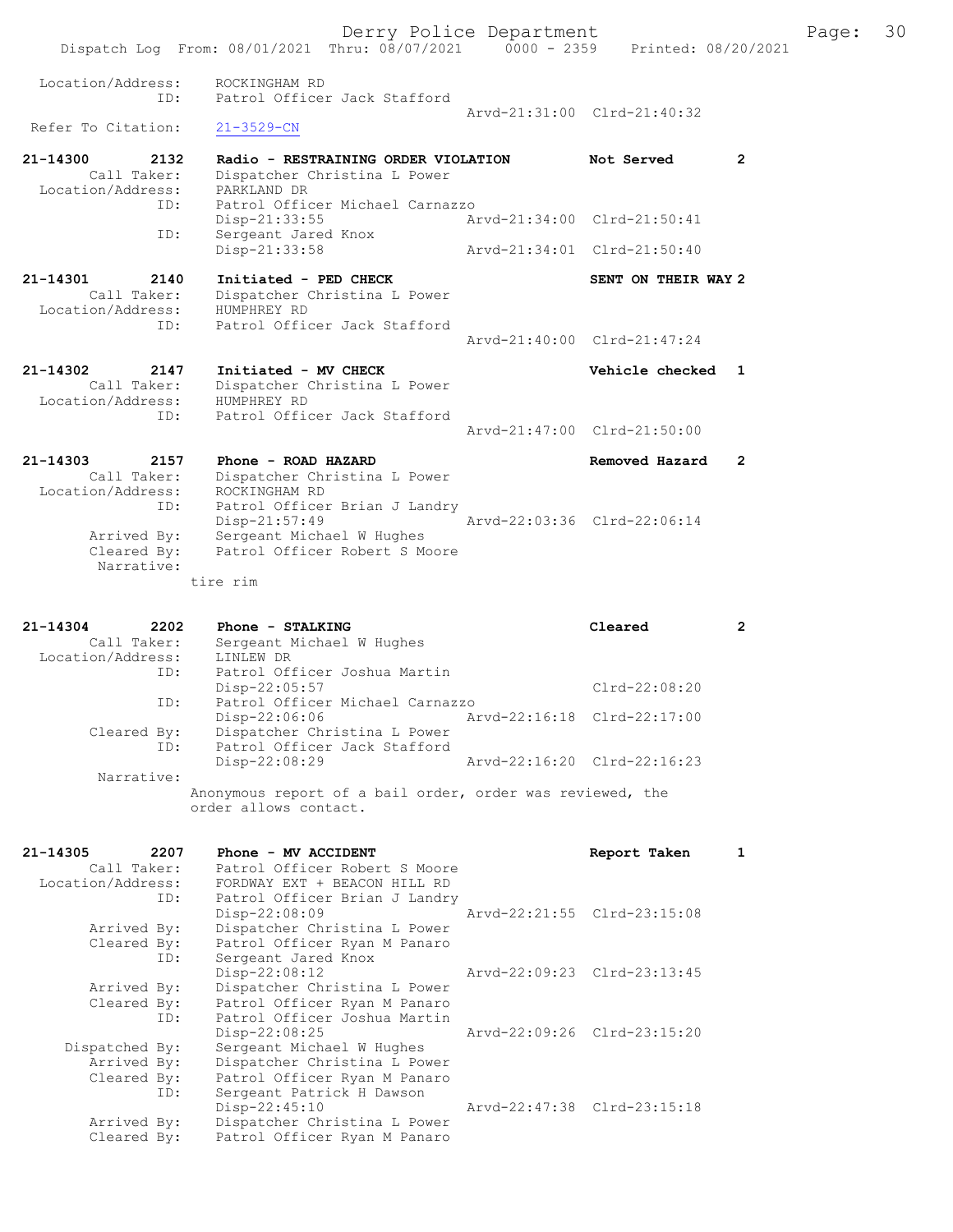Derry Police Department Fage: 31 Dispatch Log From: 08/01/2021 Thru: 08/07/2021 0000 - 2359 Printed: 08/20/2021 Narrative: 08/03/2021 2247 next on the list requested, Birch st collison Narrative: 08/03/2021 2257 negative 10-19 Narrative: 08/03/2021 2304 Birch St on scene Narrative: 08/03/2021 2313 Birch St clear the scene Refer To Incident: 21-1360-OF Refer To Incident: 21-1361-OF Refer To Field Int:  $\frac{21-2752-FI}{21-370-AC}$ Refer To Accident: 21-14306 2259 Initiated - MV STOP Warning Issued 3 Call Taker: Patrol Officer Ryan M Panaro Location/Address: MANNING ST + PEARL ST ID: Patrol Officer Brendan S Holden Arvd-22:59:00 Clrd-23:04:05 Refer To Citation: 21-3530-CN 21-14307 2336 Initiated - PROPERTY CHECK Cleared 2 Call Taker: Patrol Officer Ryan M Panaro Location/Address: HUMPHREY RD ID: Patrol Officer Melissa M Houde Arvd-23:36:00 Clrd-23:37:41 21-14308 2338 Initiated - MV CHECK 21 - 14308 Vehicle checked 1 Call Taker: Patrol Officer Ryan M Panaro Location/Address: YOUNG RD ID: Patrol Officer Melissa M Houde Arvd-23:38:00 Clrd-23:42:22 21-14309 2345 Initiated - PROPERTY CHECK Cleared 2 Call Taker: Patrol Officer Ryan M Panaro Location/Address: YOUNG RD ID: Patrol Officer Melissa M Houde Arvd-23:45:00 Clrd-23:59:34 ID: Patrol Officer Charles L Doherty<br>Disp-23:45:55 Arw Disp-23:45:55 Arvd-23:45:58 Clrd-23:59:29 Narrative: 08/03/2021 2350 checking conservation park area Narrative: 08/03/2021 2350 off with a small group 21-14310 2354 Other - WARRANT ARREST **Arrest(s)** Made 2 Call Taker: Patrol Officer Ryan M Panaro Location: [ABR] LAKE MASSABESIC ID: Patrol Officer Brendan S Holden Disp-23:56:02 Arvd-00:29:59 Clrd-08/04/2021 @ 00:48:29 Arrived By: Patrol Officer Robert S Moore ID: Patrol Officer Robert S Moore Disp-00:48:57 Arvd-00:49:04 Clrd-08/04/2021 @ 01:00:10 Narrative: 08/03/2021 2356 Allenstown PD has one in custody on a Derry warrant Narrative: 08/04/2021 0030 336 has one in custody on DPD warrant for Contempt, en route to HQ s/m: 8214.2 Narrative: 08/04/2021 0030 Identified as: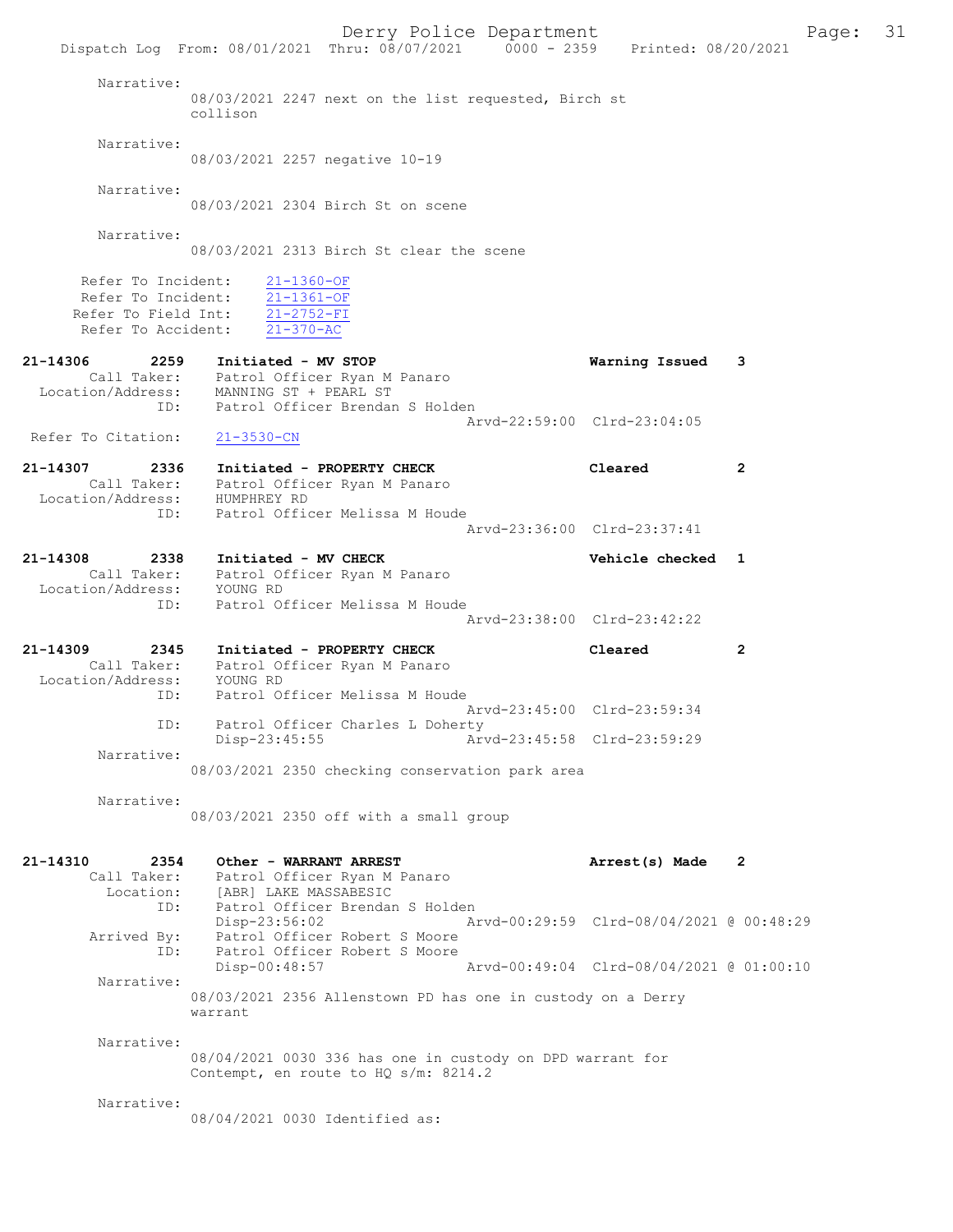|                  |                                                                          | Derry Police Department<br>Dispatch Log From: 08/01/2021 Thru: 08/07/2021 0000 - 2359 Printed: 08/20/2021        |  | Page: | 32 |
|------------------|--------------------------------------------------------------------------|------------------------------------------------------------------------------------------------------------------|--|-------|----|
|                  |                                                                          |                                                                                                                  |  |       |    |
|                  | Daniel Marchant<br>12/29/81<br>40 Gilgreast Rd.<br>Londonderry, NH 03053 |                                                                                                                  |  |       |    |
| Narrative:       |                                                                          |                                                                                                                  |  |       |    |
|                  | 08/04/2021 0042 off at HO 8223.1                                         |                                                                                                                  |  |       |    |
| Narrative:       |                                                                          |                                                                                                                  |  |       |    |
|                  |                                                                          | 08/04/2021 0059 placed in cell #3                                                                                |  |       |    |
| Narrative:       |                                                                          |                                                                                                                  |  |       |    |
|                  |                                                                          | 08/04/2021 0205 released on \$235.00 cash to settle per BC<br>Mencis with a Derry District court date of 12/9/21 |  |       |    |
| Refer To Arrest: | 21-749-AR                                                                |                                                                                                                  |  |       |    |

#### For Date:  $08/04/2021$  - Wednesday

21-14311 0049 Phone - WARRANT ARREST 21-14311 Arrest(s) Made 2 Call Taker: Patrol Officer Ryan M Panaro<br>Location/Address: [MHT] VALLEY ST Location (MHT)<br>[MHT] VALLEY ST ID: Patrol Officer Brendan S Holden<br>Disp-01:38:17 A Disp-01:38:17 Arvd-02:04:41 Clrd-03:15:52 Narrative: MPD has one in custody on DPD warrant for Simple Assault, Attempted Simple Assault, & Criminal Mischief Narrative: 08/04/2021 0142 Identified as: Ibrahim Mostafa 1/1/03 44 Sterling Ave. Manchester, NH 03103 Narrative: 08/04/2021 0157 336 has one in custody and en route to HQ s/m: 8238.9 Narrative: 08/04/2021 0213 off at HQ e/m: 8249.4 Narrative: 08/04/2021 0230 released on PR bail per BC Mencis with Derry District court date of 12/9/21 Refer To Arrest: 21-750-AR 21-14312 0639 Phone - ANIMAL COMPLAINT<br>Call Taker: Patrol Officer Ryan M Panaro<br>Call Taker: Patrol Officer Ryan M Panaro Patrol Officer Ryan M Panaro<br>ALADDIN CIR Location/Address: ID: Patrol Officer Nicholas M Granville Disp-07:53:53 Arvd-08:08:38 Clrd-08:08:38<br>Dispatched By: Dispatcher Jonathon S Pickering spatched By: Dispatcher Jonathon S Pickering<br>Arrived By: Dispatcher Jonathon S Pickering Arrived By: Dispatcher Jonathon S Pickering<br>Cleared By: Dispatcher Jonathon S Pickering Dispatcher Jonathon S Pickering Narrative: raccoons near dumpster b/t building #1 & #3 21-14313 0715 Initiated - SERVE RESTRAINING ORDER Served 2<br>Call Taker: Dispatcher Jonathon S Pickering Call Taker: Dispatcher Jonathon S Pickering<br>Location/Address: [DY 997] PARKLAND DR [DY 997] PARKLAND DR ID: Patrol Officer Nicholas M Granville Arvd-07:15:00 Clrd-07:45:54 Cleared By: Sergeant Jared Knox 21-14314 0724 Initiated - MV STOP Warning Issued 3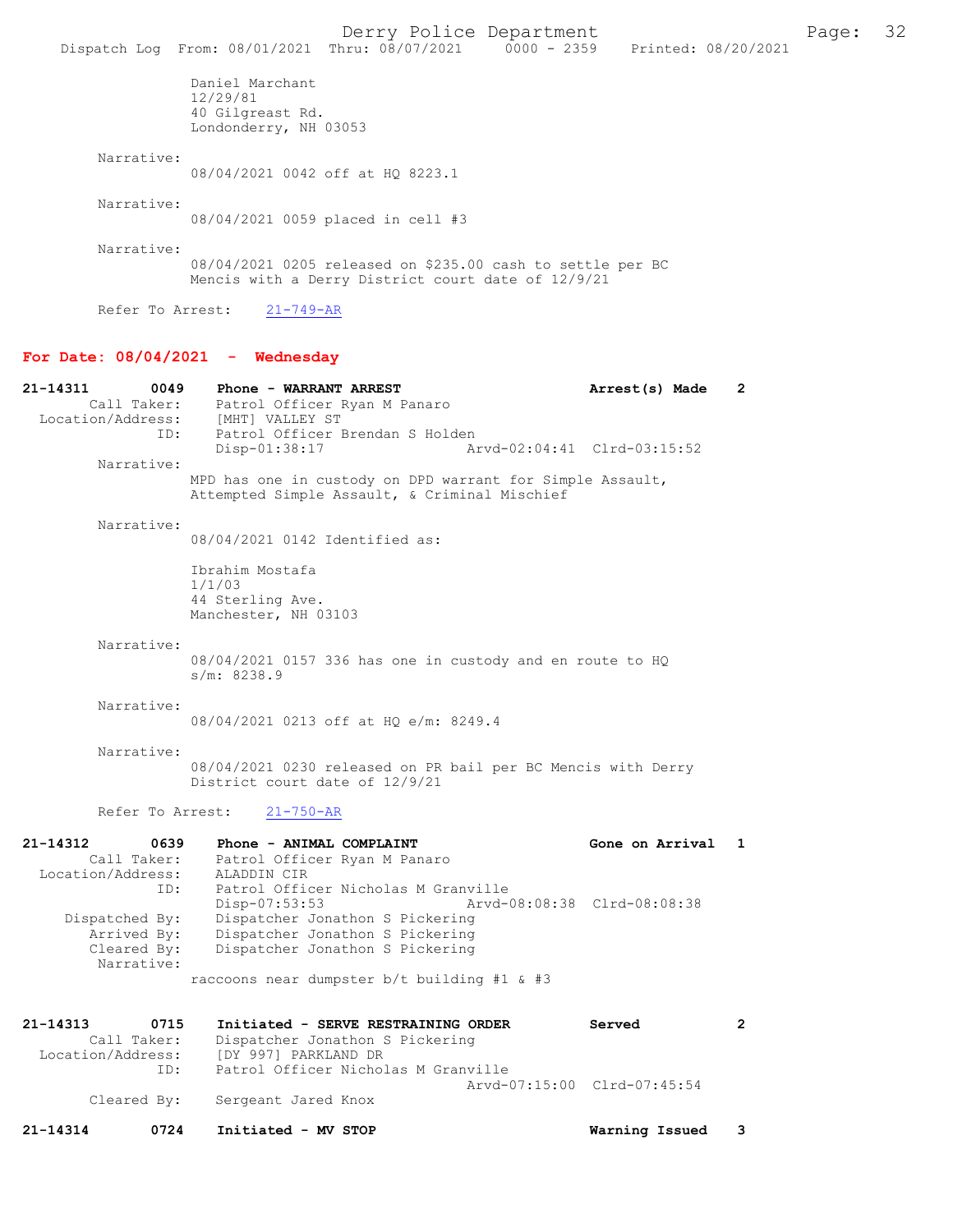Derry Police Department<br>
Page: 33<br>
Printed: 08/20/2021<br>
Printed: 08/20/2021 Dispatch Log From: 08/01/2021 Thru: 08/07/2021 Call Taker: Dispatcher Jonathon S Pickering Location/Address: RT 28<br>ID: Patro Patrol Officer Awess Abdulkadir Arvd-07:24:00 Clrd-07:30:34<br>21-3531-CN Refer To Citation: 21-14315 0748 Phone - ANIMAL COMPLAINT Services Rendered 1 Call Taker: Dispatcher Jonathon S Pickering Location/Address: LINLEW DR ID: Patrol Officer James M McClafferty Disp-07:49:58 Arvd-07:57:28 Clrd-08:12:41 ID: Sergeant Jeffrey M Dawe<br>Disp-07:50:01 Arvd-07:55:43 Clrd-08:12:39 Narrative: 08/04/2021 0812 assisted resident with cat 21-14316 0802 Initiated - MV STOP Warning Issued 3 Call Taker: Dispatcher Jonathon S Pickering Location/Address:<br>ID. ISLAND POND RD<br>ISLAND POND RD<br>Patrol Officer Awess Abdulkadir Arvd-08:02:00 Clrd-08:09:28 Refer To Citation: 21-3532-CN 21-14317 0832 Phone - MV ACCIDENT **Report Taken** 1 Call Taker: Dispatcher Jonathon S Pickering<br>Location/Address: [DY 2560] BIRCH ST Lopatoner Jonathon<br>Pass: [DY 2560] BIRCH ST:<br>ID: Patrol Officer Nich Patrol Officer Nicholas M Granville<br>Disp-08:32:35 Arvd-0 Disp-08:32:35 Arvd-08:34:49 Clrd-09:40:56 ID: Patrol Officer Awess Abdulkadir<br>Disp-08:32:36 Am Disp-08:32:36 Arvd-08:34:50 Clrd-09:15:21<br>TD: Sergeant Jeffrey M Dawe Sergeant Jeffrey M Dawe<br>Disp-08:42:10 Disp-08:42:10 Arvd-08:42:12 Clrd-09:04:15 Refer To Citation: Narrative: 08/04/2021 0834 DFD on scene Narrative: 08/04/2021 0835 off with NH 3911613 and NH 4155131 Narrative: 08/04/2021 0845 next on the list for NH 4155131, Spacetown assigned Narrative: 08/04/2021 0901 Spacetown on scene Narrative: 08/04/2021 1424 Gauthier v. Christensen - reportable Refer To Accident: 21-371-AC 21-14318 0841 Phone - FOLLOW-UP No Retion Required 2 Call Taker: Dispatcher Jonathon S Pickering<br>ion/Address: LINLEW DR Location/Address: ID: Patrol Officer James M McClafferty Disp-08:42:07<br>nt: 21-2763-FI<br> $21-2763-FI$ <br> $21-2763-FI$ Refer To Field Int: 21-14319 0855 Phone - UNATTENDED DEATH Report Taken 2 Call Taker: Dispatcher Jonathon S Pickering<br>ion/Address: S MAIN ST Location/Address:<br>TD: I سر الله المسلم<br>Patrol Officer Charles L Doherty<br>Disp-08:59:35 Ar Disp-08:59:35 Arvd-09:05:48 Clrd-10:39:15 ID: Patrol Officer Timothy J Underhill Disp-08:59:40 Arvd-09:09:35 Clrd-10:47:07<br>ID: Sergeant Jeffrey M Dawe Sergeant Jeffrey M Dawe<br>Disp-09:04:23 Disp-09:04:23 Arvd-09:04:27 Clrd-11:10:41 ID: Detective Peter A Houlis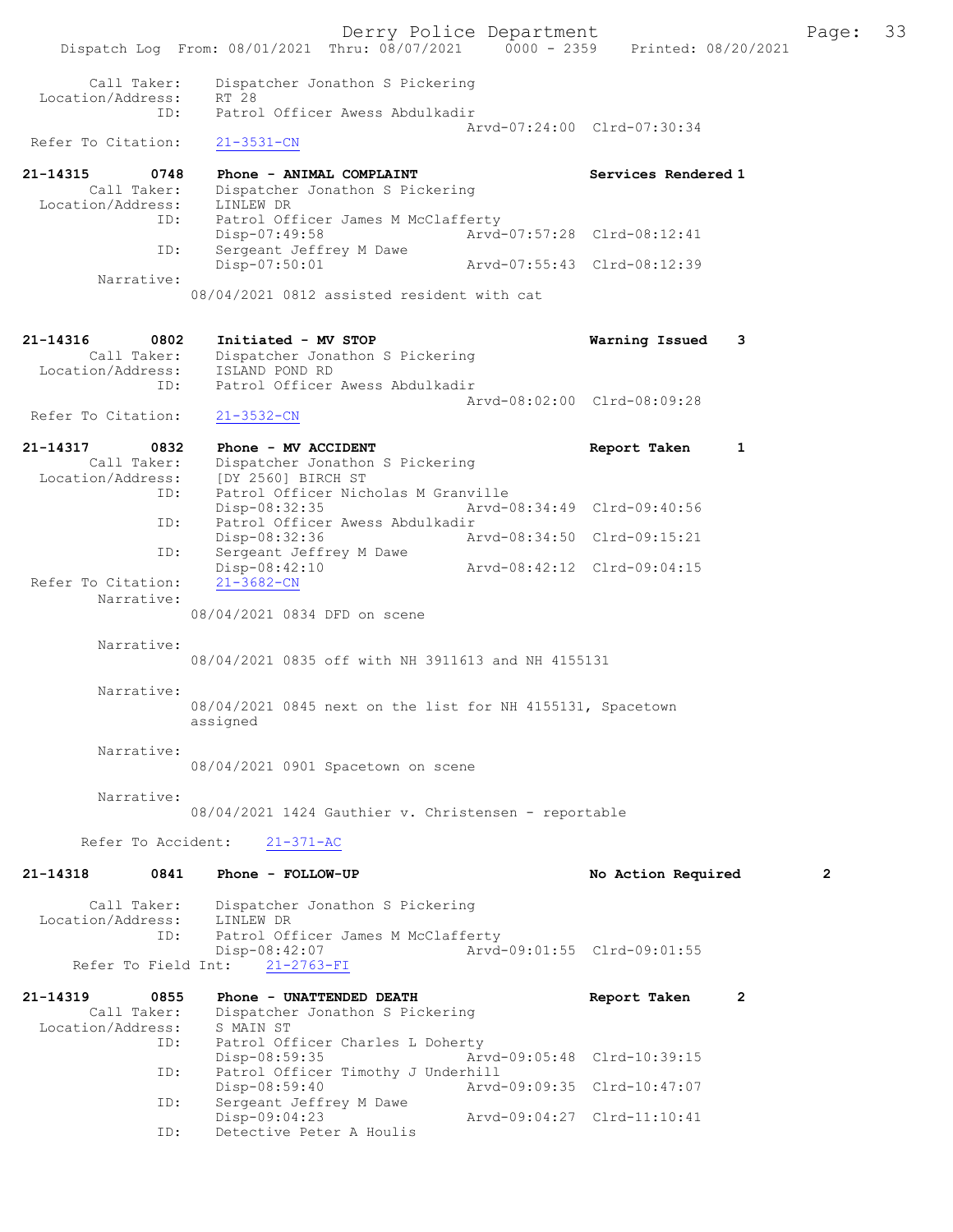Derry Police Department<br>Page: 34 Printed: 08/20/2021 0000 - 2359 Printed: 08/20/2021 Dispatch Log From: 08/01/2021 Thru: 08/07/2021 0000 - 2359 Disp-10:31:13 Arvd-10:37:08 Clrd-12:12:25 D: Detective Kevin G Ruppel<br>Disp-10:31:15 Disp-10:31:15 Arvd-10:37:07 Clrd-12:12:24<br>TD: Detective Sergeant Ryan O'Rourke Detective Sergeant Ryan O'Rourke<br>Disp-10:31:17 Arw Disp-10:31:17 Arvd-10:31:19 Clrd-12:12:24<br>ID: Patrol Officer Charles L Doherty Patrol Officer Charles L Doherty Disp-10:39:19 Arvd-10:39:20 Clrd-12:12:22 Narrative: 08/04/2021 0911 DFD notified and responding Narrative: 08/04/2021 0914 DFD on scene Narrative: 08/04/2021 0952 A1, A2, and A3 notified Narrative: 08/04/2021 1005 RCSO requested to page the Medical Examiner Narrative: 08/04/2021 1005 County Attorney Cook notified Narrative: 08/04/2021 1019 Medical Examiner Dold notified and declined response Narrative: 08/04/2021 1100 Peabody's Funeral Home notified and responding Narrative: 08/04/2021 1154 Peabody's on scene Narrative: 08/04/2021 1341 next of kin notified Refer To Incident: 21-1362-OF 21-14320 0941 Initiated - ASSIST CITIZEN Services Rendered 3 Call Taker: Dispatcher Jonathon S Pickering<br>ion/Address: ROCKINGHAM RD Location/Address:<br>ID: Dispatcher Jonathon S Pickering Arvd-09:41:00 Clrd-09:41:57<br>21-2753-FI Refer To Field Int: 21-14321 0952 Phone - SUSPICIOUS ACTIVITY ADVICE GIVEN 2 Call Taker: Dispatcher Jonathon S Pickering Location/Address: [DY 997] PARKLAND DR ID: Patrol Officer Nicholas M Granville Disp-09:52:35 Arvd-09:58:21 Clrd-10:10:49 Narrative: 08/04/2021 0952 suspicious letters in the mail Narrative: 08/04/2021 1010 no crimes reported, advice given 21-14322 0955 Phone - KEEP THE PEACE<br>Call Taker: Dispatcher Jonathon S Pickering<br>Call Taker: Dispatcher Jonathon S Pickering Dispatcher Jonathon S Pickering<br>WREN CT Location/Address:<br>ID: Patrol Officer James M McClafferty<br>Disp-09:56:34 Arvd Disp-09:56:34 Arvd-10:00:56 Clrd-10:21:16<br>ID: Patrol Officer Casev J Noves Patrol Officer Casey J Noyes<br>Disp-09:56:37 Disp-09:56:37 Arvd-09:58:20 Clrd-10:21:15 21-14323 1024 Initiated - FOLLOW-UP No Action Required 2 Call Taker: Dispatcher Jonathon S Pickering Location/Address: WINDHAM RD ID: Patrol Officer Awess Abdulkadir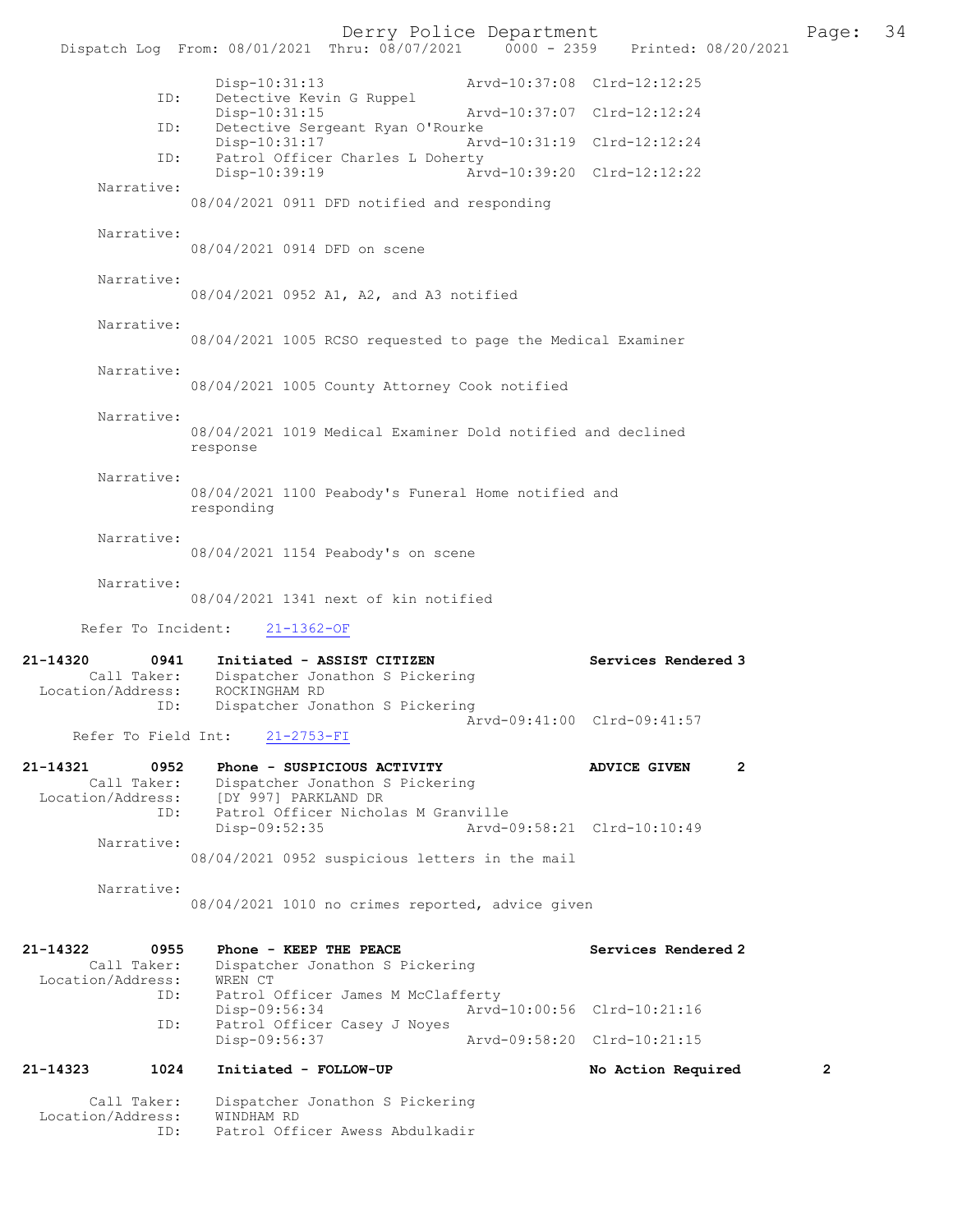Arvd-10:24:00 Clrd-10:30:50

| 21-14324<br>Location/Address:     | 1027<br>Call Taker:        | Phone - ALARM, BURGLAR<br>Dispatcher Jonathon S Pickering<br>[DY 285] BIRCH ST                         | False Alarm                 | $\mathbf{1}$ |
|-----------------------------------|----------------------------|--------------------------------------------------------------------------------------------------------|-----------------------------|--------------|
|                                   | ID:                        | Patrol Officer Nicholas M Granville<br>Disp-10:28:49                                                   | Arvd-10:30:59 Clrd-10:39:09 |              |
|                                   | ID:<br>Narrative:          | Patrol Officer Casey J Noyes<br>Disp-10:28:52                                                          | Arvd-10:30:59 Clrd-10:39:10 |              |
|                                   |                            | 08/04/2021 1027 entry door, exam hall motion                                                           |                             |              |
|                                   | Refer To Field Int:        | $21 - 2764 - FI$                                                                                       |                             |              |
| 21-14325<br>Location/Address:     | 1036<br>Call Taker:<br>ID: | Initiated - MV STOP<br>Dispatcher Jonathon S Pickering<br>CRYSTAL AVE<br>Patrol Officer Collin Kennedy | Warning Issued              | 3            |
| Refer To Citation:                |                            | $21 - 3533 - CN$                                                                                       | Arvd-10:36:00 Clrd-10:40:53 |              |
| $21 - 14326$<br>Location/Address: | 1036<br>Call Taker:        | Phone - CUSTOMER PROBLEM<br>Dispatcher Jonathon S Pickering<br>[DY 2258] E BROADWAY                    | Gone on Arrival             | $\mathbf{2}$ |
|                                   | ID:                        | Patrol Officer Awess Abdulkadir<br>Disp-10:37:01                                                       | Clrd-10:39:41               |              |
|                                   | ID:<br>ID:                 | Patrol Officer James M McClafferty<br>$Disp-10:37:03$<br>Patrol Officer Nicholas M Granville           | $Clrd-10:39:24$             |              |
|                                   | ID:                        | Disp-10:39:38<br>Patrol Officer Casey J Noyes                                                          | Arvd-10:42:34 Clrd-10:45:54 |              |
|                                   |                            | Disp-10:39:44                                                                                          | Arvd-10:42:35 Clrd-10:45:55 |              |
| 21-14327<br>Location/Address:     | 1045<br>Call Taker:<br>ID: | Phone - PED CHECK<br>Dispatcher Jonathon S Pickering<br>HUMPHREY RD<br>Patrol Officer Awess Abdulkadir | Gone on Arrival             | $\mathbf{2}$ |
|                                   |                            | Disp-10:45:53                                                                                          | Arvd-10:47:02 Clrd-10:55:22 |              |
| 21-14328<br>Location/Address:     | 1050<br>Call Taker:        | Initiated - MV STOP<br>Dispatcher Jonathon S Pickering<br>S MAIN ST                                    | Warning Issued              | 3            |
| Refer To Citation:                | ID:                        | Patrol Officer Collin Kennedy<br>$21 - 3534 - CN$                                                      | Arvd-10:50:00 Clrd-10:56:30 |              |
| 21-14329                          | 1100<br>Call Taker:        | Initiated - MV STOP<br>Sergeant Jared Knox                                                             | Warning Issued              | 3            |
| Location/Address:                 | ID:                        | RT 28<br>Patrol Officer Collin Kennedy                                                                 | Arvd-11:00:00 Clrd-11:07:05 |              |
| Refer To Citation:                | Cleared By:                | Dispatcher Jonathon S Pickering<br>$21 - 3535 - CN$                                                    |                             |              |
| 21-14330                          | 1101                       | Phone - ASSIST OTHER AGENCY                                                                            | Assistance Rendered         | 3            |
| Location/Address:                 | Call Taker:<br>ID:         | Dispatcher Jonathon S Pickering<br>TINKHAM AVE<br>Patrol Officer Timothy J Underhill                   |                             |              |
|                                   | ID:                        | $Disp-11:02:02$<br>Administrative Lieutenant David Michaud                                             | Arvd-11:03:42 Clrd-11:19:33 |              |
|                                   | ID:                        | $Disp-11:04:01$<br>Sergeant Jeffrey M Dawe                                                             | Arvd-11:04:05 Clrd-11:19:32 |              |
|                                   |                            | $Disp-11:15:20$                                                                                        | Arvd-11:15:21 Clrd-11:19:31 |              |
| 21-14331<br>Location/Address:     | 1116<br>Call Taker:        | Phone - VIN CHECK<br>Dispatcher Jonathon S Pickering<br>STEELE RD                                      | Services Rendered 3         |              |
|                                   | ID:                        | Patrol Officer Awess Abdulkadir<br>Disp-11:16:35                                                       | Arvd-11:27:15 Clrd-11:39:54 |              |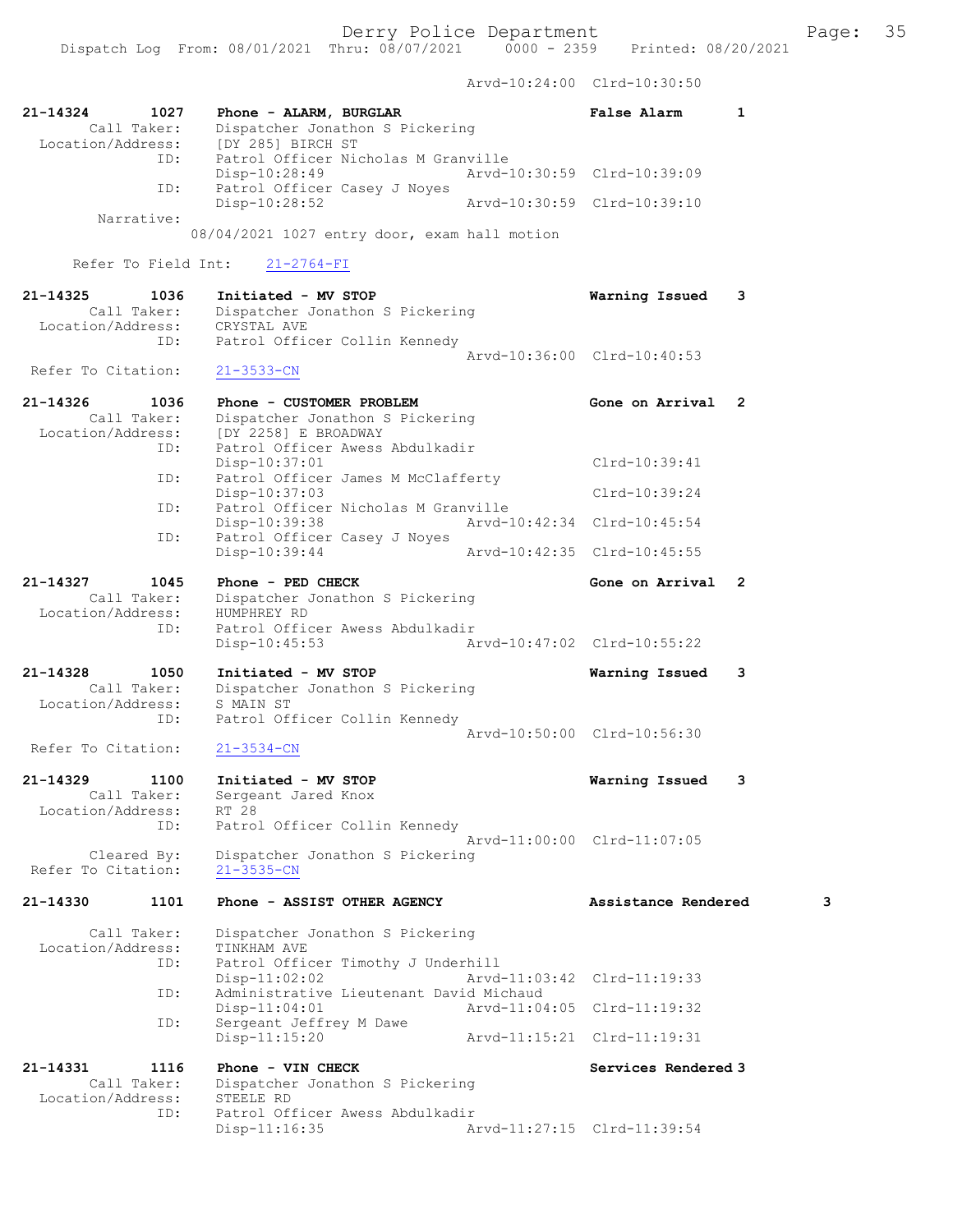| 21-14332<br>1126<br>Call Taker:<br>Location/Address:            | Initiated - MV STOP<br>Dispatcher Jonathon S Pickering<br>E DERRY RD                                                                      | Warning Issued                                             | 3              |
|-----------------------------------------------------------------|-------------------------------------------------------------------------------------------------------------------------------------------|------------------------------------------------------------|----------------|
| ID:                                                             | Patrol Officer Collin Kennedy                                                                                                             | Arvd-11:26:00 Clrd-11:31:35                                |                |
| Refer To Citation:                                              | $21 - 3536 - CN$                                                                                                                          |                                                            |                |
| 21-14333<br>1137<br>Call Taker:<br>Location/Address:<br>ID:     | Initiated - MV STOP<br>Dispatcher Jonathon S Pickering<br>HAMPSTEAD RD<br>Patrol Officer Collin Kennedy                                   | Warning Issued                                             | 3              |
| Refer To Citation:                                              | $21 - 3537 - CN$                                                                                                                          | Arvd-11:37:00 Clrd-11:44:55                                |                |
| 21-14334<br>1149<br>Call Taker:<br>Location/Address:<br>ID:     | Phone - ANIMAL COMPLAINT<br>Dispatcher Jonathon S Pickering<br>HAMPSTEAD RD<br>Patrol Officer Casey J Noyes                               | Services Rendered 1                                        |                |
| ID:                                                             | Disp-11:49:42<br>Sergeant Jeffrey M Dawe                                                                                                  | Arvd-11:56:20 Clrd-12:41:19                                |                |
| Narrative:                                                      | $Disp-12:12:57$                                                                                                                           | Arvd-12:26:10 Clrd-12:41:26                                |                |
|                                                                 | 08/04/2021 1241 assisting with an aggressive feline                                                                                       |                                                            |                |
| Refer To Field Int:                                             | $21 - 2756 - FI$                                                                                                                          |                                                            |                |
| $21 - 14335$<br>1150<br>Call Taker:<br>Location/Address:<br>ID: | Initiated - MV STOP<br>Dispatcher Jonathon S Pickering<br>S MAIN ST + THORNTON ST<br>Patrol Officer Collin Kennedy                        | Warning Issued                                             | 3              |
| Cleared By:<br>Refer To Citation:                               | Sergeant Jared Knox<br>$21 - 3538 - CN$                                                                                                   | Arvd-11:50:00 Clrd-11:59:31                                |                |
|                                                                 |                                                                                                                                           |                                                            |                |
| $21 - 14336$<br>1204<br>Call Taker:<br>Location/Address:        | Phone - ATTEMPTED PAPER SERVICE<br>Dispatcher Jonathon S Pickering<br>SOUTH AVE                                                           | Could Not Locate 2                                         |                |
| ID:<br>ID:                                                      | Patrol Officer Nicholas M Granville<br>Disp-12:04:53<br>Patrol Officer Timothy J Underhill<br>Disp-12:04:56                               | Arvd-12:04:57 Clrd-12:11:54<br>Arvd-12:04:57 Clrd-12:11:53 |                |
| 21-14337<br>1208<br>Call Taker:<br>Location/Address:<br>ID:     | Phone - ALARM, BURGLAR<br>Dispatcher Jonathon S Pickering<br>[DY 1338] E BROADWAY<br>Patrol Officer Awess Abdulkadir                      | False Alarm                                                | $\mathbf{1}$   |
| ID:                                                             | Disp-12:09:45<br>Patrol Officer Nicholas M Granville                                                                                      | Arvd-12:17:03 Clrd-12:26:55                                |                |
| Narrative:                                                      | $Disp-12:12:02$<br>08/04/2021 1209 entry/exit door                                                                                        | Arvd-12:17:04 Clrd-12:26:54                                |                |
| Narrative:                                                      | 08/04/2021 1217 off with an unsecured door - officers<br>checking the building                                                            |                                                            |                |
| Refer To Field Int:                                             | $21 - 2765 - FI$                                                                                                                          |                                                            |                |
| 21-14338<br>1212<br>Call Taker:<br>Location/Address:<br>ID:     | Phone - WARRANT ARREST<br>Dispatcher Jonathon S Pickering<br>[DY 2] MUNICIPAL DR<br>Patrol Officer Timothy J Underhill<br>$Disp-12:12:21$ | Arrest(s) Made<br>Arvd-12:19:14 Clrd-13:45:13              | $\overline{2}$ |
| Narrative:                                                      | 08/04/2021 1219 subject turning himself in on a warrant                                                                                   |                                                            |                |

Richard Shay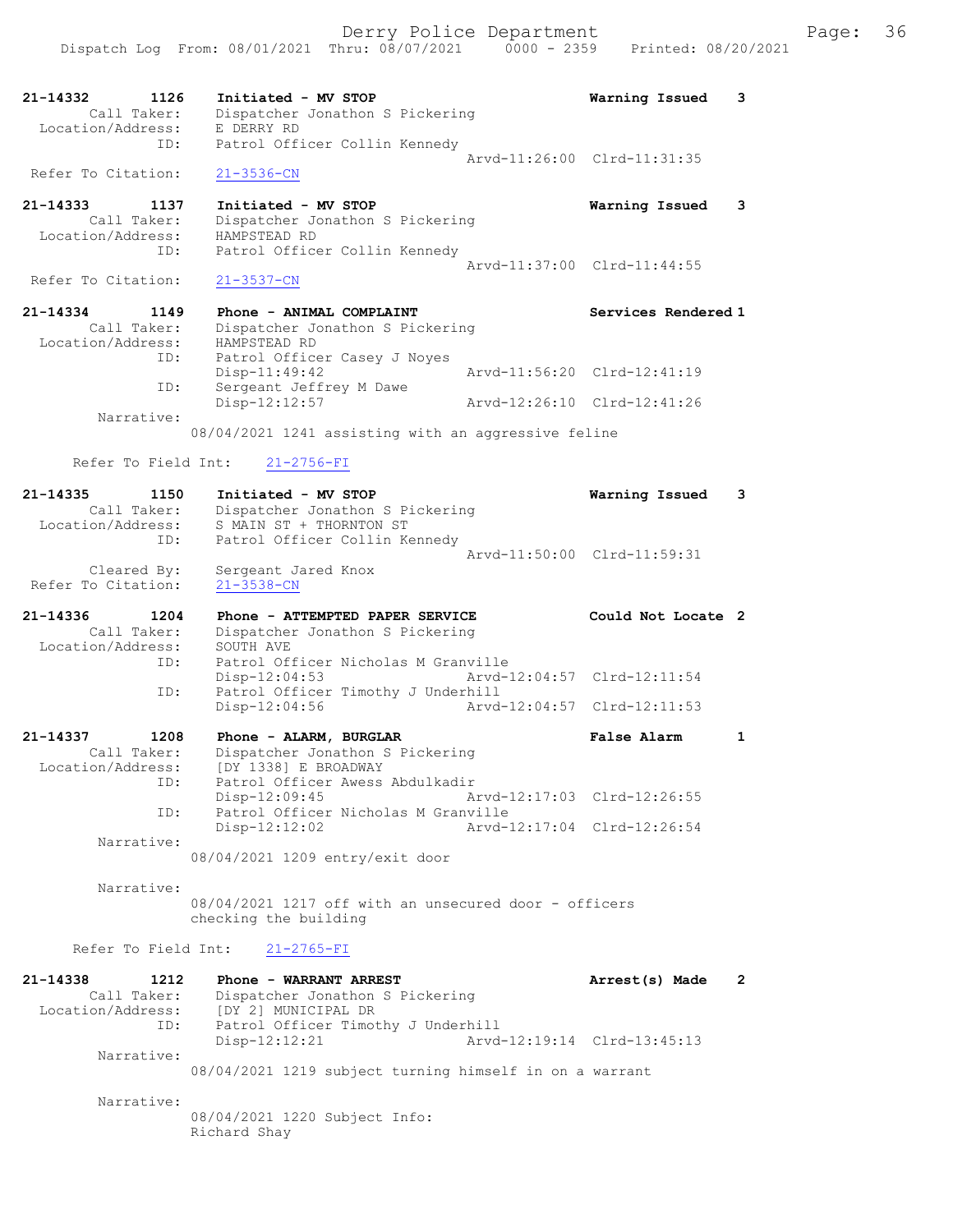Derry Police Department Fage: 37 Dispatch Log From: 08/01/2021 Thru: 08/07/2021 0000 - 2359 Printed: 08/20/2021 7a Button Dr Londonderry, NH DOB:3/8/00 Arrested for Domestic Violence (2cts) and Theft Narrative: 08/04/2021 1345 released on \$1000 PR, court date 12/9/21 per BC Mencis Refer To Arrest: 21-751-AR 21-14339 1216 Initiated - MV STOP Summons Issued 3 Call Taker: Dispatcher Jonathon S Pickering Location/Address: RT 28 ID: Patrol Officer Collin Kennedy Arvd-12:16:00 Clrd-12:26:42<br>21-816-010024 Refer To Citation: 21-14340 1242 Initiated - MV STOP Warning Issued 3 Call Taker: Dispatcher Jonathon S Pickering Location/Address: S MAIN ST ID: Patrol Officer Collin Kennedy Arvd-12:42:00 Clrd-12:48:45 Refer To Citation: 21-3539-CN 21-14341 1256 Initiated - MV STOP Warning Issued 3 Call Taker: Dispatcher Jonathon S Pickering Location/Address: N MAIN ST<br>ID: Patrol Off Patrol Officer James M McClafferty Arvd-12:56:00 Clrd-13:01:52<br>21-3540-CN Refer To Citation: 21-14342 1305 Initiated - MV STOP Warning Issued 3 Call Taker: Dispatcher Jonathon S Pickering Location/Address: [DY 3627] S MAIN ST ID: Patrol Officer Collin Kennedy Arvd-13:05:00 Clrd-13:13:40 Cleared By: Patrol Officer Timothy J Underhill Refer To Citation: 21-3542-CN 21-14343 1307 Initiated - MV STOP Warning Issued 3 Call Taker: Patrol Officer Timothy J Underhill Location/Address: N MAIN ST ID: Patrol Officer James M McClafferty Arvd-13:07:00 Clrd-13:16:23<br>21-3541-CN Refer To Citation: 21-14344 1323 Initiated - MV STOP Warning Issued 3 Call Taker: Dispatcher Jonathon S Pickering Location/Address: S MAIN ST ID: Patrol Officer Collin Kennedy Arvd-13:23:00 Clrd-13:30:08 Refer To Citation: 21-3543-CN 21-14345 1335 Initiated - MV STOP Summons Issued 3 Call Taker: Dispatcher Jonathon S Pickering Location/Address: S MAIN ST + FOREST RIDGE RD ID: Patrol Officer Collin Kennedy Arvd-13:35:00 Clrd-13:48:07<br>21-816-010025 Refer To Citation: 21-14346 1338 Initiated - MV STOP Warning Issued 3 Call Taker: Dispatcher Jonathon S Pickering Location/Address: S MAIN ST ID: Patrol Officer Awess Abdulkadir Arvd-13:38:00 Clrd-13:45:02<br>21-3544-CN Refer To Citation: 21-14347 1359 Radio - PED CHECK No Action Required 2 Call Taker: Dispatcher Jonathon S Pickering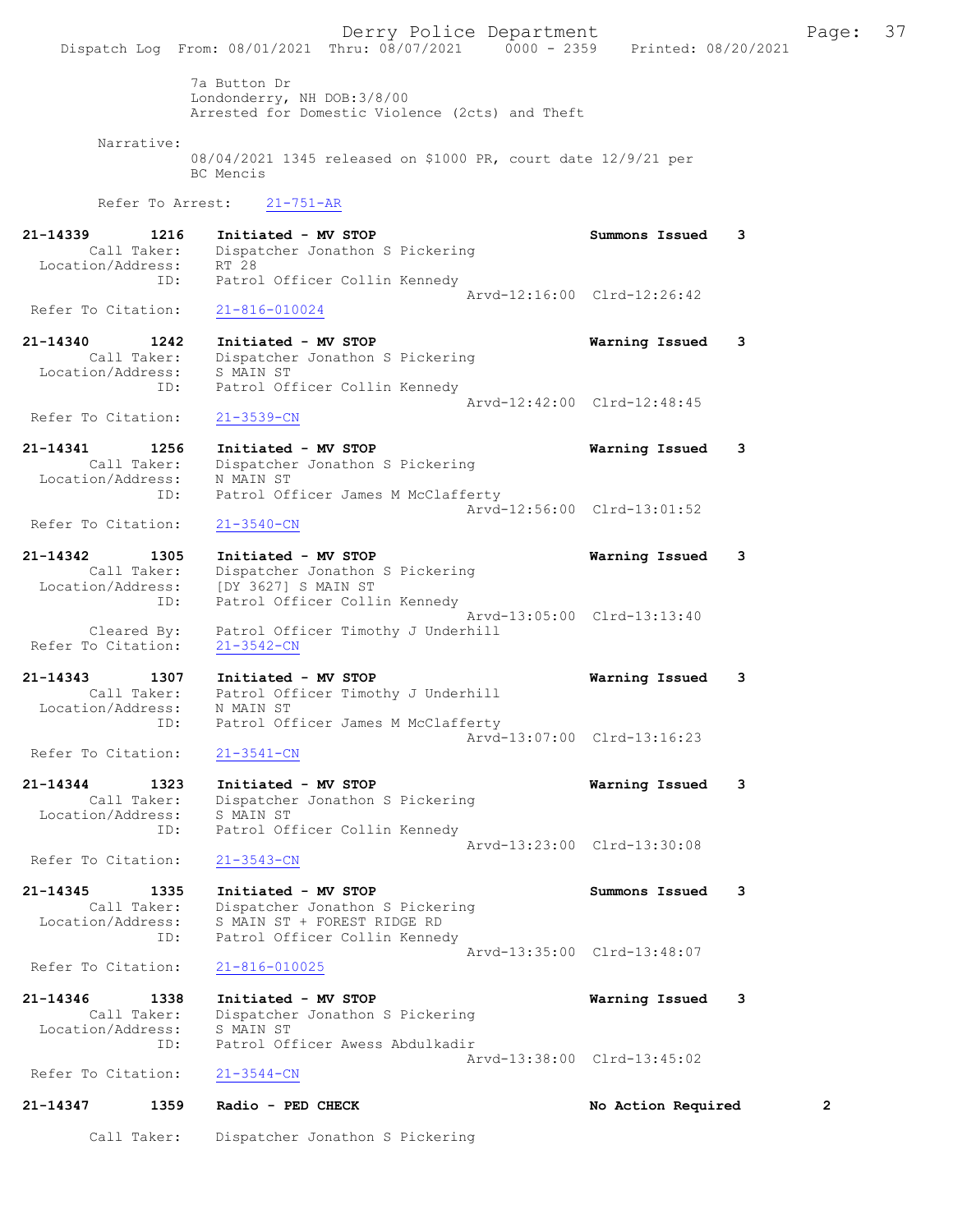Derry Police Department Fage: 38 Dispatch Log From: 08/01/2021 Thru: 08/07/2021 0000 - 2359 Printed: 08/20/2021 Location/Address: CRYSTAL AVE + LINCOLN ST ID: Patrol Officer Casey J Noyes Disp-14:00:31 Arvd-14:00:33 Clrd-14:00:58 21-14348 1407 Walk-In - ASSIST CITIZEN ADVICE GIVEN 3 Call Taker: Dispatcher Jonathon S Pickering Location/Address: [DY 2] MUNICIPAL DR ID: Detective Peter A Houlis Disp-14:07:42 Arvd-14:07:44 Clrd-14:07:57 Disp-14:07:42<br>Refer To Field Int: 21-2758-FI 21-14349 1414 Radio - MV STOP Warning Issued 3 Call Taker: Dispatcher Jonathon S Pickering Location/Address: PINKERTON ST ID: Patrol Officer James M McClafferty Disp-14:15:12 Arvd-14:15:13 Clrd-14:22:00 Refer To Citation: 21-3545-CN 21-14350 1415 Radio - MV STOP Warning Issued 3 Call Taker: Dispatcher Jonathon S Pickering Location/Address: ROCKINGHAM RD ID: Patrol Officer Awess Abdulkadir Disp-14:15:35 Arvd-14:15:38 Clrd-14:29:19 Refer To Citation: 21-3546-CN 21-14351 1504 Initiated - MV STOP Warning Issued 3 Call Taker: Dispatcher Christina L Power Location/Address: W BROADWAY ID: Patrol Officer James M McClafferty Arvd-15:04:00 Clrd-15:09:11<br>
21-3549-CN Refer To Citation: 21-14352 1515 Initiated - MV STOP Warning Issued 3 Call Taker: Dispatcher Christina L Power Location/Address: W BROADWAY ID: Patrol Officer James M McClafferty Arvd-15:15:00 Clrd-15:23:02 Refer To Citation: 21-3550-CN 21-14353 1516 Initiated - MV STOP 121-14353 21-14353 1516 Call Taker: Dispatcher Christina L Power Location/Address: BYPASS 28 ID: Patrol Officer Nathan S Lavoie Arvd-15:16:00 Clrd-15:22:51<br>
21-3551-CN Refer To Citation: 21-14354 1523 Initiated - FOLLOW-UP Cleared 2 Call Taker: Dispatcher Christina L Power Location/Address: CENTRAL ST ID: Patrol Officer Michael Carnazzo Arvd-15:23:00 Clrd-15:26:57 Refer To Field Int: 21-2770-FI 21-14355 1527 Initiated - MV STOP Warning Issued 3 Call Taker: Dispatcher Christina L Power Location/Address: MERCHANTS ROW ID: Patrol Officer James M McClafferty Arvd-15:27:00 Clrd-15:34:13<br>21-3552-CN Refer To Citation: 21-14356 1532 Initiated - FOLLOW-UP Cleared 2 Call Taker: Dispatcher Christina L Power Location/Address: ROCKINGHAM RD ID: Patrol Officer Blake A Martineau Arvd-15:32:00 Clrd-15:36:11 21-14357 1537 Initiated - MV STOP Warning Issued 3 Call Taker: Dispatcher Christina L Power Location/Address: WARNER HILL RD ID: Patrol Officer Nathan S Lavoie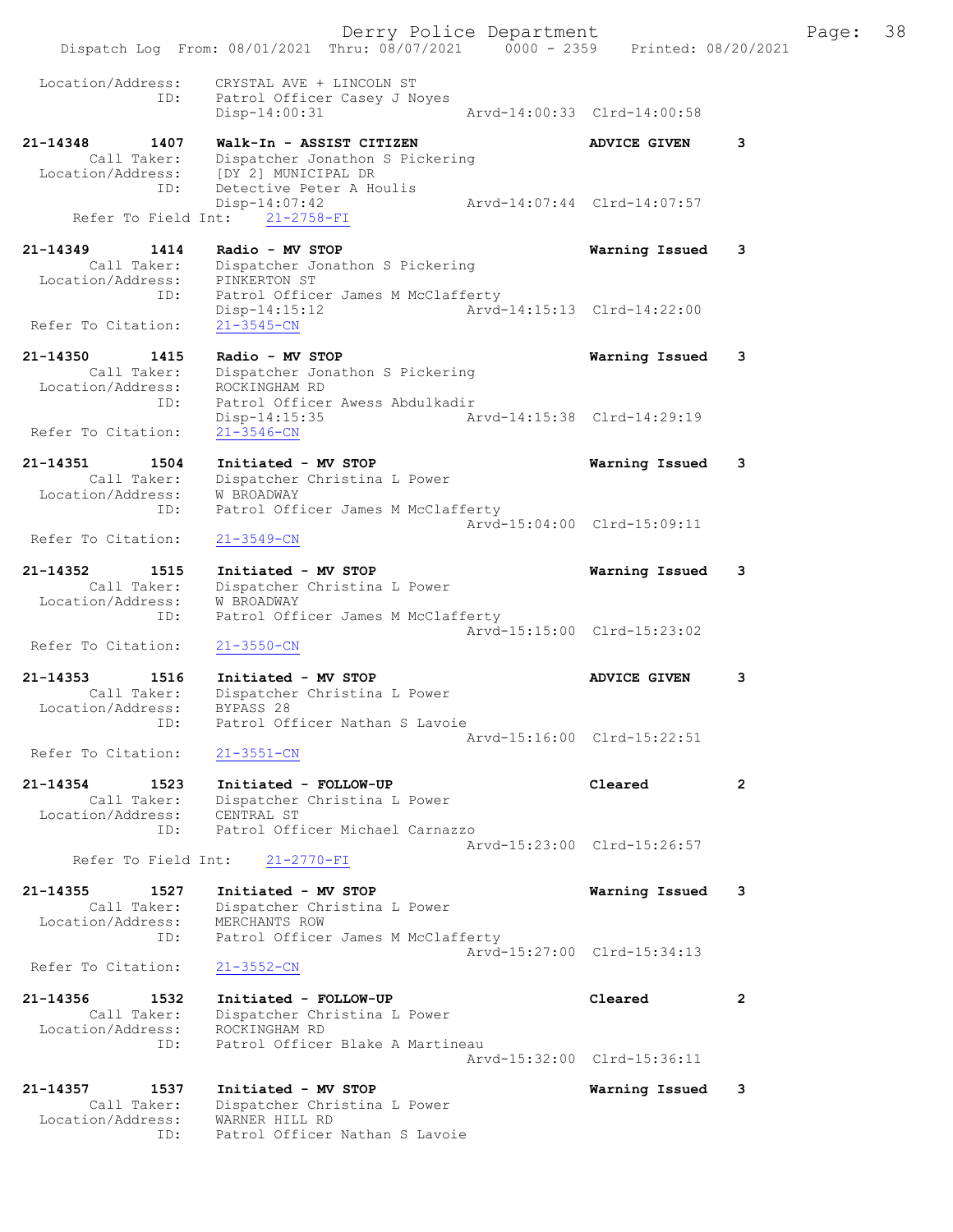Arvd-15:37:00 Clrd-15:45:43 Refer To Citation: 21-3553-CN 21-14358 1544 Initiated - FOLLOW-UP Cleared 2 Call Taker: Dispatcher Christina L Power Location/Address: BIRCH ST ID: Patrol Officer Blake A Martineau Arvd-15:44:00 Clrd-15:48:37 21-14359 1547 Initiated - MV STOP Warning Issued 3 Call Taker: Dispatcher Christina L Power Location/Address: WARNER HILL RD ID: Patrol Officer Nathan S Lavoie Arvd-15:47:00 Clrd-15:51:17<br>21-3554-CN Refer To Citation: 21-14360 1548 Initiated - MV STOP Warning Issued 3 Call Taker: Dispatcher Christina L Power Location/Address: W BROADWAY ID: Patrol Officer James M McClafferty Arvd-15:48:00 Clrd-15:56:23 Refer To Citation: 21-3555-CN 21-14361 1550 Initiated - MV STOP Warning Issued 3 Call Taker: Dispatcher Christina L Power Location/Address: S MAIN ST ID: Patrol Officer Joshua Martin Arvd-15:50:00 Clrd-15:56:15<br>21-3556-CN Refer To Citation: 21-14362 1554 Initiated - FOLLOW-UP Services Rendered 2 Call Taker: Dispatcher Christina L Power Location/Address: [DY 2] MUNICIPAL DR ID: Patrol Officer Blake A Martineau Arvd-15:54:00 Clrd-21:41:23 Cleared By: Patrol Officer Robert S Moore Narrative: 08/04/2021 1835 ped check by Norman Dr 21-14363 1556 Phone - WELFARE CHECK Transported to Hospital 2 Call Taker: Dispatcher Christina L Power Location/Address: BIRCH ST ID: Patrol Officer Michael Carnazzo Disp-15:57:18 Arvd-15:59:53 Clrd-16:13:32 ID: Sergeant Seth Plumer Disp-16:03:04 Arvd-16:03:06 Clrd-16:13:23 Narrative: 08/04/2021 1601 DFD on scene 21-14364 1604 Initiated - MV STOP Warning Issued 3 Call Taker: Dispatcher Christina L Power Location/Address: ABBOTT CT ID: Patrol Officer James M McClafferty Arvd-16:04:00 Clrd-16:11:30<br>
21-3557-CN Refer To Citation: 21-14365 1613 Initiated - MV STOP Warning Issued 3 Call Taker: Dispatcher Christina L Power Location/Address: W BROADWAY ID: Patrol Officer James M McClafferty Arvd-16:13:00 Clrd-16:20:22 Cleared By: Patrol Officer James M McClafferty Refer To Citation: 21-3558-CN 21-14366 1623 Initiated - MV STOP Warning Issued 3 Call Taker: Dispatcher Christina L Power Location/Address: CENTRAL ST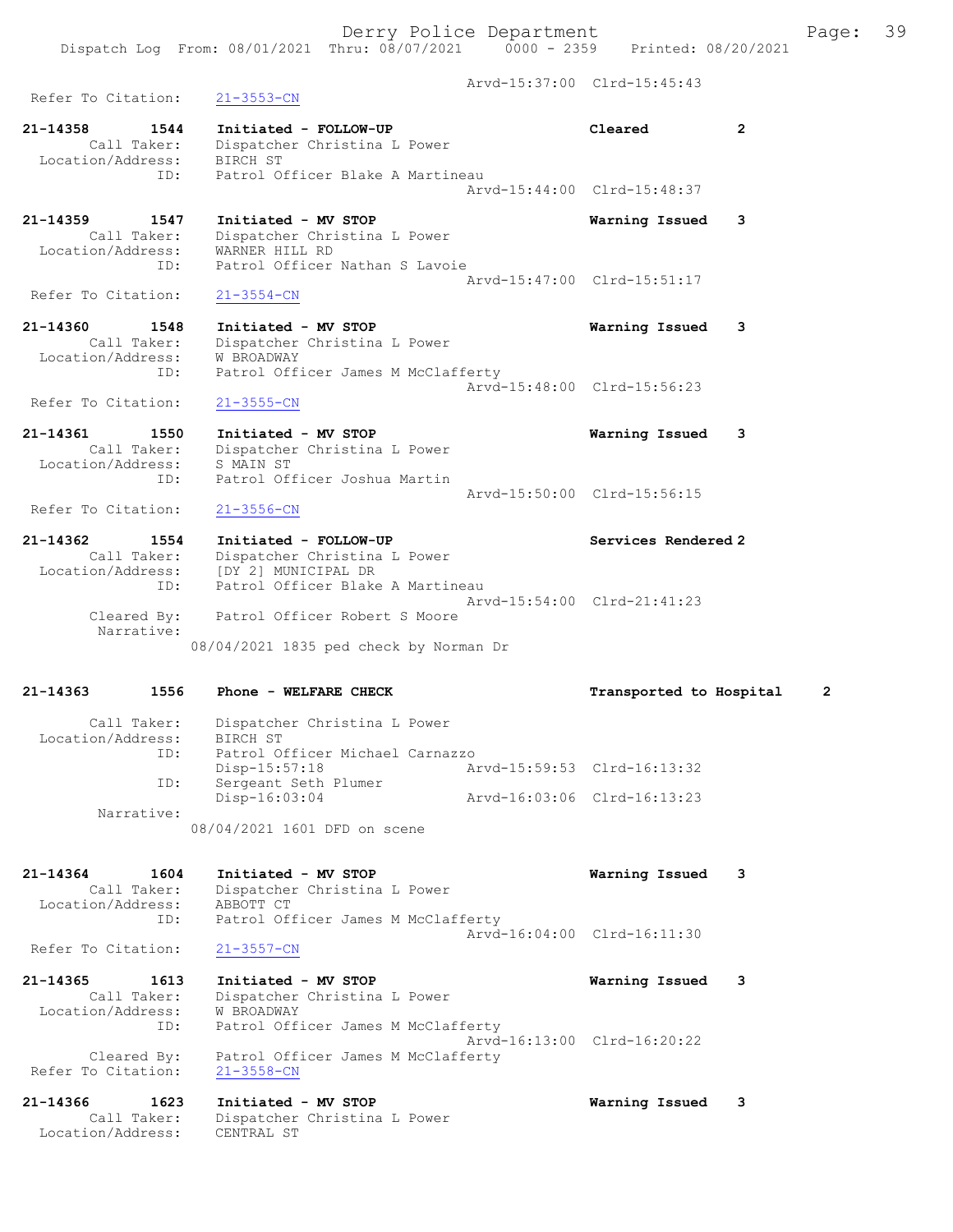Derry Police Department Fage: 40 Dispatch Log From: 08/01/2021 Thru: 08/07/2021 0000 - 2359 Printed: 08/20/2021 ID: Patrol Officer James M McClafferty Arvd-16:23:00 Clrd-16:36:48 Cleared By: Patrol Officer James M McClafferty Refer To Citation: 21-3559-CN 21-14367 1624 Walk-In - ASSAULT Report Taken 1 Call Taker: Dispatcher Christina L Power Location/Address: ROLLINS ST ID: Patrol Officer Timothy J Underhill Disp-16:25:41 Arvd-16:25:42 Clrd-16:26:00 Disp-16:25:41<br>Refer To Incident: 21-1363-OF<br>Refer To Incident: 21-1363-OF 21-14368 1627 Initiated - SUBPOENA DELIVERY Cleared 1 Call Taker: Dispatcher Christina L Power Location/Address: MILLS FARM CIR ID: Patrol Officer Michael Carnazzo Arvd-16:27:00 Clrd-16:32:56 Refer To Field Int: 21-2776-FI 21-14369 1630 Initiated - MV STOP Warning Issued 3 Call Taker: Dispatcher Christina L Power Location/Address: BYPASS 28 ID: Patrol Officer Nathan S Lavoie Arvd-16:30:00 Clrd-16:37:01 Refer To Citation: 21-3560-CN 21-14370 1637 Initiated - MV STOP Warning Issued 3 Call Taker: Dispatcher Christina L Power Location/Address: W BROADWAY ID: Patrol Officer James M McClafferty Arvd-16:37:00 Clrd-16:45:00 Refer To Citation: 21-3561-CN 21-14371 1651 Initiated - DISABLED MV Vehicle Moved 3 Call Taker: Dispatcher Christina L Power Location/Address: W BROADWAY ID: Patrol Officer Michael Carnazzo Arvd-16:51:00 Clrd-17:11:09 Narrative: 08/04/2021 1656 next on e the list requested, Recovery Solutions assigned Narrative: 08/04/2021 1707 wrecker cancelled 21-14372 1701 Phone - DISTURBANCE Gone on Arrival 1 Call Taker: Dispatcher Christina L Power Location/Address: LANE RD ID: Patrol Officer Nathan S Lavoie Disp-17:02:21 Arvd-17:07:46 Clrd-17:14:15 ID: Patrol Officer Casey J Noyes<br>Disp-17:02:26 Disp-17:02:26 Arvd-17:05:28 Clrd-17:14:13 Narrative: people arguing on the street 21-14373 1705 Initiated - MV STOP Warning Issued 3 Call Taker: Dispatcher Christina L Power Location/Address: W BROADWAY ID: Patrol Officer James M McClafferty Arvd-17:05:00 Clrd-17:12:08 Refer To Citation: 21-3562-CN 21-14374 1712 Walk-In - JUVENILE OFFENSES Report Taken 2 Call Taker: Dispatcher Christina L Power Location/Address: [DY 2] MUNICIPAL DR ID: Patrol Officer Kevin L Davies Disp-17:14:29 Arvd-17:14:30 Clrd-17:38:31 Refer To Incident: 21-1364-OF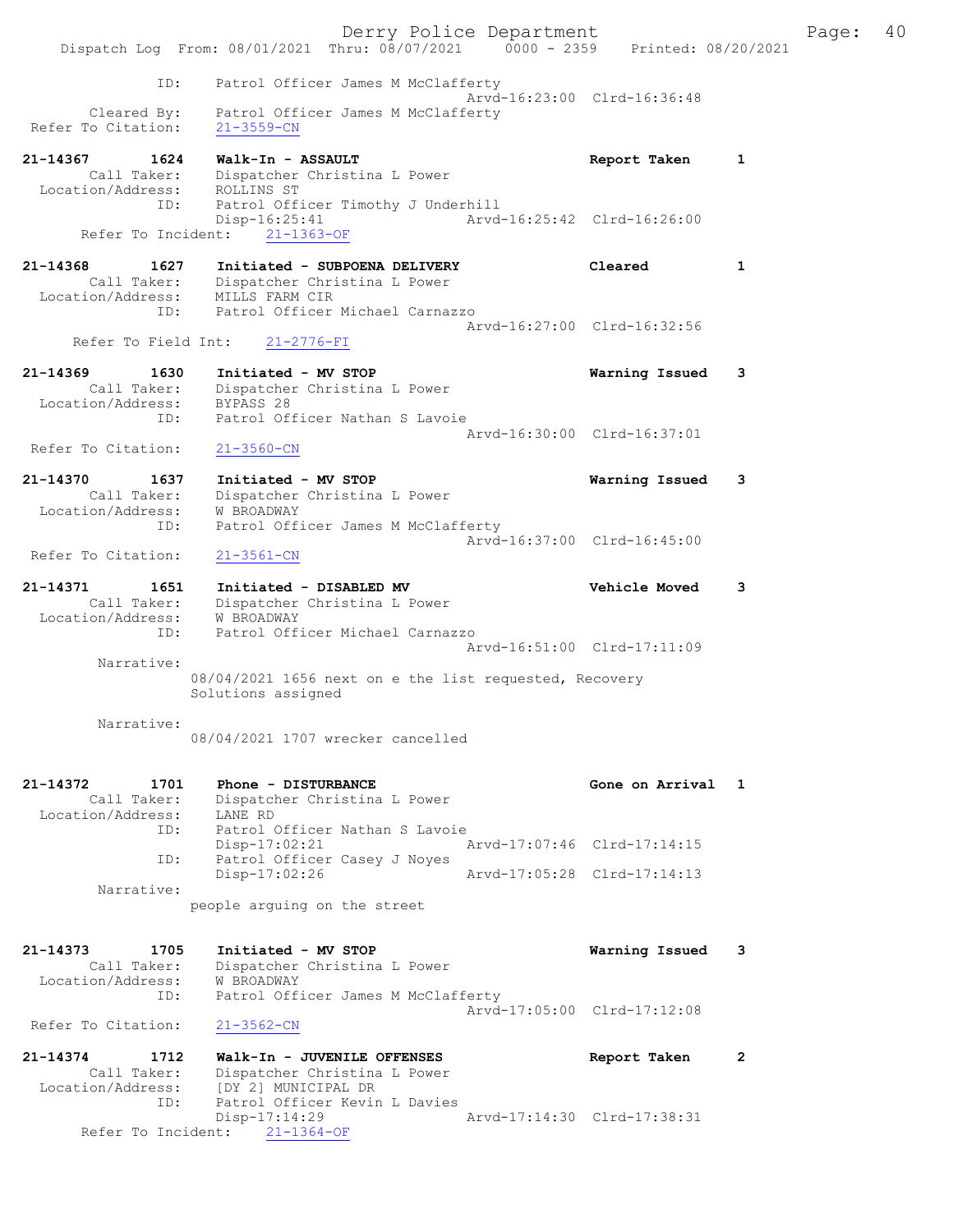21-14375 1719 Initiated - MV STOP Summons Issued 3 Call Taker: Dispatcher Christina L Power Location/Address: ABBOTT CT ID: Patrol Officer James M McClafferty Arvd-17:19:00 Clrd-17:27:27 Cleared By: Lieutenant Robert F Smith Refer To Citation: 21-816-010026

## 21-14376 1738 Initiated - MV STOP Warning Issued 3 Call Taker: Dispatcher Christina L Power Location/Address: ABBOTT CT ID: Patrol Officer James M McClafferty Arvd-17:38:00 Clrd-17:46:53<br>
21-3563-CN

Refer To Citation:

21-14377 1750 Initiated - MV STOP Warning Issued 3 Call Taker: Dispatcher Christina L Power Location/Address: ABBOTT CT ID: Patrol Officer James M McClafferty Arvd-17:50:00 Clrd-17:59:09 Cleared By: Patrol Officer Robert S Moore Refer To Citation: 21-3564-CN

### 21-14378 1757 Phone - ERRATIC OPERATION Gone on Arrival 2 Call Taker: Patrol Officer Robert S Moore Location/Address: TIGERTAIL CIR ID: Patrol Officer Tyler S Daniel Disp-17:59:00 Arvd-18:05:45 Clrd-18:05:47 Arrived By: Dispatcher Christina L Power Cleared By: Dispatcher Christina L Power Narrative: 08/04/2021 1757 report of 2 motorcycles driving erratically and unsafe in the area

## 21-14379 1812 Initiated - MV STOP Warning Issued 3 Call Taker: Dispatcher Christina L Power Location/Address: TSIENNETO RD ID: Patrol Officer Nathan S Lavoie Arvd-18:12:00 Clrd-18:21:15<br>21-3565-CN

Refer To Citation:

### 21-14380 1830 Phone - WELFARE CHECK Services Rendered 2 Call Taker: Dispatcher Christina L Power Location/Address: KENDALL POND RD ID: Patrol Officer Michael Carnazzo Disp-18:31:09 Arvd-18:32:52 Clrd-18:47:30 Arrived By: Patrol Officer Robert S Moore ID: Patrol Officer Tyler S Daniel Disp-18:31:13 Arvd-18:40:07 Clrd-18:47:27 Arrived By: Patrol Officer Robert S Moore Narrative:

elderly female

Narrative:

checked and no issues.

 Refer To Field Int: 21-2773-FI Refer To Field Int: 21-2774-FI

| 1833              | Phone - WELFARE CHECK        | Services Rendered 2                                              |
|-------------------|------------------------------|------------------------------------------------------------------|
| Call Taker:       | Lieutenant Robert F Smith    |                                                                  |
| Location/Address: | PEARL ST                     |                                                                  |
| ID:               |                              |                                                                  |
|                   | Disp-18:47:52                | Arvd-18:51:25 Clrd-18:57:50                                      |
| Dispatched By:    | Dispatcher Christina L Power |                                                                  |
| Arrived By:       | Dispatcher Christina L Power |                                                                  |
| Cleared By:       | Dispatcher Christina L Power |                                                                  |
| ID:               |                              |                                                                  |
|                   |                              | Patrol Officer Michael Carnazzo<br>Patrol Officer Tyler S Daniel |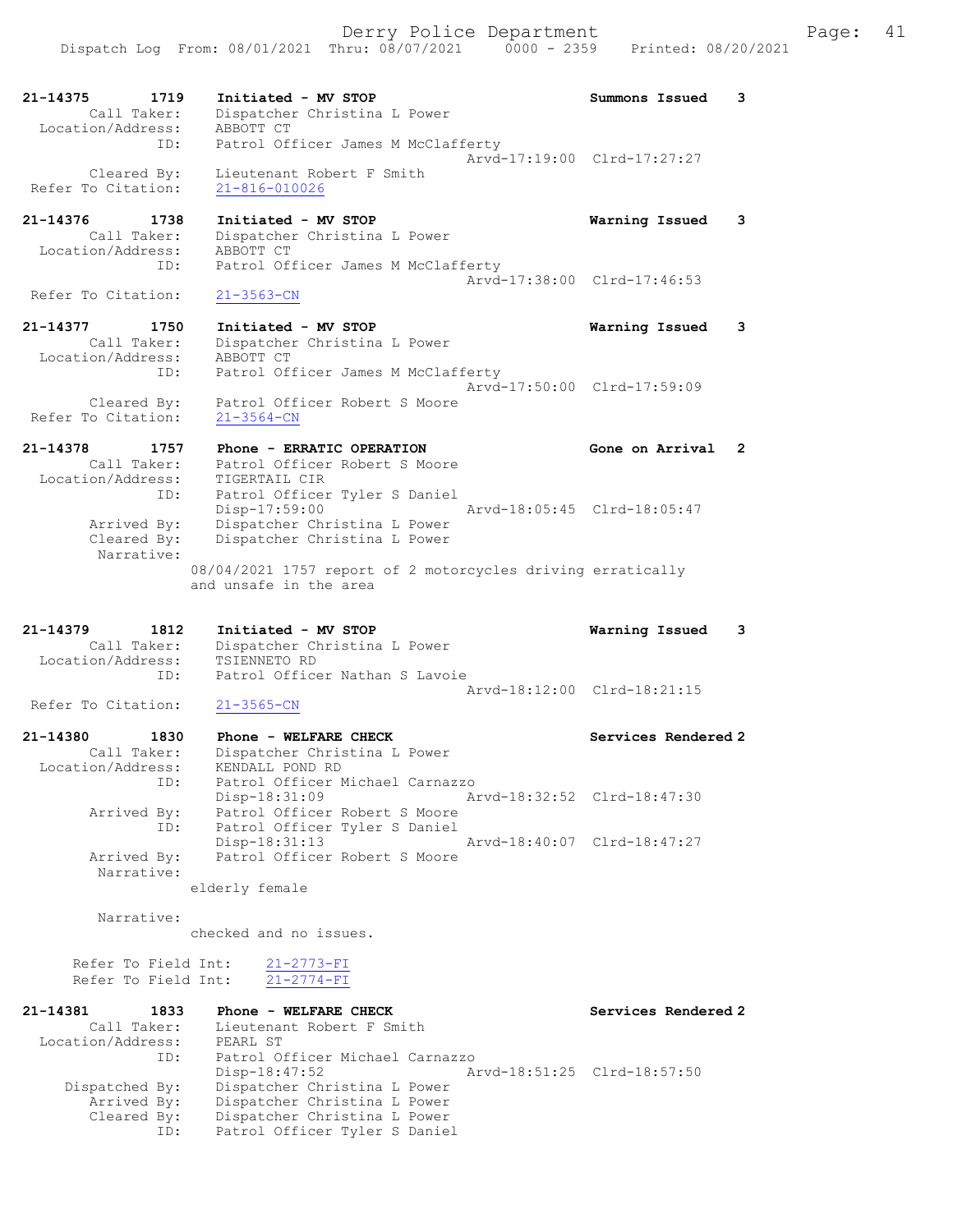Derry Police Department The Page: 42 Dispatch Log From: 08/01/2021 Thru: 08/07/2021 0000 - 2359 Printed: 08/20/2021 Disp-18:47:55 Arvd-18:51:26 Clrd-18:57:48 Dispatched By: Dispatcher Christina L Power Arrived By: Dispatcher Christina L Power<br>Cleared By: Dispatcher Christina L Power Dispatcher Christina L Power Narrative: Checking on adult son. Narrative: checked and no issues. Refer To Field Int: 21-2775-FI 21-14382 1916 Phone - VIN CHECK Services Rendered 3 Call Taker: Patrol Officer Robert S Moore Location/Address: LANCELOT DR ID: Patrol Officer Michael Carnazzo Disp-19:17:43 Arvd-19:28:06 Clrd-20:00:25 Arrived By: Dispatcher Christina L Power Cleared By: Dispatcher Christina L Power 21-14383 2038 Walk-In - SEXUAL OFFENDER REGISTRATION Services Rendered 1 Call Taker: Dispatcher Christina L Power Location/Address: [DY 2] MUNICIPAL DR ID: Detective Mark Borgatti<br>Disp-20:39:14 Disp-20:39:14 Arvd-20:39:16 Clrd-20:39:18 21-14384 2106 Initiated - MV STOP Warning Issued 3 Call Taker: Dispatcher Christina L Power Location/Address: PINKERTON ST ID: Patrol Officer Joshua Martin Arvd-21:06:00 Clrd-21:12:40 Refer To Citation: 21-3566-CN 21-14385 2127 Phone - ASSIST CITIZEN 21-14385 Services Rendered 3 Call Taker: Patrol Officer Robert S Moore Call Taker: Patrol Off:<br>Location/Address: E BROADWAY ID: Patrol Officer Michael Carnazzo Disp-21:28:48 Arvd-21:35:35 Clrd-21:54:19<br>Arrived By: Dispatcher Christina L Power Arrived By: Dispatcher Christina L Power<br>Cleared By: Dispatcher Christina L Power Dispatcher Christina L Power Narrative: checked and no issues. Refer To Field Int: 21-2772-FI 21-14386 2214 Initiated - DISABLED MV Vehicle Moved 3 Call Taker: Dispatcher Christina L Power<br>ion/Address: TSIENNETO RD Location/Address: ID: Patrol Officer Nathan S Lavoie Arvd-22:14:00 Clrd-22:28:31<br>21-2771-FI Refer To Field Int: 21-14387 2245 Phone - NOISE COMPLAINT Quieted on Request 2 Call Taker: Dispatcher Christina L Power Location/Address: PEMBROKE DR ID: Patrol Officer Collin Kennedy Disp-23:20:59 Arvd-23:27:16 Clrd-23:33:10 Dispatched By: Dispatcher Jess W Arcand Arrived By: Dispatcher Jess W Arcand Cleared By: Dispatcher Jess W Arcand ID: Patrol Officer Tyler S Daniel Disp-23:21:01 Arvd-23:23:13 Clrd-23:33:08 Dispatched By: Dispatcher Jess W Arcand Arrived By: Dispatcher Jess W Arcand Cleared By: Dispatcher Jess W Arcand 21-14388 2326 Phone - MV CHECK 2000 2000 Vehicle checked 1 Call Taker: Patrol Officer Robert S Moore Location/Address: E BROADWAY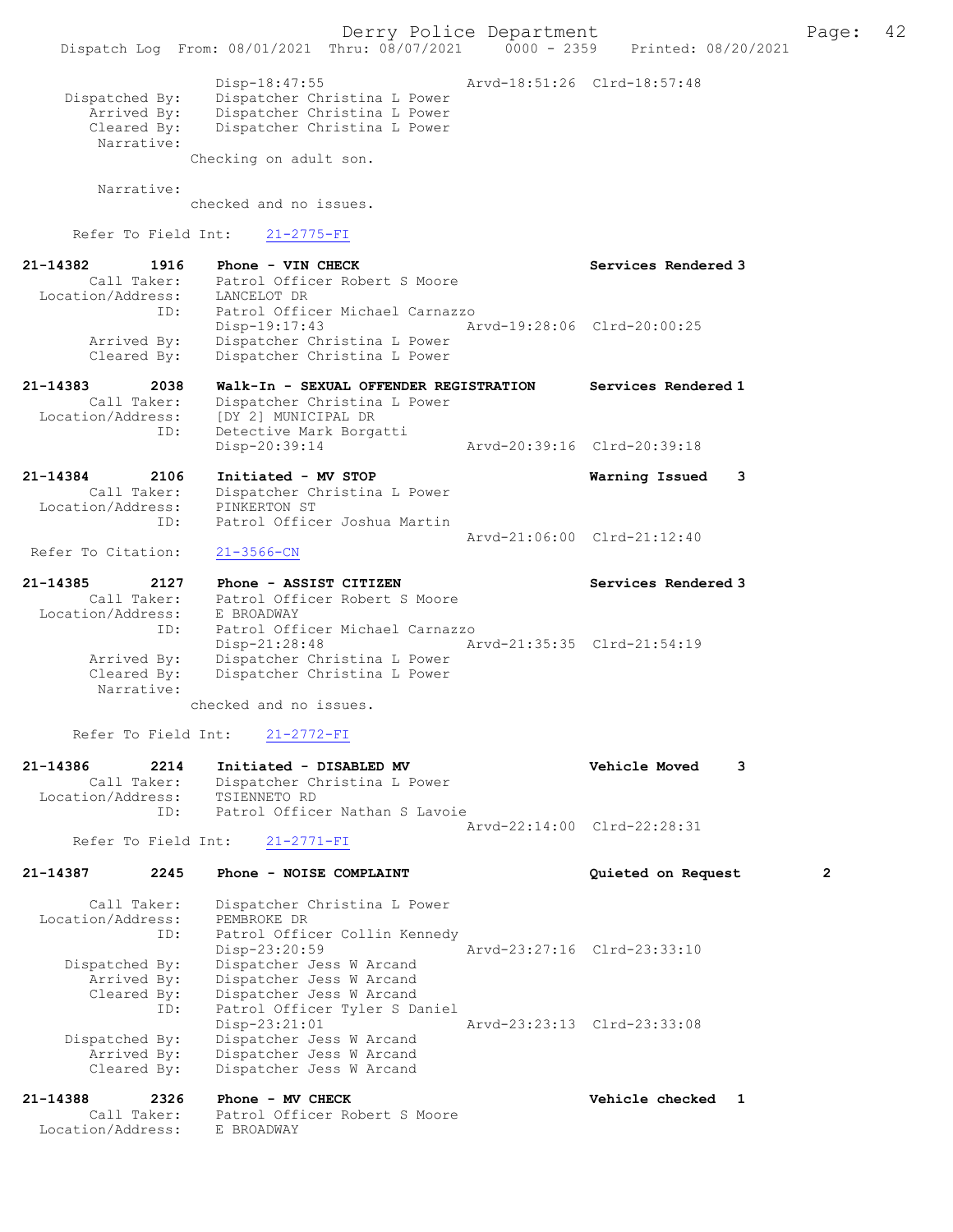|                                                             | Dispatch Log From: 08/01/2021 Thru: 08/07/2021 0000 - 2359 Printed: 08/20/2021                                                                                         | Derry Police Department     |                                          | Page: | 43 |
|-------------------------------------------------------------|------------------------------------------------------------------------------------------------------------------------------------------------------------------------|-----------------------------|------------------------------------------|-------|----|
| ID:<br>Arrived By:<br>Cleared By:<br>Narrative:             | Patrol Officer Brendan S Holden<br>Disp-23:27:40<br>Dispatcher Jess W Arcand<br>Dispatcher Jess W Arcand<br>08/04/2021 2326 TRUCK W/ LIGHT ON IN LOT FOR EXTENDED TIME | Arvd-23:28:07 Clrd-23:32:40 |                                          |       |    |
| Refer To Field Int:                                         | $21 - 2805 - FI$                                                                                                                                                       |                             |                                          |       |    |
| 21-14389<br>2331<br>Call Taker:<br>Location/Address:        | Initiated - PROPERTY CHECK<br>Dispatcher Jess W Arcand<br>HUMPHREY RD                                                                                                  |                             | Services Rendered 2                      |       |    |
| ID:                                                         | Patrol Officer Melissa M Houde                                                                                                                                         |                             | Arvd-23:31:00 Clrd-23:31:36              |       |    |
| 21-14390<br>2347<br>Call Taker:<br>Location/Address:        | Initiated - MV CHECK<br>Dispatcher Jess W Arcand<br>ROLLINS ST                                                                                                         |                             | Vehicle checked 1                        |       |    |
| ID:                                                         | Sergeant Patrick H Dawson                                                                                                                                              |                             | Arvd-23:47:00 Clrd-23:50:15              |       |    |
| 21-14391<br>2348<br>Call Taker:<br>Location/Address:        | Initiated - MV STOP<br>Dispatcher Jess W Arcand<br>RT 28                                                                                                               |                             | Warning Issued                           | 3     |    |
| ID:<br>Refer To Citation:                                   | Patrol Officer Melissa M Houde<br>$21 - 3567 - CN$                                                                                                                     |                             | Arvd-23:48:00 Clrd-23:53:24              |       |    |
| 21-14392<br>2353<br>Call Taker:<br>Location/Address:<br>ID: | Initiated - PED CHECK<br>Dispatcher Jess W Arcand<br>MERCHANTS ROW<br>Patrol Officer Collin Kennedy                                                                    |                             | SENT ON THEIR WAY 2                      |       |    |
| ID:                                                         | Patrol Officer Brendan S Holden                                                                                                                                        |                             | Arvd-23:53:00 Clrd-08/05/2021 @ 00:01:26 |       |    |
| ID:                                                         | Disp-23:54:34<br>Patrol Officer Tyler S Daniel                                                                                                                         |                             | Arvd-23:57:53 Clrd-08/05/2021 @ 00:01:23 |       |    |
|                                                             | Disp-23:54:36                                                                                                                                                          |                             | $Clrd-23:56:06$                          |       |    |
| ID:                                                         | Sergeant Patrick H Dawson<br>$Disp-23:56:15$                                                                                                                           |                             | Arvd-23:56:17 Clrd-08/05/2021 @ 00:01:21 |       |    |
| 21-14393<br>2355<br>Call Taker:<br>Location/Address:<br>ID: | Initiated - MV CHECK<br>Dispatcher Jess W Arcand<br>ASHLEIGH DR<br>Patrol Officer Ryan M Panaro                                                                        |                             | Services Rendered 1                      |       |    |
| ID:                                                         | Patrol Officer Tyler S Daniel                                                                                                                                          |                             | Arvd-23:55:00 Clrd-08/05/2021 @ 00:04:55 |       |    |
|                                                             | Disp-23:56:09                                                                                                                                                          |                             | Arvd-23:57:37 Clrd-08/05/2021 @ 00:04:53 |       |    |
|                                                             |                                                                                                                                                                        |                             |                                          |       |    |

# For Date:  $08/05/2021$  - Thursday

| $21 - 14394$      | 0012        | Initiated - MV CHECK                | Services Rendered 1         |   |
|-------------------|-------------|-------------------------------------|-----------------------------|---|
|                   | Call Taker: | Dispatcher Jess W Arcand            |                             |   |
| Location/Address: |             | FORDWAY ST + SOUTH AVE              |                             |   |
|                   |             | ID: Patrol Officer Brendan S Holden |                             |   |
|                   |             |                                     | Arvd-00:12:00 Clrd-00:15:42 |   |
|                   |             | Refer To Field Int: 21-2804-FI      |                             |   |
| 21-14395 0031     |             | Initiated - MV CHECK                | Vehicle checked 1           |   |
|                   | Call Taker: | Dispatcher Jess W Arcand            |                             |   |
| Location/Address: |             | CRYSTAL AVE                         |                             |   |
|                   | ID:         | Patrol Officer Ryan M Panaro        |                             |   |
|                   |             |                                     | Arvd-00:31:00 Clrd-00:36:31 |   |
|                   | ID:         | Patrol Officer Tyler S Daniel       |                             |   |
|                   |             | Disp-00:32:32                       | Arvd-00:32:34 Clrd-00:36:31 |   |
| $21 - 14396$      | 0043        | Initiated - ASSIST CITIZEN          | <b>ADVICE GIVEN</b>         | 3 |
|                   | Call Taker: | Dispatcher Jess W Arcand            |                             |   |
| Location/Address: |             | E BROADWAY                          |                             |   |
|                   | ID:         | Patrol Officer Melissa M Houde      |                             |   |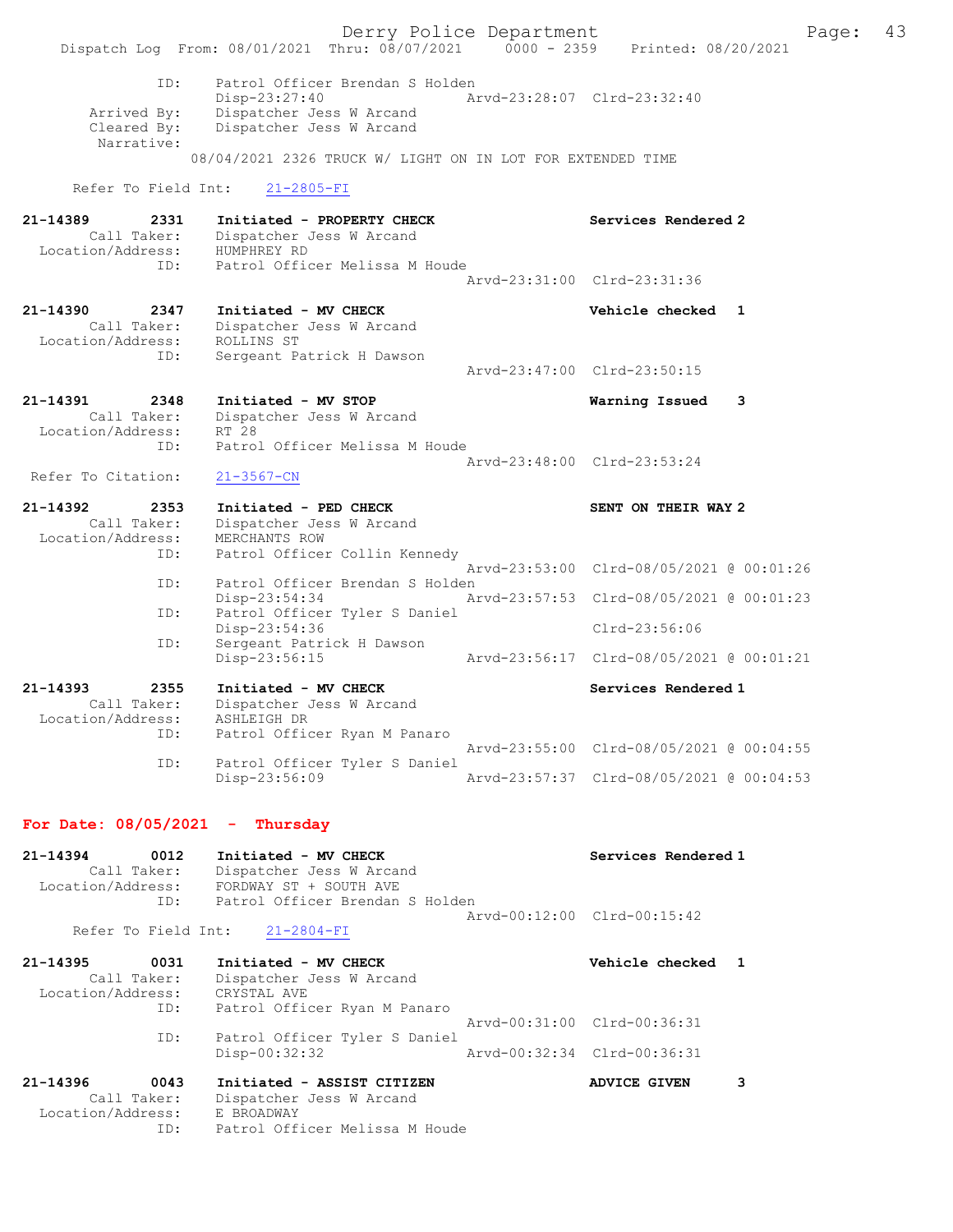Derry Police Department<br>
Page: 44<br>
Printed: 08/20/2021<br>
Printed: 08/20/2021 Dispatch Log From: 08/01/2021 Thru: 08/07/2021 0000 - 2359 Arvd-00:43:00 Clrd-00:47:39 ID: Patrol Officer Brendan S Holden<br>Disp-00:45:00 Am Disp-00:45:00 Arvd-00:45:02 Clrd-00:47:41 21-14397 0051 Initiated - ATTEMPTED PAPER SERVICE Served Call Taker: Dispatcher Jess W Arcand Dispatcher Jess W Arcand<br>PARKLAND DR Location/Address:<br>TD: Patrol Officer Brendan S Holden Arvd-00:51:00 Clrd-01:01:49 21-14398 0055 Initiated - MV CHECK Vehicle checked 1 Call Taker: Dispatcher Jess W Arcand<br>Location/Address: FRANKLIN ST EXT + B ST ess: FRANKLIN ST EXT + B ST<br>ID: Patrol Officer Ryan M P Patrol Officer Ryan M Panaro Arvd-00:55:00 Clrd-01:00:07 21-14399 0109 Phone - NOISE COMPLAINT Services Rendered 2 Call Taker: Dispatcher Jess W Arcand<br>ion/Address: LARAWAY CT Location/Address:<br>ID: Patrol Officer Ryan M Panaro<br>Disp-01:10:19 Disp-01:10:19 Arvd-01:15:11 Clrd-01:22:15<br>ID: Patrol Officer Tyler S Daniel Patrol Officer Tyler S Daniel<br>Disp-01:10:21 Arvd-01:13:53 Clrd-01:22:17 21-14400 0237 Initiated - MV ASSIST 21-14400 Assistance Rendered 2 Call Taker: Lieutenant Robert F Smith Location: DANFORTH CIRCLE<br>TD: Patrol Officer C Patrol Officer Collin Kennedy Arvd-02:37:00 Clrd-02:39:42<br>ID: Patrol Officer Melissa M Houde Patrol Officer Melissa M Houde Disp-02:38:19 Arvd-02:38:23 Clrd-02:39:47 21-14401 0324 Phone - ALARM, BURGLAR False Alarm 1 Call Taker: Dispatcher Jess W Arcand Location/Address: [DY 3370] LINLEW DR<br>TD: Patrol Officer Ryan Patrol Officer Ryan M Panaro<br>Disp-03:24:54 Disp-03:24:54 <br>Th: Patrol Officer Collin Kennedy Patrol Officer Collin Kennedy<br>Disp-03:24:55 Disp-03:24:55 Arvd-03:29:35 Clrd-03:37:20 21-14402 0340 Initiated - FOLLOW-UP No Action Required 2 Call Taker: Dispatcher Jess W Arcand<br>ion/Address: MUNICIPAL DR Location/Address: ID: Patrol Officer Collin Kennedy Arvd-03:40:00 Clrd-05:23:47 21-14403 0536 Phone - SUSPICIOUS ACTIVITY Could Not Locate 2<br>Call Taker: Dispatcher Jess W Arcand Dispatcher Jess W Arcand<br>E BROADWAY Location/Address:<br>ID: Patrol Officer Brendan S Holden Disp-05:36:33 Arvd-05:39:37 Clrd-05:44:59 21-14404 0645 Phone - WELFARE CHECK Gone on Arrival 2 Call Taker: Dispatcher Jess W Arcand Location/Address: E BROADWAY ID: Patrol Officer Nicholas M Granville Disp-07:06:27 Arvd-07:06:28 Clrd-07:10:33<br>Dispatched By: Dispatcher Jonathon S Pickering Dispatcher Jonathon S Pickering Arrived By: Dispatcher Jonathon S Pickering<br>Cleared By: Dispatcher Jonathon S Pickering By: Dispatcher Jonathon S Pickering<br>ID: Patrol Officer Awess Abdulkadir Patrol Officer Awess Abdulkadir Disp-07:07:31 Clrd-07:10:35<br>Dispatched By: Dispatcher Jonathon S Pickering Clrd-07:10:35 Dispatcher Jonathon S Pickering Cleared By: Dispatcher Jonathon S Pickering 21-14405 0707 Initiated - SUBPOENA DELIVERY Served 1 Dispatcher Jonathon S Pickering<br>DOLORES AVE Call Taker:<br>Location/Address: ID: Patrol Officer Nikita Tomnyuk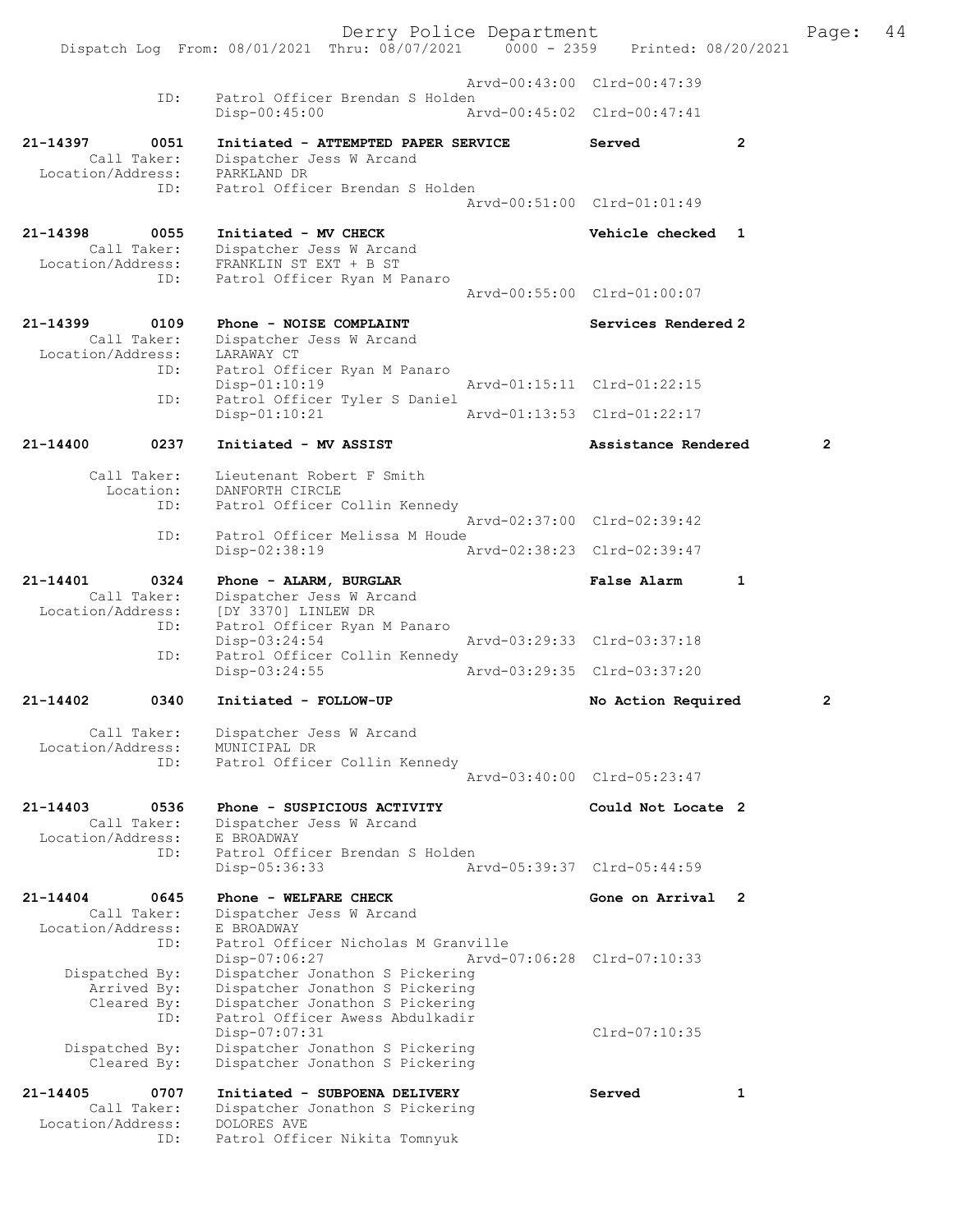Arvd-07:07:00 Clrd-07:14:07

| 21-14406<br>Call Taker:<br>Location/Address:     | 0709<br>Phone - ANIMAL COMPLAINT<br>Dispatcher Jonathon S Pickering<br>GROVE ST + OAK ST<br>Patrol Officer Nicholas M Granville<br>ID:    | Services Rendered 1                |
|--------------------------------------------------|-------------------------------------------------------------------------------------------------------------------------------------------|------------------------------------|
| Narrative:                                       | Disp-07:10:46                                                                                                                             | Arvd-07:16:16 Clrd-07:21:28        |
|                                                  | 08/05/2021 0721 struck cat, taken to the animal hospital by<br>a passerby                                                                 |                                    |
| 21-14407<br>Call Taker:<br>Location/Address:     | 0902<br>Initiated - WELFARE CHECK<br>Dispatcher Jonathon S Pickering<br>[DY 2258] E BROADWAY<br>Patrol Officer James M McClafferty<br>ID: | <b>TRANSPORTED</b><br>$\mathbf{2}$ |
|                                                  | Patrol Officer Nicholas M Granville<br>ID:                                                                                                | Aryd-09:02:00 Clrd-09:25:05        |
|                                                  | Disp-09:03:46<br>Sergeant Jeffrey M Dawe<br>ID:                                                                                           | Arvd-09:06:56 Clrd-10:09:02        |
| Narrative:                                       | Disp-09:06:57<br>08/05/2021 0903 off with NH 8C21 (DX)                                                                                    | Arvd-09:06:57 Clrd-09:49:46        |
| Narrative:                                       | 08/05/2021 0929 department info report taken for Elderly<br>Services                                                                      |                                    |
| Narrative:                                       | 08/05/2021 0930 314 transporting subject to PMC voluntarily<br>s/m: 23537.4                                                               |                                    |
| Narrative:                                       | 08/05/2021 0933 314 off at PMC e/m: 23538.1                                                                                               |                                    |
| Refer To Incident:                               | $21 - 1365 - OF$                                                                                                                          |                                    |
| $21 - 14408$<br>Call Taker:<br>Location/Address: | 0923<br>Phone - WARRANT ARREST<br>Dispatcher Jonathon S Pickering<br>[HDS] CONSTITUTION DR<br>Patrol Officer Scott M Beegan<br>ID:        | Arrest(s) Made<br>$\mathbf{2}$     |
| Narrative:                                       | $Disp-09:25:21$<br>08/05/2021 0924 Hudson PD has a subject in custody on a<br>Derry warrant                                               | Arvd-09:57:03 Clrd-10:42:53        |
| Narrative:                                       | 08/05/2021 0933 Subject Info:<br>Richard Breault<br>72 Windham Rd<br>Hudson, NH DOB:12/8/54<br>Arrested on a warrant for Theft (felony)   |                                    |
| Narrative:                                       | 08/05/2021 1008 725 has subject in custody, transporting to<br>DPDHO s/m: 8334.4                                                          |                                    |
| Narrative:                                       | 08/05/2021 1030 725 off at DPDHQ e/m: 8344.4                                                                                              |                                    |
| Narrative:                                       | 08/05/2021 1109 located in cell #3                                                                                                        |                                    |
| Narrative:                                       | 08/05/2021 1145 released on PR bail court date 12/9/21 per<br>BC Mencis                                                                   |                                    |
| Refer To Arrest:                                 |                                                                                                                                           |                                    |
|                                                  | $21 - 752 - AR$                                                                                                                           |                                    |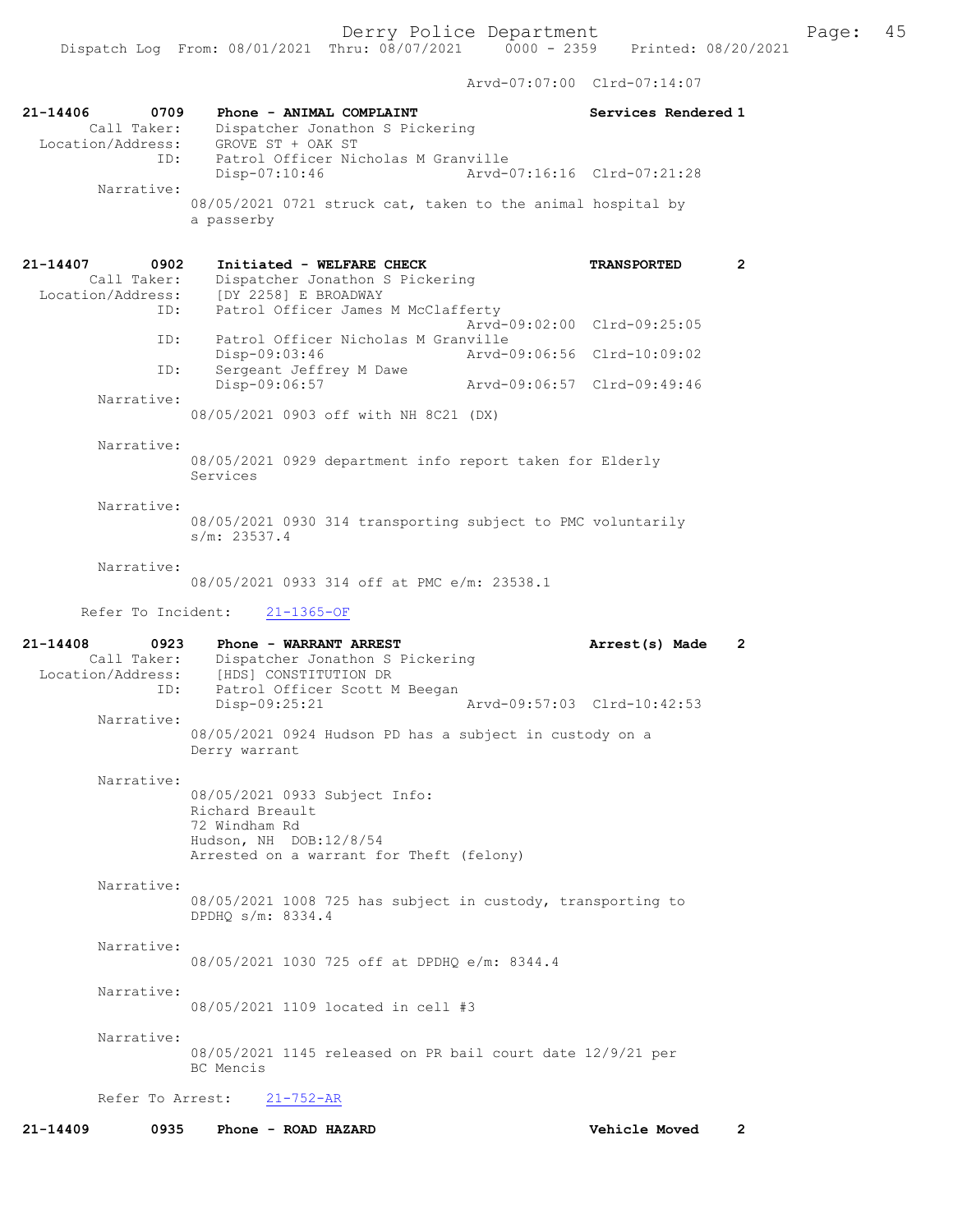|                                                             | Derry Police Department<br>Dispatch Log From: 08/01/2021 Thru: 08/07/2021 0000 - 2359 Printed: 08/20/2021                                              |                             |                | Page: | 46 |
|-------------------------------------------------------------|--------------------------------------------------------------------------------------------------------------------------------------------------------|-----------------------------|----------------|-------|----|
| Call Taker:<br>ID:                                          | Dispatcher Jonathon S Pickering<br>Location/Address: ISLAND POND RD<br>Patrol Officer Awess Abdulkadir<br>Arvd-09:39:43 Clrd-10:05:43<br>Disp-09:36:06 |                             |                |       |    |
| 21-14410 1025<br>ID:                                        | Walk-In - THEFT<br>Call Taker: Patrol Officer Timothy J Underhill<br>Location/Address: [DY 2] MUNICIPAL DR<br>Patrol Officer Timothy J Underhill       | Report Taken                | $\overline{2}$ |       |    |
|                                                             | $Disp-10:26:12$<br>Refer To Incident: 21-1366-OF                                                                                                       | Arvd-10:26:13 Clrd-10:26:24 |                |       |    |
| 21-14411<br>Location/Address: N MAIN ST<br>ID:              | 1027 Initiated - MV STOP<br>Call Taker: Dispatcher Jonathon S Pickering<br>Patrol Officer Nikita Tomnyuk                                               | Warning Issued 3            |                |       |    |
| Refer To Citation:                                          | $21 - 3569 - CN$                                                                                                                                       | Arvd-10:27:00 Clrd-10:34:31 |                |       |    |
| 21-14412<br>1037<br>Call Taker:<br>Location/Address:<br>ID: | Phone - ASSAULT<br>Dispatcher Jonathon S Pickering<br>EDGEMONT ST<br>Patrol Officer Nicholas M Granville                                               | Report Taken                | 1              |       |    |
| ID:                                                         | Disp-10:37:48<br>Patrol Officer Awess Abdulkadir                                                                                                       | Arvd-10:43:28 Clrd-11:29:15 |                |       |    |
| ID:                                                         | $Disp-10:42:11$<br>Sergeant Jeffrey M Dawe                                                                                                             | Arvd-10:47:26 Clrd-11:29:16 |                |       |    |
| ID:                                                         | Disp-10:43:18<br>Patrol Officer Scott M Beegan<br>Disp-10:43:31 Arvd-10:48:36 Clrd-10:51:10                                                            | Clrd-10:43:21               |                |       |    |
| Narrative:                                                  | 08/05/2021 1043 off with NH 3891248 on Pinehurst                                                                                                       |                             |                |       |    |

Narrative:

08/05/2021 1046 314 off with NH 4809334 on Pinehurst Ave

Narrative:

08/05/2021 1051 off with FL QRAE72 on Edgemont

Refer To Incident: 21-1367-OF

| 21-14413          | 1038        | Phone - MV ACCIDENT                            |                             | Report Taken                | $\mathbf{1}$ |
|-------------------|-------------|------------------------------------------------|-----------------------------|-----------------------------|--------------|
|                   | Call Taker: | Dispatcher Jonathon S Pickering                |                             |                             |              |
| Location/Address: |             | OLD CHESTER RD                                 |                             |                             |              |
|                   | ID:         | Patrol Officer James M McClafferty             |                             |                             |              |
|                   |             | Disp-10:38:19                                  |                             | Arvd-10:48:06 Clrd-12:19:14 |              |
|                   | ID:         | Patrol Officer Nikita Tomnyuk                  |                             |                             |              |
|                   |             | Disp-10:38:22                                  | Arvd-10:43:26 Clrd-14:04:53 |                             |              |
|                   | ID:         | Sergeant Jeffrey M Dawe                        |                             |                             |              |
|                   |             | Disp-10:43:24                                  |                             | Arvd-10:43:25 Clrd-13:08:54 |              |
|                   | ID:         | Patrol Officer Adam J Petkus                   |                             |                             |              |
|                   |             | $Disp-10:51:45$                                |                             | Arvd-11:04:30 Clrd-12:59:24 |              |
|                   | ID:         | Patrol Officer Daniel Komenda                  |                             |                             |              |
|                   |             | $Disp-12:55:21$                                |                             | Arvd-12:59:22 Clrd-19:17:26 |              |
|                   | Cleared By: | Dispatcher Christina L Power                   |                             |                             |              |
|                   | ID:         | Patrol Officer Jeffrey R Pike                  |                             |                             |              |
|                   |             | $Disp-13:49:22$                                |                             | Arvd-14:04:52 Clrd-19:17:28 |              |
|                   | Cleared By: | Dispatcher Christina L Power                   |                             |                             |              |
|                   | Narrative:  |                                                |                             |                             |              |
|                   |             | 08/05/2021 1044 pole down, off with NH 4565309 |                             |                             |              |
|                   |             |                                                |                             |                             |              |
|                   | Narrative:  |                                                |                             |                             |              |
|                   |             | 08/05/2021 1054 Eversource notified            |                             |                             |              |
|                   |             |                                                |                             |                             |              |
|                   | Narrative:  |                                                |                             |                             |              |
|                   |             | 08/05/2021 1101 Eversource on scene            |                             |                             |              |
|                   |             |                                                |                             |                             |              |

Narrative:

08/05/2021 1109 DFD clear the scene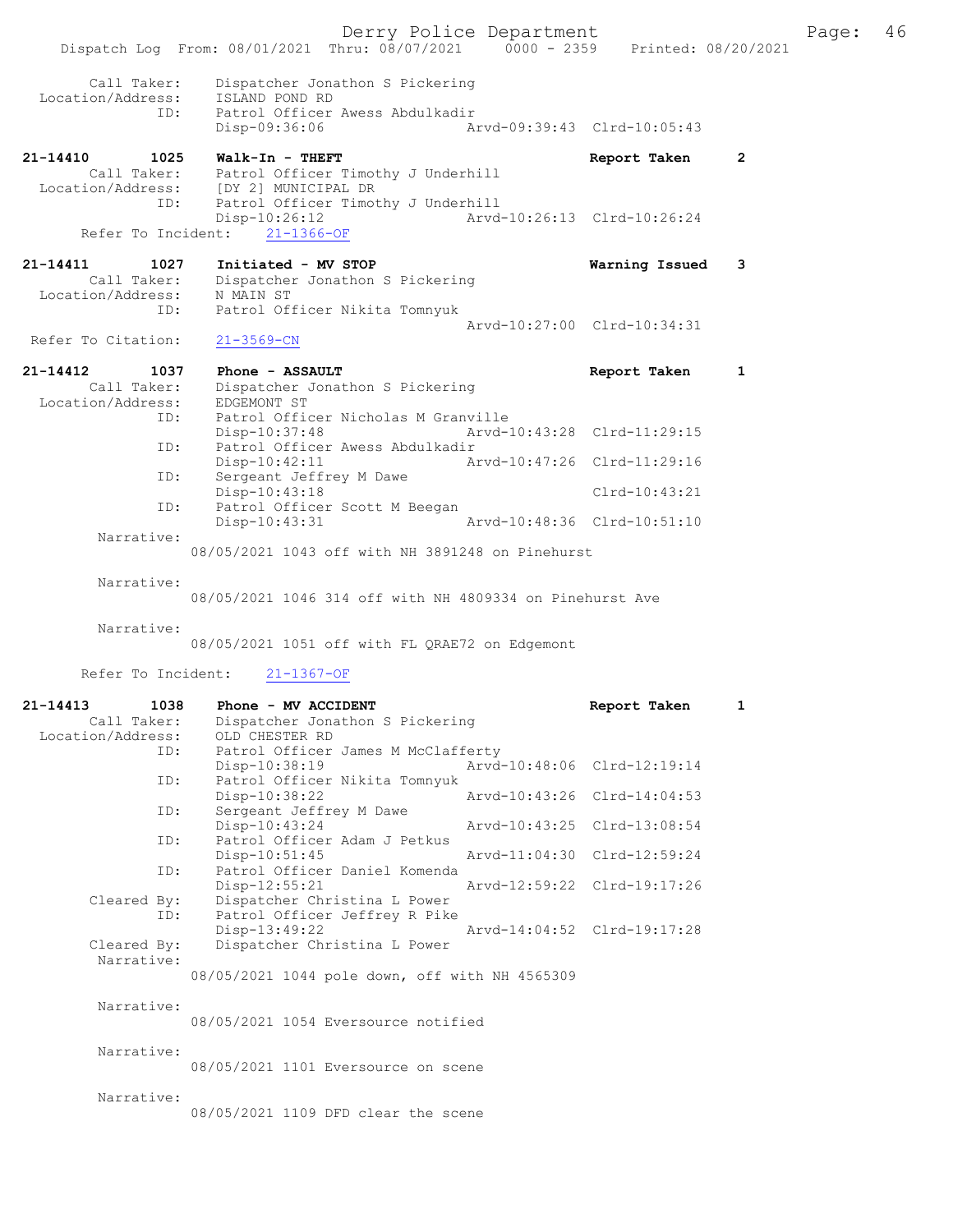Derry Police Department Fage: 47 Dispatch Log From: 08/01/2021 Thru: 08/07/2021 0000 - 2359 Printed: 08/20/2021 Narrative: 08/05/2021 1112 140 checking sobriety Narrative: 08/05/2021 1129 negative DWI Narrative: 08/05/2021 1137 next on the list requested, Recovery Solutions assigned for NH 4565309 Narrative: 08/05/2021 1150 Recovery Solutions on scene Narrative: 08/05/2021 1151 613 has road closed Old Chester and N Shore Rd Refer To Accident: 21-372-AC 21-14414 1055 Phone - WARRANT ARREST 21-14414 Arrest(s) Made 2 Call Taker: Dispatcher Jonathon S Pickering Location/Address: [DY 2] MUNICIPAL DR ID: Patrol Officer Timothy J Underhill Disp-10:56:53 Arvd-10:56:54 Clrd-12:06:36 Narrative: 08/05/2021 1055 subject turning himself in on a warrant Narrative: 08/05/2021 1100 Subject Info: Brendon Brainard-Souza 8 Sunset Ave Derry, NH DOB:11/13/02 Arrested on a warrant for Simple Assault (3 cts) Narrative: 08/05/2021 1206 released on PR bail, court date 12/9/21 per BC Mencis Refer To Arrest: 21-753-AR 21-14415 1123 Phone - FOUND/LOST PROPERTY Services Rendered 3 Call Taker: Dispatcher Jonathon S Pickering Location/Address: [DY 3203] ASHLEIGH DR ID: Patrol Officer Scott M Beegan Disp-11:38:26 Arvd-11:38:27 Clrd-11:45:07 Narrative: 08/05/2021 1123 found needle 21-14416 1145 Initiated - FOLLOW-UP Services Rendered 2 Call Taker: Dispatcher Jonathon S Pickering Location/Address: [DY 3203] ASHLEIGH DR ID: Patrol Officer Scott M Beegan Arvd-11:45:00 Clrd-11:45:28 21-14417 1213 Walk-In - FINGERPRINTS Services Rendered 3 Call Taker: Patrol Officer Timothy J Underhill Location/Address: [DY 2] MUNICIPAL DR ID: Patrol Officer Timothy J Underhill<br>Disp-12:14:07 <br>Arvd-12:14:09 Clrd-12:45:55 Disp-12:14:07 Arvd-12:14:09 Clrd-12:45:55 Cleared By: Dispatcher Jonathon S Pickering Refer To Field Int: 21-2813-FI 21-14418 1309 Initiated - MV STOP Warning Issued 3 Call Taker: Dispatcher Jonathon S Pickering Location/Address: ISLAND POND RD + FEATHERBED LN ID: Patrol Officer Awess Abdulkadir Arvd-13:09:00 Clrd-13:29:45<br>21-3570-CN Refer To Citation: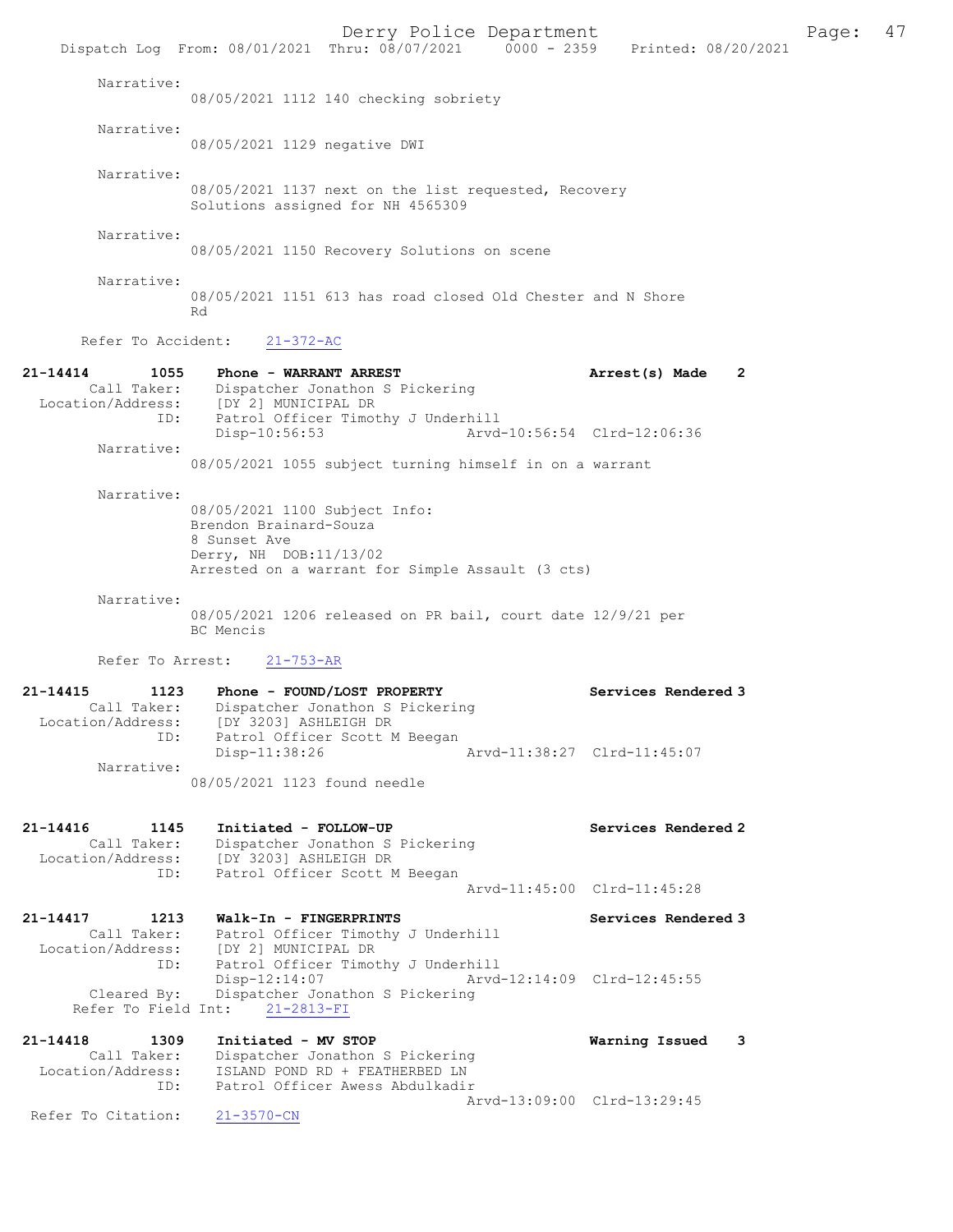Derry Police Department The Page: 48

21-14419 1323 Phone - NOISE COMPLAINT Quieted on Request 2 Call Taker: Dispatcher Jonathon S Pickering Location/Address: BIRCH ST ID: Patrol Officer Nicholas M Granville Disp-13:24:19  $\frac{13 \cdot 24 \cdot 19}{25 \cdot 24 \cdot 19}$   $\frac{13 \cdot 24 \cdot 19}{25 \cdot 24 \cdot 13 \cdot 29 \cdot 43}$  Clrd-13:35:02 Patrol Officer Scott M Beegan<br>Disp-13:24:23 Disp-13:24:23 Arvd-13:29:44 Clrd-13:35:02 21-14420 1347 Phone - ANIMAL COMPLAINT Taken/Refered to Other Agency Call Taker: Dispatcher Jonathon S Pickering Location/Address: TSIENNETO RD ID: Patrol Officer James M McClafferty Disp-13:51:57 Arvd-13:57:41 Clrd-14:45:17 Cleared By: Dispatcher Christina L Power ID: Sergeant Jeffrey M Dawe Disp-14:34:49 Arvd-14:34:50 Clrd-14:45:21 Cleared By: Dispatcher Christina L Power ID: Patrol Officer Scott M Beegan Disp-14:36:01 Arvd-14:43:29 Clrd-15:03:57 Arrived By: Dispatcher Christina L Power Cleared By: Dispatcher Christina L Power 21-14421 1401 Phone - ABANDONED 911 1402 Services Rendered 1 Call Taker: Dispatcher Jonathon S Pickering Location/Address: [DY 1262] MANCHESTER RD ID: Patrol Officer Nicholas M Granville Disp-14:01:47 Arvd-14:05:36 Clrd-14:08:14 ID: Patrol Officer Scott M Beegan<br>Disp-14:01:50 Arvd-14:05:25 Clrd-14:12:01 Refer To Field Int: 21-2777-FI 21-14422 1404 Phone - VIN CHECK Services Rendered 3 Call Taker: Dispatcher Jonathon S Pickering Location/Address: [DY 2064] KENDALL POND RD ID: Patrol Officer Nicholas M Granville<br>Disp-14:20:33 Arvd-1 Disp-14:20:33 Arvd-14:26:25 Clrd-14:43:32 Cleared By: Dispatcher Christina L Power 21-14423 1459 Phone - ASSIST OTHER AGENCY Cleared 3 Call Taker: Dispatcher Christina L Power Location/Address: ISLAND POND RD ID: Patrol Officer Blake A Martineau Disp-15:04:12 Arvd-15:22:30 Clrd-15:30:55 Narrative: DFD 21-14424 1518 Walk-In - THEFT Report Taken 2 Call Taker: Patrol Officer Timothy J Underhill Location/Address: [DY 2] MUNICIPAL DR ID: Patrol Officer Timothy J Underhill Disp-15:19:20 Arvd-15:19:22 Clrd-15:19:53 Refer To Incident: 21-1368-OF 21-14425 1550 Phone - ERRATIC OPERATION Gone on Arrival 2 Call Taker: Dispatcher Christina L Power Location/Address: W BROADWAY ID: Patrol Officer Melissa M Houde Disp-15:51:59 Arvd-15:56:40 Clrd-15:56:42 Arrived By: Lieutenant Michael T Muncey Cleared By: Lieutenant Michael T Muncey Narrative: BMW driving aggressively on the highway

1

21-14426 1614 Walk-In - ASSIST CITIZEN ADVICE GIVEN 3 Call Taker: Patrol Officer Timothy J Underhill Location/Address: [DY 2] MUNICIPAL DR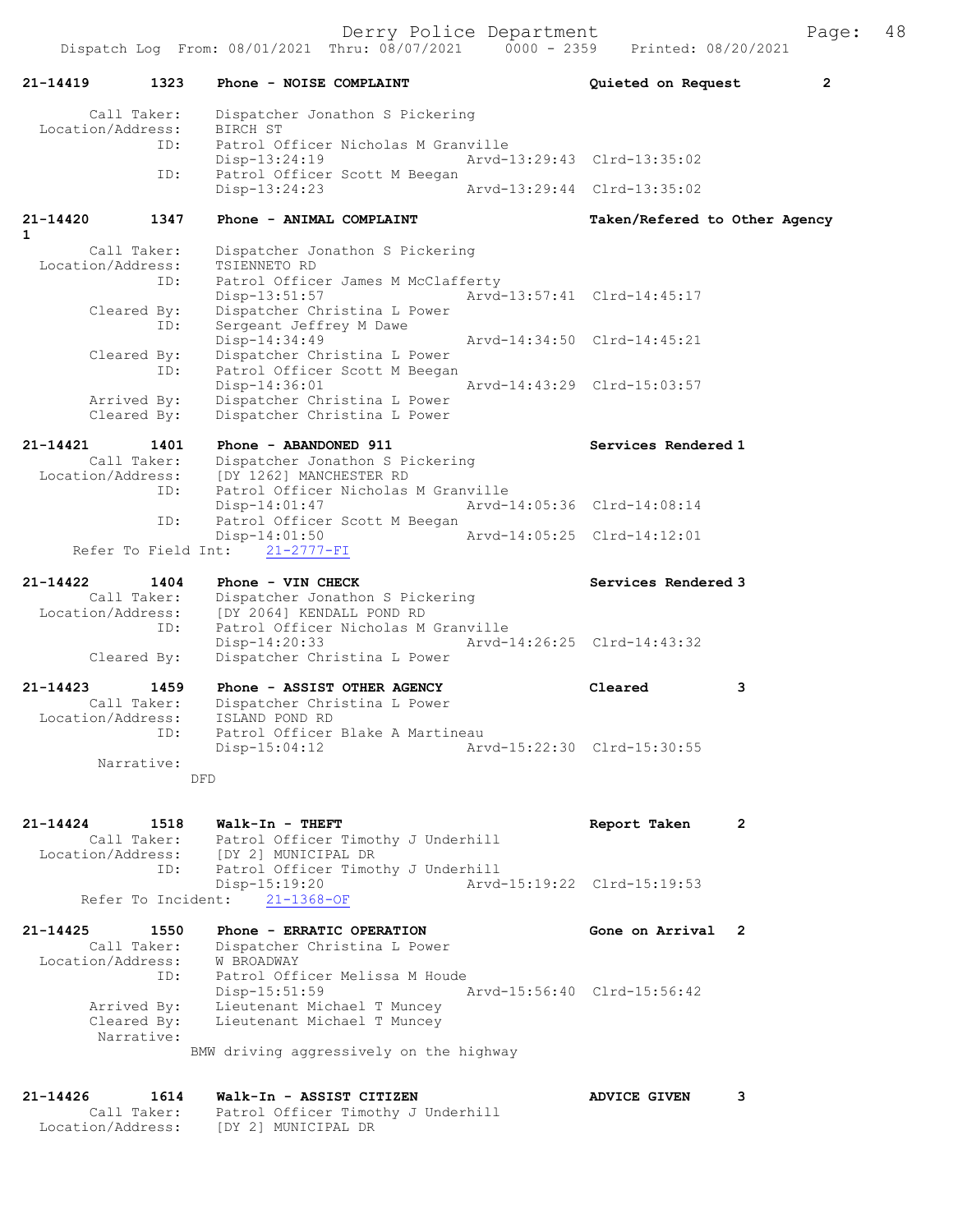Derry Police Department Fage: 49 Dispatch Log From: 08/01/2021 Thru: 08/07/2021 0000 - 2359 Printed: 08/20/2021 ID: Patrol Officer Timothy J Underhill Disp-16:15:07 Arvd-16:15:08 Clrd-16:18:36 Refer To Field Int: 21-2814-FI 21-14427 1653 Initiated - MV STOP Warning Issued 3 Call Taker: Dispatcher Christina L Power Location/Address: MCALLISTER CT ID: Patrol Officer Melissa M Houde Arvd-16:53:00 Clrd-16:58:35 Refer To Citation: 21-3571-CN 21-14428 1716 Phone - ERRATIC OPERATION Gone on Arrival 2 Call Taker: Dispatcher Christina L Power Location/Address: E BROADWAY ID: Patrol Officer Melissa M Houde Disp-17:44:13 Arvd-17:44:14 Clrd-17:44:16 Narrative: gry honda civic 21-14429 1748 Phone - CRIMINAL THREAT Nether Rectified 2 Call Taker: Patrol Officer Adam J Petkus Location/Address: STONEFENCE DR ID: Patrol Officer Blake A Martineau Disp-17:49:27 Clrd-17:53:22 Narrative: over text message 21-14430 1812 Phone - WELFARE CHECK Transported to Hospital 2 Call Taker: Dispatcher Christina L Power Location/Address: ASHLEIGH DR ID: Patrol Officer Melissa M Houde Disp-18:13:26 Arvd-18:19:59 Clrd-18:39:12 ID: Patrol Officer Blake A Martineau Disp-18:13:32 Arvd-18:21:30 Clrd-18:40:50 Cleared By: Patrol Officer Adam J Petkus ID: Sergeant Seth Plumer Disp-18:13:39 Arvd-18:13:40 Clrd-18:40:37 Cleared By: Patrol Officer Adam J Petkus Narrative:

08/05/2021 1817 DFD on scene

Refer To Field Int: 21-2767-FI

| 21-14431          | 1815        | Phone - Wildlife Complaint       |                             | Could Not Locate 2 |  |
|-------------------|-------------|----------------------------------|-----------------------------|--------------------|--|
|                   | Call Taker: | Dispatcher Christina L Power     |                             |                    |  |
| Location/Address: |             | N MAIN ST                        |                             |                    |  |
|                   | ID:         | Patrol Officer Michael P Accorto |                             |                    |  |
|                   |             | Disp-18:22:02                    | Arvd-18:26:48 Clrd-18:38:46 |                    |  |
|                   | Cleared By: | Patrol Officer Adam J Petkus     |                             |                    |  |
|                   | Narrative:  |                                  |                             |                    |  |
|                   |             | possible sick fox                |                             |                    |  |

| Initiated - FOLLOW-UP<br>Dispatcher Christina L Power<br>MUNICIPAL DR<br>Patrol Officer Monica Ricci | Cleared                          | 2                                                          |
|------------------------------------------------------------------------------------------------------|----------------------------------|------------------------------------------------------------|
|                                                                                                      |                                  |                                                            |
| Initiated - FOLLOW-UP<br>Dispatcher Christina L Power<br>MUNICIPAL DR                                | Cleared                          |                                                            |
|                                                                                                      | Patrol Officer Michael P Accorto | Arvd-18:17:00 Clrd-18:26:51<br>Arvd-18:17:00 Clrd-18:21:51 |

| 21-14434 | 1838        | Other - PAPER SERVICE        | Served |  |
|----------|-------------|------------------------------|--------|--|
|          | Call Taker: | Patrol Officer Adam J Petkus |        |  |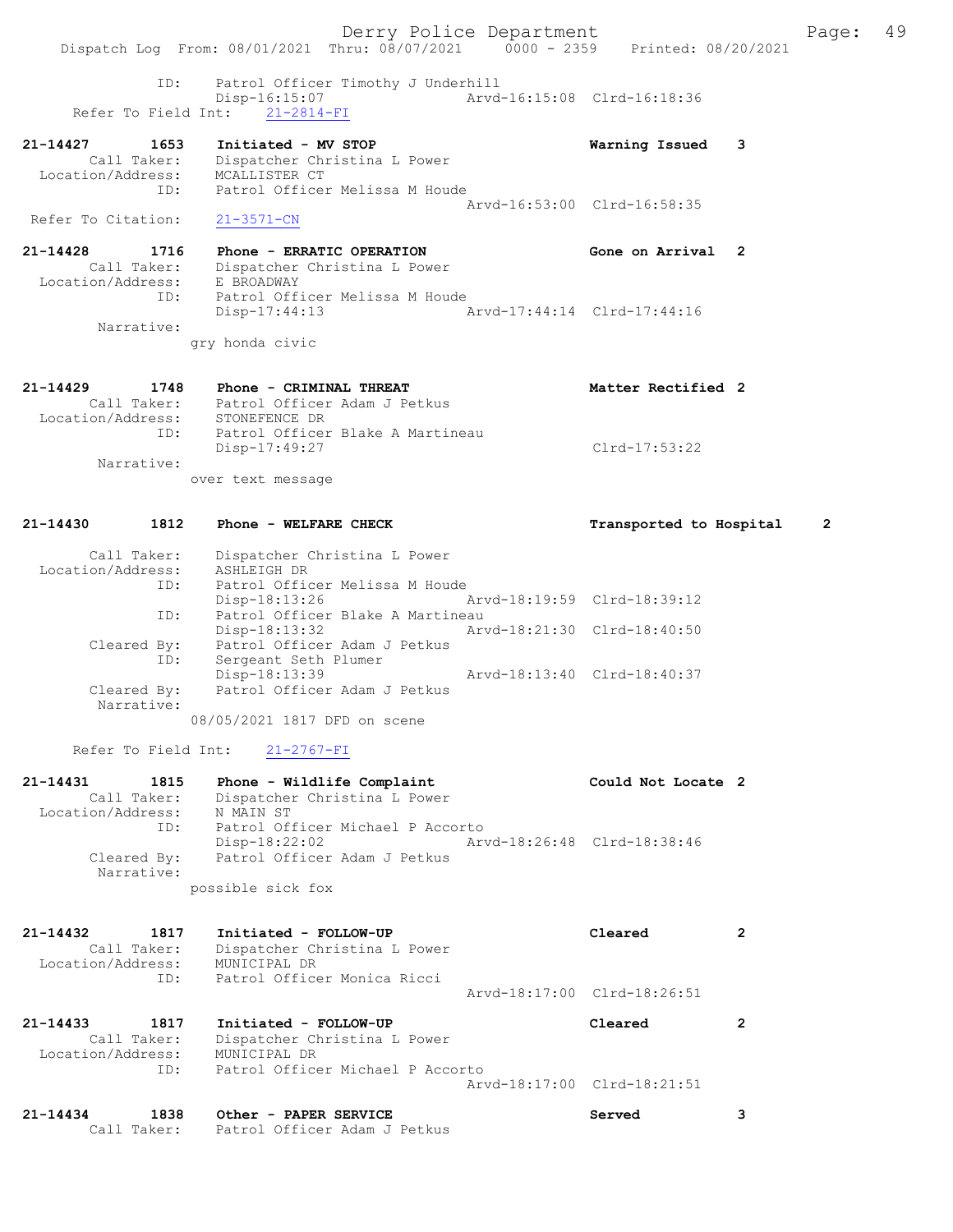Derry Police Department Fage: 50

 Arrived By: Dispatcher Christina L Power ID: Patrol Officer Michael P Accorto Disp-18:40:30 Arvd-18:58:26 Clrd-20:16:18 Arrived By: Dispatcher Christina L Power Cleared By: Dispatcher Christina L Power Refer To Incident: 21-1372-OF

| $21 - 14435$      | 1846           | Phone - SUSPICIOUS ACTIVITY      | Investigated                | 2 |
|-------------------|----------------|----------------------------------|-----------------------------|---|
|                   | Call Taker:    | Patrol Officer Adam J Petkus     |                             |   |
| Location/Address: |                | ROCKINGHAM RD                    |                             |   |
|                   | ID:            | Patrol Officer Blake A Martineau |                             |   |
|                   |                | Disp-18:47:16                    | Arvd-18:54:33 Clrd-20:29:10 |   |
|                   | Arrived By:    | Dispatcher Christina L Power     |                             |   |
|                   | ID:            | Patrol Officer Melissa M Houde   |                             |   |
|                   |                | Disp-18:47:19                    | Arvd-18:54:40 Clrd-20:11:25 |   |
|                   | Arrived By:    | Dispatcher Christina L Power     |                             |   |
|                   | Cleared By:    | Dispatcher Christina L Power     |                             |   |
|                   | ID:            | Sergeant Seth Plumer             |                             |   |
|                   |                | Disp-19:37:14                    | Arvd-19:37:15 Clrd-20:11:22 |   |
|                   | Dispatched By: | Dispatcher Christina L Power     |                             |   |
|                   | Arrived By:    | Dispatcher Christina L Power     |                             |   |
|                   | Cleared By:    | Dispatcher Christina L Power     |                             |   |
|                   | Narrative:     |                                  |                             |   |
|                   |                |                                  |                             |   |

determined to be a family member, no issues

Refer To Field Int: 21-2768-FI

## 21-14436 1904 Phone - MEDICAL EMERGENCY Transported to Hospital 1 Call Taker: Dispatcher Christina L Power Location/Address: HOODKROFT DR ID: Sergeant Seth Plumer Disp-19:04:23 Arvd-19:06:15 Clrd-19:36:01 Narrative:

transported to PMC via DFD

21-14437 1947 Phone - DEPARTMENT INFO Report Taken 3 Call Taker: Dispatcher Christina L Power Location/Address: MUNICIPAL DR ID: Detective Mark Borgatti<br>Disp-19:47:24 Disp-19:47:24 Arvd-19:47:25 Clrd-19:47:39 Refer To Incident: 21-1370-OF

| 21-14438          | 2011        | Phone - ATTEMPTED SUICIDE        | Report Taken                |  |
|-------------------|-------------|----------------------------------|-----------------------------|--|
|                   | Call Taker: | Dispatcher Christina L Power     |                             |  |
| Location/Address: |             | SENTER COVE RD                   |                             |  |
|                   | ID:         | Sergeant Seth Plumer             |                             |  |
|                   |             | $Disp-20:11:34$                  | Arvd-20:20:30 Clrd-20:50:45 |  |
|                   | ID:         | Patrol Officer Melissa M Houde   |                             |  |
|                   |             | Disp-20:13:59                    | Arvd-20:19:17 Clrd-20:50:42 |  |
|                   | ID:         | Patrol Officer Michael P Accorto |                             |  |
|                   |             | Disp-20:16:36                    | Arvd-20:21:15 Clrd-20:44:48 |  |
|                   |             | Refer To Incident: 21-1371-OF    |                             |  |

| 21-14439          | 2026        | Phone - DOMESTIC DISTURBANCE     | Verbal in Nature 1          |
|-------------------|-------------|----------------------------------|-----------------------------|
|                   | Call Taker: | Patrol Officer Adam J Petkus     |                             |
| Location/Address: |             | FOREST RIDGE RD                  |                             |
|                   | ID:         | Patrol Officer Monica Ricci      |                             |
|                   |             | $Disp-20:28:12$                  | Arvd-20:33:17 Clrd-20:49:44 |
|                   | Cleared By: | Dispatcher Christina L Power     |                             |
|                   | ID:         | Patrol Officer Blake A Martineau |                             |
|                   |             | $Disp-20:29:18$                  | Arvd-20:35:55 Clrd-20:49:45 |
|                   | Arrived By: | Dispatcher Christina L Power     |                             |
|                   | Cleared By: | Dispatcher Christina L Power     |                             |
|                   | Narrative:  |                                  |                             |
|                   |             | verbal at this time w/son        |                             |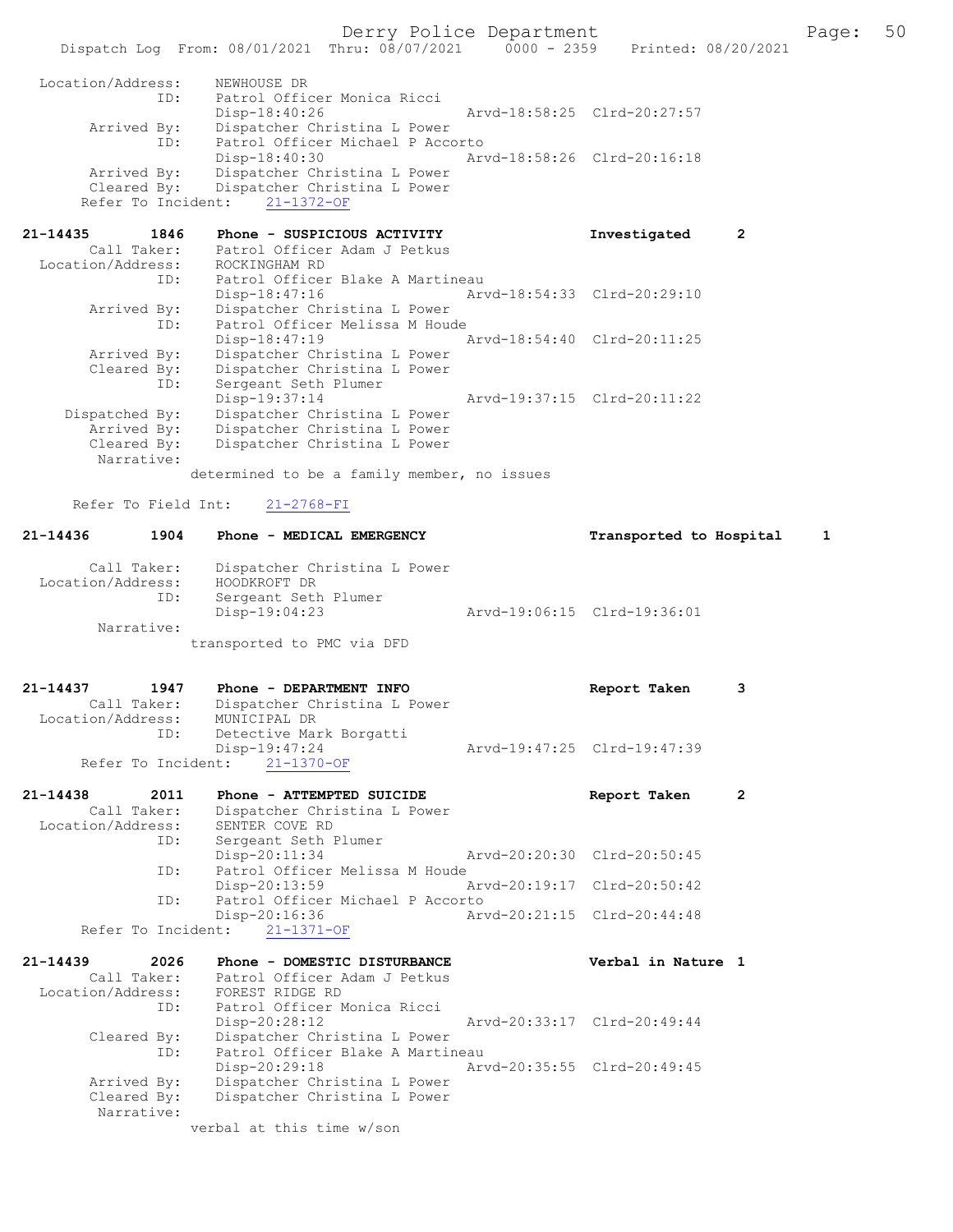Narrative:

08/05/2021 2045 off at 14 Fairway Dr

| 2055<br>21-14440<br>Call Taker:<br>Location/Address:<br>ID: | Initiated - FOLLOW-UP<br>Dispatcher Christina L Power<br>MUNICIPAL DR<br>Patrol Officer Monica Ricci                               | Report Taken                | 2              |
|-------------------------------------------------------------|------------------------------------------------------------------------------------------------------------------------------------|-----------------------------|----------------|
|                                                             |                                                                                                                                    | Arvd-20:55:00 Clrd-21:34:56 |                |
| ID:                                                         | Patrol Officer Monica Ricci<br>Disp-22:05:41                                                                                       | Arvd-22:05:43 Clrd-22:54:51 |                |
| Refer To Incident:                                          | $21 - 1375 - OF$                                                                                                                   |                             |                |
| 21-14441<br>2055                                            | Initiated - FOLLOW-UP                                                                                                              | Cleared                     | 2              |
| Call Taker:<br>Location/Address:<br>ID:                     | Dispatcher Christina L Power<br>MUNICIPAL DR<br>Patrol Officer Michael P Accorto                                                   |                             |                |
|                                                             |                                                                                                                                    | Arvd-20:55:00 Clrd-21:11:57 |                |
| $21 - 14442$<br>2103<br>Call Taker:<br>ID:                  | Phone - STRUCK ANIMAL<br>Patrol Officer Adam J Petkus<br>Location/Address: FOLSOM RD + N HIGH ST<br>Patrol Officer Melissa M Houde | Gone on Arrival             | $\overline{2}$ |
|                                                             | Disp-21:03:59                                                                                                                      | $Clrd-21:12:12$             |                |
| Cleared By:<br>Narrative:                                   | Dispatcher Christina L Power                                                                                                       |                             |                |

struck rabbit

Refer To Incident: 21-1373-OF

| 21-14443          | 2110                      | Phone - ALARM, BURGLAR           |                             | False Alarm |  |
|-------------------|---------------------------|----------------------------------|-----------------------------|-------------|--|
|                   | Call Taker:               | Patrol Officer Adam J Petkus     |                             |             |  |
| Location/Address: |                           | [DY 2578] WINDHAM RD             |                             |             |  |
|                   | ID:                       | Patrol Officer Michael P Accorto |                             |             |  |
|                   |                           | $Disp-21:12:06$                  | Arvd-21:15:55 Clrd-21:20:07 |             |  |
| Dispatched By:    |                           | Dispatcher Christina L Power     |                             |             |  |
|                   | Arrived By:               | Dispatcher Christina L Power     |                             |             |  |
|                   | Cleared By:               | Dispatcher Christina L Power     |                             |             |  |
|                   | ID:                       | Patrol Officer Melissa M Houde   |                             |             |  |
|                   |                           | $Disp-21:12:23$                  | Arvd-21:15:25 Clrd-21:21:28 |             |  |
| Dispatched By:    |                           | Dispatcher Christina L Power     |                             |             |  |
|                   | Arrived By:<br>Narrative: | Dispatcher Christina L Power     |                             |             |  |
|                   |                           |                                  |                             |             |  |

teller motion

Refer To Field Int: 21-2807-FI

| 21-14444          | 2117                      | Phone - SUSPICIOUS ACTIVITY                                                                                     |                             | Services Rendered 2 |
|-------------------|---------------------------|-----------------------------------------------------------------------------------------------------------------|-----------------------------|---------------------|
|                   | Call Taker:               | Patrol Officer Adam J Petkus                                                                                    |                             |                     |
| Location/Address: |                           | SILVESTRI CIR                                                                                                   |                             |                     |
|                   | ID:                       | Patrol Officer Michael P Accorto                                                                                |                             |                     |
|                   |                           | $Disp-21:21:18$                                                                                                 | Arvd-21:26:30 Clrd-21:35:45 |                     |
|                   | Cleared By:               | Dispatcher Christina L Power                                                                                    |                             |                     |
|                   | ID:                       | Patrol Officer Melissa M Houde                                                                                  |                             |                     |
|                   |                           | $Disp-21:21:39$                                                                                                 | Arvd-21:26:29 Clrd-21:35:47 |                     |
|                   | Cleared By:<br>Narrative: | Dispatcher Christina L Power                                                                                    |                             |                     |
|                   |                           | the contract of the contract of the contract of the contract of the contract of the contract of the contract of |                             |                     |

suspicious male in the area

Narrative:

located and determined they were looking for lost property, no issues.

### Refer To Field Int: 21-2806-FI

| Phone - ABANDONED 911          | Services Rendered 1 |
|--------------------------------|---------------------|
| Dispatcher Christina L Power   |                     |
| [DY 8] MANNING ST              |                     |
| Patrol Officer Melissa M Houde |                     |
|                                |                     |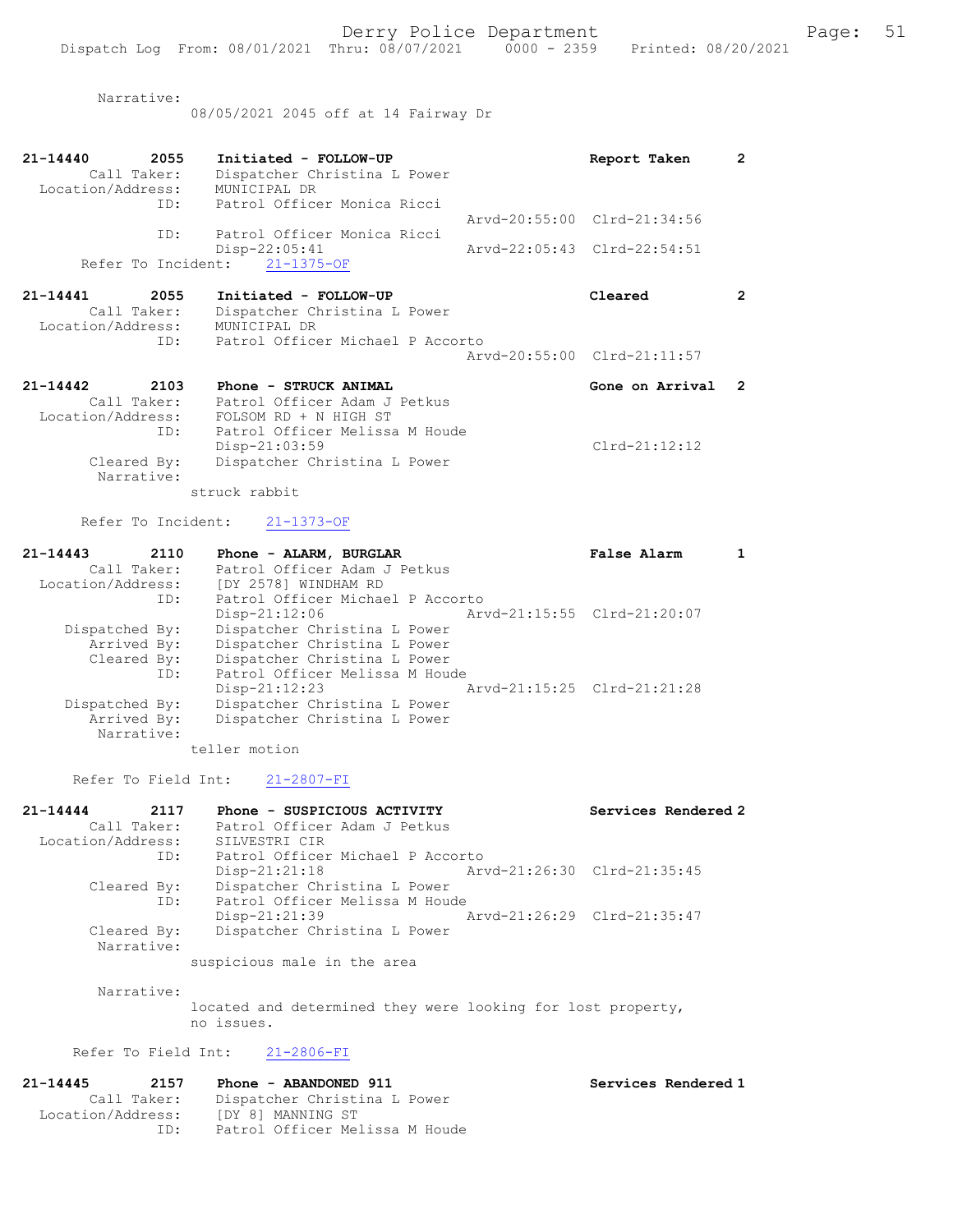Derry Police Department<br>
Page: 52 Printed: 08/20/2021 0000 - 2359 Printed: 08/20/2021 Dispatch Log From: 08/01/2021 Thru: 08/07/2021 0000 - 2359 Disp-22:00:41 Arvd-22:05:46 Clrd-22:11:21 ID: Patrol Officer Michael P Accorto<br>Disp-22:00:45 Arv Disp-22:00:45 Arvd-22:05:46 Clrd-22:11:19 Narrative: determined to be the cleaning crew, no issues. Refer To Field Int: 21-2784-FI 21-14446 2226 Phone - SUSPICIOUS ACTIVITY SENT ON THEIR WAY 2 Call Taker: Dispatcher Christina L Power Location/Address: FAIRWAY DR ID: Patrol Officer Blake A Martineau Disp-22:27:08 Clrd-22:35:35<br>ID: Patrol Officer Michael P Accorto Patrol Officer Michael P Accorto<br>Disp-22:27:10 Arv Disp-22:27:10 Arvd-22:30:35 Clrd-22:35:36 Narrative: unknown male walking around in the area Narrative: checked and no issues. Refer To Field Int: 21-2783-FI 21-14447 2244 Phone - ALARM, BURGLAR False Alarm 1 Call Taker: Dispatcher Christina L Power Location/Address: TSIENNETO RD ID: Patrol Officer Michael P Accorto Disp-22:45:46 Arvd-22:47:53 Clrd-22:54:07 ID: Patrol Officer Melissa M Houde<br>Disp-22:45:54 Disp-22:45:54 Arvd-22:47:52 Clrd-22:54:09 Narrative: checked and secure. Refer To Field Int: 21-2781-FI 21-14448 2309 Other - ATTEMPTED PAPER SERVICE Report Taken 2 Call Taker: Patrol Officer Robert S Moore Location/Address: CEDAR ST ID: Patrol Officer Melissa M Houde<br>Disp-23:10:22 / Disp-23:10:22 Arvd-23:10:28 Clrd-08/06/2021 @ 00:24:45 ID: Patrol Officer Michael P Accorto Disp-23:10:25 Arvd-23:10:28 Clrd-23:24:37 ID: Sergeant Patrick H Dawson Disp-23:22:30 Arvd-23:22:32 Clrd-23:24:38 Narrative: 08/05/2021 2319 one in custody Narrative: 08/05/2021 2323 in custody on Warrant out of Epsom Police Dept. Thomas Cote 11 Cedar Street Derry, NH  $DOB - 09-09-87$ Charges - Credit card Fraud (4 counts) Narrative: 08/05/2021 2326 33 enroute to DPDHQ s/m 23625.6 Narrative: 08/05/2021 2327 off at DPDHQ e/m 23626.8 Narrative: 08/06/2021 0000 333 transporting subject to meet/custody transfer with Epsom PD at Massabessic Traffic Circle s/m 23626.8 Narrative: 08/06/2021 0015 33 off at meeting point e/m 23638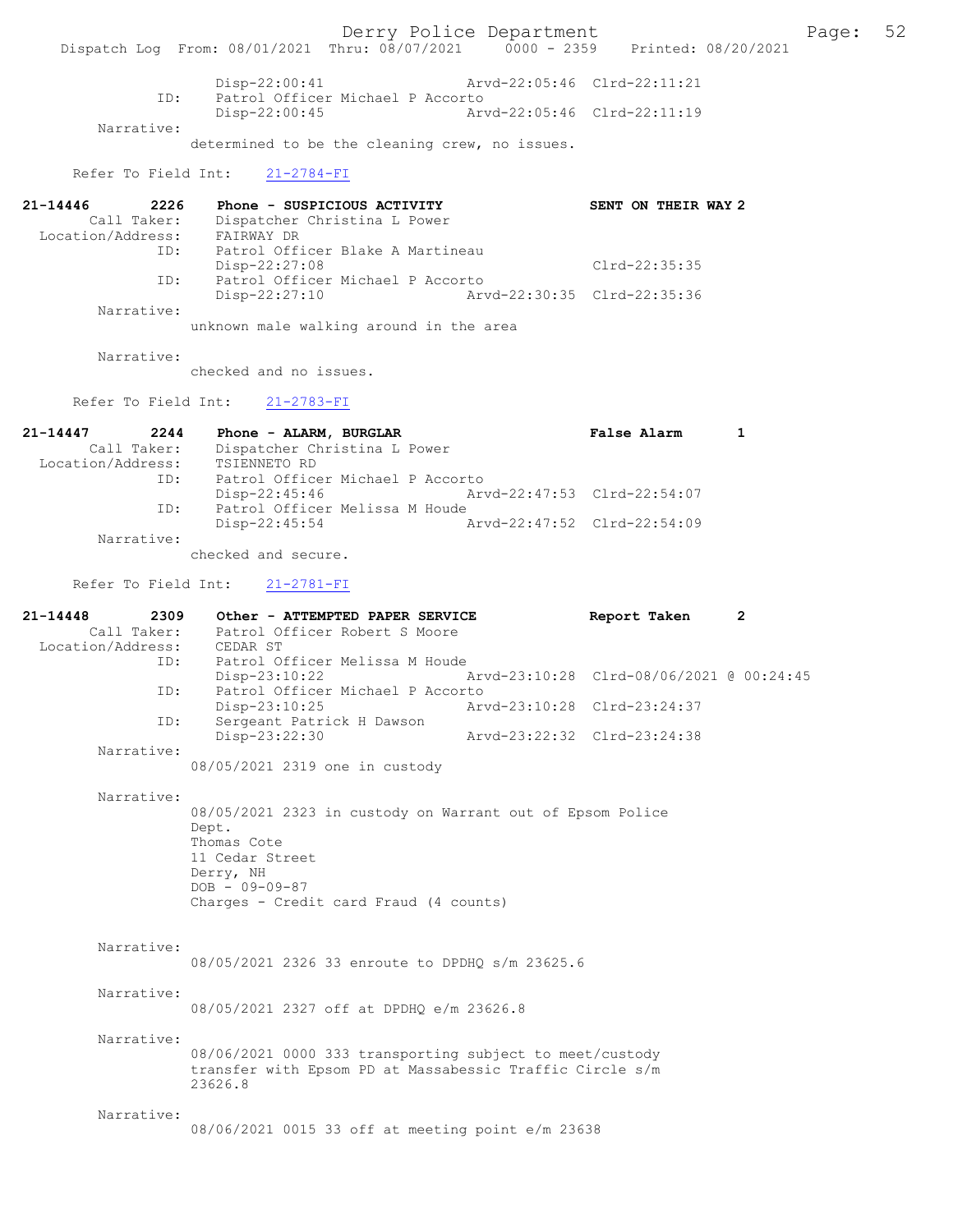Narrative:

08/06/2021 0024 custody transfered to Epsom PD - 333 clear

Refer To Arrest: 21-754-AR

| 21-14449<br>2332<br>Call Taker:<br>Location/Address:<br>ID: | Initiated - MV STOP<br>Patrol Officer Robert S Moore<br>S MAIN ST<br>Patrol Officer Cody Johnson                                                           | Warning Issued                           | 3 |
|-------------------------------------------------------------|------------------------------------------------------------------------------------------------------------------------------------------------------------|------------------------------------------|---|
| Refer To Citation:                                          | $21 - 3572 - CN$                                                                                                                                           | Arvd-23:32:00 Clrd-23:39:15              |   |
| 21-14450<br>2344                                            | 911 - DOMESTIC DISTURBANCE                                                                                                                                 | Report Taken                             | 1 |
| Call Taker:<br>Location/Address:<br>ID:                     | Patrol Officer Robert S Moore<br>JADE CT<br>Patrol Officer Collin Kennedy                                                                                  |                                          |   |
| ID:                                                         | $Disp-23:45:34$<br>Patrol Officer Ryan M Panaro                                                                                                            | Arvd-23:51:55 Clrd-08/06/2021 @ 01:54:53 |   |
| ID:                                                         | Disp-23:45:39<br>Sergeant Patrick H Dawson                                                                                                                 | Arvd-23:51:56 Clrd-08/06/2021 @ 01:48:47 |   |
| ID:                                                         | Disp-23:45:47<br>Patrol Officer Cody Johnson                                                                                                               | Arvd-23:50:10 Clrd-08/06/2021 @ 01:06:42 |   |
| ID:                                                         | Disp-23:47:12<br>Patrol Officer Michael P Accorto                                                                                                          | Arvd-00:02:38 Clrd-08/06/2021 @ 00:39:22 |   |
| ID:                                                         | Disp-00:02:54<br>Patrol Officer Collin Kennedy                                                                                                             | Arvd-00:06:32 Clrd-08/06/2021 @ 00:23:34 |   |
| Narrative:                                                  | Disp-01:56:51                                                                                                                                              | Arvd-01:56:53 Clrd-08/06/2021 @ 03:41:02 |   |
|                                                             | 08/05/2021 2357 DFD ON SCENE                                                                                                                               |                                          |   |
| Narrative:                                                  | 08/06/2021 0013 DFD transporting one to PMC (Parkland<br>Medical Center) 221/729 following ambulance                                                       |                                          |   |
| Narrative:                                                  | 08/06/2021 0018 S7 enroute to PMC                                                                                                                          |                                          |   |
| Narrative:                                                  | 08/06/2021 0029 S7/221/DFD off at PMC                                                                                                                      |                                          |   |
| Narrative:                                                  | 08/06/2021 0136 422 reports one in custody @ PMC                                                                                                           |                                          |   |
| Narrative:                                                  | 08/06/2021 0141 139 transporting one to DPDHQ s/m 45043.0                                                                                                  |                                          |   |
| Narrative:                                                  | 08/06/2021 0147 off at HQ e/m 45044.5                                                                                                                      |                                          |   |
| Narrative:                                                  | 08/06/2021 0209 in custody -<br>Jennifer McCarthy<br>19 Jade Ct.<br>Derry, NH<br>$DOB - 10 - 16 - 81$<br>Charged with - Simple Assault (Domestic) 4 Counts |                                          |   |
| Narrative:                                                  | 08/06/2021 0255 subject placed in cell #1                                                                                                                  |                                          |   |
| Narrative:                                                  | 08/06/2021 0338 Bail Commisioner contacted per request of<br>arrestee                                                                                      |                                          |   |
| Narrative:                                                  | 08/06/2021 0444 subject released on PR bail with Distirct<br>Court date 12-09-21                                                                           |                                          |   |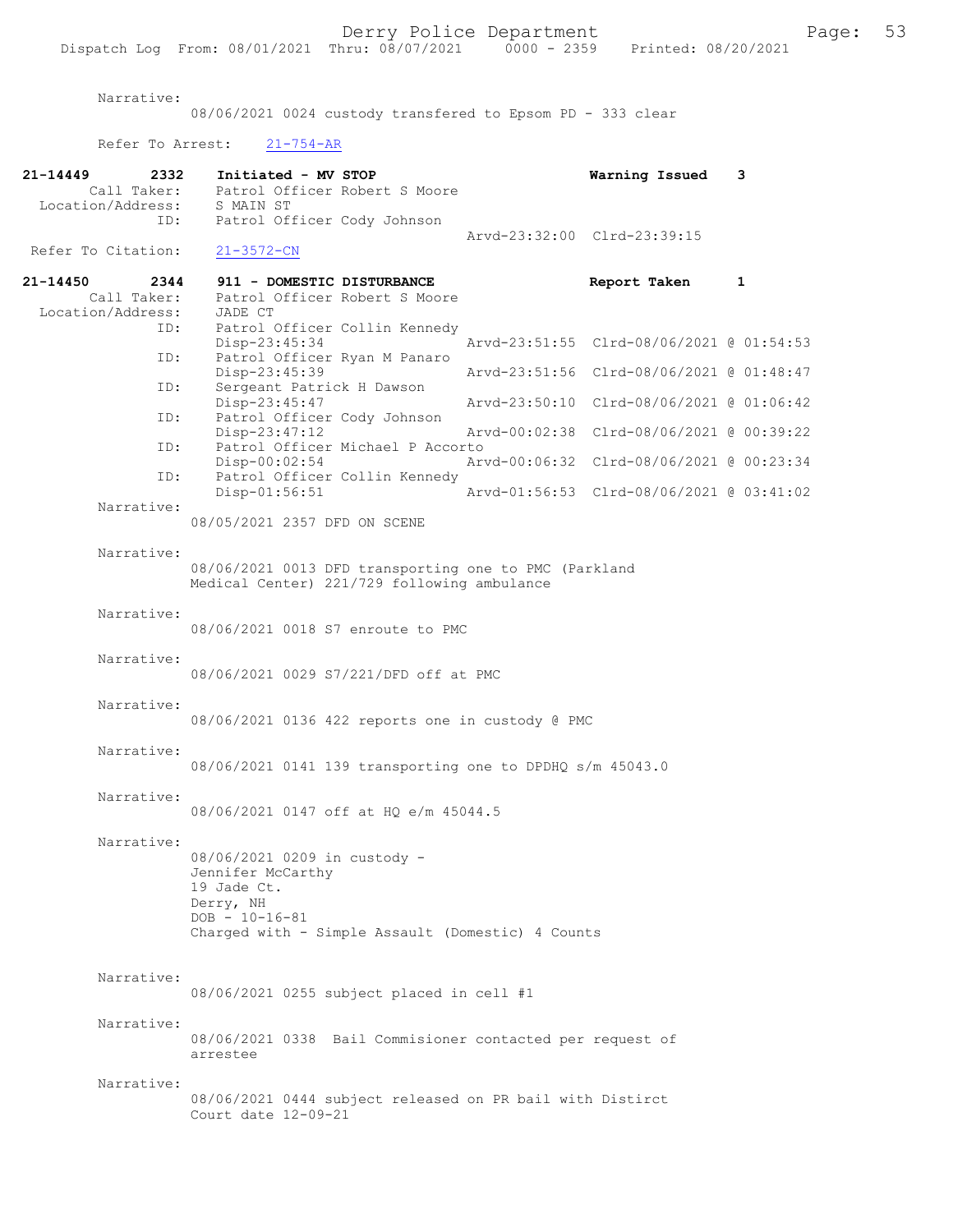Refer To Arrest: 21-756-AR

# For Date: 08/06/2021 - Friday

| $21 - 14451$<br>0025        | Initiated - PED CHECK                          | SENT ON THEIR WAY 2         |  |
|-----------------------------|------------------------------------------------|-----------------------------|--|
| Call Taker:                 | Patrol Officer Robert S Moore                  |                             |  |
| Location/Address: HILDA AVE |                                                |                             |  |
| ID:                         | Patrol Officer Michael P Accorto               |                             |  |
|                             |                                                | Arvd-00:25:00 Clrd-00:28:08 |  |
| $21 - 14452$<br>0040        | Initiated - MV STOP                            | Warning Issued<br>3         |  |
| Call Taker:                 | Patrol Officer Robert S Moore                  |                             |  |
| Location/Address:           | E BROADWAY                                     |                             |  |
| ID:                         | Patrol Officer Melissa M Houde                 |                             |  |
|                             |                                                | Arvd-00:40:00 Clrd-00:44:24 |  |
| Cleared By:                 | Patrol Officer Adam J Petkus                   |                             |  |
| Refer To Citation:          | $21 - 3573 - CN$                               |                             |  |
|                             |                                                |                             |  |
| 21-14453 0046               | Initiated - MV CHECK                           | Report Taken<br>1           |  |
| Call Taker:                 | Patrol Officer Adam J Petkus                   |                             |  |
| Location/Address:           | E BROADWAY                                     |                             |  |
| ID:                         | Patrol Officer Melissa M Houde                 |                             |  |
|                             |                                                | Arvd-00:46:00 Clrd-01:35:06 |  |
| Cleared By:                 | Patrol Officer Robert S Moore                  |                             |  |
| ID:                         | Patrol Officer Michael P Accorto               |                             |  |
|                             | Arvd-00:50:31 Clrd-01:28:40<br>Disp-00:48:15   |                             |  |
| Cleared By:                 | Patrol Officer Robert S Moore                  |                             |  |
| ID:                         | Patrol Officer Cody Johnson                    |                             |  |
|                             | $Disp-00:52:13$<br>Arvd-00:52:16 Clrd-01:35:27 |                             |  |
| Cleared By:                 | Patrol Officer Robert S Moore                  |                             |  |
| ID:                         | Sergeant Patrick H Dawson                      |                             |  |
|                             | Arvd-01:06:48 Clrd-01:35:01<br>Disp-01:06:46   |                             |  |
| Dispatched By:              | Patrol Officer Robert S Moore                  |                             |  |
| Arrived By:                 | Patrol Officer Robert S Moore                  |                             |  |
| Cleared By:                 | Patrol Officer Robert S Moore                  |                             |  |
| Narrative:                  |                                                |                             |  |
|                             | 08/06/2021 0107 commencing consent search      |                             |  |
|                             |                                                |                             |  |

Refer To Incident: 21-1374-OF

| 21-14454          | 0137        | Initiated - PROPERTY CHECK     | Services Rendered 2         |
|-------------------|-------------|--------------------------------|-----------------------------|
|                   | Call Taker: | Patrol Officer Robert S Moore  |                             |
| Location/Address: |             | PIERCE AVE                     |                             |
|                   | TD:         | Patrol Officer Melissa M Houde |                             |
|                   |             |                                | Aryd-01:37:00 Clrd-01:37:58 |
|                   | Narrative:  |                                |                             |

08/06/2021 0138 all in order

| $21 - 14455$ | 0147        | Phone - SUSPICIOUS ACTIVITY                      |                             | Report Taken                | $\overline{2}$ |
|--------------|-------------|--------------------------------------------------|-----------------------------|-----------------------------|----------------|
|              | Call Taker: | Patrol Officer Robert S Moore                    |                             |                             |                |
|              |             | Location/Address: FAIRWAY DR                     |                             |                             |                |
|              | ID:         | Patrol Officer Ryan M Panaro                     |                             |                             |                |
|              |             | Disp-01:50:01                                    | Arvd-01:52:18 Clrd-05:23:01 |                             |                |
|              | ID:         | Patrol Officer Melissa M Houde                   |                             |                             |                |
|              |             | $Disp-01:50:05$                                  |                             | Arvd-01:51:40 Clrd-05:28:11 |                |
|              | ID:         | Patrol Officer Cody Johnson                      |                             |                             |                |
|              |             | $Disp-01:50:20$                                  |                             | Arvd-01:54:51 Clrd-06:09:00 |                |
|              | ID:         | Patrol Officer Collin Kennedy                    |                             |                             |                |
|              |             | $Disp-01:55:06$                                  |                             | $Clrd-01:56:42$             |                |
|              | ID:         | Sergeant Patrick H Dawson                        |                             |                             |                |
|              |             | Disp-01:56:25                                    |                             | Arvd-01:59:22 Clrd-04:00:47 |                |
|              | Cleared By: | Sergeant Patrick H Dawson                        |                             |                             |                |
|              | ID:         | Patrol Officer Michael P Accorto                 |                             |                             |                |
|              |             | Disp-01:56:38                                    | Arvd-01:59:21 Clrd-04:00:51 |                             |                |
|              | Cleared By: | Sergeant Patrick H Dawson                        |                             |                             |                |
|              | Narrative:  |                                                  |                             |                             |                |
|              |             | 08/06/2021 0147 male subject tampering with cars |                             |                             |                |
|              |             |                                                  |                             |                             |                |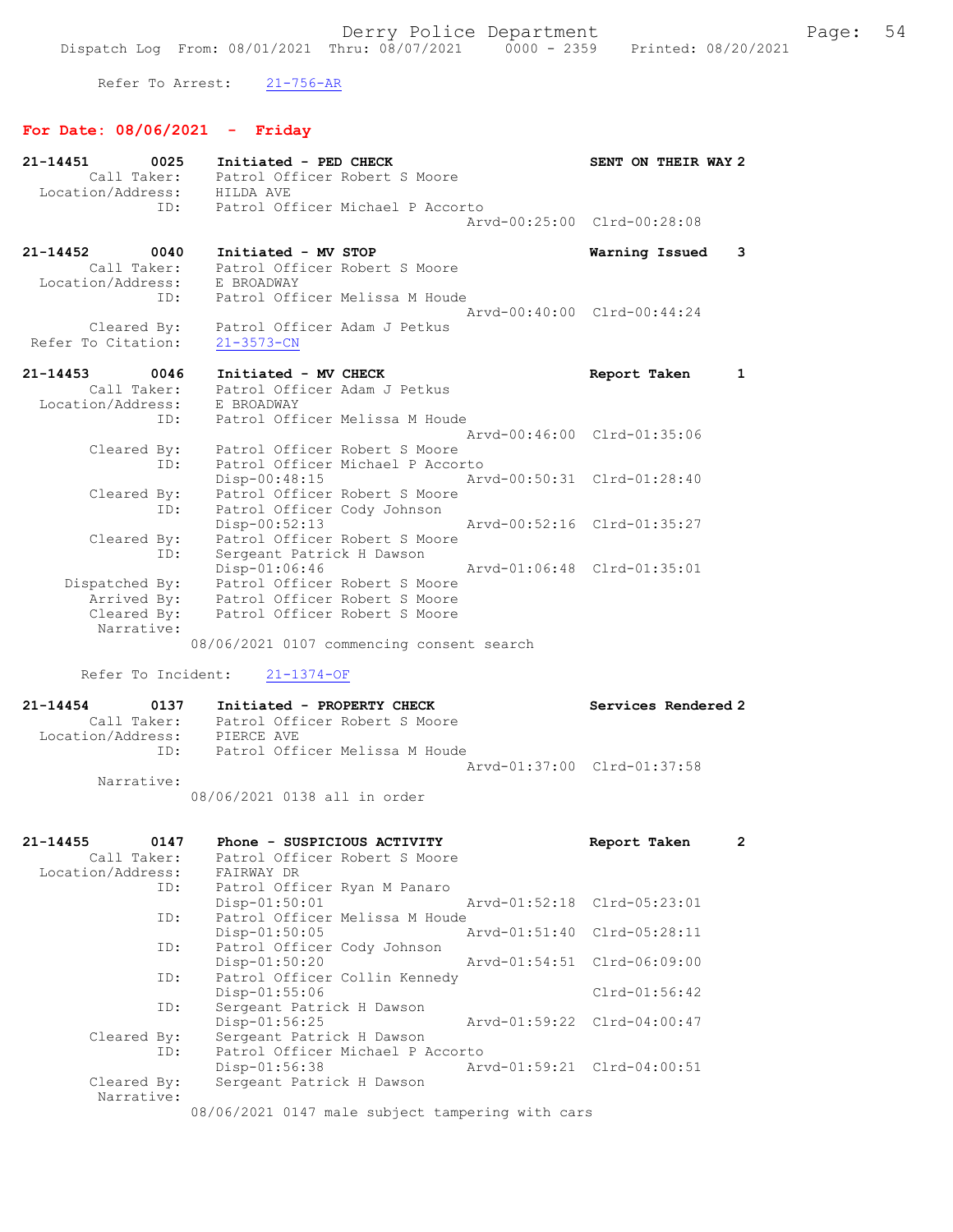Derry Police Department<br>
Page: 55 Printed: 08/20/2021 0000 - 2359 Printed: 08/20/2021 Dispatch Log From: 08/01/2021 Thru: 08/07/2021 Narrative: 08/06/2021 0214 one in custody Narrative: 08/06/2021 0226 333 enroute to DPDHQ with one in custody s/m 23657.3 Narrative: 08/06/2021 0229 333 diverting to PMC (Parkland Medical Center)per arrestee's request Narrative: 08/06/2021 0231 off at PMC e/m 23660.5 Narrative: 08/06/2021 0233 221 off at PMC to assist Narrative: 08/06/2021 0324 in cusotdy - Nathan Szpak 17 Fairway #27 Derry, NH DOB- 06-24-99 Charged with - Attempted Theft (3 counts) 2nd Degree Assault (strangulation) Resisting Arrest (2 counts) Simnple Assault on Police Officer (1 Count) Narrative: 08/06/2021 0315 enroute to DPDHQ s/m 23660.6 Narrative: 08/06/2021 0320 off at DPDHQ e/m 23662.1 Narrative: 08/06/2021 0337 Bail Commisioner contacted per request of arrestee Narrative: 08/06/2021 0458 subject bailed - held on Prventative Detention - Rockingham County Superior Court date to be determined Narrative: 08/06/2021 0527 221 transporeting one to Rockingham County House of Corrections s/m 40928.2 Narrative: 08/06/2021 0558 off at jail e/m 40949.9 Narrative: 08/06/2021 0609 clear the jail Refer To Arrest: 21-757-AR 21-14456 0542 Phone - ASSIST OTHER AGENCY Assistance Rendered 3 Call Taker: Patrol Officer Robert S Moore<br>.on/Address: DEXTER ST Location/Address:<br>ID: Patrol Officer Collin Kennedy Disp-05:43:11 Arvd-05:50:29 Clrd-06:02:49 21-14457 0809 Initiated - MV STOP Summons Issued 3 Call Taker: Dispatcher Jonathon S Pickering<br>ion/Address: FRANKLIN ST EXT Location/Address: ID: Patrol Officer Cody Johnson Arvd-08:09:00 Clrd-08:46:59<br>TD: Patrol Officer Awess Abdulkadir Patrol Officer Awess Abdulkadir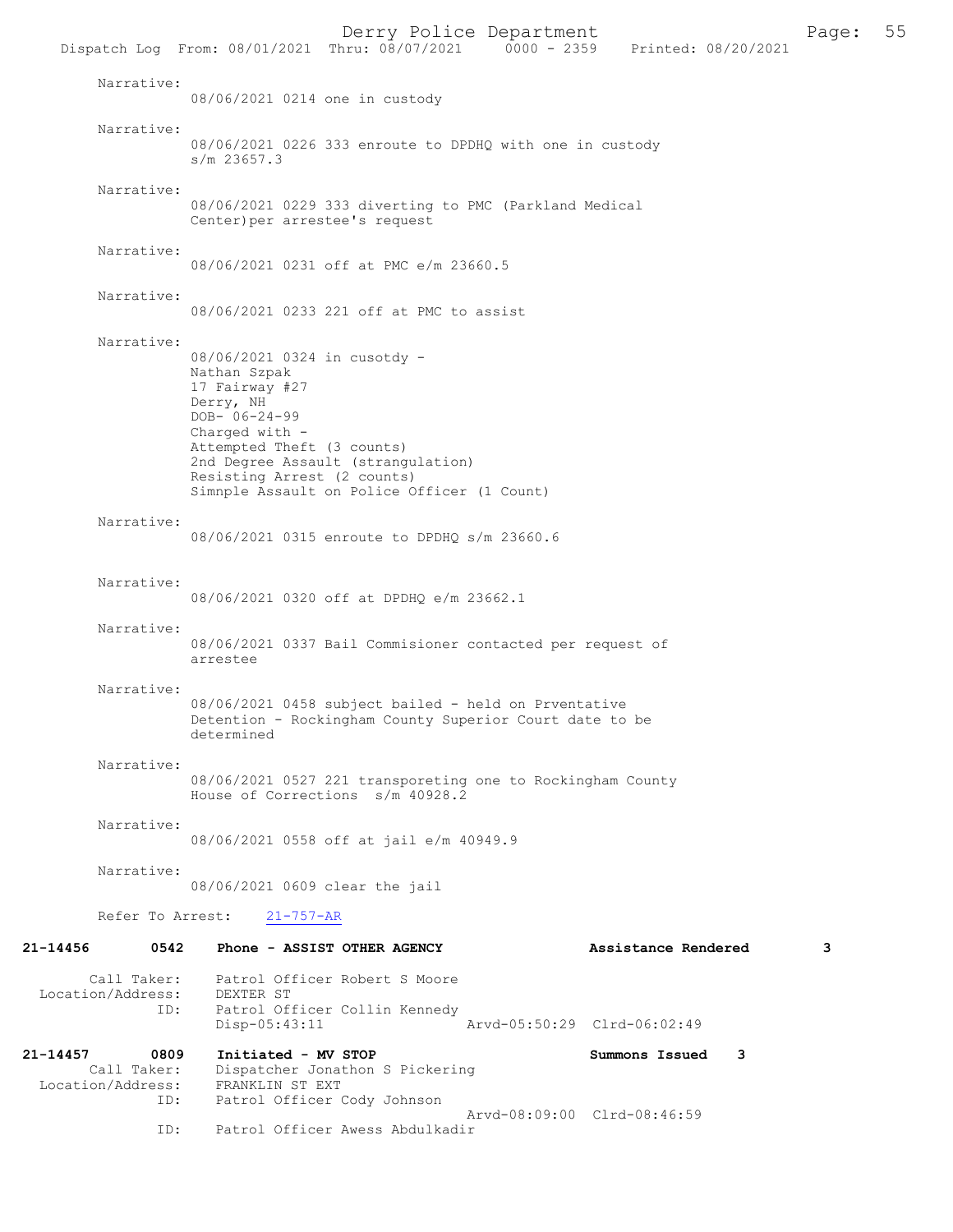Derry Police Department The Page: 56 Dispatch Log From: 08/01/2021 Thru: 08/07/2021 0000 - 2359 Printed: 08/20/2021 Disp-08:16:38 Arvd-08:19:31 Clrd-08:46:58 ID: Sergeant Jeffrey M Dawe Disp-08:18:10 Arvd-08:21:13 Clrd-08:46:59 Refer To Citation: 21-816-001050 21-14458 0831 Phone - VIN CHECK Services Rendered 3 Call Taker: Dispatcher Jonathon S Pickering Location/Address: CHASES GROVE RD ID: Patrol Officer Samuel J Troy Disp-08:32:55 Arvd-08:46:57 Clrd-08:55:28 Refer To Field Int: 21-2817-FI 21-14459 0915 Initiated - ASSIST CITIZEN ADVICE GIVEN 3 Call Taker: Dispatcher Jonathon S Pickering Location/Address: PIERCE AVE ID: Patrol Officer Awess Abdulkadir Arvd-09:15:00 Clrd-09:48:36 ID: Patrol Officer Samuel J Troy<br>Disp-09:34:25 Disp-09:34:25 Arvd-09:34:26 Clrd-09:39:24 Narrative: 08/06/2021 0935 officer flagged over 21-14460 0953 Phone - VIN CHECK Services Rendered 3 Call Taker: Dispatcher Jonathon S Pickering Location/Address: MILLS FARM CIR ID: Patrol Officer Awess Abdulkadir Disp-09:53:35 Arvd-09:58:41 Clrd-10:11:00 21-14461 1003 Phone - MEDICAL EMERGENCY Services Rendered 1 Call Taker: Dispatcher Jonathon S Pickering Location/Address: COLLETTES GROVE RD ID: Patrol Officer Samuel J Troy Disp-10:07:11 Arvd-10:14:17 Clrd-10:26:52 Refer To Field Int: 21-2769-FI 21-14462 1008 Phone - MV ACCIDENT 1 21-14462 Assistance Rendered 1 Call Taker: Dispatcher Jonathon S Pickering Location/Address: CHESTER RD + ENGLISH RANGE RD ID: Patrol Officer Nikita Tomnyuk Disp-10:08:55 Arvd-10:13:13 Clrd-10:38:21<br>21-3576-CN Refer To Citation: Narrative: 08/06/2021 1020 off with NH 4144601 and NH 3694444 Narrative: 08/06/2021 1038 Spillane v Colby - full report Refer To Accident: 21-373-AC 21-14463 1010 Phone - ANIMAL COMPLAINT Services Rendered 1 Call Taker: Lieutenant Michael T Muncey Location/Address: JUNIPER RD ID: Patrol Officer Scott M Beegan Disp-10:20:42 Arvd-10:28:50 Clrd-10:42:14 Dispatched By: Dispatcher Jonathon S Pickering Arrived By: Dispatcher Jonathon S Pickering Cleared By: Dispatcher Jonathon S Pickering Narrative: 08/06/2021 1042 bird stuck in a feeder - assistance rendered Refer To Field Int:  $\frac{21-2815-FI}{21-2816-FI}$ Refer To Field Int: 21-14464 1014 Walk-In - HIT AND RUN Report Taken 2 Call Taker: Patrol Officer Timothy J Underhill Location/Address: FAIRWAY DR ID: Patrol Officer Timothy J Underhill

Arvd-10:21:44 Clrd-10:26:27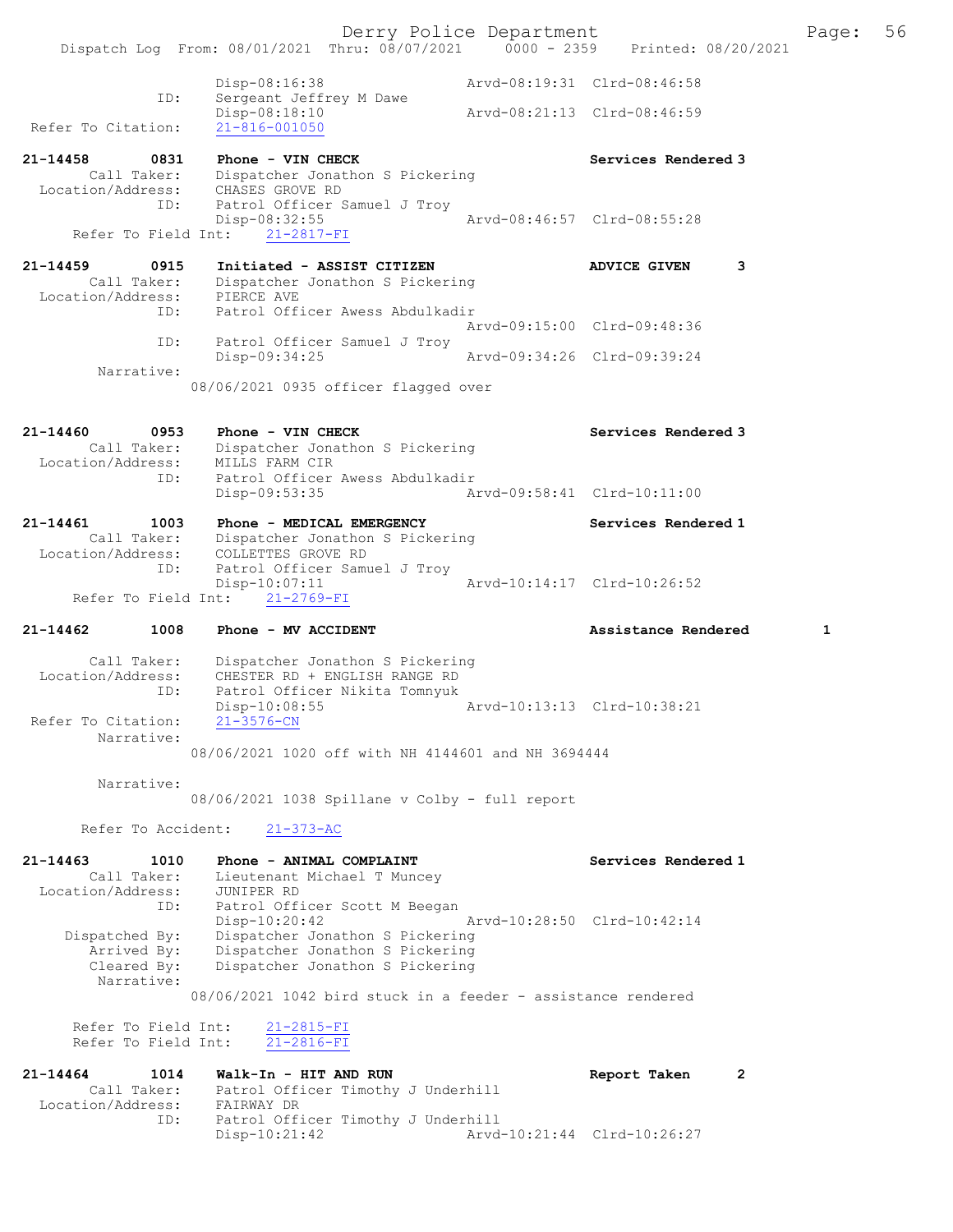Derry Police Department Fage: 57 Dispatch Log From: 08/01/2021 Thru: 08/07/2021 0000 - 2359 Printed: 08/20/2021 Dispatched By: Dispatcher Jonathon S Pickering Arrived By: Dispatcher Jonathon S Pickering Refer To Incident: 21-1376-OF 21-14465 1055 Phone - MV ACCIDENT Report Taken 1 Call Taker: Dispatcher Jonathon S Pickering Location/Address: PINKERTON ST ID: Patrol Officer Scott M Beegan Disp-10:55:56 Arvd-10:56:50 Clrd-11:31:13 Narrative: 08/06/2021 1112 off with NH 2493301 and NH 3397434 Narrative: 08/06/2021 1131 Robinson v Ross - full report Refer To Accident: 21-374-AC 21-14466 1111 Phone - NEIGHBORHOOD DISPUTE Warning Issued 2 Call Taker: Dispatcher Jonathon S Pickering Location/Address: HOMESTEAD DR ID: Patrol Officer Samuel J Troy Disp-11:15:11 Arvd-11:20:07 Clrd-11:48:57 Narrative: 08/06/2021 1133 ongoing dispute over private company practices Narrative: 08/06/2021 1149 trespass warning issued Refer To Field Int:  $\frac{21-2810-FI}{21-2820-FI}$ Refer To Field Int: 21-14467 1116 Initiated - SEXUAL OFFENDER REGISTRATION Services Rendered 1 Call Taker: Dispatcher Jonathon S Pickering Location/Address: [DY 2] MUNICIPAL DR ID: Detective Peter A Houlis Arvd-11:16:00 Clrd-11:17:21 21-14468 1127 Initiated - FOUND/LOST PROPERTY Report Taken 3 Call Taker: Dispatcher Jonathon S Pickering Location/Address: WARNER HILL RD ID: Patrol Officer Timothy J Underhill Arvd-11:27:00 Clrd-12:17:14 Narrative: 08/06/2021 1128 lost firearm Refer To Incident: 21-1377-OF 21-14469 1144 Phone - NEIGHBORHOOD DISPUTE ADVICE GIVEN 2 Call Taker: Dispatcher Jonathon S Pickering Location/Address: REMINGTON CT ID: Patrol Officer Nikita Tomnyuk Disp-11:47:21 Clrd-11:49:33 ID: Patrol Officer Samuel J Troy Disp-11:49:31 Arvd-12:01:05 Clrd-12:26:30 Refer To Field Int: 21-2819-FI 21-14470 1200 911 - MV ACCIDENT Report Taken 1 Call Taker: Dispatcher Jonathon S Pickering Location/Address: E DERRY RD ID: Patrol Officer Nikita Tomnyuk Disp-12:00:59 Arvd-12:01:00 Clrd-12:21:56 ID: Patrol Officer Scott M Beegan Disp-12:01:03 Clrd-12:01:20 Refer To Citation: 21-3584-CN Narrative: 08/06/2021 1208 Off with NH: 442 8641 and NH: 4923253 Narrative:

08/06/2021 1222 GHANEM VS GRIZOVCI - REPORTABLE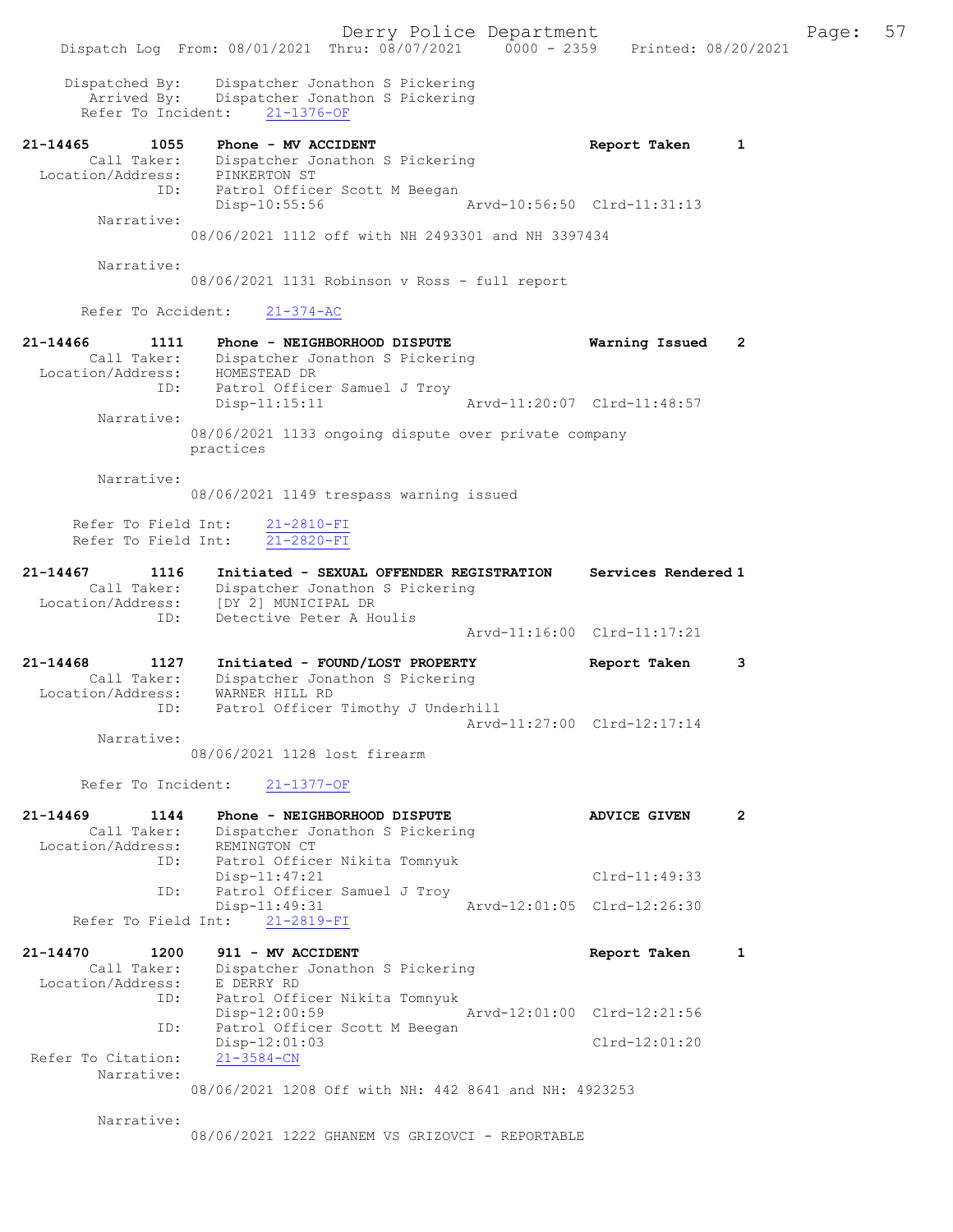Refer To Accident: 21-375-AC

| 21-14471<br>Location/Address: | 1203<br>Call Taker: | Initiated - FOLLOW-UP<br>Dispatcher Jonathon S Pickering<br>[DY 3203] ASHLEIGH DR | Cleared                     | $\mathbf{2}$ |   |
|-------------------------------|---------------------|-----------------------------------------------------------------------------------|-----------------------------|--------------|---|
|                               | ID:                 | Patrol Officer Scott M Beegan                                                     | Arvd-12:03:00 Clrd-12:06:49 |              |   |
| 21-14472                      | 1235                | Initiated - FOLLOW-UP                                                             | No Action Required          |              | 2 |
| Location/Address:             | Call Taker:         | Dispatcher Jonathon S Pickering<br>[DY 1459] CRYSTAL AVE                          |                             |              |   |
|                               | ID:                 | Patrol Officer Scott M Beegan                                                     | Arvd-12:35:00 Clrd-12:45:36 |              |   |
| 21-14473                      | 1244                | Phone - MEDICAL EMERGENCY                                                         | Transported to Hospital     |              | 1 |
| Location/Address:             | Call Taker:         | Dispatcher Jonathon S Pickering<br>[DY 1217] CRYSTAL AVE                          |                             |              |   |
|                               | ID:                 | Patrol Officer Awess Abdulkadir<br>Disp-12:44:56                                  | Arvd-12:45:35 Clrd-12:53:50 |              |   |
|                               | ID:<br>ID:          | Patrol Officer Scott M Beegan<br>Disp-12:53:44<br>Patrol Officer Awess Abdulkadir | $Clrd-12:53:46$             |              |   |
|                               |                     | Disp-12:54:02<br>Refer To Field Int:<br>$21 - 2778 - FI$                          | Arvd-12:54:04 Clrd-13:03:57 |              |   |
| 21-14474                      | 1250                | $Phone - THEFT$                                                                   | Report Taken                | $\mathbf{2}$ |   |
|                               | Call Taker:         | Dispatcher Jonathon S Pickering                                                   |                             |              |   |
| Location/Address:             |                     | [DY 1231] SCOBIE POND RD                                                          |                             |              |   |
|                               | ID:                 | Patrol Officer Scott M Beegan                                                     |                             |              |   |
|                               | Cleared By:         | Disp-12:53:48<br>Dispatcher Christina L Power                                     | Arvd-12:59:27 Clrd-16:59:45 |              |   |
|                               | ID:                 | Sergeant Jeffrey M Dawe                                                           |                             |              |   |
|                               |                     | Disp-13:35:18                                                                     | Arvd-13:35:19 Clrd-14:51:52 |              |   |
|                               | ID:                 | Patrol Officer Samuel J Troy                                                      |                             |              |   |
|                               |                     | Disp-14:49:46                                                                     | Arvd-14:49:52 Clrd-15:24:01 |              |   |
|                               | Cleared By:         | Dispatcher Christina L Power                                                      |                             |              |   |
|                               | ID:                 | Patrol Officer Brian J Landry                                                     |                             |              |   |
|                               |                     | Disp-16:27:50                                                                     | $Clrd-16:28:22$             |              |   |
| Dispatched By:                | Cleared By:         | Dispatcher Christina L Power<br>Dispatcher Christina L Power                      |                             |              |   |
|                               | ID:                 | Patrol Officer Nikita Tomnyuk                                                     |                             |              |   |
|                               |                     | Disp-16:28:18                                                                     | Arvd-16:30:21 Clrd-20:47:08 |              |   |
| Dispatched By:                |                     | Dispatcher Christina L Power                                                      |                             |              |   |
|                               | Arrived By:         | Dispatcher Christina L Power                                                      |                             |              |   |
|                               | Cleared By:         | Dispatcher Christina L Power                                                      |                             |              |   |
|                               | ID:                 | Detective Daniel J McCarthy                                                       |                             |              |   |
| Dispatched By:                |                     | Disp-19:10:13<br>Dispatcher Christina L Power                                     | Arvd-19:10:31 Clrd-20:41:37 |              |   |
|                               | Arrived By:         | Dispatcher Christina L Power                                                      |                             |              |   |
|                               | Cleared By:         | Dispatcher Christina L Power                                                      |                             |              |   |
|                               | ID:                 | Detective Victoria M Kidd                                                         |                             |              |   |
|                               |                     | Disp-19:10:18                                                                     | Arvd-19:10:33 Clrd-20:41:41 |              |   |
| Dispatched By:                |                     | Dispatcher Christina L Power                                                      |                             |              |   |
|                               | Arrived By:         | Dispatcher Christina L Power                                                      |                             |              |   |
|                               | Cleared By:<br>ID:  | Dispatcher Christina L Power<br>Detective Kevin G Ruppel                          |                             |              |   |
|                               |                     | Disp-19:10:29                                                                     | Arvd-19:10:32 Clrd-20:41:36 |              |   |
| Dispatched By:                |                     | Dispatcher Christina L Power                                                      |                             |              |   |
|                               | Arrived By:         | Dispatcher Christina L Power                                                      |                             |              |   |
|                               | Cleared By:         | Dispatcher Christina L Power                                                      |                             |              |   |
|                               | ID:                 | Detective Sergeant Ryan O'Rourke                                                  |                             |              |   |
|                               |                     | Disp-19:13:19                                                                     | Arvd-19:13:20 Clrd-20:41:39 |              |   |
| Dispatched By:                | Arrived By:         | Dispatcher Christina L Power<br>Dispatcher Christina L Power                      |                             |              |   |
|                               | Cleared By:         | Dispatcher Christina L Power                                                      |                             |              |   |
|                               | Narrative:          |                                                                                   |                             |              |   |
|                               |                     | 08/06/2021 1403 consent search started                                            |                             |              |   |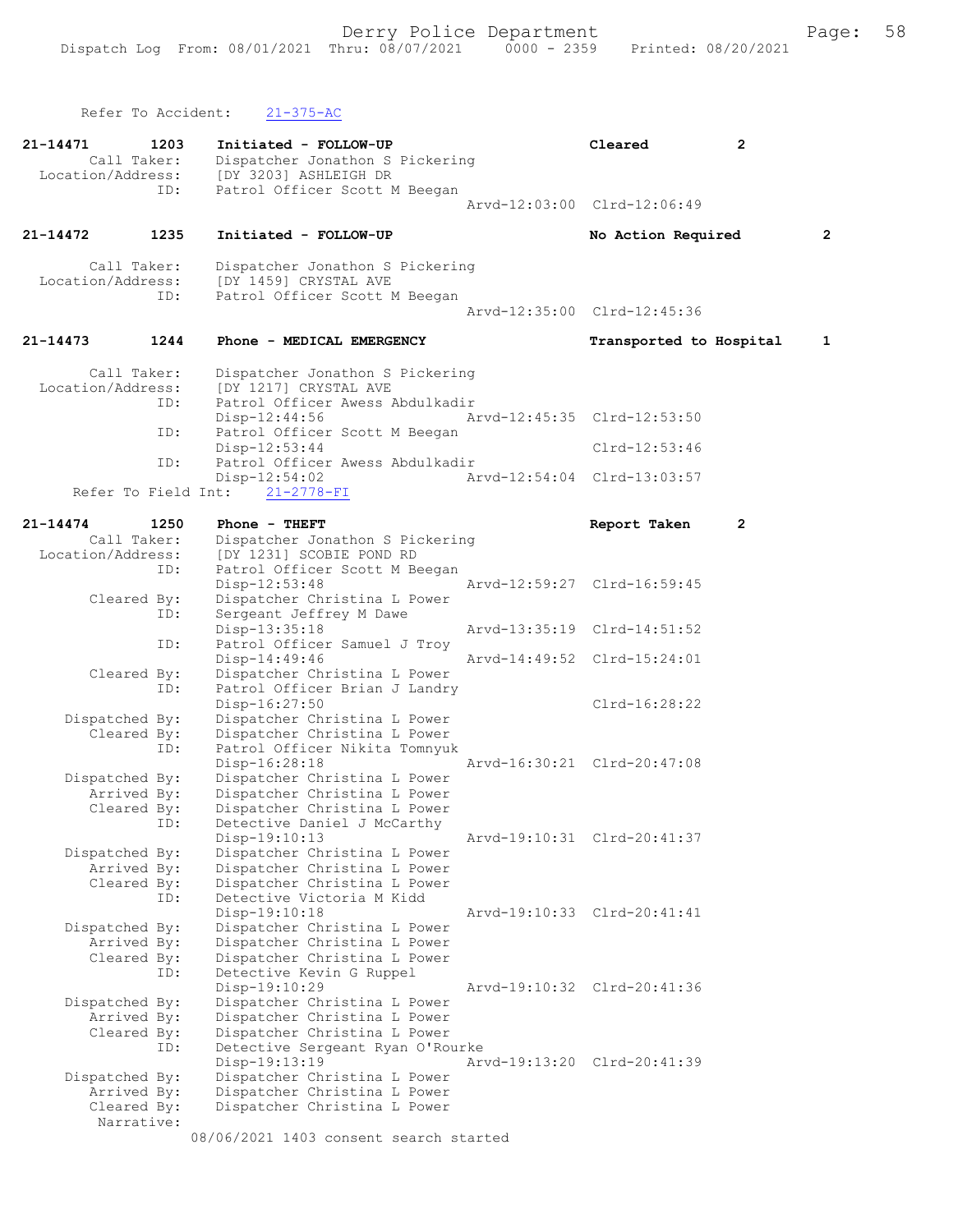|                                                                |                             | BULL, LUILUU BUDULUMUNU                    |  |                     |
|----------------------------------------------------------------|-----------------------------|--------------------------------------------|--|---------------------|
| Dispatch Log From: $08/01/2021$ Thru: $08/07/2021$ 0000 - 2359 |                             |                                            |  | Printed: 08/20/2021 |
|                                                                |                             |                                            |  |                     |
| Narrative:                                                     |                             |                                            |  |                     |
|                                                                |                             | 08/06/2021 1415 consent search ended       |  |                     |
| Narrative:                                                     |                             |                                            |  |                     |
|                                                                |                             | 08/06/2021 1909 search warrant start time. |  |                     |
|                                                                |                             |                                            |  |                     |
| Narrative:                                                     |                             |                                            |  |                     |
|                                                                | 08/06/2021 1913 SP on scene |                                            |  |                     |
|                                                                |                             |                                            |  |                     |
| Narrative:                                                     |                             |                                            |  |                     |
|                                                                |                             | 08/06/2021 2034 search warrant end time    |  |                     |
|                                                                |                             |                                            |  |                     |

Refer To Incident:  $\frac{21-1379-OF}{21-1408-OF}$ Refer To Incident:

21-14475 1302 Initiated - RESTRAINING ORDER VIOLATION Report Taken 2 Call Taker: Dispatcher Jonathon S Pickering -14475<br>Call Taker: Dispartnum<br>Location/Address: HAMPSTEAD RD ID: Patrol Officer Nikita Tomnyuk Arvd-13:02:00 Clrd-13:06:27 Narrative:

08/06/2021 1303 violated via electronic communication

Refer To Incident: 21-1378-OF

| 21-14476          | 1326        | Phone - WELFARE CHECK                     |                             | Services Rendered 2 |
|-------------------|-------------|-------------------------------------------|-----------------------------|---------------------|
|                   | Call Taker: | Dispatcher Jonathon S Pickering           |                             |                     |
| Location/Address: |             | SHILAH DR                                 |                             |                     |
|                   | ID:         | Patrol Officer Awess Abdulkadir           |                             |                     |
|                   |             | Disp-13:32:03                             | Arvd-13:36:22 Clrd-13:43:26 |                     |
|                   | ID:         | Patrol Officer Nikita Tomnyuk             |                             |                     |
|                   |             | Disp-13:32:06                             | Arvd-13:36:23 Clrd-13:43:27 |                     |
|                   | Narrative:  |                                           |                             |                     |
|                   |             | 08/06/2021 1339 contact made with subject |                             |                     |

21-14477 1349 Phone - ANIMAL COMPLAINT COME Gone on Arrival 1 Call Taker: Dispatcher Jonathon S Pickering Location/Address: COLLETTES GROVE RD ID: Patrol Officer Samuel J Troy<br>Disp-13:49:45 Disp-13:49:45 Arvd-14:03:53 Clrd-14:12:09

21-14478 1354 Phone - KEEP THE PEACE Services Rendered 2 Call Taker: Dispatcher Jonathon S Pickering Location/Address: JADE CT ID: Patrol Officer Nikita Tomnyuk Disp-13:58:38 Arvd-14:12:19 Clrd-15:10:53 Cleared By: Dispatcher Christina L Power

21-14479 1357 Phone - VEHICLE OFF THE ROAD Services Rendered 2<br>Call Taker: Dispatcher Jonathon S Pickering Dispatcher Jonathon S Pickering<br>CHESTER RD Location/Address: ID: Patrol Officer Awess Abdulkadir<br>Disp-13:58:36 Ar Disp-13:58:36 Arvd-14:07:46 Clrd-14:51:29 Narrative:

08/06/2021 1409 344 off with NH 3901088

 Narrative: 08/06/2021 1414 next on the list for a pull-out, LBP Towing assigned

Narrative:

08/06/2021 1415 LBP Towing on scene

21-14480 1446 Initiated - Drop Box Maintenance Services Rendered 3<br>Call Taker: Dispatcher Jonathon S Pickering Dispatcher Jonathon S Pickering Refer To Incident: 21-1380-OF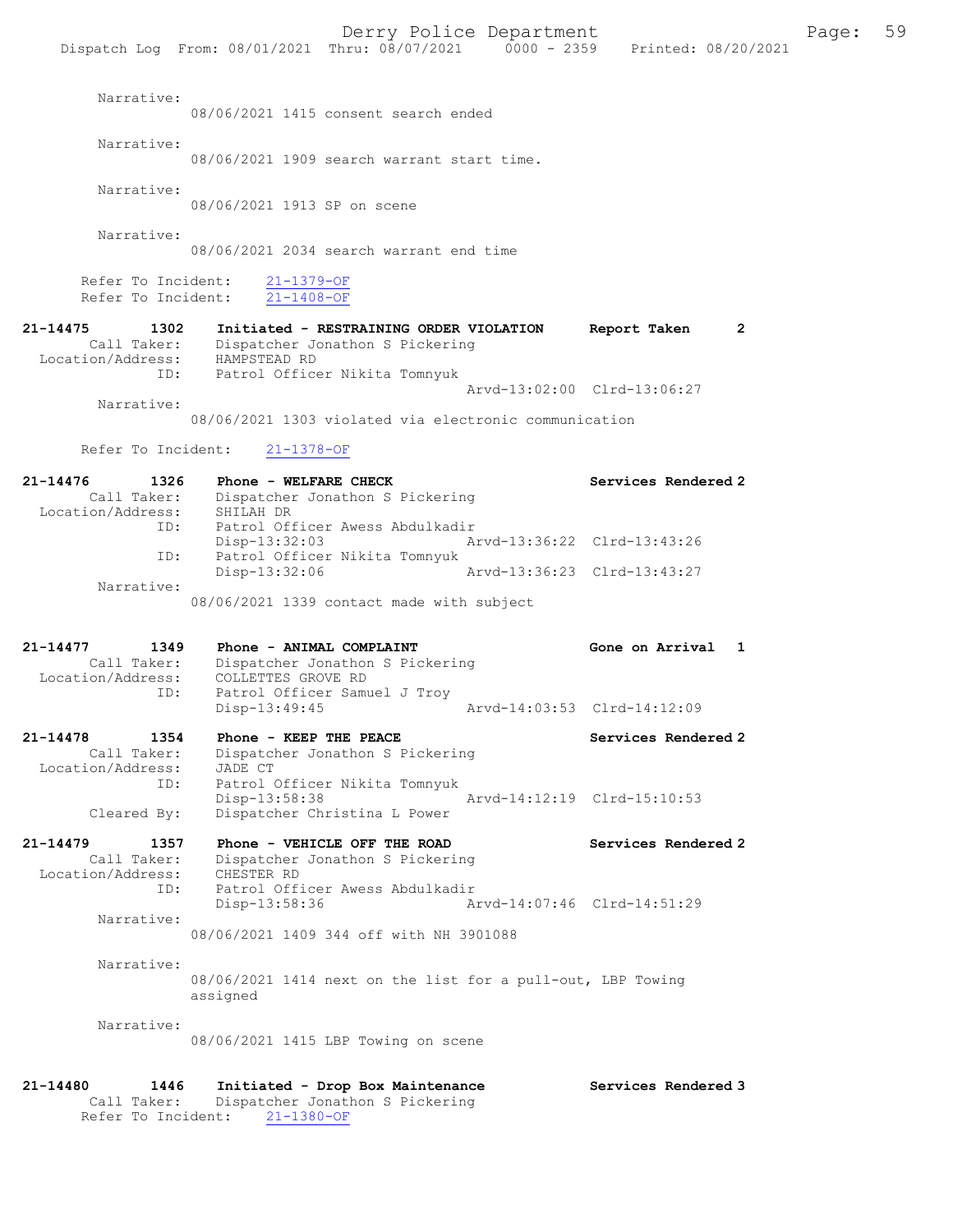Derry Police Department Fage: 60 Dispatch Log From: 08/01/2021 Thru: 08/07/2021 0000 - 2359 Printed: 08/20/2021 21-14481 1508 Walk-In - FINGERPRINTS Services Rendered 3 Call Taker: Patrol Officer Timothy J Underhill Location/Address: [DY 2] MUNICIPAL DR ID: Patrol Officer Timothy J Underhill Disp-15:09:04 Arvd-15:09:05 Clrd-15:24:21 Disp-15:09:04<br>Refer To Field Int: 21-2821-FI<br>Refer To Field Int: 21-2821-FI 21-14482 1511 Phone - Loose Dog Complaint Services Rendered 2 Call Taker: Dispatcher Christina L Power Location/Address: CHESTER RD ID: Patrol Officer Nikita Tomnyuk Disp-15:11:38 Arvd-15:22:29 Clrd-15:59:14 Narrative: med blk/whi dog, no collar Narrative: placed in the kennel and All 4 Paws notified Refer To Field Int: 21-2857-FI 21-14483 1559 Walk-In - THEFT Report Taken 2 Call Taker: Patrol Officer Timothy J Underhill Location/Address: FAIRWAY DR ID: Patrol Officer Timothy J Underhill Disp-16:00:34 Clrd-16:00:47 Narrative: theft of change from vehicle Refer To Incident: 21-1381-OF 21-14484 1603 Initiated - FOLLOW-UP Cleared 2 Call Taker: Dispatcher Christina L Power Location/Address: HAMPSTEAD RD ID: Patrol Officer Nikita Tomnyuk Arvd-16:03:00 Clrd-16:28:12 21-14485 1635 Phone - THEFT Report Taken 2 Call Taker: Dispatcher Christina L Power Location/Address: FORDWAY ST ID: Patrol Officer Brian J Landry<br>Disp-16:36:03 Arvd-16:36:36 Clrd-16:52:07 Disp-16:36:03 Narrative: jewelry Refer To Incident: 21-1382-OF 21-14486 1643 Phone - ANIMAL COMPLAINT AND ADVICE GIVEN 1 Call Taker: Dispatcher Christina L Power Location/Address: FORDWAY ST ID: Patrol Officer Brian J Landry Disp-16:52:36 Arvd-16:53:29 Clrd-17:18:14 21-14487 1651 Phone - DISTURBANCE Taken to Family/Guardian/Other 1 Call Taker: Dispatcher Christina L Power Location/Address: OLD CHESTER RD ess: One Onescape Protection<br>
ID: Sergeant Seth Plumer<br>
Disp-16:51:47 Disp-16:51:47 Arvd-17:02:44 Clrd-17:33:51 ID: Patrol Officer Monica Ricci Disp-16:51:53 Arvd-16:59:40 Clrd-17:33:53 ID: Patrol Officer Jack Stafford Disp-16:52:03 Arvd-16:52:39 Clrd-17:18:11<br>Arrived By: Lieutenant Michael T Muncey Lieutenant Michael T Muncey Narrative: between mother/son. Narrative:

matter mediated and juvenile turned over to parent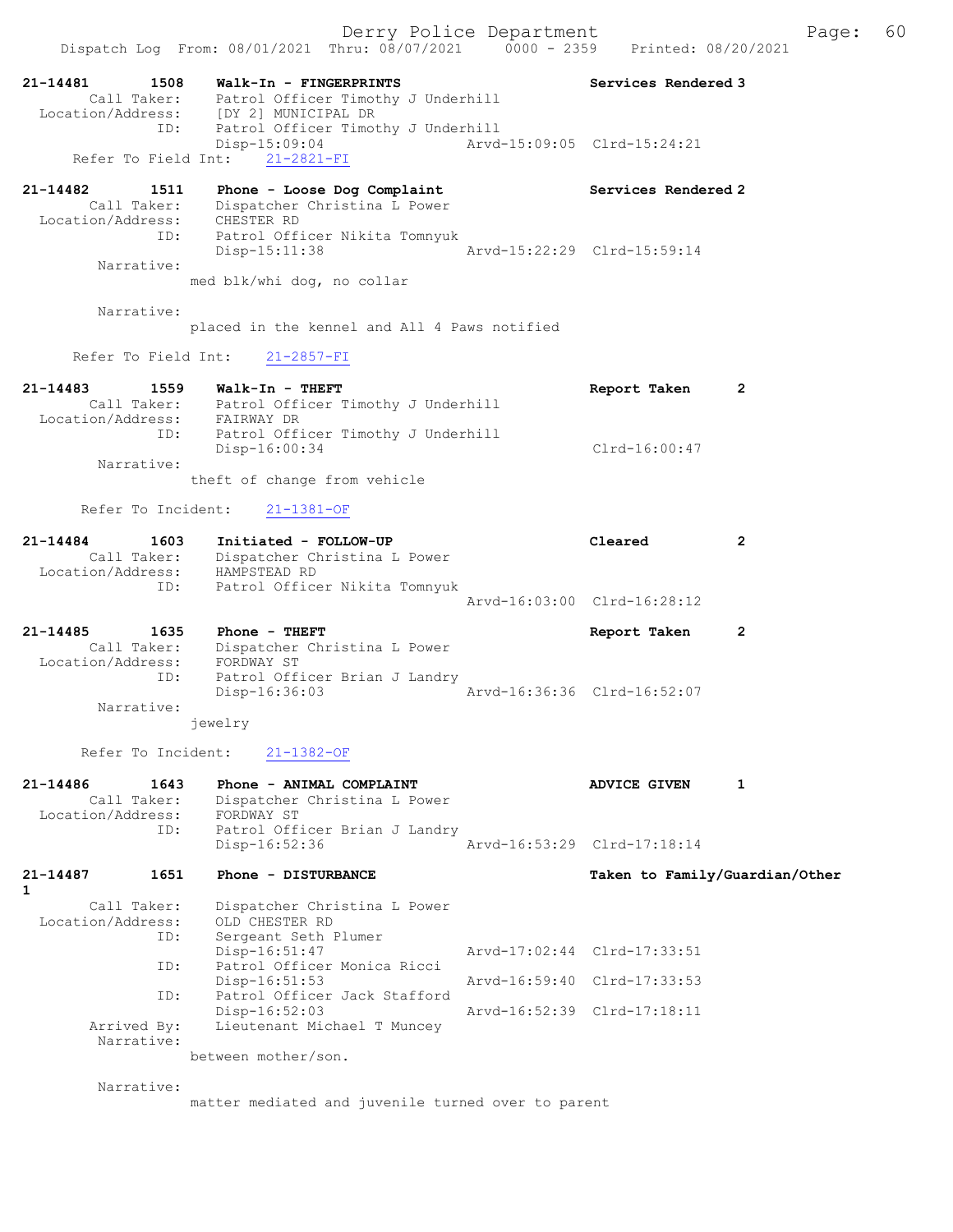|                                                             |             | Dispatch Log From: 08/01/2021 Thru: 08/07/2021                                                                 |  | $0000 - 2359$               | Printed: 08/20/2021         |                |
|-------------------------------------------------------------|-------------|----------------------------------------------------------------------------------------------------------------|--|-----------------------------|-----------------------------|----------------|
| 21-14488<br>Call Taker:<br>Location/Address:                | 1735<br>ID: | Radio - PROPERTY CHECK<br>Dispatcher Christina L Power<br>OLD CHESTER RD<br>Sergeant Seth Plumer               |  |                             | Cleared                     | 2              |
| Cleared By:                                                 | ID:         | Disp-17:36:45<br>Patrol Officer Scott M Beegan<br>Patrol Officer Jack Stafford                                 |  | Arvd-17:36:46 Clrd-17:51:28 |                             |                |
| Cleared By:<br>Narrative:                                   |             | Disp-17:36:49<br>Patrol Officer Scott M Beegan<br>08/06/2021 1744 checking the building                        |  | Arvd-17:43:28 Clrd-17:51:26 |                             |                |
|                                                             |             |                                                                                                                |  |                             |                             |                |
| Narrative:                                                  |             | residence cleared and was able to be secured                                                                   |  |                             |                             |                |
| Refer To Field Int:                                         |             | $21 - 2785 - FI$                                                                                               |  |                             |                             |                |
| $21 - 14489$<br>Call Taker:<br>Location/Address:            | 1737<br>ID: | Initiated - FOLLOW-UP<br>Dispatcher Christina L Power<br>COLES GROVE RD<br>Patrol Officer Monica Ricci         |  |                             | Cleared                     | $\overline{2}$ |
|                                                             |             |                                                                                                                |  |                             | Aryd-17:37:00 Clrd-17:40:18 |                |
| 21-14490<br>Call Taker:<br>Location/Address:                | 1758        | Phone - FOLLOW-UP<br>Patrol Officer Scott M Beegan<br>FORDWAY ST                                               |  |                             | Services Rendered 2         |                |
| Cleared By:                                                 | ID:         | Patrol Officer Brian J Landry<br>Disp-17:59:36<br>Dispatcher Christina L Power                                 |  |                             | Arvd-17:59:38 Clrd-18:11:18 |                |
| 21-14491<br>Call Taker:<br>Location/Address:                | 1806<br>ID: | Phone - ERRATIC OPERATION<br>Dispatcher Christina L Power<br>HAMPSTEAD RD<br>Patrol Officer Monica Ricci       |  |                             | Vehicle checked             | 2              |
|                                                             |             | Disp-18:06:37                                                                                                  |  |                             | Arvd-18:06:38 Clrd-18:12:50 |                |
|                                                             | ID:         | Patrol Officer Brian J Landry<br>$Disp-18:12:46$                                                               |  |                             | Arvd-18:14:23 Clrd-18:21:12 |                |
|                                                             | ID:         | Patrol Officer Timothy J Underhill<br>Disp-18:16:26                                                            |  |                             | Arvd-18:16:27 Clrd-18:21:10 |                |
| Narrative:                                                  |             | volk sedan                                                                                                     |  |                             |                             |                |
| Narrative:                                                  |             | mv check on Highland Ave                                                                                       |  |                             |                             |                |
| Narrative:                                                  |             | counseled                                                                                                      |  |                             |                             |                |
|                                                             |             | Refer To Field Int: 21-2789-FI                                                                                 |  |                             |                             |                |
| $21 - 14492$<br>Call Taker:<br>Location/Address:            | 1905<br>ID: | Phone - PROPERTY CHECK<br>Dispatcher Christina L Power<br>OLD CHESTER RD<br>Patrol Officer Timothy J Underhill |  |                             | Cleared                     | $\overline{2}$ |
| Cleared By:                                                 |             | Disp-19:06:28<br>Patrol Officer Scott M Beegan                                                                 |  | Arvd-19:13:06 Clrd-19:39:16 |                             |                |
| Cleared By:<br>Narrative:                                   | ID:         | Sergeant Seth Plumer<br>Disp-19:06:34<br>Patrol Officer Scott M Beegan                                         |  | Arvd-19:13:06 Clrd-19:39:18 |                             |                |
|                                                             |             | vehicle GOA                                                                                                    |  |                             |                             |                |
| Refer To Field Int:                                         |             | $21 - 2788 - FI$                                                                                               |  |                             |                             |                |
| $21 - 14493$<br>Call Taker:<br>Location/Address: ROLLINS ST | 1921        | Initiated - MV CHECK<br>Patrol Officer Scott M Beegan                                                          |  |                             | Cleared                     | 1              |
| Narrative:                                                  | ID:         | Patrol Officer Brian J Landry                                                                                  |  |                             | Arvd-19:21:00 Clrd-19:25:35 |                |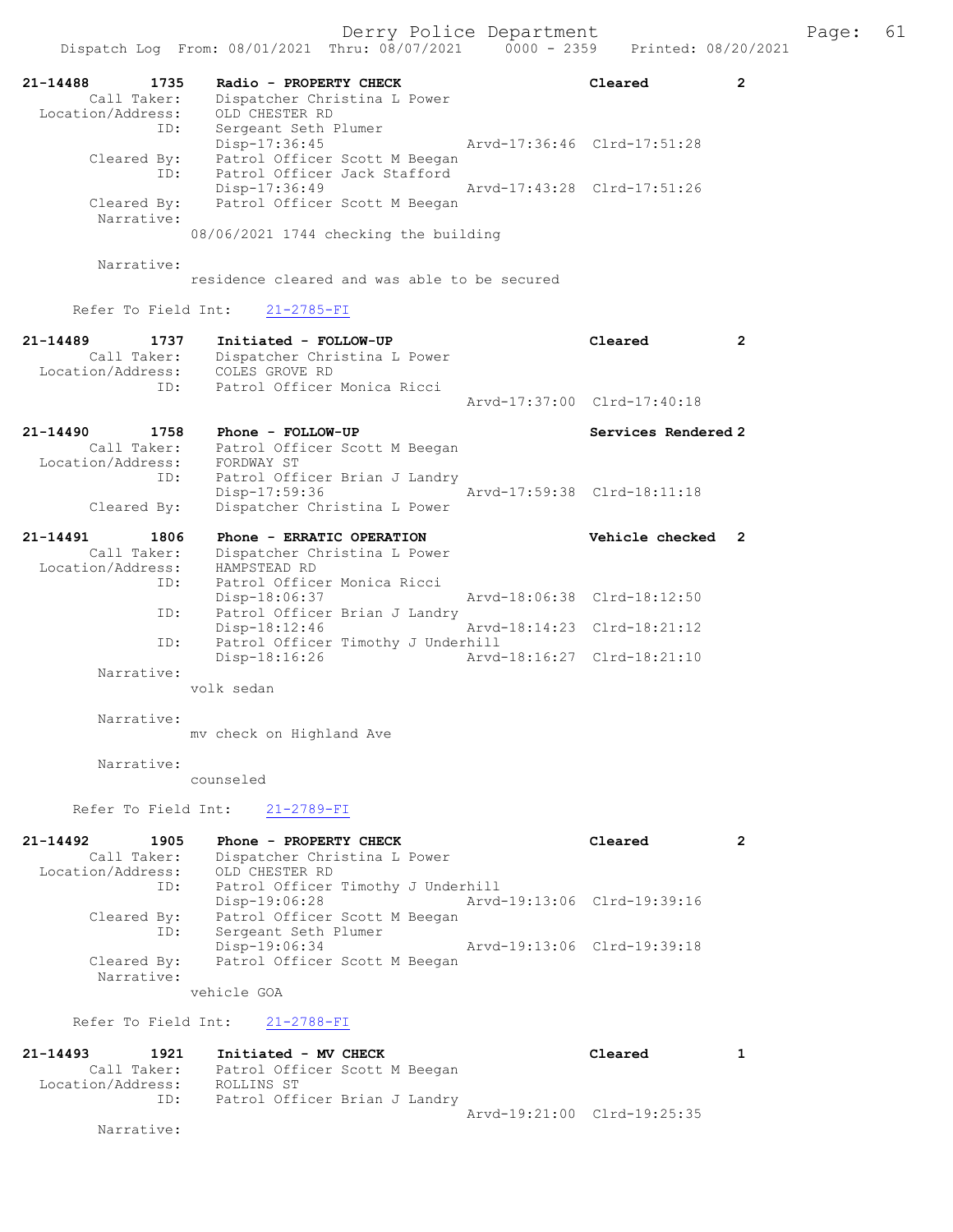|                     | Dispatch Log From: 08/01/2021                                        | Derry Police Department<br>Thru: 08/07/2021                  | $0000 - 2359$ | Printed: 08/20/2021         |                |
|---------------------|----------------------------------------------------------------------|--------------------------------------------------------------|---------------|-----------------------------|----------------|
|                     |                                                                      |                                                              |               |                             |                |
|                     | NH 4952123                                                           |                                                              |               |                             |                |
| Narrative:          | 08/06/2021 1925 DETERMINED TO BE DMV, OWNER IS MAKING<br>ARRAGEMENTS |                                                              |               |                             |                |
| 21-14494<br>1926    | Alarm - ALARM, BURGLAR                                               |                                                              |               | Cleared                     | $\mathbf{1}$   |
| Call Taker:         |                                                                      | Patrol Officer Scott M Beegan                                |               |                             |                |
| ID:                 | Location/Address: [DY 2881] MAPLE ST                                 |                                                              |               |                             |                |
|                     | Disp-19:27:38                                                        | Patrol Officer Brian J Landry                                |               | Arvd-19:33:32 Clrd-19:37:12 |                |
| ID:                 |                                                                      | Patrol Officer Jack Stafford                                 |               |                             |                |
|                     | Disp-19:27:43                                                        |                                                              |               | Arvd-19:33:31 Clrd-19:37:13 |                |
| Narrative:          |                                                                      |                                                              |               |                             |                |
|                     | 08/06/2021 1937 accidental by employee                               |                                                              |               |                             |                |
| Refer To Field Int: | $21 - 2782 - FI$                                                     |                                                              |               |                             |                |
| 21-14495<br>1948    | Phone - WELFARE CHECK                                                |                                                              |               | Could Not Locate 2          |                |
| Call Taker:         |                                                                      | Patrol Officer Scott M Beegan                                |               |                             |                |
| Location/Address:   | W BROADWAY                                                           |                                                              |               |                             |                |
| ID:                 |                                                                      | Patrol Officer Timothy J Underhill                           |               |                             |                |
|                     | Disp-19:49:39                                                        |                                                              |               | Arvd-19:53:37 Clrd-20:31:01 |                |
| Cleared By:<br>ID:  |                                                                      | Dispatcher Christina L Power<br>Patrol Officer Jack Stafford |               |                             |                |
|                     | Disp-20:12:36                                                        |                                                              |               | Arvd-20:12:37 Clrd-20:21:16 |                |
| Dispatched By:      |                                                                      | Dispatcher Christina L Power                                 |               |                             |                |
| Arrived By:         |                                                                      | Dispatcher Christina L Power                                 |               |                             |                |
| Narrative:          |                                                                      |                                                              |               |                             |                |
|                     | resident moved                                                       |                                                              |               |                             |                |
| 21-14496<br>2003    | Phone - ERRATIC OPERATION                                            |                                                              |               | Cleared                     | 2              |
| Call Taker:         |                                                                      | Dispatcher Christina L Power                                 |               |                             |                |
| Location/Address:   | PINKERTON ST                                                         |                                                              |               |                             |                |
| ID:                 | Patrol Officer Monica Ricci                                          |                                                              |               |                             |                |
|                     | Disp-20:04:33                                                        |                                                              |               | Aryd-20:12:32 Clrd-20:16:59 |                |
| Cleared By:         |                                                                      | Patrol Officer Scott M Beegan                                |               |                             |                |
| Narrative:          | GOA                                                                  |                                                              |               |                             |                |
|                     |                                                                      |                                                              |               |                             |                |
| 21-14497<br>2016    |                                                                      | Phone - NEIGHBORHOOD DISPUTE                                 |               | <b>ADVICE GIVEN</b>         | $\overline{2}$ |
| Call Taker:         |                                                                      | Dispatcher Christina L Power                                 |               |                             |                |
| Location/Address:   | HANOVER LN                                                           |                                                              |               |                             |                |
| ID:                 |                                                                      | Dispatcher Christina L Power                                 |               |                             |                |
|                     | Disp-20:22:02                                                        |                                                              |               | Arvd-20:22:04 Clrd-20:22:39 |                |
| Narrative:          | dispute with neighbor over property lines                            |                                                              |               |                             |                |
|                     |                                                                      |                                                              |               |                             |                |
| 21-14498            | 2025<br>Phone - OHRV COMPLAINT                                       |                                                              |               | Gone on Arrival 1           |                |

| <u>21-14490 </u>  | zuzo           | $FIOIE = OIRV COMELAINI$                                              | GONE ON ALLIVAL             |  |
|-------------------|----------------|-----------------------------------------------------------------------|-----------------------------|--|
|                   | Call Taker:    | Lieutenant Michael T Muncey                                           |                             |  |
| Location/Address: |                | HAMPSHIRE DR                                                          |                             |  |
|                   | ID:            | Patrol Officer Monica Ricci                                           |                             |  |
|                   |                | Disp-20:29:19                                                         | Arvd-20:39:51 Clrd-20:47:13 |  |
|                   | Dispatched By: | Dispatcher Christina L Power                                          |                             |  |
|                   | Arrived By:    | Dispatcher Christina L Power                                          |                             |  |
|                   | Cleared By:    | Dispatcher Christina L Power                                          |                             |  |
|                   | Narrative:     |                                                                       |                             |  |
|                   |                | material and the defected and containing the state of a decomposition |                             |  |

Report of kids driving a gokart in the roadway

21-14499 2048 Phone - HIT AND RUN Report Taken 2 Call Taker: Dispatcher Christina L Power Location/Address: E BROADWAY ID: Patrol Officer Brian J Landry Disp-20:49:44 Arvd-20:52:56 Clrd-21:15:10 Refer To Incident: 21-1383-OF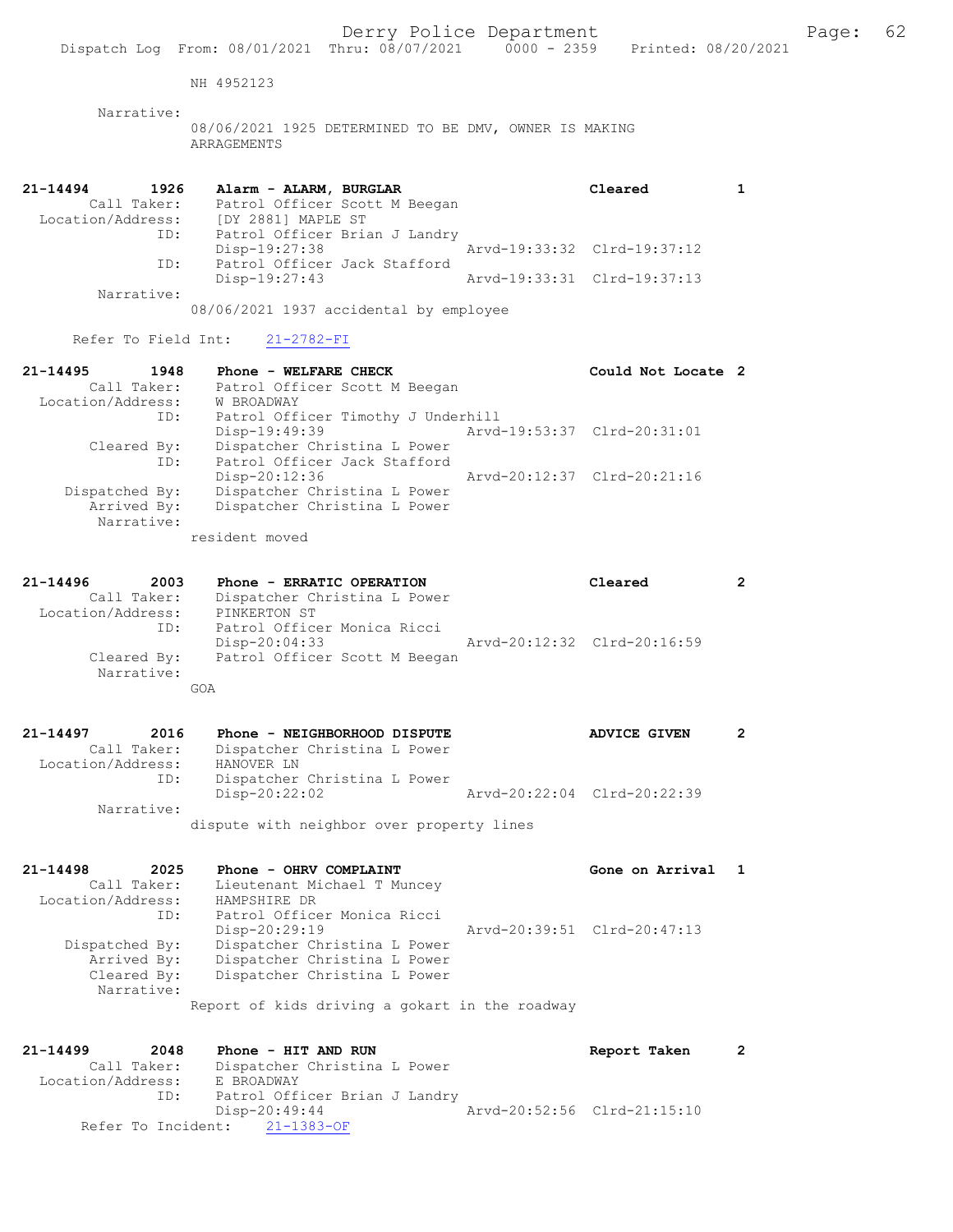Dispatch Log From: 08/01/2021 Thru: 08/07/2021 0000 - 2359 Printed: 08/20/2021 21-14500 2051 Initiated - MV STOP Warning Issued 3 Call Taker: Dispatcher Christina L Power Location/Address: PEARL ST ID: Patrol Officer Nikita Tomnyuk Arvd-20:51:00 Clrd-21:02:59 Refer To Citation: 21-3577-CN 21-14501 2114 Initiated - MV STOP Warning Issued 3 Call Taker: Dispatcher Christina L Power Location/Address: E BROADWAY ID: Patrol Officer Nikita Tomnyuk Arvd-21:14:00 Clrd-21:21:09 Cleared By: Patrol Officer Scott M Beegan Refer To Citation: 21-3578-CN 21-14502 2129 Initiated - FOLLOW-UP Cleared 2 Call Taker: Patrol Officer Scott M Beegan Location/Address: [DY 1459] CRYSTAL AVE ID: Patrol Officer Timothy J Underhill Arvd-21:29:00 Clrd-21:52:02 Cleared By: Dispatcher Christina L Power 21-14503 2147 Initiated - MV STOP Warning Issued 3 Call Taker: Dispatcher Christina L Power Location/Address: E BROADWAY ID: Patrol Officer Brian J Landry Arvd-21:47:00 Clrd-21:52:12<br>21-3579-CN Refer To Citation: 21-14505 2242 Phone - DOMESTIC DISTURBANCE Verbal in Nature 1 Call Taker: Dispatcher Christina L Power Location/Address: FOREST RIDGE RD ID: Patrol Officer Taylor Dezotell Disp-22:58:01 Arvd-23:04:16 Clrd-23:16:40 Dispatched By: Dispatcher Christine D Carlson Arrived By: Dispatcher Christine D Carlson Cleared By: Dispatcher Christine D Carlson ID: Patrol Officer Timothy J Underhill Disp-22:58:04 Arvd-23:03:17 Clrd-23:16:30 Dispatched By: Dispatcher Christine D Carlson Arrived By: Dispatcher Christine D Carlson Cleared By: Dispatcher Christine D Carlson ID: Sergeant James M Belanger Disp-23:04:44 Arvd-23:04:45 Clrd-23:16:28 Dispatched By: Dispatcher Christine D Carlson Arrived By: Dispatcher Christine D Carlson Cleared By: Dispatcher Christine D Carlson Narrative: husband/wife Refer To Field Int: 21-2779-FI 21-14504 2243 Phone - FIREWORKS COMPLAINT Could Not Locate 2 Call Taker: Patrol Officer Scott M Beegan Location/Address: HAMPSTEAD RD + ADAMS POND RD ID: Patrol Officer Collin Kennedy Disp-23:30:54 Arvd-23:35:53 Clrd-23:40:52 Dispatched By: Dispatcher Christine D Carlson Arrived By: Dispatcher Christine D Carlson Cleared By: Dispatcher Christine D Carlson

21-14506 2245 Phone - NEIGHBORHOOD DISPUTE Report Taken 2 Call Taker: Dispatcher Christina L Power Location/Address: SILVESTRI CIR ID: Patrol Officer Collin Kennedy Disp-23:01:48 Arvd-23:07:14 Clrd-23:30:44 Dispatched By: Dispatcher Christine D Carlson Arrived By: Dispatcher Christine D Carlson Cleared By: Dispatcher Christine D Carlson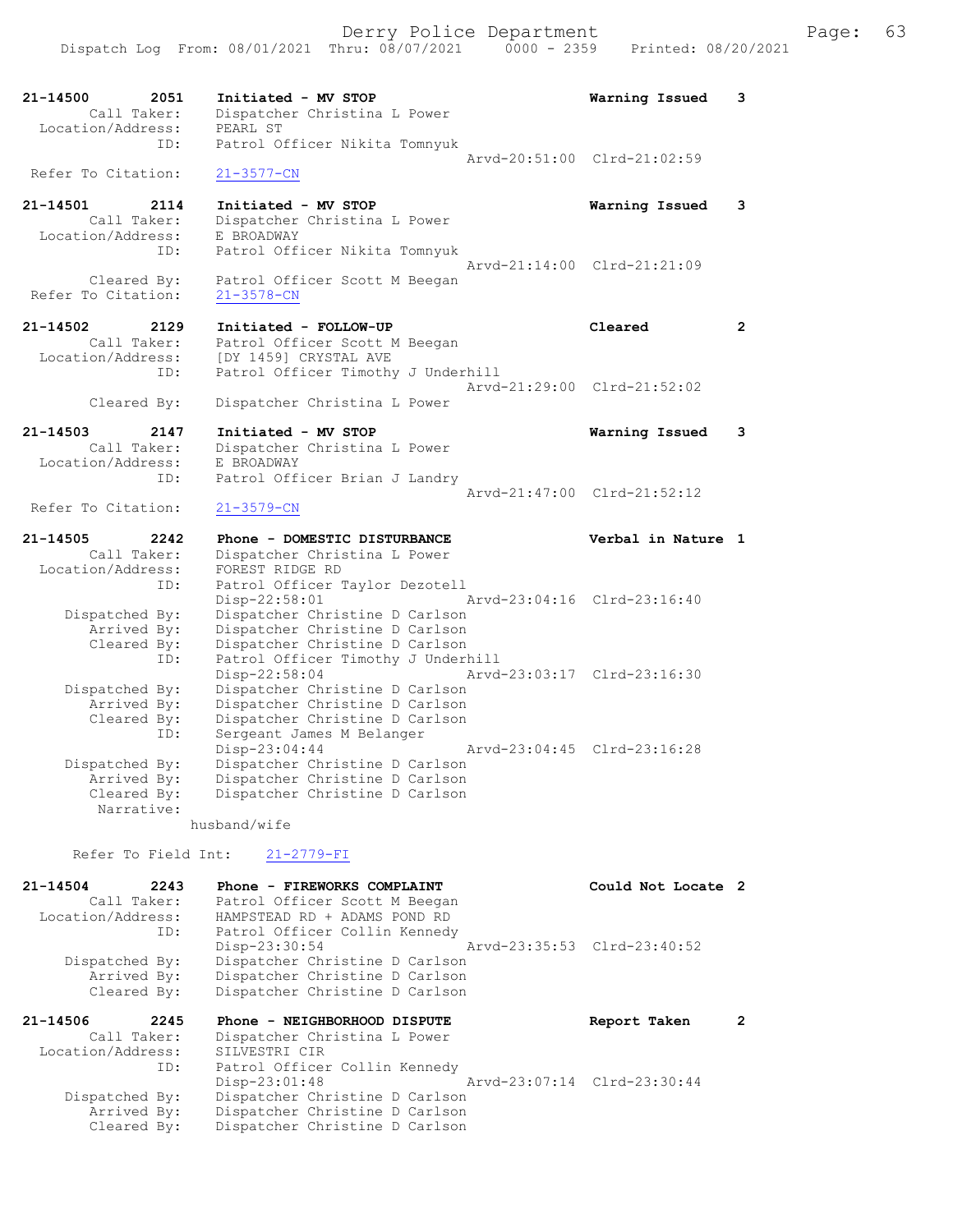Derry Police Department Fage: 64 Dispatch Log From: 08/01/2021 Thru: 08/07/2021 0000 - 2359 Printed: 08/20/2021 ID: Patrol Officer Melissa M Houde Disp-23:01:58 Arvd-23:05:48 Clrd-23:30:29 Dispatched By: Dispatcher Christine D Carlson Arrived By: Dispatcher Christine D Carlson Cleared By: Dispatcher Christine D Carlson Narrative: downstairs neighbor Refer To Incident: 21-1385-OF Refer To Field Int:  $\overline{21-2870-FI}$ 21-14507 2320 Initiated - MV STOP Warning Issued 3 Call Taker: Dispatcher Christine D Carlson Location/Address: RT 28 ID: Patrol Officer Awess Abdulkadir Arvd-23:20:00 Clrd-23:29:59<br>21-3580-CN Refer To Citation: 21-14508 2326 Alarm - ALARM, BURGLAR False Alarm 1 Call Taker: Patrol Officer Scott M Beegan Location/Address: [DY 1191] CRYSTAL AVE ID: Patrol Officer Taylor Dezotell Disp-23:26:55 Arvd-23:27:30 Clrd-23:30:58 Arrived By: Dispatcher Christine D Carlson Cleared By: Dispatcher Christine D Carlson ID: Patrol Officer Timothy J Underhill Disp-23:27:00 Arvd-23:28:17 Clrd-23:30:57 Arrived By: Dispatcher Christine D Carlson Cleared By: Dispatcher Christine D Carlson Refer To Field Int: 21-2831-FI 21-14509 2336 Initiated - PROPERTY CHECK Services Rendered 2 Call Taker: Dispatcher Christine D Carlson Location/Address: PIERCE AVE ID: Patrol Officer Melissa M Houde Arvd-23:36:00 Clrd-23:36:59 21-14510 2338 Initiated - MV STOP Warning Issued 3 Call Taker: Dispatcher Christine D Carlson Location/Address: BIRCH ST ID: Patrol Officer Melissa M Houde Arvd-23:38:00 Clrd-23:42:00<br>21-3581-CN Refer To Citation: 21-14511 2345 Initiated - MV CHECK 21 21-14511 vehicle checked 1 Call Taker: Dispatcher Christine D Carlson Location/Address: ROLLINS ST ID: Patrol Officer Melissa M Houde Arvd-23:45:00 Clrd-23:51:00 ID: Patrol Officer Taylor Dezotell Disp-23:47:10 Arvd-23:47:11 Clrd-23:50:58 Refer To Field Int: 21-2803-FI For Date: 08/07/2021 - Saturday 21-14512 0019 Phone - ASSIST OTHER AGENCY Cleared 3

| 21-19J12          | <b>9912</b> | $F11011E = A33131 0111EK A3EIV.$ |                                    | <b>CIEALEU</b>              |  |
|-------------------|-------------|----------------------------------|------------------------------------|-----------------------------|--|
|                   | Call Taker: |                                  | Dispatcher Christine D Carlson     |                             |  |
| Location/Address: |             | ASHLEIGH DR                      |                                    |                             |  |
|                   | ID:         |                                  | Patrol Officer Taylor Dezotell     |                             |  |
|                   |             | Disp-00:20:19                    |                                    | Arvd-00:20:41 Clrd-00:34:24 |  |
|                   | Cleared By: |                                  | Patrol Officer Scott M Beegan      |                             |  |
|                   | ID:         |                                  | Patrol Officer Timothy J Underhill |                             |  |
|                   |             | Disp-00:20:20                    |                                    | Arvd-00:22:50 Clrd-00:34:08 |  |
|                   | Cleared By: |                                  | Patrol Officer Scott M Beegan      |                             |  |
|                   | ID:         | Sergeant James M Belanger        |                                    |                             |  |
|                   |             | Disp-00:23:19                    |                                    | Arvd-00:23:20 Clrd-00:34:07 |  |
|                   | Cleared By: |                                  | Patrol Officer Scott M Beegan      |                             |  |
|                   | Narrative:  |                                  |                                    |                             |  |
|                   |             | 08/07/2021 0020 Assist DFD       |                                    |                             |  |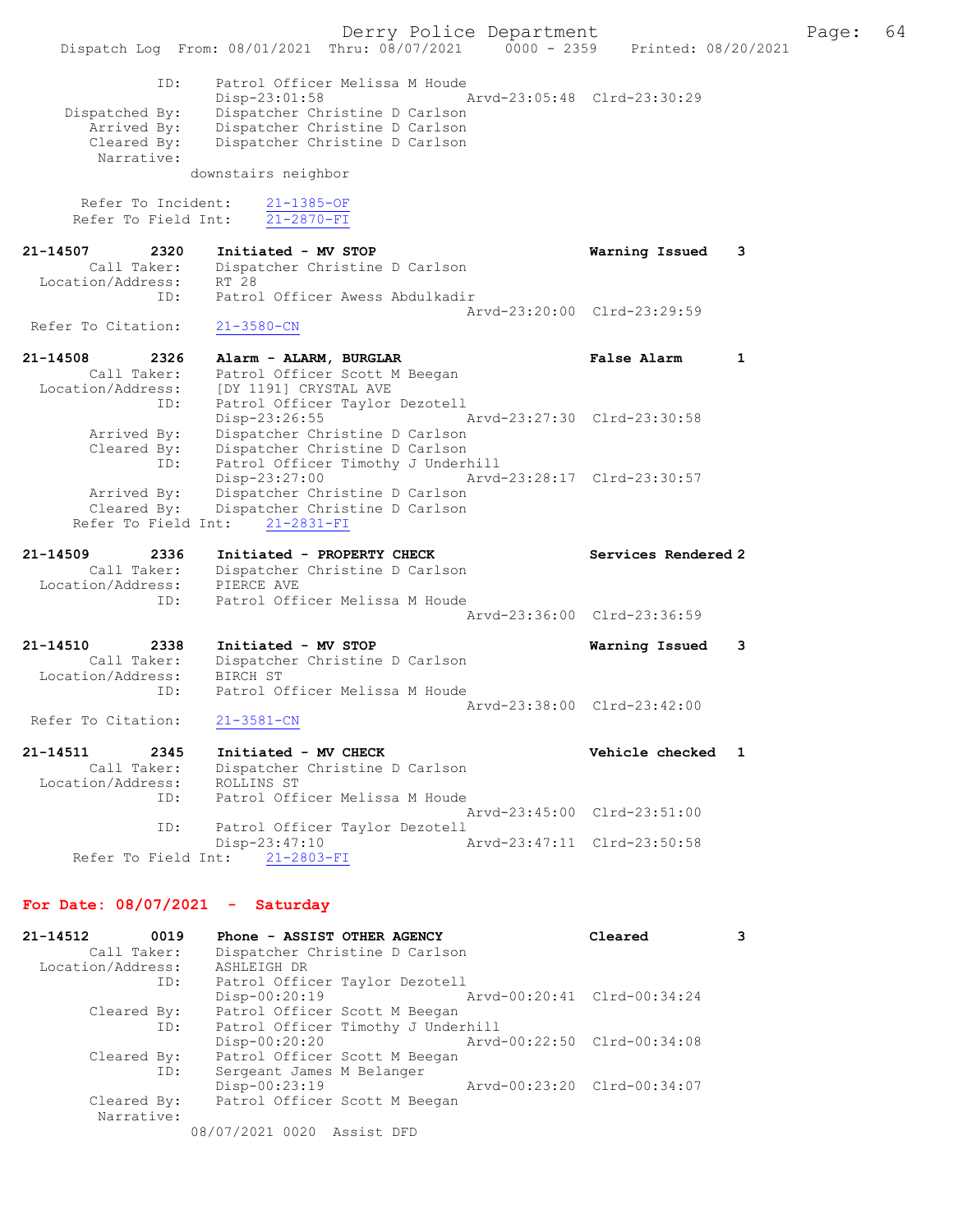|                                              |                            | Derry Police Department                                                                                      | Page:                        | 65 |
|----------------------------------------------|----------------------------|--------------------------------------------------------------------------------------------------------------|------------------------------|----|
|                                              |                            | Dispatch Log From: 08/01/2021 Thru: 08/07/2021 0000 - 2359 Printed: 08/20/2021                               |                              |    |
|                                              | Narrative:                 | 08/07/2021 0034 transported to PMC by DFD                                                                    |                              |    |
| Refer To Field Int:                          |                            | $21 - 2780 - FI$                                                                                             |                              |    |
|                                              |                            |                                                                                                              |                              |    |
| 21-14513<br>Call Taker:<br>Location/Address: | 0027                       | Initiated - MV CHECK<br>Dispatcher Christine D Carlson<br>W BROADWAY<br>Patrol Officer Melissa M Houde       | SENT ON THEIR WAY 1          |    |
|                                              | ID:                        |                                                                                                              | Arvd-00:27:00 Clrd-00:29:57  |    |
| 21-14514                                     | 0032                       | Phone - SUSPICIOUS ACTIVITY                                                                                  | Cancelled Prior to Arrival 2 |    |
| Call Taker:<br>Location/Address:             | ID:                        | Patrol Officer Scott M Beegan<br>HAMPSHIRE DR<br>Patrol Officer Awess Abdulkadir<br>Disp-00:33:04            | $Clrd-00:40:34$              |    |
| Dispatched By:                               | Narrative:                 | Dispatcher Christine D Carlson                                                                               |                              |    |
|                                              |                            | 2 suspicious vehicles                                                                                        |                              |    |
| 21-14515<br>Call Taker:<br>Location/Address: | 0034                       | Phone - SUSPICIOUS ACTIVITY<br>Dispatcher Christine D Carlson<br>FAIRWAY DR                                  | Could Not Locate 2           |    |
|                                              | ID:                        | Patrol Officer Taylor Dezotell<br>Disp-00:35:03                                                              | Arvd-00:40:03 Clrd-00:43:18  |    |
| 21-14516<br>Call Taker:<br>Location/Address: | 0052                       | Initiated - MV STOP<br>Dispatcher Christine D Carlson<br>E BROADWAY + OAK ST                                 | Warning Issued<br>3          |    |
|                                              | ID:<br>ID:                 | Patrol Officer Melissa M Houde<br>Patrol Officer Timothy J Underhill                                         | Arvd-00:52:00 Clrd-00:56:27  |    |
| Refer To Citation:                           |                            | Disp-00:53:41<br>$21 - 3582 - CN$                                                                            | Arvd-00:53:42 Clrd-00:56:13  |    |
| 21-14517<br>Call Taker:<br>Location/Address: | 0106                       | Initiated - MV CHECK<br>Dispatcher Christine D Carlson<br>BIRCH ST                                           | Vehicle checked 1            |    |
|                                              | ID:                        | Patrol Officer Melissa M Houde                                                                               | Arvd-01:06:00 Clrd-01:08:47  |    |
| 21-14518<br>Location/Address:                | 0122<br>Call Taker:        | Initiated - MV STOP<br>Dispatcher Christine D Carlson<br>RT 28                                               | Warning Issued<br>3          |    |
| Refer To Citation:                           | ID:                        | Patrol Officer Awess Abdulkadir<br>$21 - 3583 - CN$                                                          | Arvd-01:22:00 Clrd-01:28:20  |    |
| 21-14519                                     | 0125                       | Phone - SUSPICIOUS ACTIVITY                                                                                  | Services Rendered 2          |    |
| Call Taker:<br>Location/Address:             | ID:                        | Dispatcher Christine D Carlson<br>KENDALL POND RD<br>Patrol Officer Melissa M Houde                          |                              |    |
|                                              | ID:                        | $Disp-01:26:19$<br>Patrol Officer Taylor Dezotell                                                            | Arvd-01:28:38 Clrd-01:36:22  |    |
|                                              | ID:                        | $Disp-01:26:22$<br>Patrol Officer Awess Abdulkadir                                                           | $Clrd-01:28:18$              |    |
|                                              |                            | $Disp-01:28:26$                                                                                              | Arvd-01:30:57 Clrd-01:36:20  |    |
| 21-14520<br>Location/Address:                | 0224<br>Call Taker:<br>ID: | Initiated - PROPERTY CHECK<br>Dispatcher Christine D Carlson<br>CRYSTAL AVE<br>Patrol Officer Collin Kennedy | Services Rendered 2          |    |
|                                              |                            |                                                                                                              | Arvd-02:24:00 Clrd-02:27:42  |    |
| 21-14521<br>Call Taker:                      | 0314<br>Location:          | Phone - WARRANT ARREST<br>Dispatcher Christine D Carlson<br>[HM] HAMPTON POLICE DEPT                         | 2<br>Arrest(s) Made          |    |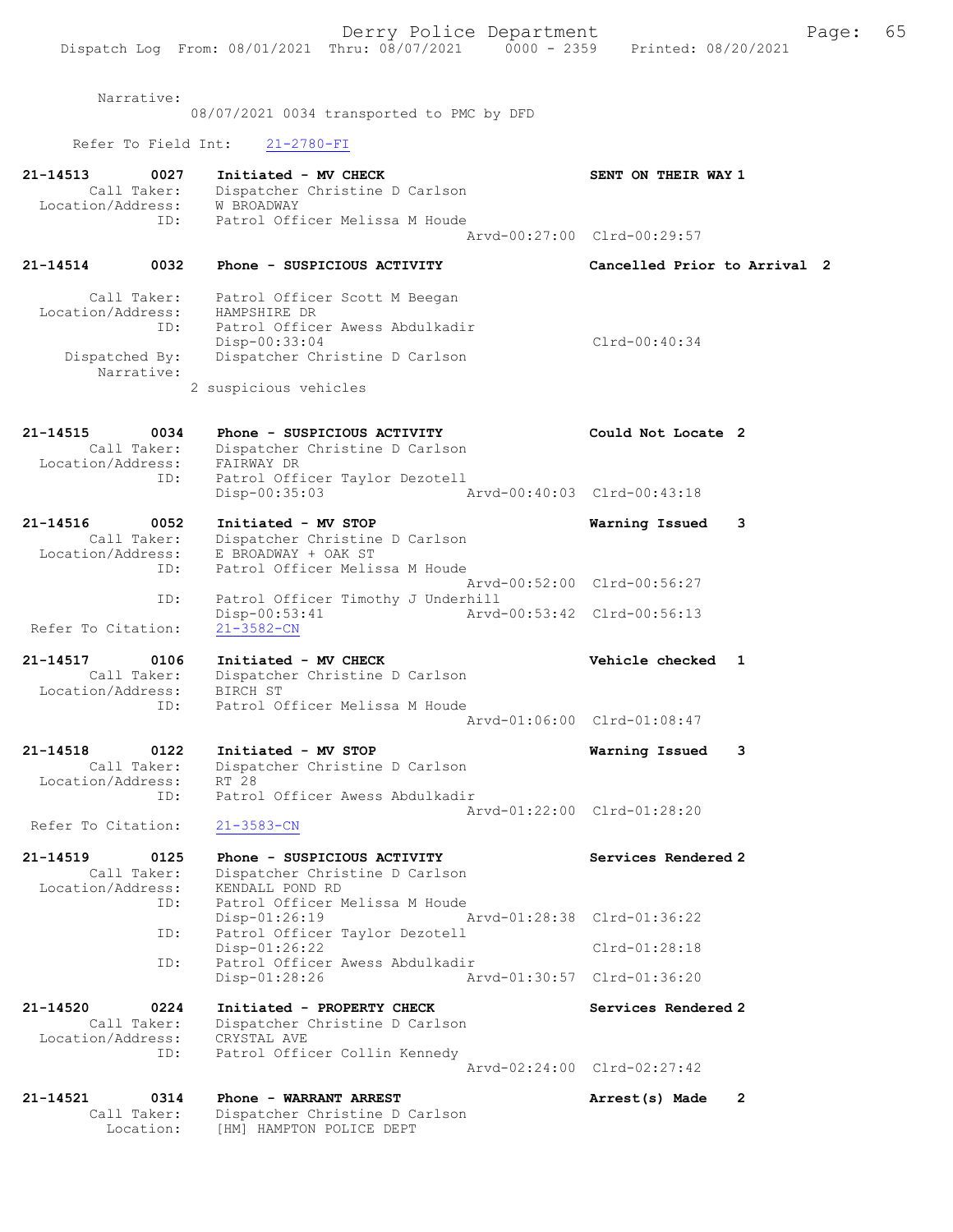Derry Police Department The Page: 66 Dispatch Log From: 08/01/2021 Thru: 08/07/2021 0000 - 2359 Printed: 08/20/2021 ID: Patrol Officer Awess Abdulkadir Disp-05:15:51 Arvd-05:44:07 Clrd-08:40:21<br>Cleared By: Detective Kimberly M Bouse Detective Kimberly M Bouse Narrative: 08/07/2021 0314 Hampton PD has one in custody on our warrant #21-3, violation of protective order: Dalvin Andino 103 Buttonwood St Boston, MA DOB: 1/4/97 Narrative: 08/07/2021 0544 244 off w/ Hampton PD unit at Epping park/ride Narrative: 244 enroute to HQ w/ subject, s/m: 41,087.3 Narrative: 08/07/2021 0618 244 off at HQ, e/m: 41,106 Narrative: 08/07/2021 0753 244 transporting to jail s/m 41106.1 Narrative: 08/07/2021 0823 244 off at jail e/m 41127.5 Refer To Arrest: 21-758-AR 21-14522 0559 Initiated - PED CHECK SENT ON THEIR WAY 2<br>Call Taker: Dispatcher Christine D Carlson Dispatcher Christine D Carlson Location/Address: N MAIN ST<br>TD: Patrol Ofi Patrol Officer Collin Kennedy Arvd-05:59:00 Clrd-06:14:05<br>ID: Sergeant James M Belanger Sergeant James M Belanger<br>Disp-06:03:14 -06:03:14 Arvd-06:03:15 Clrd-06:14:03<br>21-2800-FI Refer To Field Int: 21-14523 0646 Phone - DELIVER A MESSAGE Cancelled Prior to Arrival 1 Call Taker: Dispatcher Christine D Carlson Location/Address: CHESTER RD ID: Patrol Officer Nikita Tomnyuk Disp-07:17:28 Arvd-07:19:52 Clrd-07:20:01 Dispatched By: Detective Kimberly M Bouse Arrived By: Detective Kimberly M Bouse Cleared By: Detective Kimberly M Bouse 21-14524 0944 Initiated - MV STOP Served 3 Call Taker: Detective Kimberly M Bouse Location/Address: [DY 2737] BEDARD AVE ID: Patrol Officer Samuel J Troy Arvd-09:44:00 Clrd-09:50:28<br>TD: Patrol Officer Samuel J Trov Patrol Officer Samuel J Troy Arvd-09:54:36 Clrd-09:54:44 21-14525 0954 Initiated - MV STOP Warning Issued 3 Call Taker: Detective Kimberly M Bouse<br>ion/Address: WINDHAM RD Location/Address:<br>ID: Patrol Officer Samuel J Troy Arvd-09:54:00 Clrd-10:02:43<br>21-3585-CN Refer To Citation: 21-14526 1030 911 - SUSPICIOUS ACTIVITY Arrest(s) Made 2 Call Taker: Detective Kimberly M Bouse<br>ion/Address: LARAWAY CT Location/Address:<br>TD: Patrol Officer Charles L Doherty Disp-10:32:26 Arvd-10:32:29 Clrd-13:20:44 ID: Patrol Officer Scott M Beegan<br>Disp-10:32:27 Disp-10:32:27 Arvd-10:32:30 Clrd-13:04:40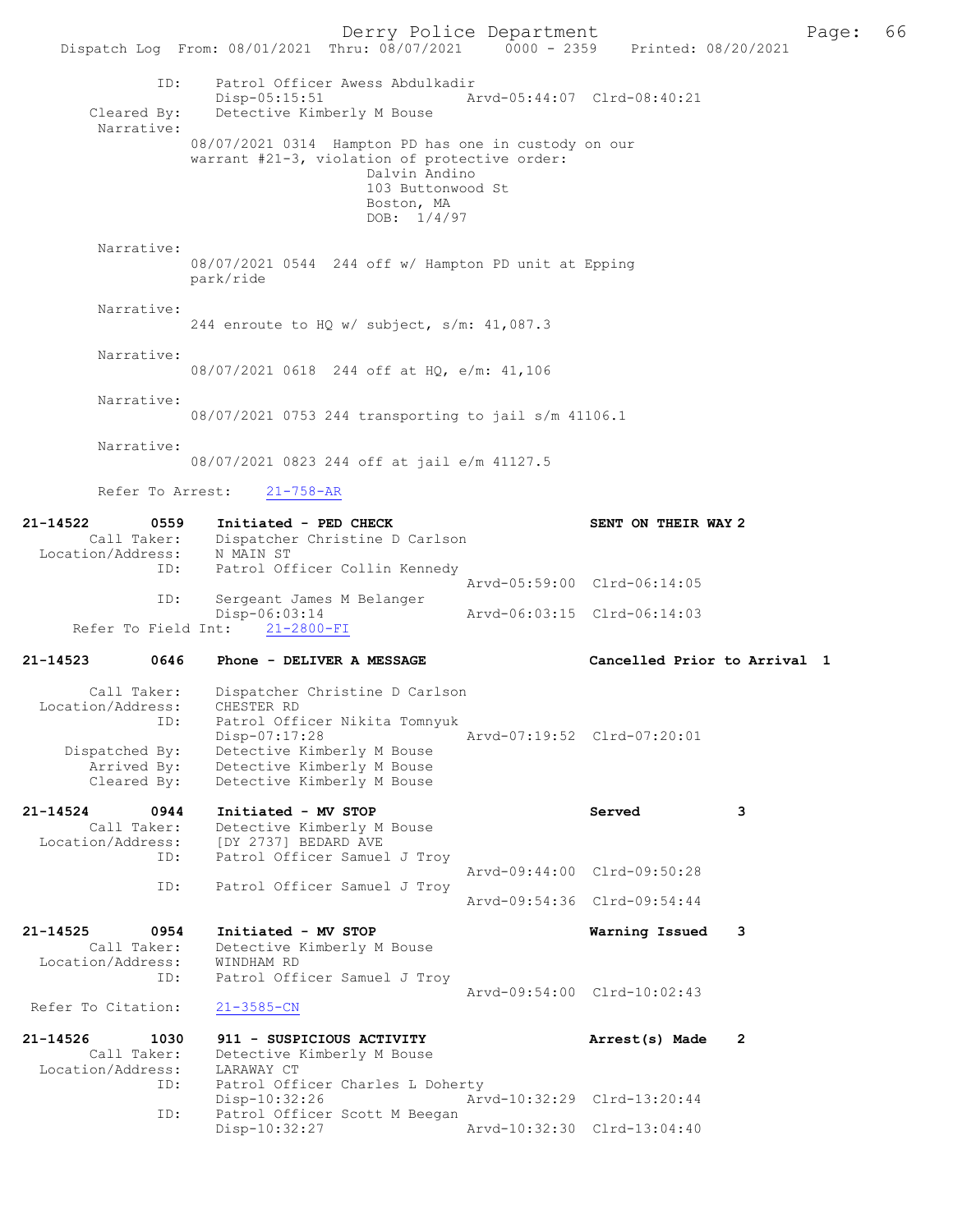Derry Police Department Fage: 67 Dispatch Log From: 08/01/2021 Thru: 08/07/2021 0000 - 2359 Printed: 08/20/2021 ID: Sergeant Jared Knox Disp-10:34:44 Arvd-10:34:46 Clrd-11:14:25 Narrative: 08/07/2021 1034 off with NH 4560548 Narrative: 08/07/2021 1035 one detained Narrative: . Narrative: 08/07/2021 1044 one in custody Daniel Riendeau DOB 12/28/61 Homeless Possession of Controlled Drug Narrative: 08/07/2021 1052 725 transporting to PMC s/m 27458.2 Narrative: 08/07/2021 1058 725 off at PMC e/m 27459.8 Narrative: 08/07/2021 1248 725 enroute to dpd s/m 27459.8 Narrative: 08/07/2021 1253 725 off at hq 27461.4 Narrative: 08/07/2021 1431 Subject released on P/R bail with a Rock County Superior Court date of August 7, 2021. Refer To Arrest: 21-759-AR 21-14527 1101 Initiated - FOLLOW-UP Cleared 2 Call Taker: Detective Kimberly M Bouse Location/Address: WINDHAM RD ID: Patrol Officer Samuel J Troy Arvd-11:01:00 Clrd-11:06:39 21-14528 1102 Phone - ANIMAL COMPLAINT Number of Services Rendered 1 Call Taker: Patrol Officer Casey J Noyes Location/Address: [DY 2803] GERVAISE DR ID: Patrol Officer Samuel J Troy Disp-11:07:15 Arvd-11:16:35 Clrd-11:29:50 Arrived By: Detective Kimberly M Bouse Cleared By: Detective Kimberly M Bouse Refer To Field Int: 21-2799-FI 21-14529 1124 Initiated - FOLLOW-UP Cleared 2 -<br>- Call Taker: Detective Kimberly M Bouse<br>tion/Address: JADE CT Location/Address:<br>ID: Patrol Officer Nikita Tomnyuk Arvd-11:24:00 Clrd-11:32:16 21-14530 1218 Phone - SUSPICIOUS ACTIVITY Cleared 2 Call Taker: Patrol Officer Casey J Noyes Location/Address: ess: RT 28<br>ID: Patrol Officer Awess Abdulkadir<br>Disp-12:19:38 Ar Disp-12:19:38 Arvd-12:23:23 Clrd-12:32:34 Arrived By: Detective Kimberly M Bouse ID: Patrol Officer Nikita Tomnyuk Arvd-12:20:31 Clrd-12:32:30 Refer To Field Int: 21-2798-FI 21-14531 1233 Phone - DISTURBANCE Services Rendered 1 Call Taker: Patrol Officer Casey J Noyes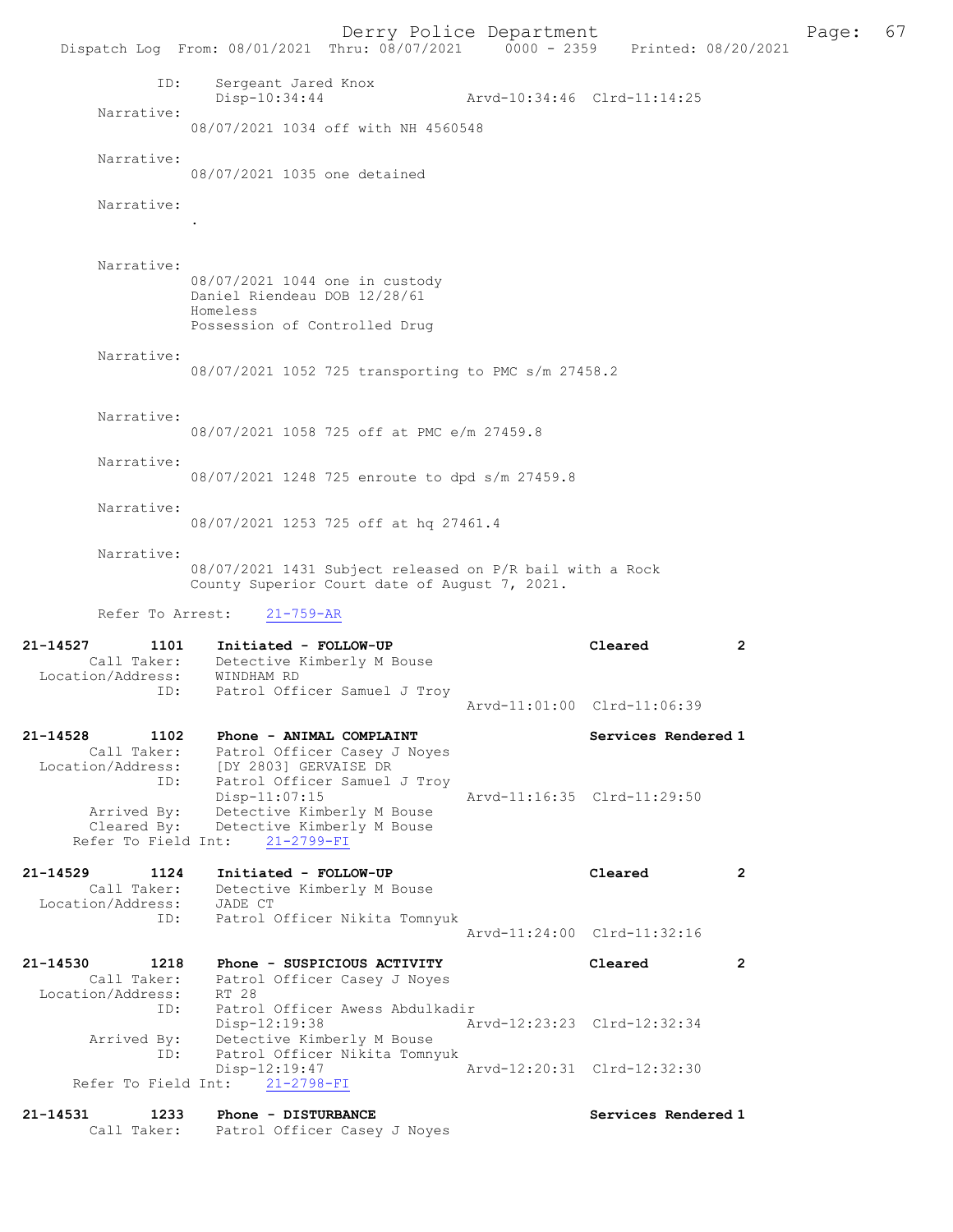Dispatch Log From: 08/01/2021 Thru: 08/07/2021 0000 - 2359 Printed: 08/20/2021 Location/Address: GENA AVE<br>ID: Patrol Officer<br>Disp-12:34:36 Patrol Officer Nikita Tomnyuk Disp-12:34:36 Arvd-12:43:52 Clrd-13:32:02 Arrived By: Detective Kimberly M Bouse Cleared By: Detective Kimberly M Bouse ID: Patrol Officer Samuel J Troy Disp-12:34:40 Arvd-12:46:11 Clrd-13:31:34 Arrived By: Detective Kimberly M Bouse Cleared By: Detective Kimberly M Bouse Refer To Field Int: 21-2790-FI 21-14532 1320 Phone - HIT AND RUN Report Taken 2 Call Taker: Patrol Officer Casey J Noyes Location/Address: CHASES GROVE RD ID: Patrol Officer Samuel J Troy Disp-13:46:31 Arvd-13:59:11 Clrd-14:34:09 Arrived By: Detective Kimberly M Bouse Cleared By: Administrative Lieutenant David Michaud Refer To Incident: 21-1386-OF 21-14533 1353 Phone - THEFT **Arrest(s)** Made 2 Call Taker: Patrol Officer Casey J Noyes Location/Address: [DY 146] ASHLEIGH DR ID: Patrol Officer Awess Abdulkadir Disp-13:54:23 Arvd-13:58:01 Clrd-14:51:59 Arrived By: Detective Kimberly M Bouse Cleared By: Detective Kimberly M Bouse ID: Patrol Officer Scott M Beegan Disp-13:54:27 Arvd-13:58:19 Clrd-15:39:18<br>Arrived By: Detective Kimberly M Bouse Arrived By: Detective Kimberly M Bouse<br>Cleared By: Patrol Officer Brian J Lan Patrol Officer Brian J Landry Narrative: 08/07/2021 1434 enroute to hq s/m 41161.7 Narrative: 08/07/2021 1435 off at hq e/m 41162.1 Narrative: 08/07/2021 1435 725 en route with one juvenile s/m 27467.8 Narrative: 08/07/2021 1437 725 off at HQ e/m 27468.8 Narrative: In Custody: Thomas Dunn DOB: 04-15-81 82 Lane Rd Derry NH 03038 Offense: Theft by unauthorized taking Narrative: 08/07/2021 1538 Released on PR bail with a court date of 12-09-21 Refer To Arrest: 21-760-AR 21-14534 1431 Initiated - TRANSPORT Cleared 3 Call Taker: Patrol Officer Casey J Noyes Call Taker: Patrol Office<br>Location/Address: MUNICIPAL DR<br>ID: Patrol Office Patrol Officer Charles L Doherty Arvd-14:31:00 Clrd-14:35:56<br>Cleared By: Detective Kimberly M Bouse Detective Kimberly M Bouse Narrative: 08/07/2021 1432 transport to Laraway SM 31067.0

08/07/2021 1433 EM 31.067.6

Derry Police Department The Page: 68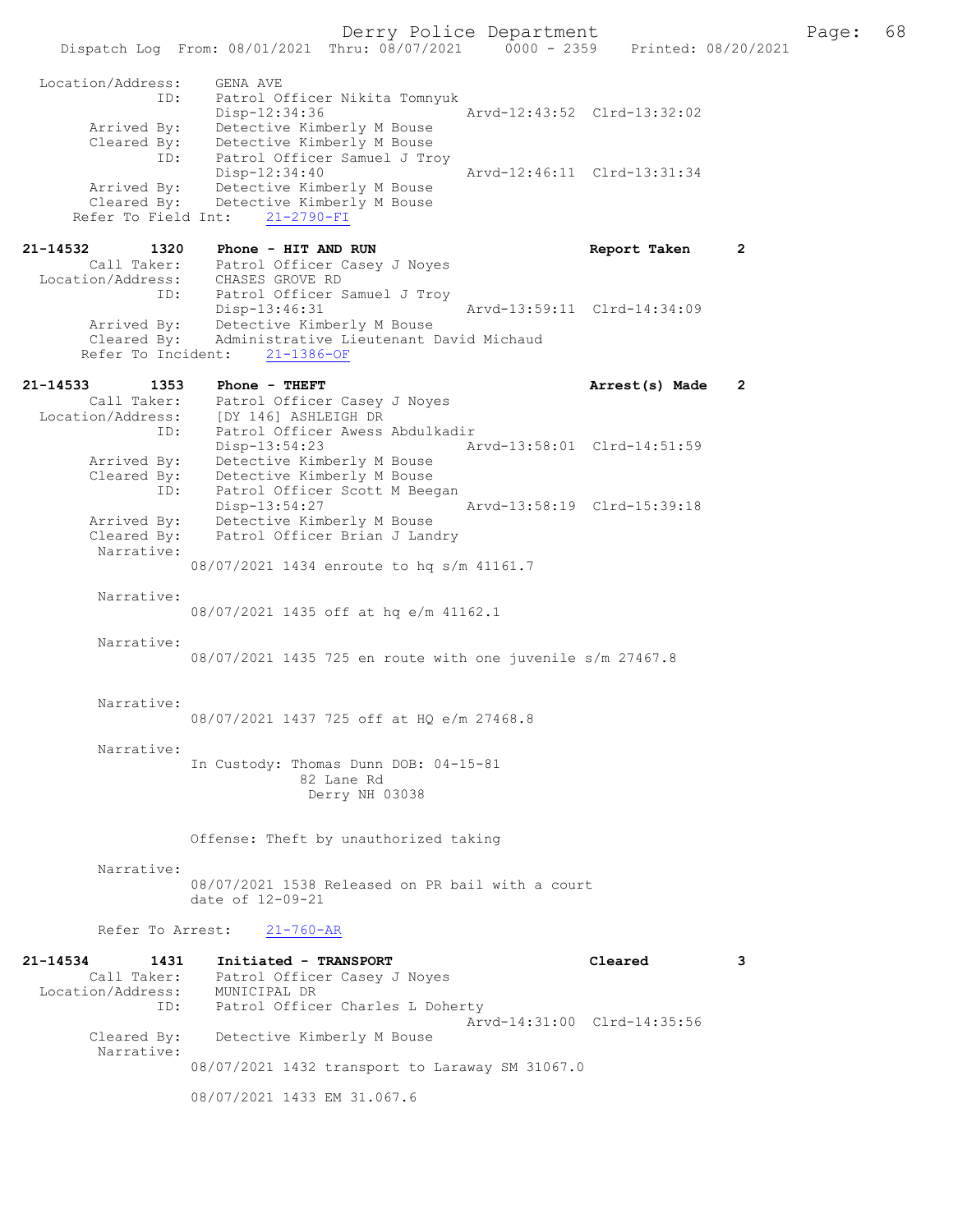| 21-14541                                          | 1604                              | Initiated - MV CHECK                                                                                                 |                             | No Action Required          | 1 |
|---------------------------------------------------|-----------------------------------|----------------------------------------------------------------------------------------------------------------------|-----------------------------|-----------------------------|---|
| Narrative:                                        |                                   | 08/07/2021 1605 off at Wal Mart e/m 2271084                                                                          |                             |                             |   |
| Narrative:                                        | 31083.4                           | 08/07/2021 1600 transporting one from HQ to Wal Mart s/m                                                             |                             |                             |   |
| Location/Address: ASHLEIGH DR                     | ID:<br>$Disp-16:01:29$            | Call Taker: Patrol Officer Brian J Landry<br>Patrol Officer Joshua Martin                                            |                             | Arvd-16:01:34 Clrd-16:10:59 |   |
| 21-14540                                          | $21 - 3586 - CN$                  | 1557 Other - KEEP THE PEACE                                                                                          |                             | Services Rendered 2         |   |
| Refer To Citation:                                | ID:                               | Patrol Officer Taylor Dezotell                                                                                       | Arvd-15:48:00 Clrd-15:52:30 |                             |   |
| $21 - 14539$                                      | 1548                              | Initiated - MV STOP<br>Call Taker: Patrol Officer Brian J Landry<br>Location/Address: E BROADWAY                     |                             | Warning Issued              | 3 |
| Refer To Citation:                                | Disp-15:52:38<br>$21 - 3587 - CN$ |                                                                                                                      | Arvd-15:52:39 Clrd-15:53:03 |                             |   |
|                                                   | Disp-15:46:10<br>ID:              | Patrol Officer Monica Ricci                                                                                          | Arvd-15:46:11 Clrd-15:53:04 |                             |   |
|                                                   | ID:                               | Patrol Officer Joshua Martin                                                                                         | Arvd-15:45:00 Clrd-15:46:16 |                             |   |
| 21-14538<br>Call Taker:<br>Location/Address:      | 1545<br>TSIENNETO RD<br>ID:       | Initiated - MV STOP<br>Patrol Officer Brian J Landry<br>Patrol Officer Scott M Beegan                                |                             | Warning Issued              | 3 |
|                                                   | rear door                         |                                                                                                                      |                             |                             |   |
| Cleared By:<br>Narrative:                         |                                   | Arrived By: Patrol Officer Brian J Landry<br>Patrol Officer Brian J Landry                                           |                             |                             |   |
| Cleared By:                                       | ID:<br>$Disp-15:01:05$            | Patrol Officer Brian J Landry<br>Patrol Officer Brian J Landry<br>Patrol Officer Joshua Martin                       | Arvd-15:16:21 Clrd-15:20:59 |                             |   |
| Location/Address:<br>Arrived By:                  | ID:                               | [DY 3333] DAMREN RD<br>Patrol Officer Monica Ricci<br>Disp-15:00:57                                                  | Arvd-15:16:23 Clrd-15:21:07 |                             |   |
| 21-14537<br>Call Taker:                           | 1456                              | Phone - ALARM, BURGLAR<br>Detective Kimberly M Bouse                                                                 |                             | False Alarm                 | 1 |
| Arrived By:                                       |                                   | Patrol Officer Casey J Noyes                                                                                         |                             |                             |   |
| Call Taker:<br>Location/Address:                  | ID:                               | Administrative Lieutenant David Michaud<br>[DY 146] ASHLEIGH DR<br>Patrol Officer Charles L Doherty<br>Disp-14:36:52 | Arvd-14:37:47 Clrd-15:09:13 |                             |   |
| 21-14536                                          | 1436                              | Phone - ASSIST CITIZEN                                                                                               |                             | <b>ADVICE GIVEN</b>         | 3 |
| Arrived By:<br>Cleared By:<br>Refer To Field Int: |                                   | Disp-14:34:22<br>Detective Kimberly M Bouse<br>Detective Kimberly M Bouse<br>21-2836-FI                              |                             | Arvd-14:36:41 Clrd-14:47:28 |   |
| Arrived By:<br>Cleared By:                        | Disp-14:34:19<br>ID:              | Detective Kimberly M Bouse<br>Detective Kimberly M Bouse<br>Patrol Officer Samuel J Troy                             |                             | Arvd-14:40:14 Clrd-14:47:27 |   |
| Call Taker:<br>Location/Address:                  | GULF RD<br>ID:                    | Patrol Officer Casey J Noyes<br>Patrol Officer Nikita Tomnyuk                                                        |                             |                             |   |
| 21-14535                                          | 1433                              | Phone - ALARM, BURGLAR                                                                                               |                             | No Action Required          | 1 |
|                                                   |                                   | Dispatch Log From: 08/01/2021 Thru: 08/07/2021                                                                       | $0000 - 2359$               | Printed: 08/20/2021         |   |

Call Taker: Patrol Officer Brian J Landry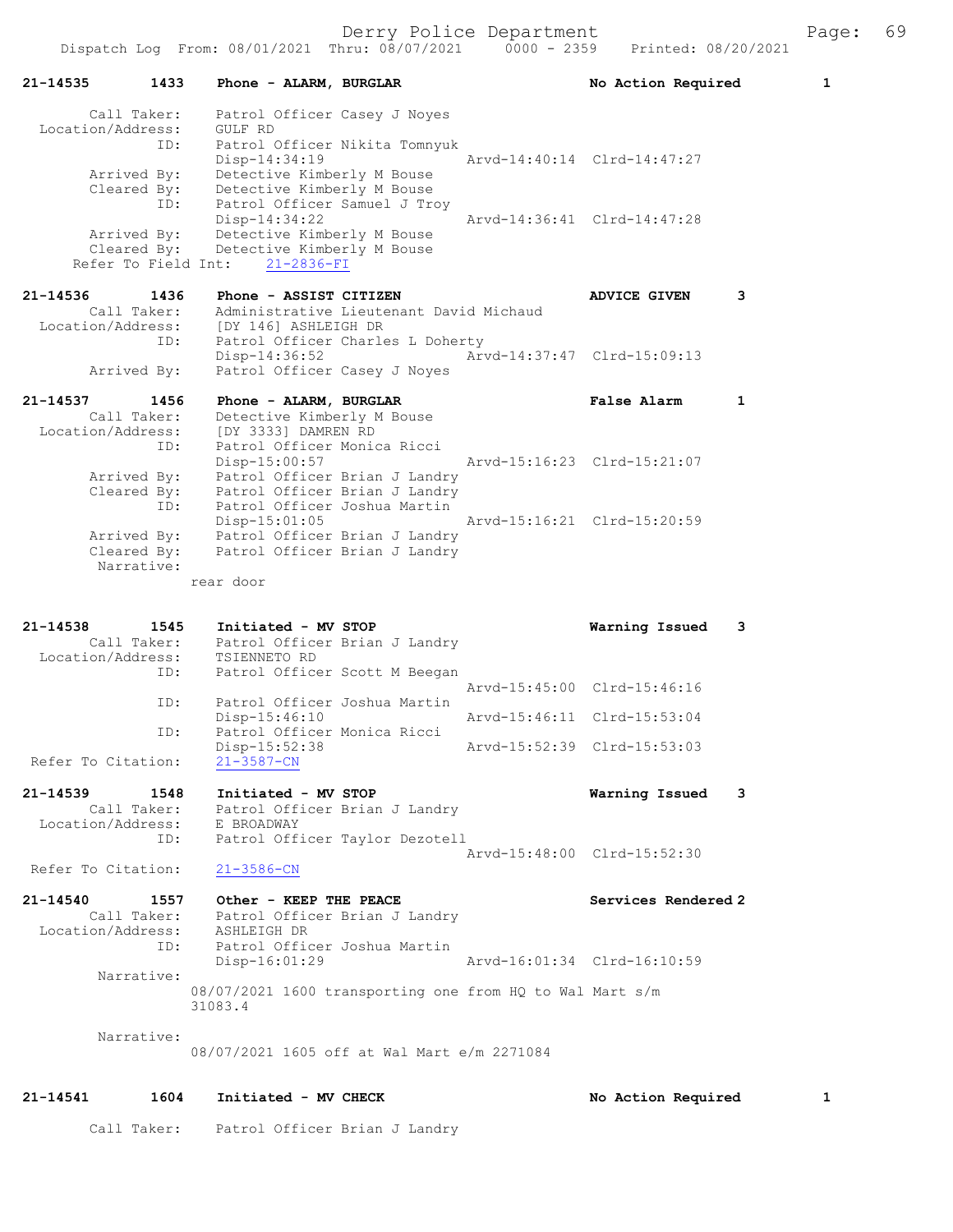Derry Police Department Fage: 70

 Dispatch Log From: 08/01/2021 Thru: 08/07/2021 0000 - 2359 Printed: 08/20/2021 Location/Address: W RUNNING BROOK LN ID: Patrol Officer Jack Stafford Arvd-16:04:00 Clrd-16:07:22 21-14542 1723 Phone - ANIMAL COMPLAINT No Action Required 1 Call Taker: Patrol Officer Brian J Landry Location/Address: FAIRWAY DR ID: Patrol Officer Joshua Martin Disp-17:24:56 Arvd-17:32:45 Clrd-17:41:35 21-14543 1748 Phone - DOMESTIC DISTURBANCE Report Taken 1 Call Taker: Patrol Officer Robert S Moore Location/Address: ASHLEIGH DR ID: Patrol Officer Joshua Martin Disp-17:50:14 Arvd-17:54:12 Clrd-18:01:24 Arrived By: Patrol Officer Brian J Landry Cleared By: Patrol Officer Brian J Landry ID: Patrol Officer Monica Ricci Disp-17:50:15 Arvd-17:51:04 Clrd-18:01:17 Arrived By: Patrol Officer Brian J Landry Cleared By: Patrol Officer Brian J Landry ID: Sergeant Michael W Hughes Disp-17:50:18 Arvd-17:52:32 Clrd-18:00:48 Arrived By: Patrol Officer Brian J Landry Cleared By: Patrol Officer Brian J Landry ID: Patrol Officer Michael P Accorto Disp-17:53:26 Arvd-17:53:31 Clrd-18:01:21 Dispatched By: Patrol Officer Brian J Landry Arrived By: Patrol Officer Brian J Landry Cleared By: Patrol Officer Brian J Landry Narrative: 08/07/2021 1749 male/female argument on roadside Refer To Incident: 21-1387-OF 21-14544 1814 Phone - DOMESTIC VIOLENCE FOLLOW-UP Cleared 2 Call Taker: Patrol Officer Brian J Landry Location/Address: [LDY] GILCREST RD ID: Sergeant Michael W Hughes Disp-18:15:11 Arvd-18:18:12 Clrd-18:27:34 ID: Patrol Officer Joshua Martin Arvd-18:18:49 Clrd-18:27:35 21-14545 1844 Phone - ANIMAL COMPLAINT Nettless and Matter Rectified 1 Call Taker: Patrol Officer Brian J Landry Location/Address: CRYSTAL AVE ID: Patrol Officer Joshua Martin Disp-18:45:23 Arvd-18:48:52 Clrd-19:00:44 Arrived By: Patrol Officer Robert S Moore Narrative: dog in vehicle Refer To Field Int: 21-2828-FI 21-14546 1900 Initiated - MV STOP Warning Issued 3 Call Taker: Patrol Officer Brian J Landry Location/Address: MANCHESTER RD ID: Patrol Officer Monica Ricci Arvd-19:00:00 Clrd-19:06:21<br>Patrol Officer Monica Ricci<br>Arvd-19:00:00 Clrd-19:06:21 Refer To Citation: 21-3588-CN 21-14547 1901 Phone - NEIGHBORHOOD DISPUTE Assistance Rendered 2 Call Taker: Patrol Officer Robert S Moore Location/Address: BIRCH ST ID: Patrol Officer Taylor Dezotell Disp-19:02:22 Arvd-19:05:02 Clrd-19:36:40 Arrived By: Patrol Officer Brian J Landry Cleared By: Patrol Officer Brian J Landry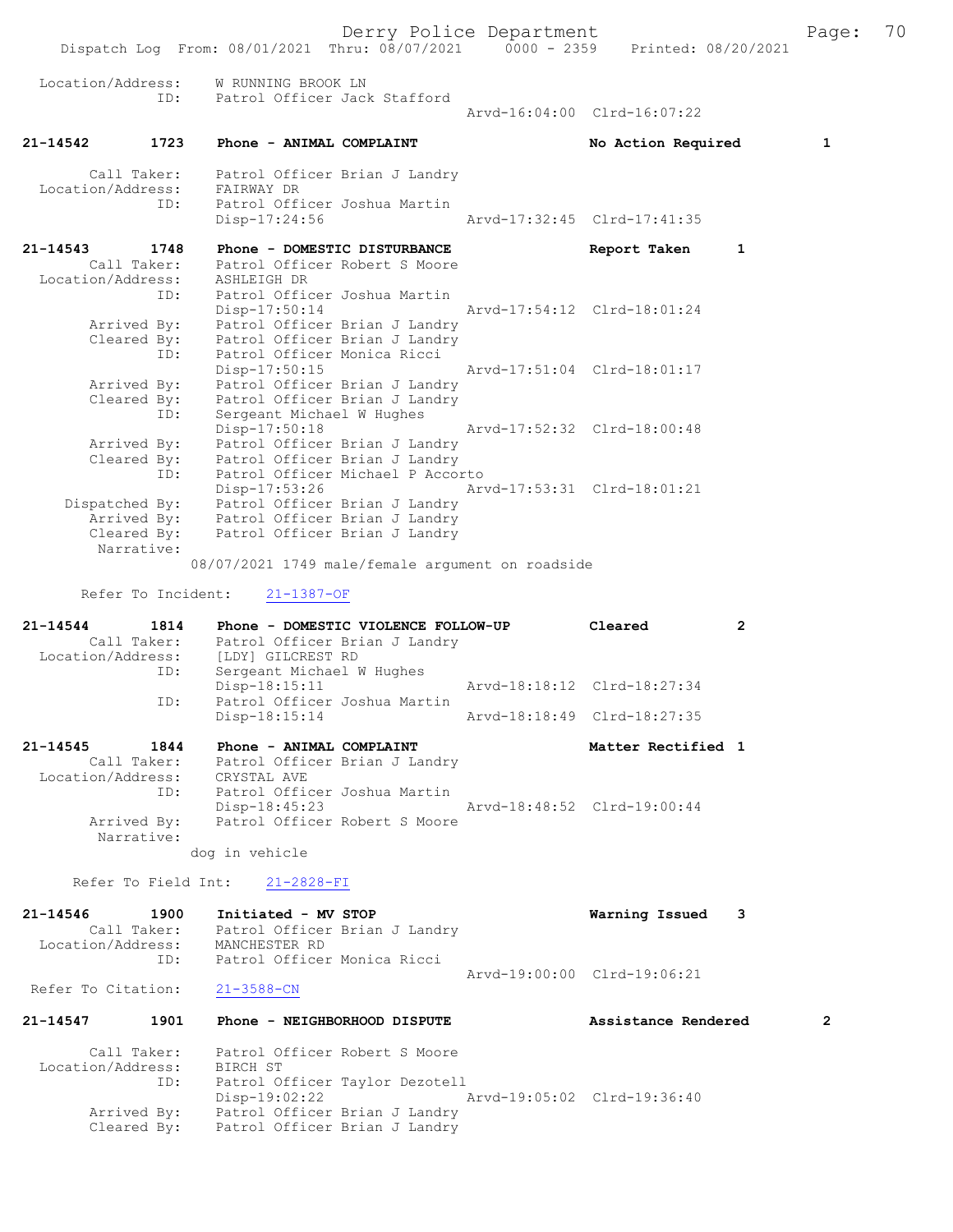Derry Police Department Fage: 71 Dispatch Log From: 08/01/2021 Thru: 08/07/2021 0000 - 2359 Printed: 08/20/2021 ID: Patrol Officer Michael P Accorto Disp-19:02:32 Arvd-19:05:04 Clrd-19:36:39 Arrived By: Patrol Officer Brian J Landry Cleared By: Patrol Officer Brian J Landry 21-14548 1904 Phone - Loose Dog Complaint ADVICE GIVEN 2 Call Taker: Patrol Officer Robert S Moore Location/Address: REMINGTON CT ID: Patrol Officer Taylor Dezotell Disp-19:38:18 Arvd-20:01:27 Clrd-20:01:30 Dispatched By: Patrol Officer Brian J Landry 21-14549 1937 Initiated - COMPLAINT ADVICE GIVEN 3 Call Taker: Patrol Officer Robert S Moore Location/Address: [DY 2] MUNICIPAL DR ID: Patrol Officer Michael P Accorto Arvd-19:37:00 Clrd-20:21:56 Cleared By: Administrative Lieutenant David Michaud 21-14550 2036 Initiated - MV STOP Summons Issued 3 Call Taker: Patrol Officer Brian J Landry Location/Address: PINKERTON ST ID: Patrol Officer Jack Stafford Arvd-20:36:00 Clrd-20:48:34<br>21-816-001051 Refer To Citation: 21-14551 2058 Initiated - MV STOP Warning Issued 3 Call Taker: Patrol Officer Brian J Landry Location/Address: FAIRWAY DR ID: Patrol Officer Jack Stafford Arvd-20:58:00 Clrd-21:05:24 Refer To Citation: 21-3589-CN 21-14552 2139 Initiated - MV STOP Warning Issued 3 Call Taker: Patrol Officer Brian J Landry Location/Address: CRYSTAL AVE ID: Patrol Officer Joshua Martin Arvd-21:39:00 Clrd-21:46:55 ID: Patrol Officer Joshua Martin Disp-21:46:55 Arvd-21:50:23 Clrd-21:50:25 Refer To Citation: 21-3590-CN 21-14553 2157 Initiated - MV CHECK No Action Required 1 Call Taker: Patrol Officer Brian J Landry Location/Address: ASHLEIGH DR ID: Patrol Officer Michael P Accorto Arvd-21:57:00 Clrd-22:00:06 Narrative: checking two vehicles Narrative: NH 484 3730 and 492 3339 21-14554 2220 Phone - ASSIST OTHER AGENCY Could Not Locate 3 Call Taker: Patrol Officer Brian J Landry Location/Address: COLLETTES GROVE RD ID: Patrol Officer Jack Stafford<br>Disp-22:21:27 hrvd-22:21:42 Clrd-22:35:56 Disp-22:21:27 Arvd-22:21:42 Clrd-22:35:56 ID: Patrol Officer Michael P Accorto Disp-22:21:30 Arvd-22:21:43 Clrd-22:35:51 Narrative: Hooksett Police 21-14555 2246 Initiated - MV STOP Warning Issued 3 Call Taker: Dispatcher Christine D Carlson Location/Address: E BROADWAY

ID: Patrol Officer Taylor Dezotell